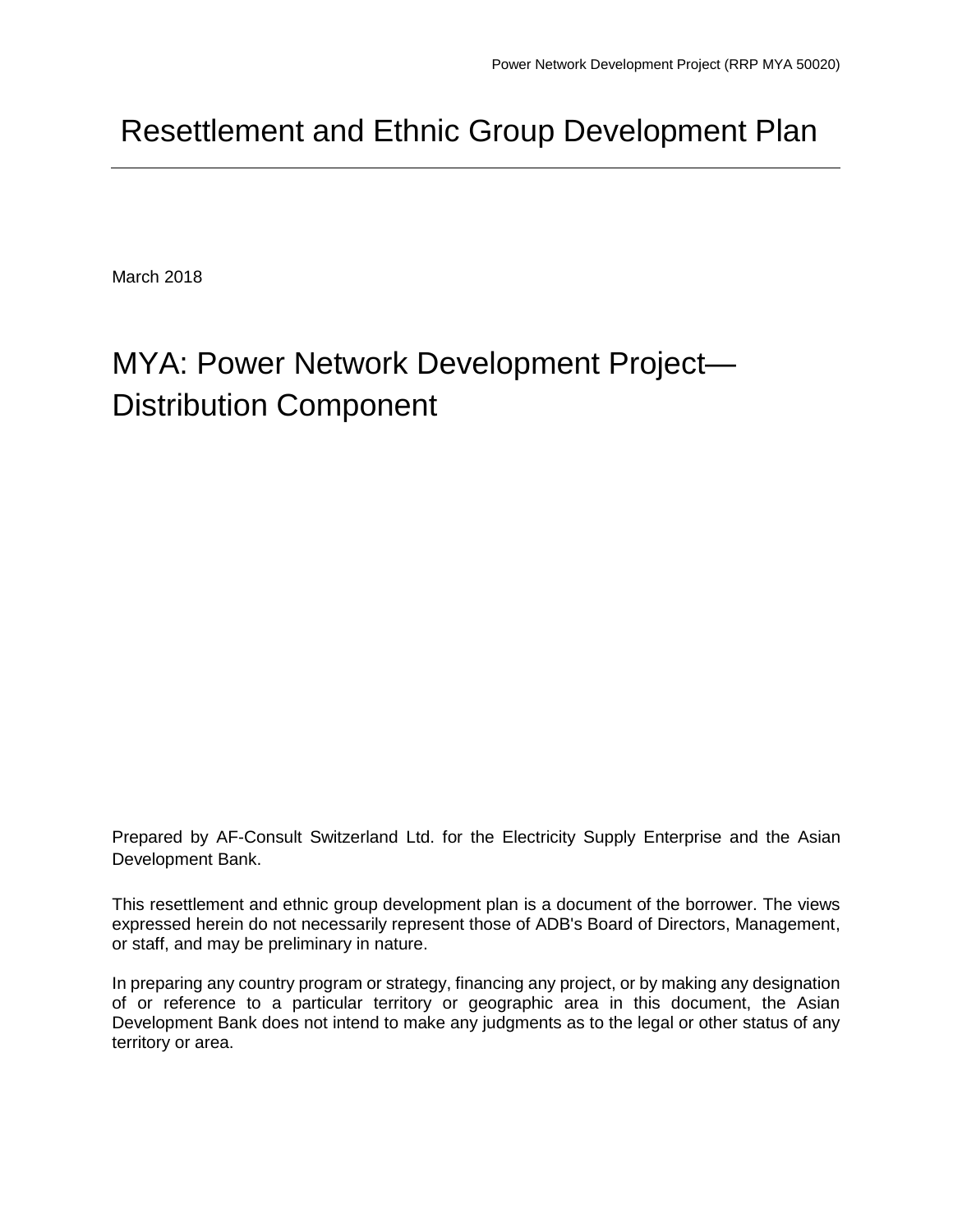



Client **Asian Development Bank**

| <b>Project TA 9179-MYA: Power Network</b> |
|-------------------------------------------|
| <b>Development Project - PPTA</b>         |
| <b>Consultant</b>                         |

Document Type **Resettlement and Ethnic Group Development Plan: Distribution Component**

Project number **4272**

January 2018

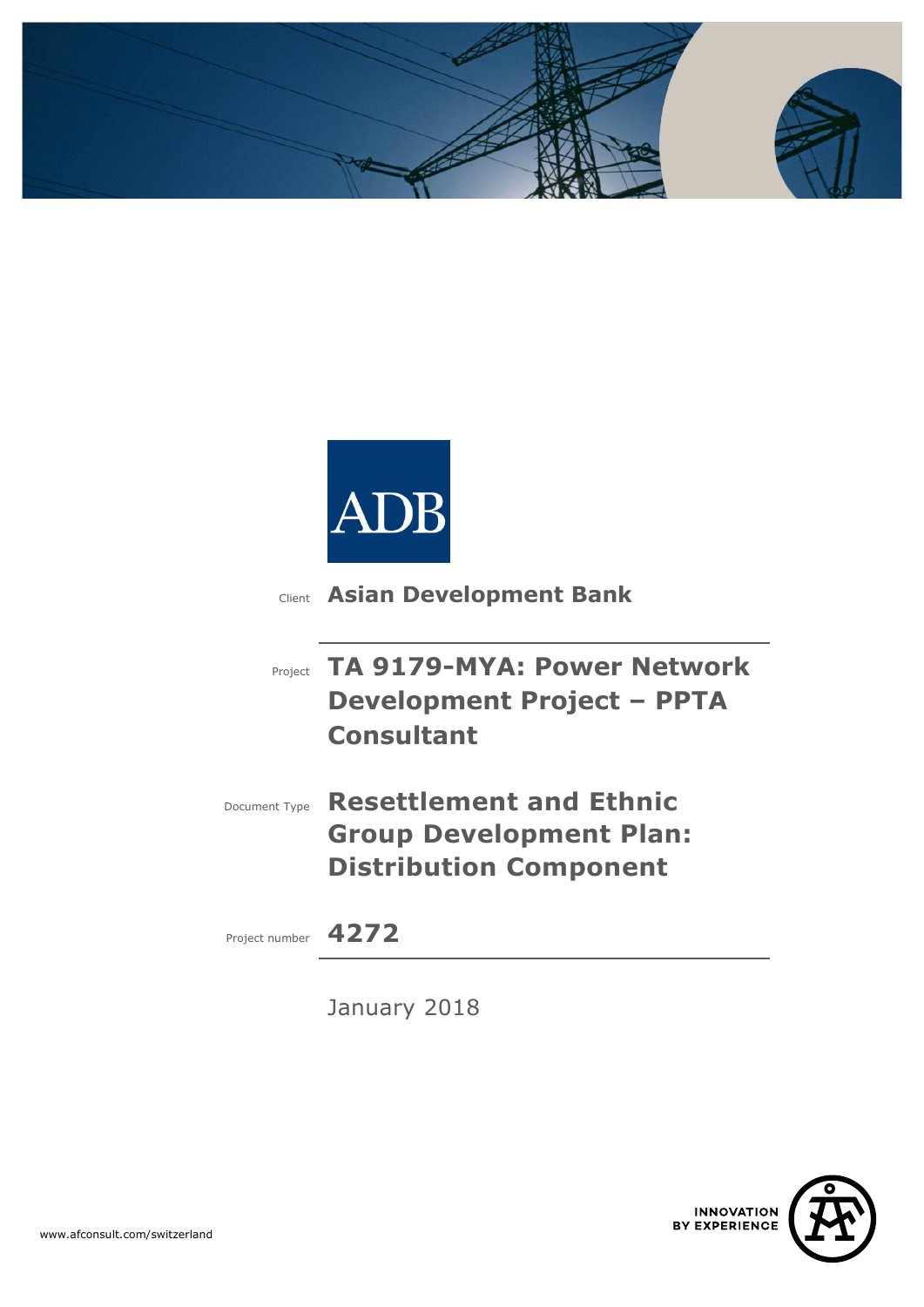

**Client** Asian Development Bank 6 ADB Avenue, Mandaluyong City 1550, Metro Manila, Philippines

**Consultant** AF-Consult Switzerland Ltd Täfernstrasse 26 5405 Baden/Dättwil

#### **Document Information**

| Project            | TA 9179-MYA: Power Network Development Project – PPTA<br>Consultant                      |  |  |  |  |  |  |
|--------------------|------------------------------------------------------------------------------------------|--|--|--|--|--|--|
| Proposal           | Resettlement<br>Ethnic<br>Development<br>Plan:<br>and<br>Group<br>Distribution Component |  |  |  |  |  |  |
| Proposal number    | 4272                                                                                     |  |  |  |  |  |  |
| Department         | Transmission & Distribution                                                              |  |  |  |  |  |  |
| Person responsible | Jürgen Brommundt                                                                         |  |  |  |  |  |  |
| Telefon            | +41 (0) 56 483 15 35                                                                     |  |  |  |  |  |  |
| Fax                | +41 (0)56 483 17 99                                                                      |  |  |  |  |  |  |
| eMail              | Juergen.Brommundt@afconsult.com                                                          |  |  |  |  |  |  |
| Reference          | BRJ                                                                                      |  |  |  |  |  |  |
| Document path      | P:\4272_en\04_Projektleitung\Temp BRJ\Templates\AF Report.docx                           |  |  |  |  |  |  |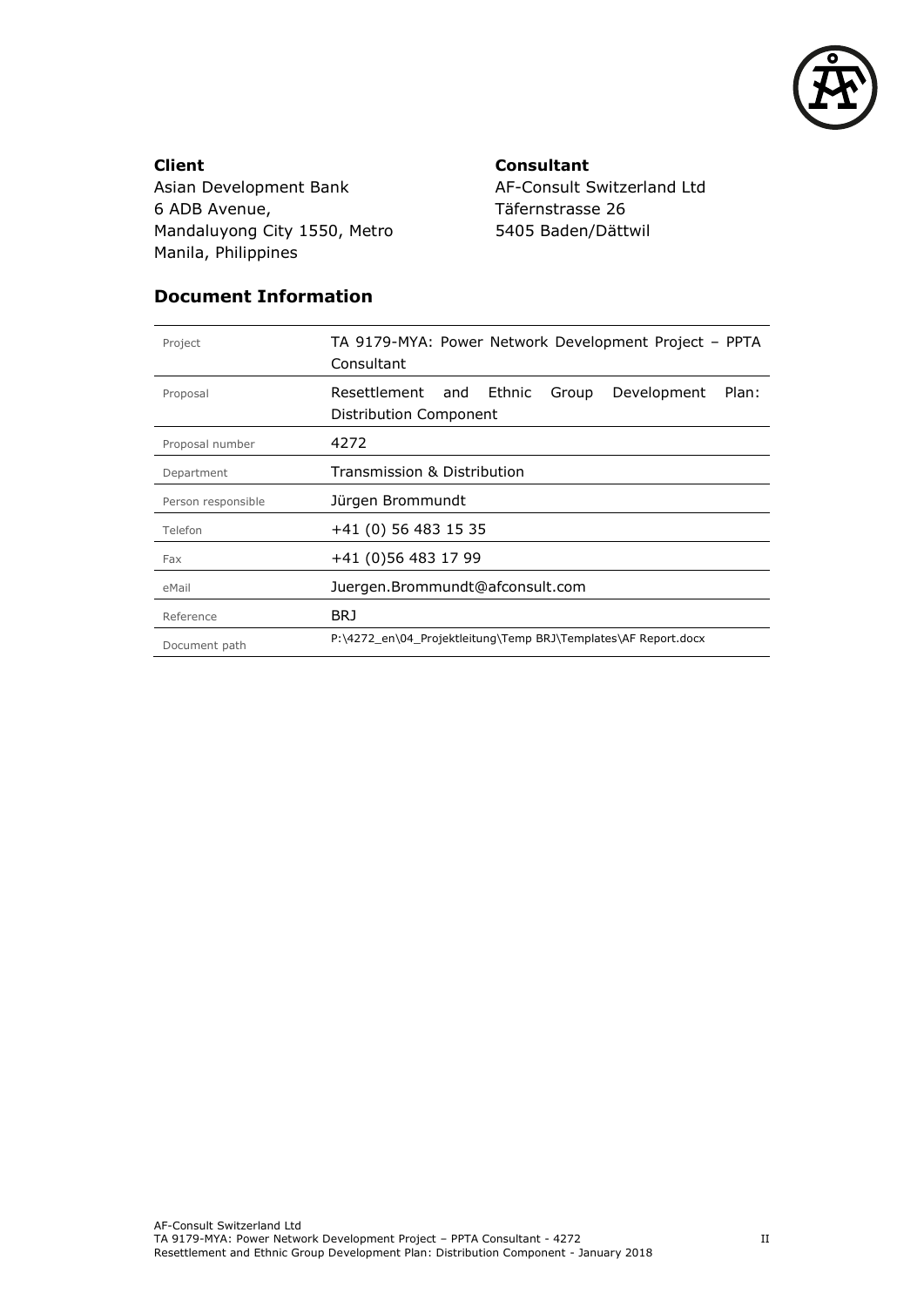

#### **ABBREVIATIONS**

| <b>ADB</b>     | Asian Development Bank                            |
|----------------|---------------------------------------------------|
| <b>ACC</b>     | <b>Asset Compensation Committee</b>               |
| AH             | Affected Household(s)                             |
| AP             | <b>Affected People</b>                            |
| CBO            | Community Based Organization                      |
| DL             | Distribution Line                                 |
| <b>DMS</b>     | Detailed Measurement Survey                       |
| EA             | <b>Executing Agency</b>                           |
| <b>EMP</b>     | Environmental Management Plan                     |
| <b>ESE</b>     | <b>Electricity Supply Enterprise</b>              |
| GAD            | General Administration Department                 |
| <b>GOM</b>     | Government of Myanmar                             |
| <b>GRM</b>     | Grievance Redress Mechanism                       |
| Ha             | hectare                                           |
| HH             | Household                                         |
| IA             | <b>Implementing Agency</b>                        |
| kV             | Kilo Volt                                         |
| <b>LAC</b>     | Land Acquisition Committee                        |
| m <sup>2</sup> | Square meter                                      |
| MALI           | Ministry of Agriculture, Livestock and Irrigation |
| <b>MOEE</b>    | Ministry of Electricity and Energy                |
| <b>MT</b>      | Metric Ton                                        |
| <b>MYK</b>     | Myanmar Kyat                                      |
| <b>NGO</b>     | Non-Governmental Organization                     |
| PIB            | <b>Public Information Booklet</b>                 |
| <b>PPTA</b>    | Project Preparatory Technical Assistance          |
| <b>ROW</b>     | Right of way                                      |
| <b>REGDP</b>   | Resettlement and Ethnic Group Development Plan    |
| <b>SPS</b>     | Safeguard Policy Statement                        |
| <b>USD</b>     | <b>United States Dollar</b>                       |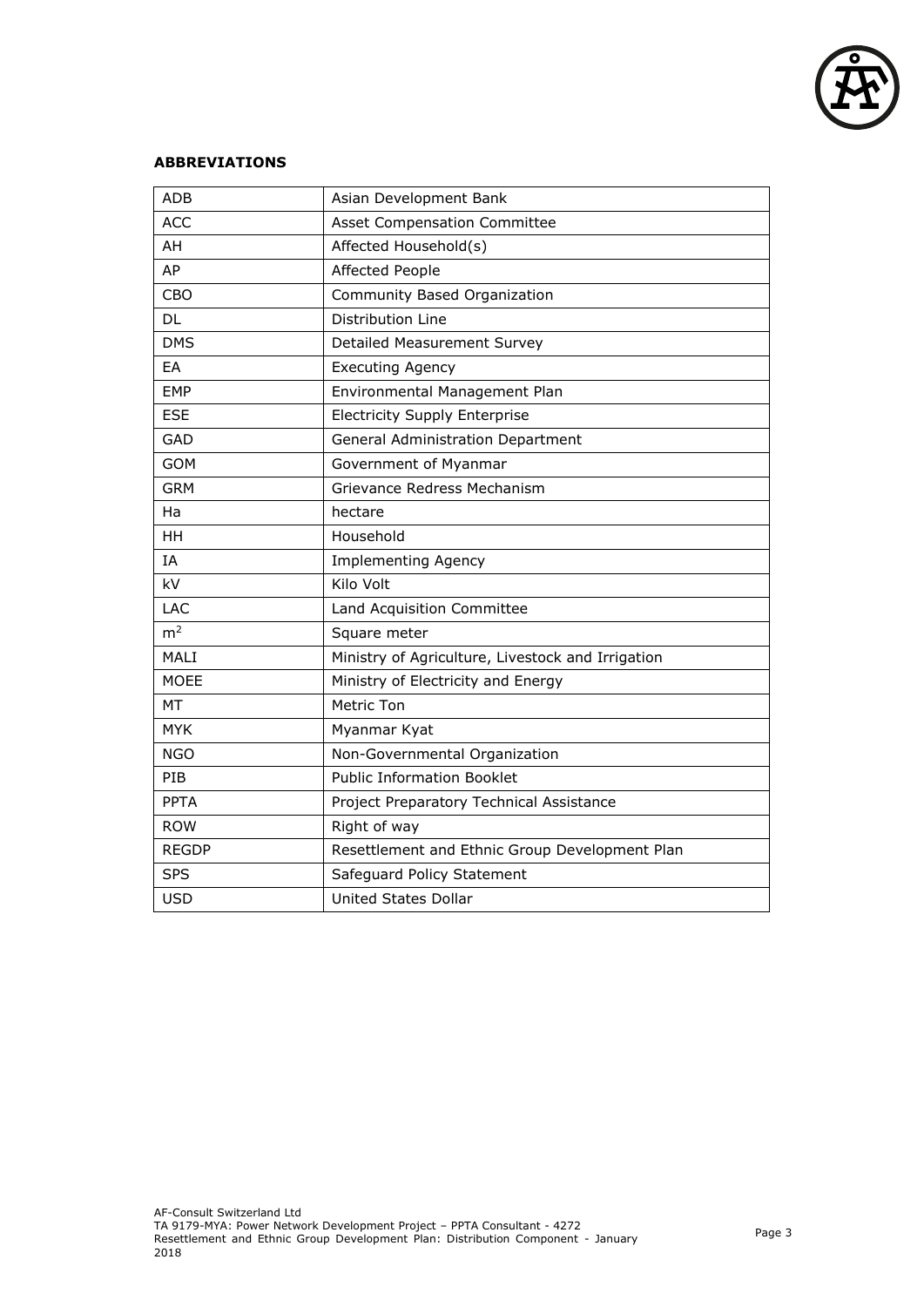

## Inhalt

| Distribution Line Component and Scope of Land Acquisition 10<br>Alternative and Measures Used to Avoid and Minimize Impact on Private<br>Basis of Project Description and Arrangement for REGDP Updating15 |  |
|------------------------------------------------------------------------------------------------------------------------------------------------------------------------------------------------------------|--|
| Scope of Land Acquisition and Resettlement 16                                                                                                                                                              |  |
|                                                                                                                                                                                                            |  |
|                                                                                                                                                                                                            |  |
| Population Size and Growth in Regions/States Covered by the Project. 23<br>Population Characteristics of the Affected Households 24                                                                        |  |
|                                                                                                                                                                                                            |  |
| Purpose of Impact Assessment for Ethnic Groups33<br>Impact of Substations on Ethnic Groups and Development Actions35                                                                                       |  |
| Information Disclosure and Public Consultations 37                                                                                                                                                         |  |
|                                                                                                                                                                                                            |  |
|                                                                                                                                                                                                            |  |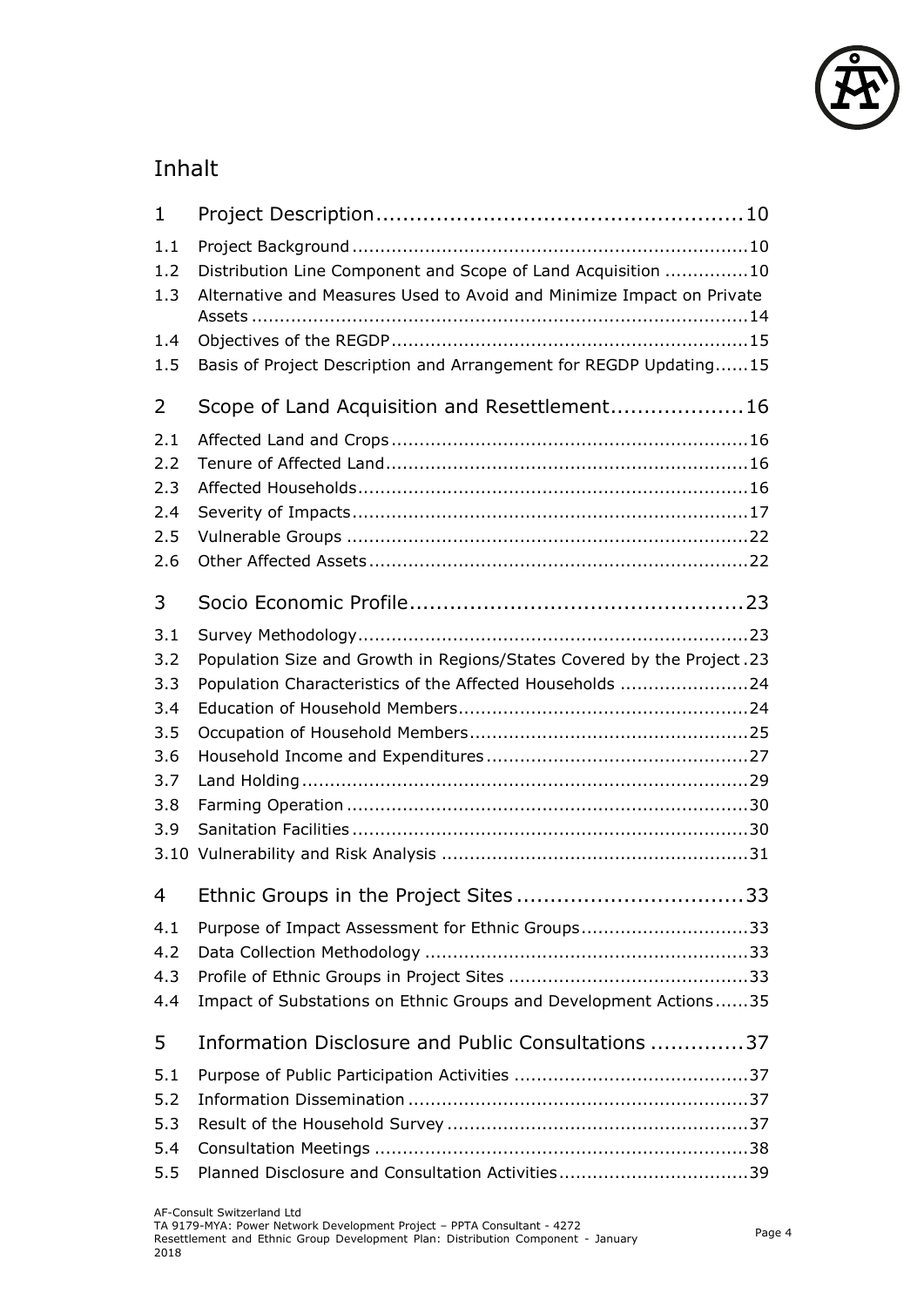

| 6              |                                                          |  |
|----------------|----------------------------------------------------------|--|
| 6.1<br>6.2     | Asset Compensation Committee and Grievance Settlement 42 |  |
| $\overline{7}$ |                                                          |  |
| 7.1            |                                                          |  |
| 7.2            | REGDP Preparation and Implementation Principles46        |  |
| 8              |                                                          |  |
| 9              | Resettlement Budget and Financing Plan 51                |  |
| 9.1            |                                                          |  |
| 9.2            |                                                          |  |
| 9.3            |                                                          |  |
| 10             |                                                          |  |
| 11             | Institutional Framework for Resettlement 54              |  |
|                |                                                          |  |

## **Appendices**

| Appendix 1 | Description of Subprojects by Regions/States, Townships and Villages |
|------------|----------------------------------------------------------------------|
|            |                                                                      |

- Appendix 2 Substations by Location, Area Required, Ownership and Use
- Appendix 3 Household Questionnaire
- Appendix 4 Public Information Booklet
- **Annex 1** Minutes of Consultation Meetings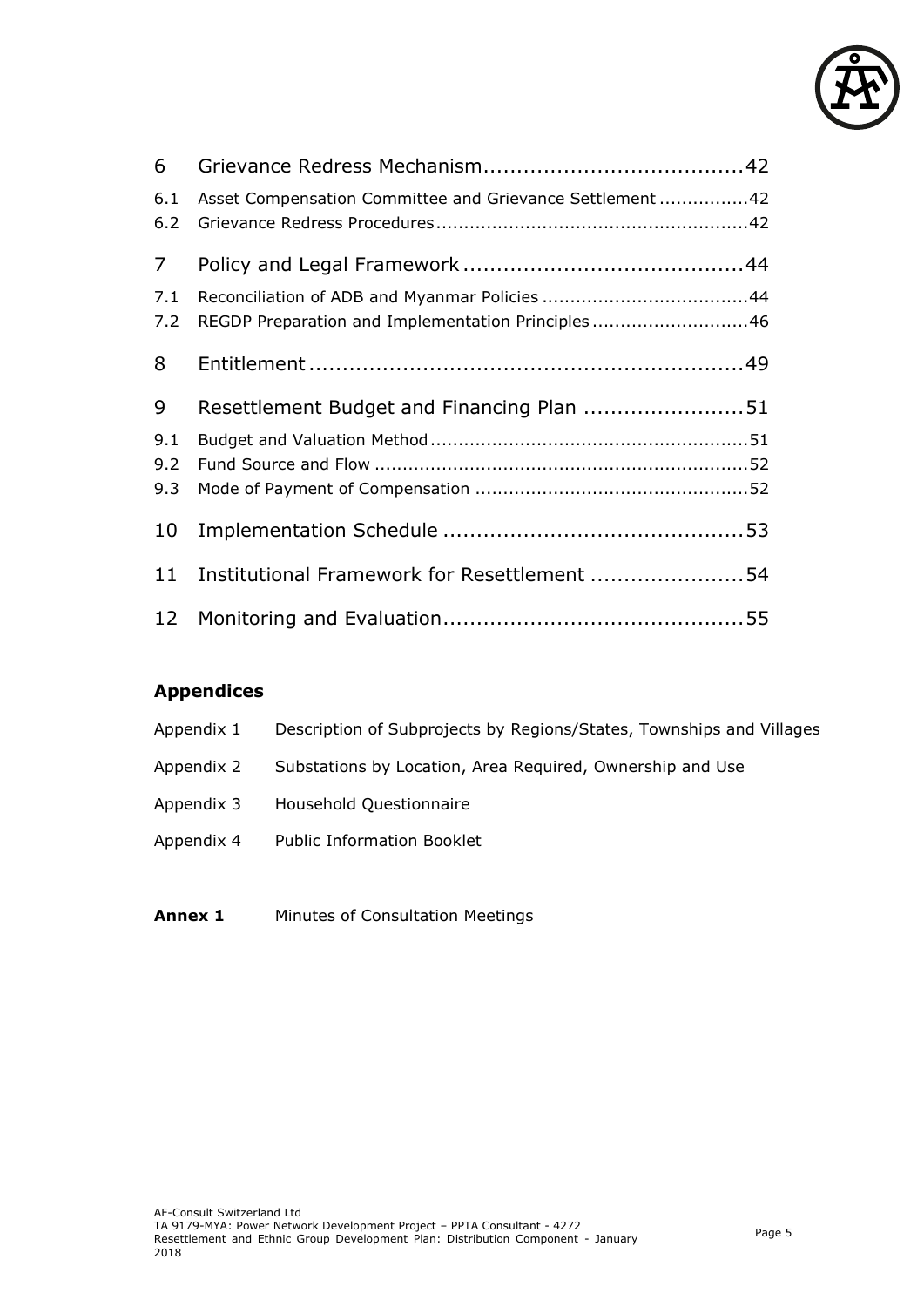

## EXECUTIVE SUMMARY

#### **Project Description**

This Resettlement and Ethnic Group Development Plan (REGDP) is prepared for the Distribution Component of the Myanmar Power Network Project. The component's implementing agency is the Electricity Supply Enterprise (ESE) which is under Ministry of Electricity and Energy (MOEE). The component involves the following activities: (i) upgrading of six existing substations; (ii) construction of 42 new substations; and (iii) installation of 40 new distribution lines (DL) with a total length of 843.3 km. These activities will be done in five states or regions: Ayawaddy, Bago (East and West), Mon, Kayin and Rakhine. Part of this component is to computerize asset management system to manage transmission assets and a computerized customer billing system.

#### **Scope of Impacts and Land Acquisition and Resettlement**

The DL 14-meter corridor is estimated to have a total area of 1,189.6 hectares (ha). It will have temporary impact on crops. But this impact is expected to be minimal due to the wide use of road easement, short construction period and timing this period with the dry season when most farms are left to fallow. Although land will not be acquired in the corridor of the transmission lines, trees have to be removed permanently because of the height restriction of 5.8 meters for 66kV DL and 5.5 meters for 33kV DL.

The impact of the 13,762 poles installed to hold up the DL will be also permanent. But their total land requirement will only be 0.04 hectares since each pole requires only 0.03 square meters  $(m<sup>2</sup>)$ . The wide use of road easement is again expected to reduce the affected private lands to a minimum

The land requirement is already determined for 48 substations except for one. These substations will need a total of 38.1 hectares. But 71.1% of this land belongs to the government and only 10.7 ha will be acquired from 17 private owners. Around 92.5% of the private lands are agricultural with 57.0% planted with paddy rice. The rest are devoted to perennial crops and bushland. The land area to be acquired represents 12.5% of the affected households' landholding and the income derived from it is about 12.7% of their income. Nine of the 17 households will lose more than 10% or more of their landholding and four will lose 10% or more of their income. Of these, one household will lose a shop-house which also serves as its primary residence.

All lands to be acquired have Land Use Certificate (LUC). One land owner has a sharecropper. In each of the two sites owned by the government, a private person uses the land for paddy rice field cultivation. This brings the total affected households to 20. With an average household size of 4.8 members, the total affected people are 96. Three of these households can be considered vulnerable: one is woman-headed, one is earning less than 2 USD a day and one is bound to lose all his/her land.

#### **Socio-economic Profile**

The five regions/states covered by the project have a total population of 17,869,481 in 2014. Their growth rate, using the 1983 population census as a base, averages 0.9% per year or lower than national rate of 1.2 percent. The 21 households surveyed (20 affected households and one former landowner) have an average of 4.8 members. There are 127 women per 100 men among the surveyed households. They are all Buddhist.

About 9.0% of the household members (aged 6 years old and over) have no education. There is no percentage difference between genders. But it appears more women are stuck in elementary level with higher percentages of men in the middle school and university. Agriculture is the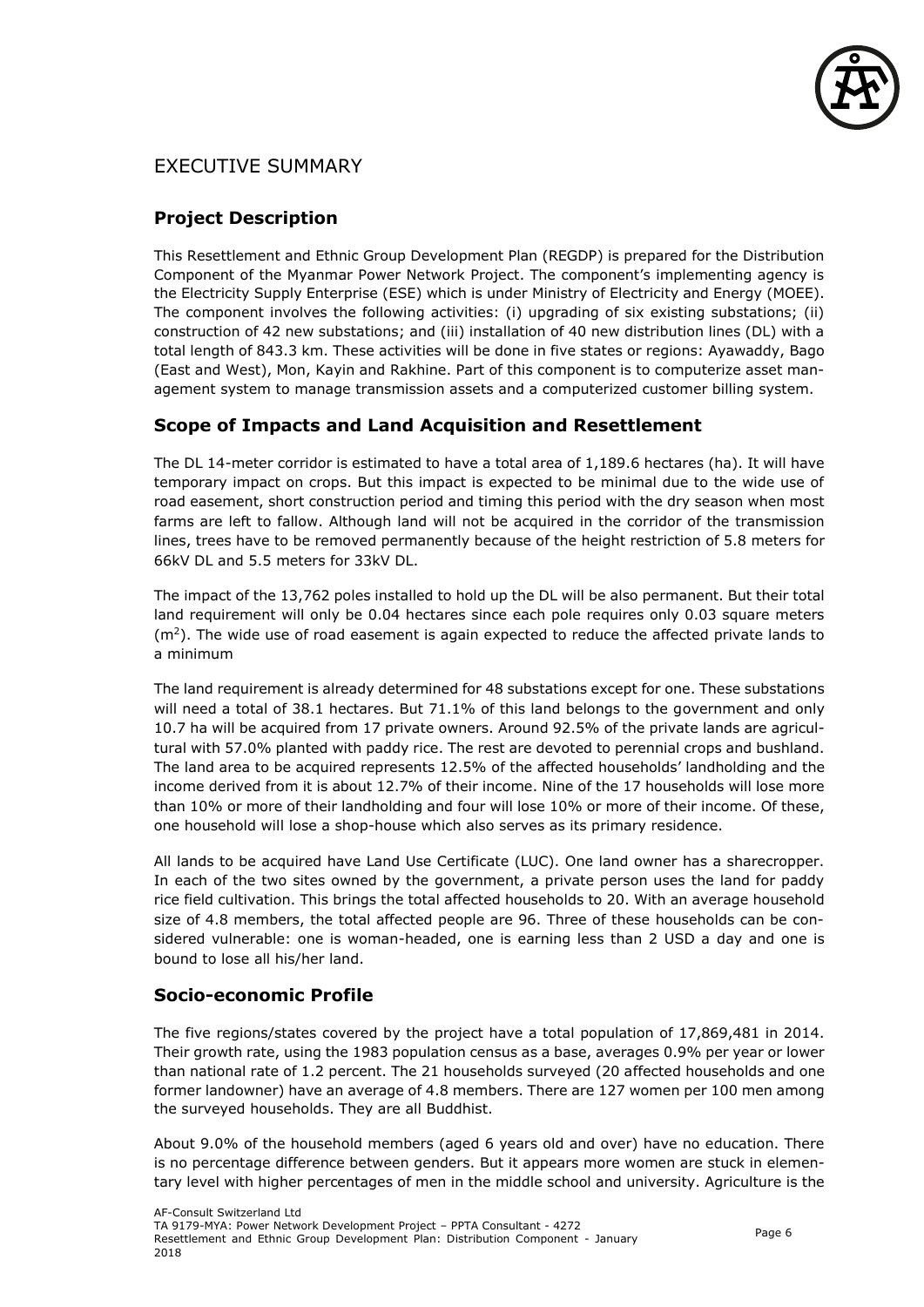

biggest employer of both genders. But men dominate business and wage labour. Employment level among surveyed households is at 95.0% and the 2016 average annual household income is 20,991 USD. With much lower expenditure, a household has a surplus of 13,618 USD in 2016.

Income is only one indicator showing that the surveyed households are generally well-off. Their average land holding of 8.1 ha, is three times larger than the national average. LUC covers 97.7% of their land. While paddy is the main crop in Ayawaddy and Rakhine, it is rubber in Mon and Kayin States. Almost all of them have a sanitary toilet. The water source of most households is a dug well.

#### **Ethnic Group in the Project Sites**

Around 59% of the surveyed households are Bumar and 41% belong to other ethnic groups. These groups are Mon, Kayin and Rakhine. Both the Mon and Rakhine at certain points in history developed powerful kingdoms and sophisticated civilization that helped mould their strong sense of identity. The Kayin has a more heterogeneous culture and sub-groups whose collective identity evolved only in the1800 under British colonial rule.

The substations will directly affect land used by these ethnic groups. But it will not affect their dignity, human rights and culture. In the key informant interviews and five consultation meetings, none identified any site with social, cultural or spiritual importance to them that may be affected by the DL and substations. Also, no one raised as an issue the potential adverse impact on any tradition, belief and ritual of these groups. Instead, expressions of support were given to the project. This is because the project will directly bring grid-sourced electricity to these households and will enhance their economic capability.

#### **Information Disclosure and Public Consultations**

Project information was disseminated on September-December 2017 through meetings with local authorities, consultations, key informant interviews and the socio-economic survey. Among the surveyed households, 100% are aware of the project. All of them also identified its benefit mainly for the provision reliable and affordable electricity. Around 95.0% identified no adverse impact in spite of the fact that most of them will have part of their lands acquired for the project. Eight consultation meetings were held from 30 September to 20 October 2017 with 454 participants including 121 women and representatives of ethnic groups. Although the need and urgency of the project were expressed by the participants, the issue of compensation rates was raised. Once the REGDP will be revised, it will be translated into Bumarwith the Public Information Booklet (PIB), and will be made available to the affected people. Multi-level consultation meetings will be periodically held during REGDP updating and construction and operation phases until the ADB's issuance of project completion report.

#### **Grievance Redress Mechanism (GRM)**

For the substations, the regional/state government will form an Inter-Agency Committee to facilitate resettlement implementation processes as well as set compensation rates, manage the compensation process and pay affected households. These rates will be used by project and the contractors in paying damages in the DL corridor. A three-level Grievance Redress Mechanism (GRM) will operate to receive and resolve complaints in a free, transparent, timely and satisfactory manner. A Grievance Redress Committee (GRC) will operate at the ESE PMU, District Office and National Headquarter. To be activated as soon as the PMU is organized, the GRC will resolve complaints following procedures where the resolution has a time frame for completion. The three-level GRM will provide avenue for appeal. The complainant can elevate the case to a higher level in case of dissatisfaction with the judgement of the lower level.

#### **Policy and Legal Framework**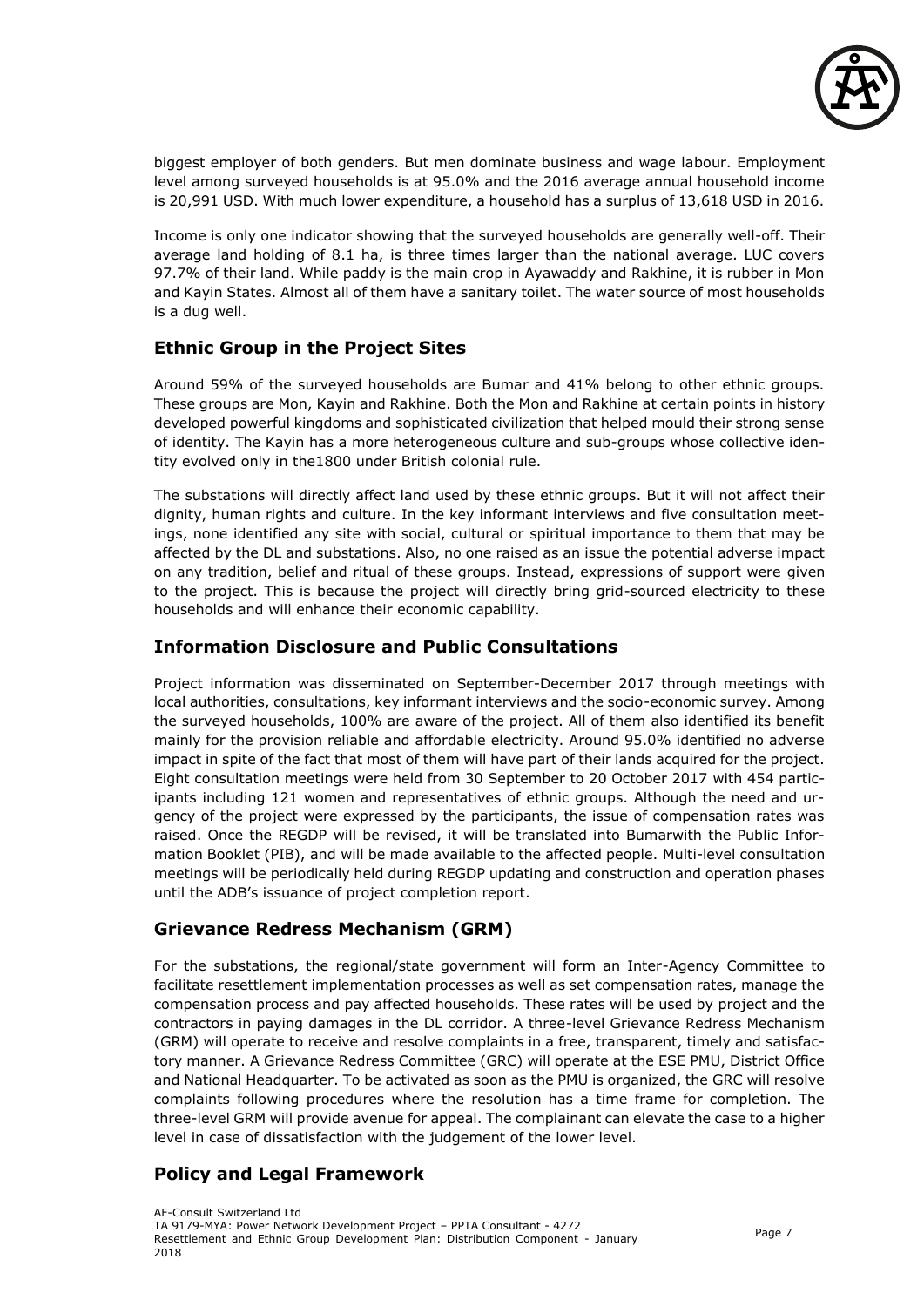

Both the State Constitution and the 2012 Farmland Law provide for state-ownership of all lands. But the latter also provides that "suitable compensation" will be paid for assets developed on the land in case of state repossession''. While it does not provide compensation for land without LUC, the 2015 Environmental Impact Assessment Procedures provides that projects involving resettlement or indigenous peoples, will comply with procedures issued by responsible ministries and in its absence, apply the standards of Asian Development Bank (ADB), World Bank and International Finance Corporation (IFC). This provision bridges all the gaps between the Myanmar laws and ADB Safeguard Policy Statement (2009).

#### **Entitlement**

The census and DMS done as part of REGDP will measure the actual losses on which the update of final entitlements will be based. Result of market price surveys and consultations will determine actual replacement rates. Compensation will be given in cash and received by husband and wife. Where feasible, the compensation will be made through bank transfer to minimize cash transactions. The project will offer unbanked affected households assistance in opening an account in husband's and wife's name if they meet the bank's requirements. Vulnerable households and rubber and fruit tree planters who can no longer plant these crops within the DL corridor will get specialized assistance, in the form of livelihoods support programmes and trainings. The compensation and assistance provided are deemed sufficient to restore the income of the households. The Ministry of Agriculture, Livestock and Irrigation (MALI) will implement household level-tailored assistance to those whose crop choices are restricted by the height limit in the corridor. The cut-off date will be the final day of the census and DMS.

#### **Resettlement Budget and Financing Plan**

The total budget for REGDP implementation is 401,383 USD. The compensation rates and amount of assistance will be reviewed and adjusted based on the result of the census and DMS and the market rates at the time of REGDP implementation. The MOEE will provide all resettlement funds based on the financing plan agreed by the Government of Myanmar (GOM) and ADB. The regional General Administration Department (GAD) will prepare a cost estimate for compensation and submit this MOEE who in turn will deposit the corresponding amount to GAD's account.

#### **Implementation Schedule**

The REGDP will be implemented in nine-month period. The affected households for the substation are already identified except for one site which location is not yet selected. But for the DL, the affected households will be identified upon the completion of the detailed engineering design. The affected households of both the DL and the substation will be go through a census and the DMS will begin. Based on the census and DMS result, the compensation rate for each affected household is estimated and paid. The GRM will be organized with the PMU and will begin to operate as soon as the PMU is operational.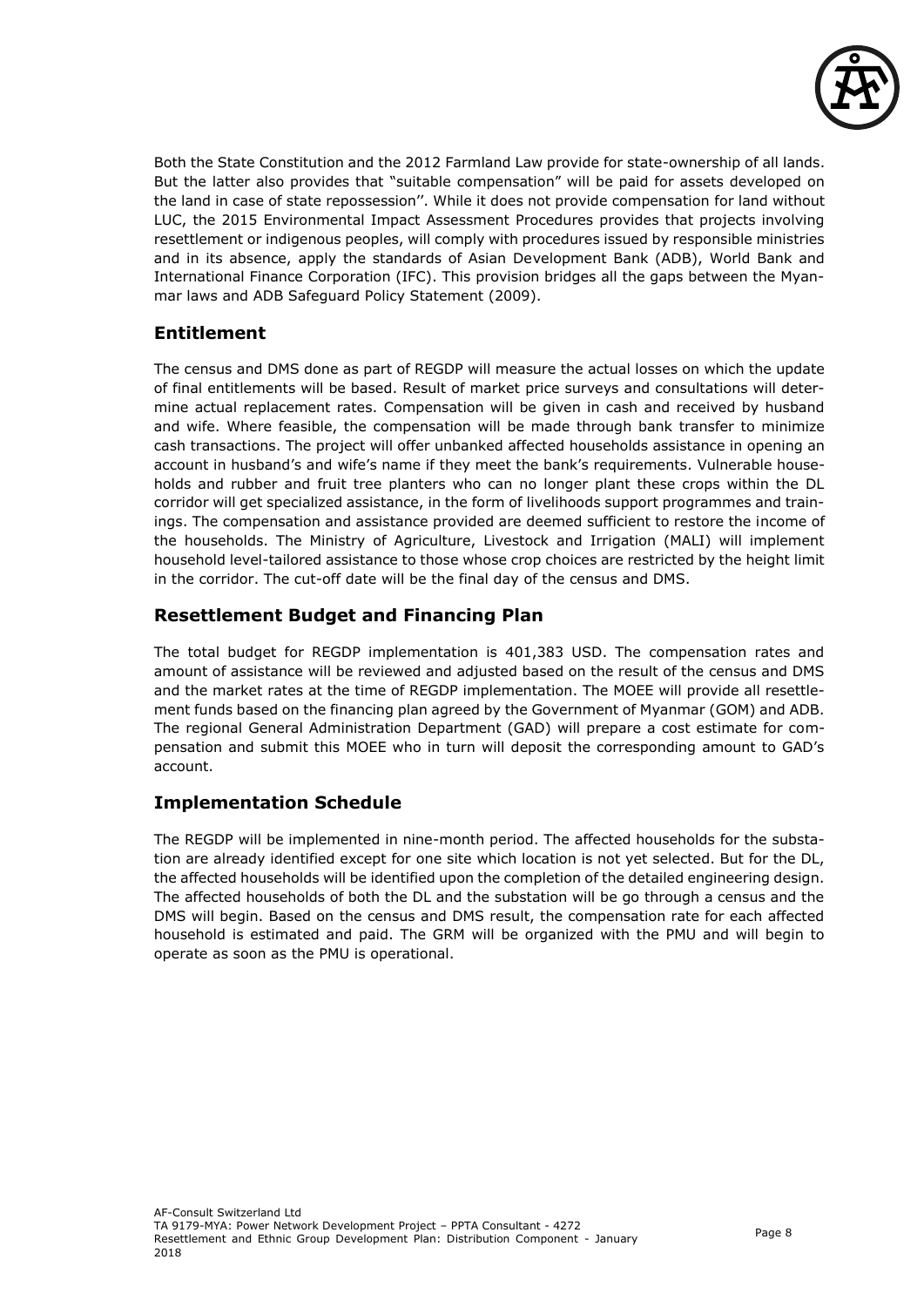

#### **Institutional Framework**

The MOEE through the ESE PMU will oversee REGDP implementation. It will ensure smooth coordination with the GAD on day-to-day basis in the conduct of resettlement activities and prompt payment of agreed compensation to the affected households. The PMU will also ensure the inclusion in the contractor's contract its obligation to pay for assets destroyed due to movement of machineries and construction materials, covering the temporary use of land outside the corridor with written contract with the land user and the restoration of the land to its original condition. Payment should be in line with the set project rates and monitored as part of the monitoring program. It will also oversee the contractor's compliance to these contractual obligations.

#### **Monitoring**

Key monitoring activities will focus on the implementation of the mitigation measures identified within this REGDP, from the baseline conditions, consultation phases and upon compensation until full livelihood support programmes and trainings are delivered, with focus on severely affected households and vulnerable households. Monitoring the performance of compensation will start upon its payment. Site clearance will only begin 15 days after the affected household's receipt of payment and once it is ensured that the work site is free from any dispute and encumbrance. The GAD will provide monthly report on the progress in REGDP implementation. The ESE will consolidate the monthly reports into quarterly report for submission to ADB. For every monitoring period, with the supports of the Project Implementation Consultants (PIC), the GAD will identify outstanding issues, status of groups provided with special assistance and the income level of affected households. A compensation completion report shall be drafted once compensation is provided in full.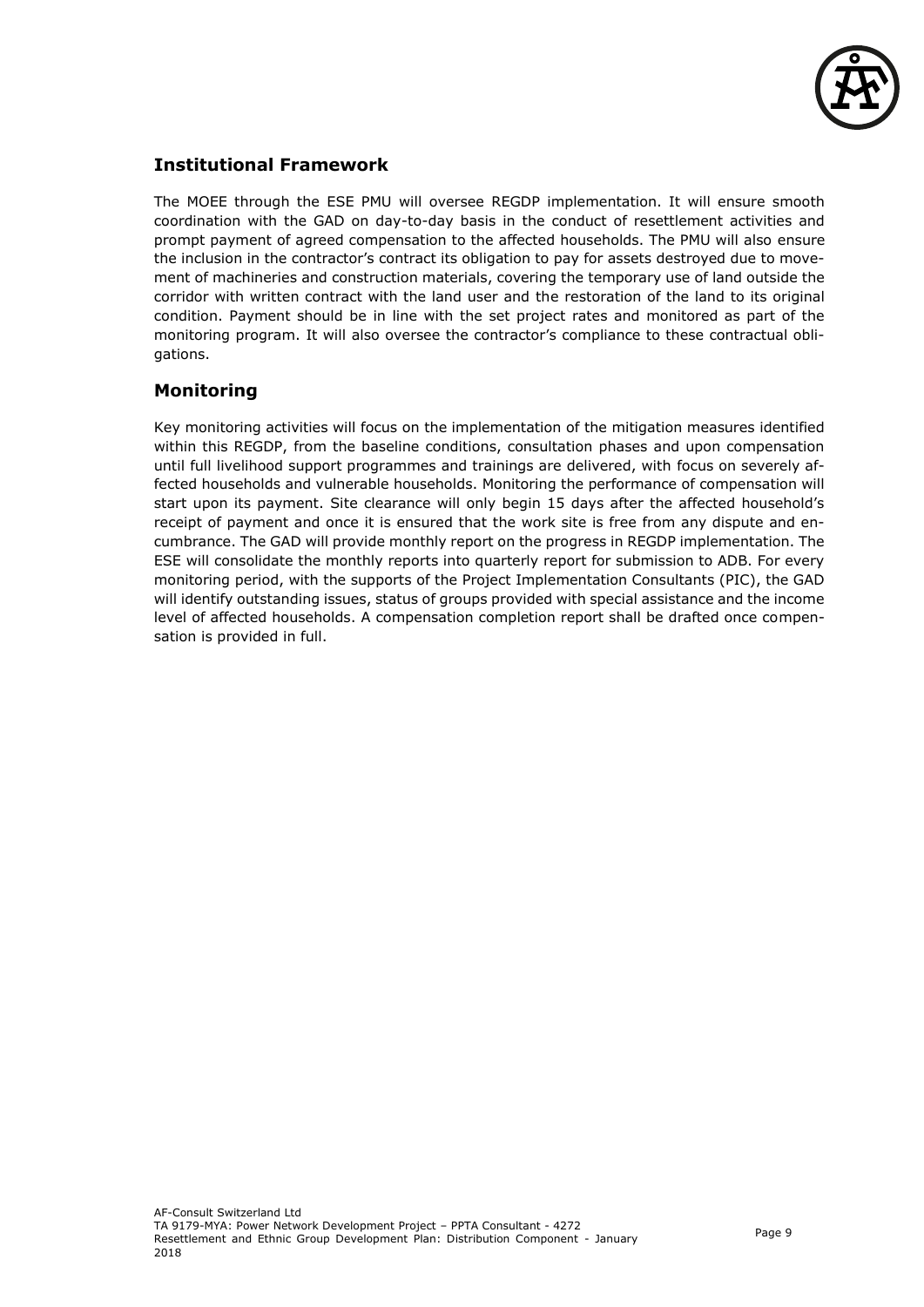

## <span id="page-10-0"></span>1 Project Description

## <span id="page-10-1"></span>1.1 Project Background

1. The Power Network Development Project aims support the economic development and poverty reduction in Myanmar through the expansion of its transmission and distribution network and installation of associated substations. The project consists of two components: Transmission and Distribution. This Resettlement and Ethnic Group Development Plan (REGDP) is prepared for the Distribution Component. The implementing agency of the distribution component is Electricity Supply Enterprise (ESE) which is under Ministry of Electricity and Energy (MOEE). The distribution component has the following sub-components:

- (i) Upgrading of six existing substations (1 substation to 66kV/11kV 20MVA and 5 substations to 33kV/11kV 10MVA);
- (ii) Construction of 42 new substations (with capacities ranging from 66kV/33kV 20MVA to 33kV/11kV 5MVA); and
- (iii) Installation of 40 new distribution (13 x 33kV and 27 x 66kV) with a total length of 843.3 km.

2. The substations are distributed in five states or regions: Ayawaddy, Bago (East and West) Mon, Kayin and Rakhine (Map 1). As part of the distribution component, a computerized assets management system to manage transmission assets and a computerized customer billing system for areas under ESE will also be implemented.

3. Among five regions/states, Ayawaddy Region will have the most number of new substations with 12 (Table 1). The least number will be in Bago East with only three new substations. For the DL, 672.7 km will be 66kV and 170.6 km will be 33kV. Kayin State will have the longest new DL at 253.1 km. The detailed description of the subprojects in each region/state and their location is in Appendix 1.

## <span id="page-10-2"></span>1.2 Distribution Line Component and Scope of Land Acquisition

4. Land area will be required for the DL and substations. The DL will need an area for the 14-meter corridor and the base of the pole. The land acquisition impact of the corridor will be temporary being limited to the construction period. Height restrictions shall be in place after construction, in which alternative crops shall be introduced, where necessary. Although occasional maintenance and repair work will be done in the operation phase, the area requirement of the event will be specific to a particular location where work will be carried out. The area for the pole will be permanently acquired. The requirement for each pole is 0.03  $m^2$  having a dimension of 16 x 19 centimeters.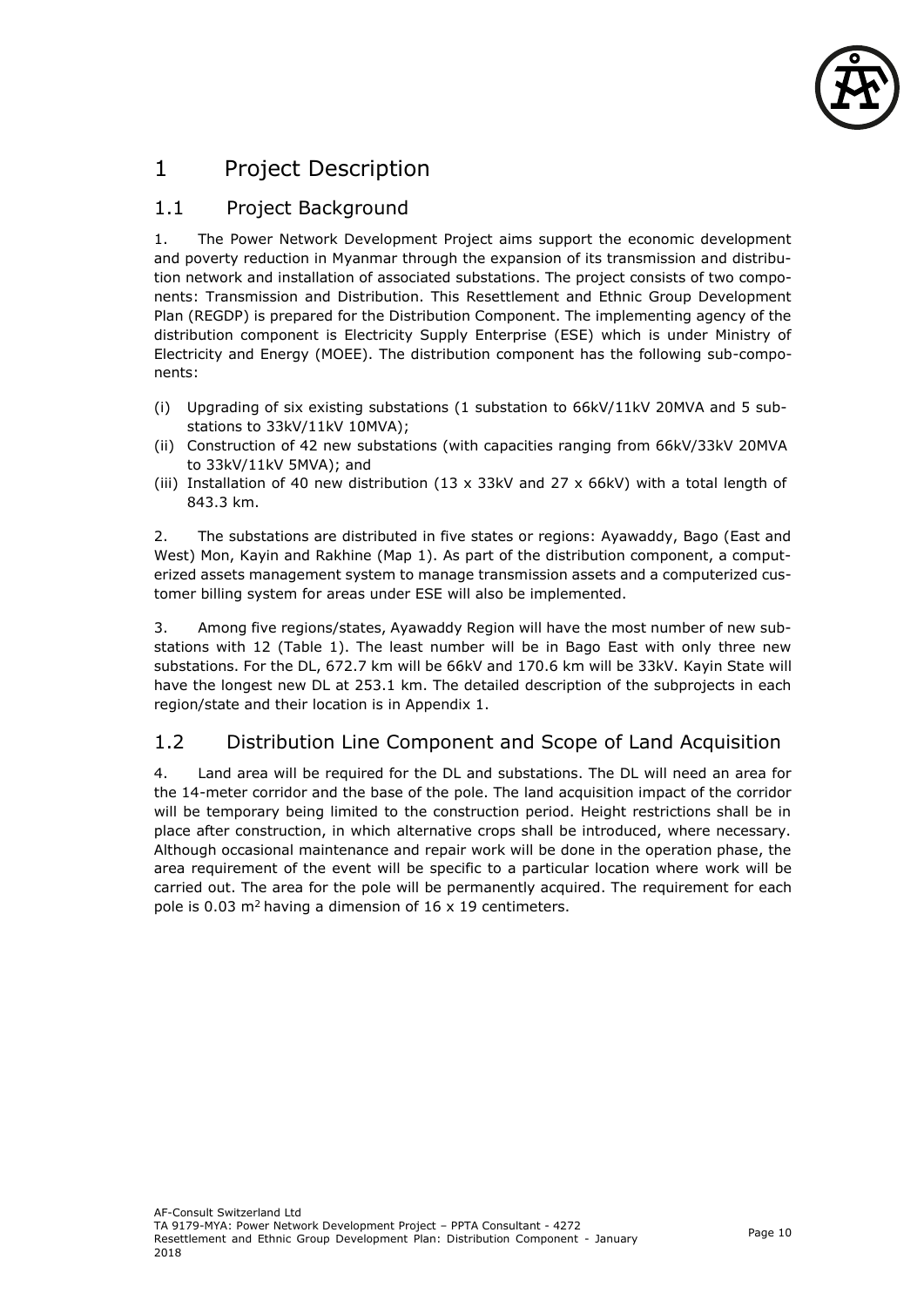

| Region/<br><b>State</b> | <b>Upgrade</b><br>of Exist-<br>ing Sub-<br><b>stations</b> | Construc-<br>tion of New<br><b>Substations</b> | <b>New Dis-</b><br>tribution<br>line 66kV<br>(km) | <b>New Dis-</b><br>tribution<br>Line 33kV<br>(km) | <b>Total</b><br>Length of<br><b>New Lines</b><br>(km) |
|-------------------------|------------------------------------------------------------|------------------------------------------------|---------------------------------------------------|---------------------------------------------------|-------------------------------------------------------|
| Ayawaddy                | 0                                                          | 12                                             | 154.7                                             | 14.5                                              | 169.2                                                 |
| Bago East               | 3                                                          | 3                                              | 0                                                 | 18.6                                              | 18.6                                                  |
| Bago West               | $\mathcal{P}$                                              | 4                                              | 48.3                                              | 58.4                                              | 106.7                                                 |
| Kayin State             | 0                                                          | 9                                              | 235.4                                             | 17.7                                              | 253.1                                                 |
| Mon State               | 1                                                          | 5                                              | 64.4                                              | 60.6                                              | 125.0                                                 |
| Rakhine<br>State        | 0                                                          | 9                                              | 169.9                                             | 0.8                                               | 170.7                                                 |
| Total                   | 6                                                          | 42                                             | 672.7                                             | 170.6                                             | 843.3                                                 |

Table 1 – Distribution of Substations and in Five Regions or States

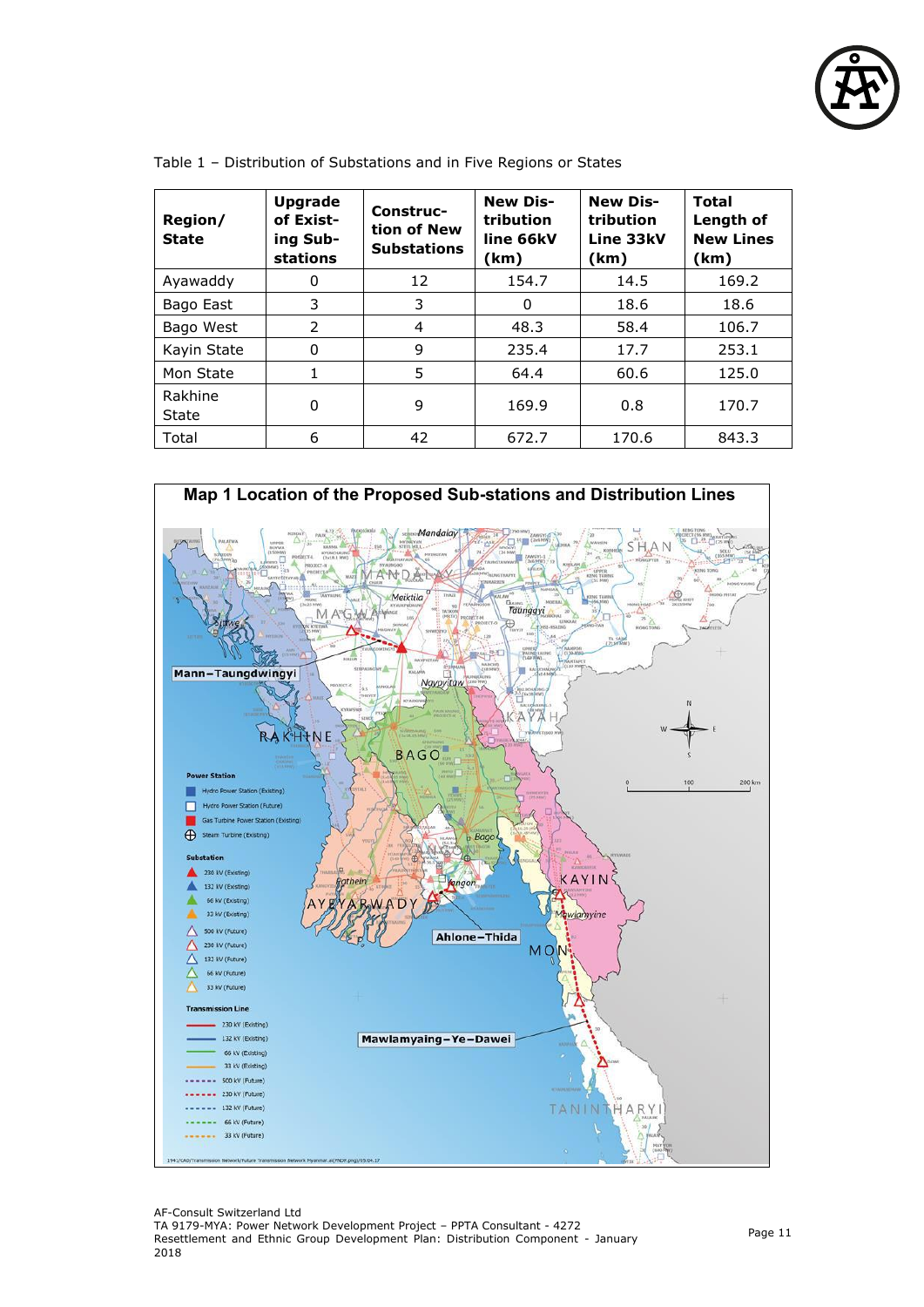

5. The total area to be used for the DL will be 1,180.64 hectares (Table 2). But 1,180.60 hectares of this area will the corridor. This area will have permanent restriction on the height of the crops grown. The remaining 0.04 hectares will be serve as the base of the 13,762 poles that will be installed. Around 75% of the poles are for 66kV lines. Among the regions/states, the largest area affected by the DL will be the Kayin State. A total of 354.41 hectares will be affected although mostly, temporarily, being part of the corridor. The Kayin State has 47.7% of the total length of the DL.

| Region/<br><b>State</b>                                                                                                                                                                              | kV | Length<br>(km) | <b>Temporarily</b><br><b>Affected but</b><br>with Perma-<br>nent Height<br><b>Restriction</b><br>$(ha)^1$ | No of<br><b>Poles</b> | Perma-<br>nently<br><b>Affected</b><br>$(ha)^2$ | <b>Total</b><br>(ha) |  |
|------------------------------------------------------------------------------------------------------------------------------------------------------------------------------------------------------|----|----------------|-----------------------------------------------------------------------------------------------------------|-----------------------|-------------------------------------------------|----------------------|--|
| Ayawaddy<br>Region                                                                                                                                                                                   | 66 | 154.7          | 216.6                                                                                                     | 2,380                 | 0.007                                           | 216.61               |  |
|                                                                                                                                                                                                      | 33 | 14.5           | 20.3                                                                                                      | 290                   | 0.001                                           | 20.30                |  |
| Bago East<br>Region                                                                                                                                                                                  | 66 | $\Omega$       | $\mathbf 0$                                                                                               | $\Omega$              | $\Omega$                                        | $\mathbf 0$          |  |
|                                                                                                                                                                                                      | 33 | 18.6           | 26.0                                                                                                      | 372                   | 0.001                                           | 26.00                |  |
| Bago West<br>Region                                                                                                                                                                                  | 66 | 48.3           | 67.6                                                                                                      | 743                   | 0.002                                           | 67.60                |  |
|                                                                                                                                                                                                      | 33 | 58.4           | 81.8                                                                                                      | 1168                  | 0.004                                           | 81.80                |  |
| Kayin State                                                                                                                                                                                          | 66 | 235.4          | 329.6                                                                                                     | 3,622                 | 0.010                                           | 329.61               |  |
|                                                                                                                                                                                                      | 33 | 17.7           | 24.8                                                                                                      | 354                   | 0.001                                           | 24.80                |  |
| Mon State                                                                                                                                                                                            | 66 | 64.4           | 90.2                                                                                                      | 991                   | 0.003                                           | 90.20                |  |
|                                                                                                                                                                                                      | 33 | 60.6           | 84.8                                                                                                      | 1,212                 | 0.004                                           | 84.80                |  |
| Rakhine<br><b>State</b>                                                                                                                                                                              | 66 | 169.9          | 237.9                                                                                                     | 2,614                 | 0.008                                           | 237.91               |  |
|                                                                                                                                                                                                      | 33 | 0.8            | 1.1                                                                                                       | 16                    | 0.000                                           | 1.1                  |  |
| Total                                                                                                                                                                                                | 66 | 672.7          | 941.8                                                                                                     | 10,350                | 0.030                                           | 941.83               |  |
|                                                                                                                                                                                                      | 33 | 170.6          | 238.8                                                                                                     | 3,412                 | 0.010                                           | 238.81               |  |
| <b>Grand Total</b>                                                                                                                                                                                   |    | 843.3          | 1,180.6                                                                                                   | 13,762                | 0.040                                           | 1,180.64             |  |
| <sup>1</sup> The corridor is 14 meters width. The length of the line is multiplied by this width to<br>get the temporarily affected area<br>$2$ The base of a pole is 0.03 square meter (16 x19 cm). |    |                |                                                                                                           |                       |                                                 |                      |  |

Table 2 – Summary of Area to be Affected by the Poles and Corridor: 2018

6. Except for one, the land requirement of the 48 substations are already determined (Table 3). These substations will need a total of 38.1 hectares. But 71.1% of this land is government land. A total of 10.7 hectares or 28.1% of the total requirement is to be acquired from private owners.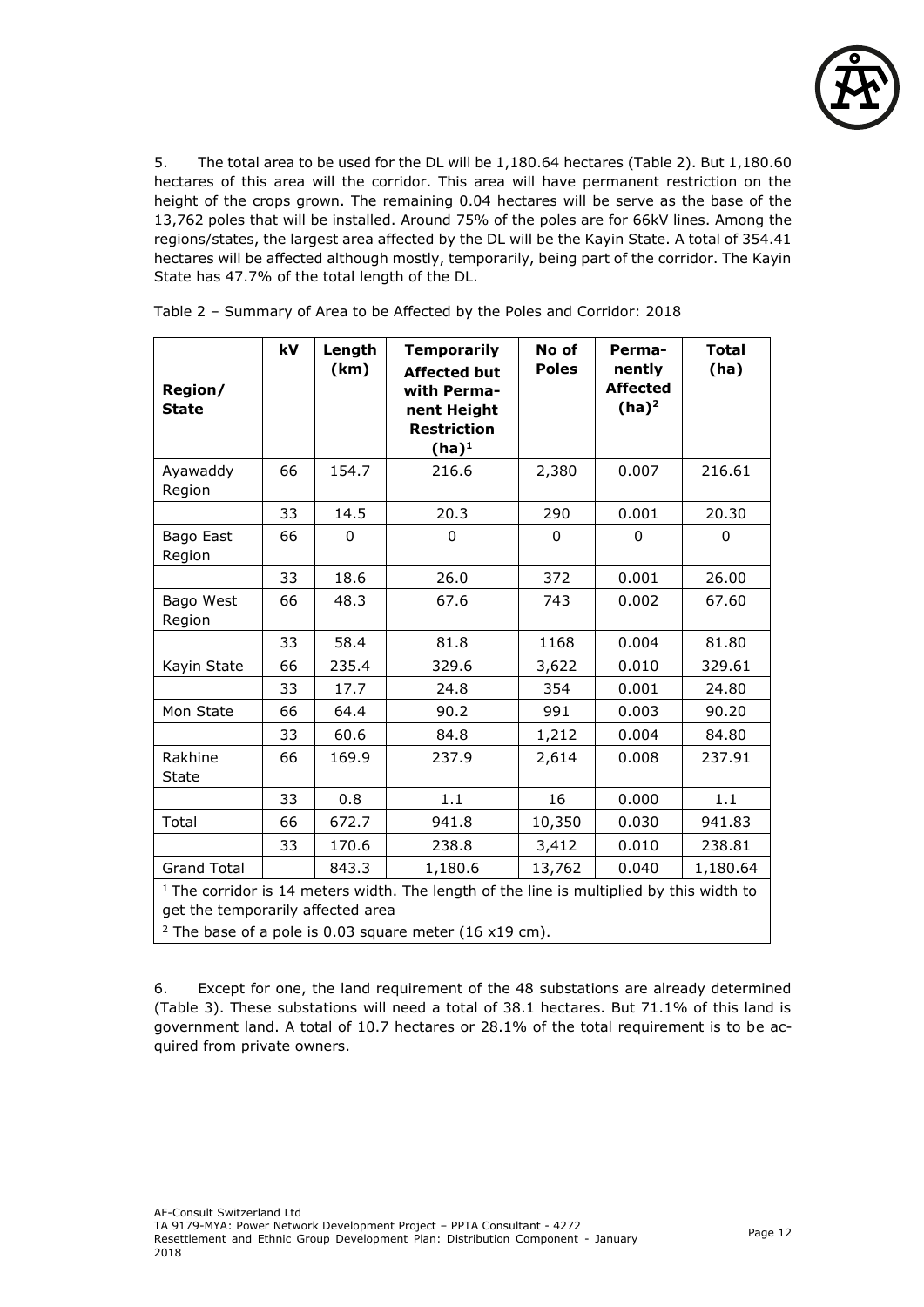

| <b>Region/State</b>   | <b>Number</b><br>of Sub-<br>station | <b>Permanently Affected Land (ha)</b> | Total (ha) |                           |               |
|-----------------------|-------------------------------------|---------------------------------------|------------|---------------------------|---------------|
|                       |                                     | Government                            | Private    | Additional<br>land Needed |               |
| Ayawaddy Region       | 12                                  | 2.6                                   | 4.2        | 0                         | 6.8           |
| Bago East Region      | 6                                   | 2.8                                   | 0          | 0.32                      | 3.1           |
| Bago West Re-<br>gion | 6                                   | 4.3                                   | 0          | 0                         | 4.3           |
| Kayin State           | 9                                   | 1.7                                   | 2.2.       | No site se-<br>lected     | 3.9           |
| Mon State             | 6                                   | 3.1                                   | 0.4        | 0                         | $3.5^{\circ}$ |
| Rakhine State         | 9                                   | 12.6                                  | 3.9        | 0                         | 16.5          |
| Total                 | 48                                  | 27.1                                  | 10.7       | 0.3                       | 38.1          |
| Percentage            |                                     | 71.1%                                 | 28.1%      | 0.8%                      | 100.0%        |

Table 3 – Summary of Area to be Affected by the Substations: December 2017

7. About 0.32-hectare for the substation in Kyetthnkhin Ward, Oaktwin Township in Bago East is in the process of acquisition by the ESE.

8. ESE has already 37.2% of the government land (Table 4). In one site in Ye Lae Kalay and Yalwe Vilages, Maubin Township in Ayawaddy, the 0.45 hectare was a donated to ESSE by a private company (Wati Paing Company Limited). The donation was done before ADB's involvement and not in anticipation of ADB financing. The other government land owners are the line ministries, state and village tract governments.

9. Among the regions/states, the biggest land requirement will be in Rakhine State. The 16.5 hectares for the nine substations composes 42.7% of the total land requirement for substations. Although Ayawaddy has the most number of substations at 12, its land requirement is only 6.8 hectares or 17.8% of the requirement for all substations. The detailed description of the location, type of facility, required area, ownership and use of each substation site is in Appendix 2.

Table 4 – Distribution of Government Land for Substation by Ownership: December 2017

| <b>Government Unit</b>   | Area (ha) | Percentage |
|--------------------------|-----------|------------|
| <b>ESE</b>               | 10.1      | 37.2%      |
| Ministry of Forestry     | 1.3       | 4.8%       |
| Ministry of Industry     | 1.6       | 5.9%       |
| <b>MOEE</b>              | 0.5       | 1.8%       |
| <b>State Government</b>  | 6.9       | 25.6%      |
| Village Tract Government | 6.1       | 22.5%      |
| General Government       | 0.6       | 2.2        |
| Total                    | 27.1      | 100.0%     |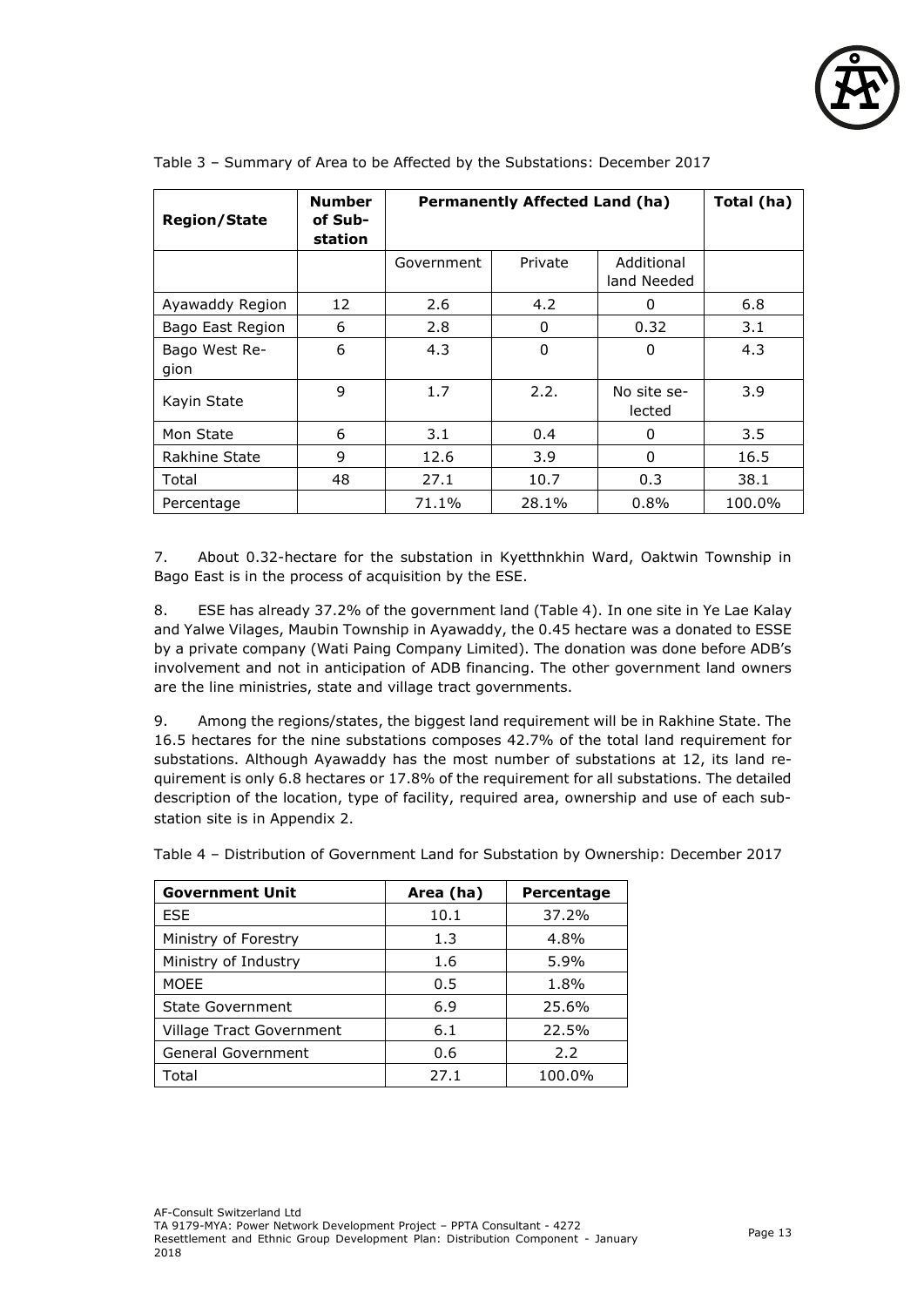

#### <span id="page-14-0"></span>1.3 Alternative and Measures Used to Avoid and Minimize Impact on Private Assets

10. To minimize the impact on private assets, the land use, terrain and potentially affected assets in the general area along DL will be studied using existing maps, satellite images and field survey. As much as possible, the DL will be placed in easement along roads to avoid any land acquisition. There will be some adjustment is selecting the site for the poles to the topographical condition and structures along the alignment but the need to reduce land acquisition will also be considered through the following measures.

- (i) The use of space will be maximized for the installation of the poles and stringing to avoid unnecessary land acquisition.
- (ii) Outside the corridor, existing roads will be used for transportation and temporary access to obviate the need to open new ones. In areas where there are no roads, the construction materials will be hauled manually or through work animals using the corridor as much as possible. In the event that access roads are required, AHs will be compensated in accordance with the entitlement matrix found within the REGDP.
- (iii) Housing for workers will be constructed in unused public land or will be provided by the contractors so that no private land will be acquired for the purpose. In the event that private land is required, the contractor shall rent land from local villagers at market value.
- (iv) The construction phase will be timed on dry season when fields are mostly left to fallow. This will avoid affecting main seasonal crop (paddy rice) which is cultivated during monsoon season and being the primary component of the farming income in Myanmar.

11. For the substations, ESE surveyed all the available government land for their location with the purpose of minimizing the acquisition of private land. Twenty-five of the 42 new substations will be in government land. Ten of these substations will be accommodated in ESE-owned lands although the land for one is still claimed by a private person. Fifteen other new substations will be located in land owned by other government units. No private persons live on these government lands although two sites (Zalun Township, Ayawaddy and Kanyut Township, Bago State) have a paddy fields cultivated by private persons. Each site is 0.8 hectare. Eight sites are established ESE compounds: six are hosting an existing substation and two have an ESE office building. One site has a state-owned structure. The rest have natural cover (brushland, residual forest and grassland).

12. The use of government land limits the acquisition of private lands to 16 substations. The land earmarked for the one substation is not yet selected. Due to ESE's continuing effort to find a government land to host the substations, the size of private land to be acquired may still be reduced. In Maeland Village, Belin Township in Mon State, ESE found a land owned by the Ministry of Industry to replace a private land which should have been acquired.

13. In the preparation of detailed engineering design, the ESE and its contractors will reinspect the alignment and further consult with concerned agencies (e.g., Ministry of Highways and Ministry of Forestry) and local authorities on the route of the alignment. Changes will be continuously made in the design and execution plan based on the inputs of these agencies and local authorities to further minimize impacts on private assets.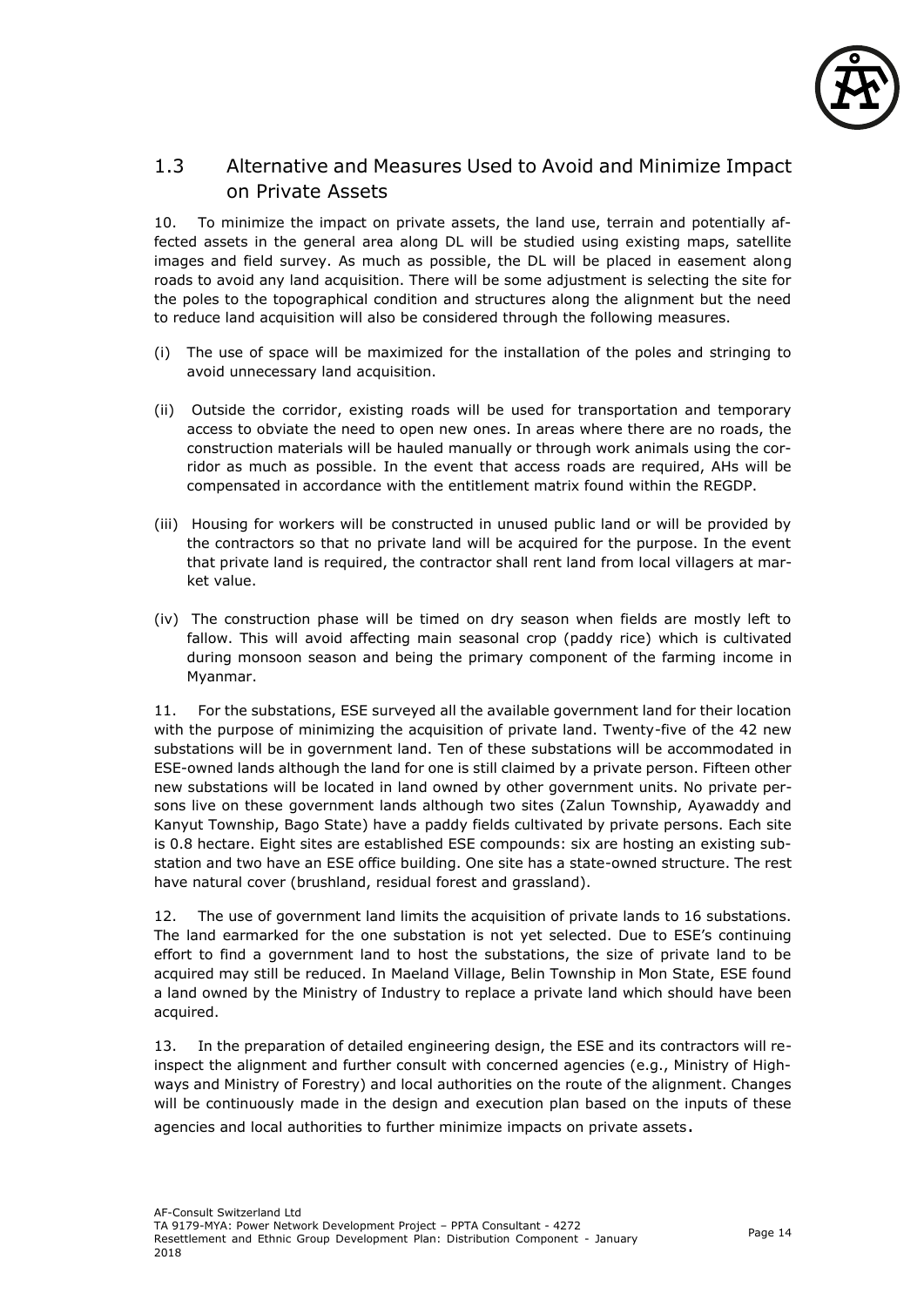

## <span id="page-15-0"></span>1.4 Objectives of the REGDP

14. The overall objective of this REGDP is to define resettlement and compensation program for the Distribution Component and to limit as much as possible the number of affected persons and their affected income, production and assets. It will also ensure that all affected people will be compensated for their losses at replacement cost and will be provided with measures to restore if not improve their pre-project standard of living so that they will be at least as well-off as they would have been without the project.

## <span id="page-15-1"></span>1.5 Basis of Project Description and Arrangement for REGDP Updating

15. The project description is based on the preliminary design and field surveys on parts of the general route of the DL and the proposed sites of the substations. Based information from ESE and site visits, the project sites and the affected households for the substations were identified. The socioeconomic survey of the private owners of the land earmarked for the substations and consultation meetings in regions/states hosting the subprojects were done. The land cover of the private lands earmarked for the substations is based on actual observation done during the site visits. The result of the household and price survey and consultations done in each site with private land affected is used to estimate the potential income lost for affected assets and compensation cost based on market rate. The REGDP will be updated based on the detailed engineering design.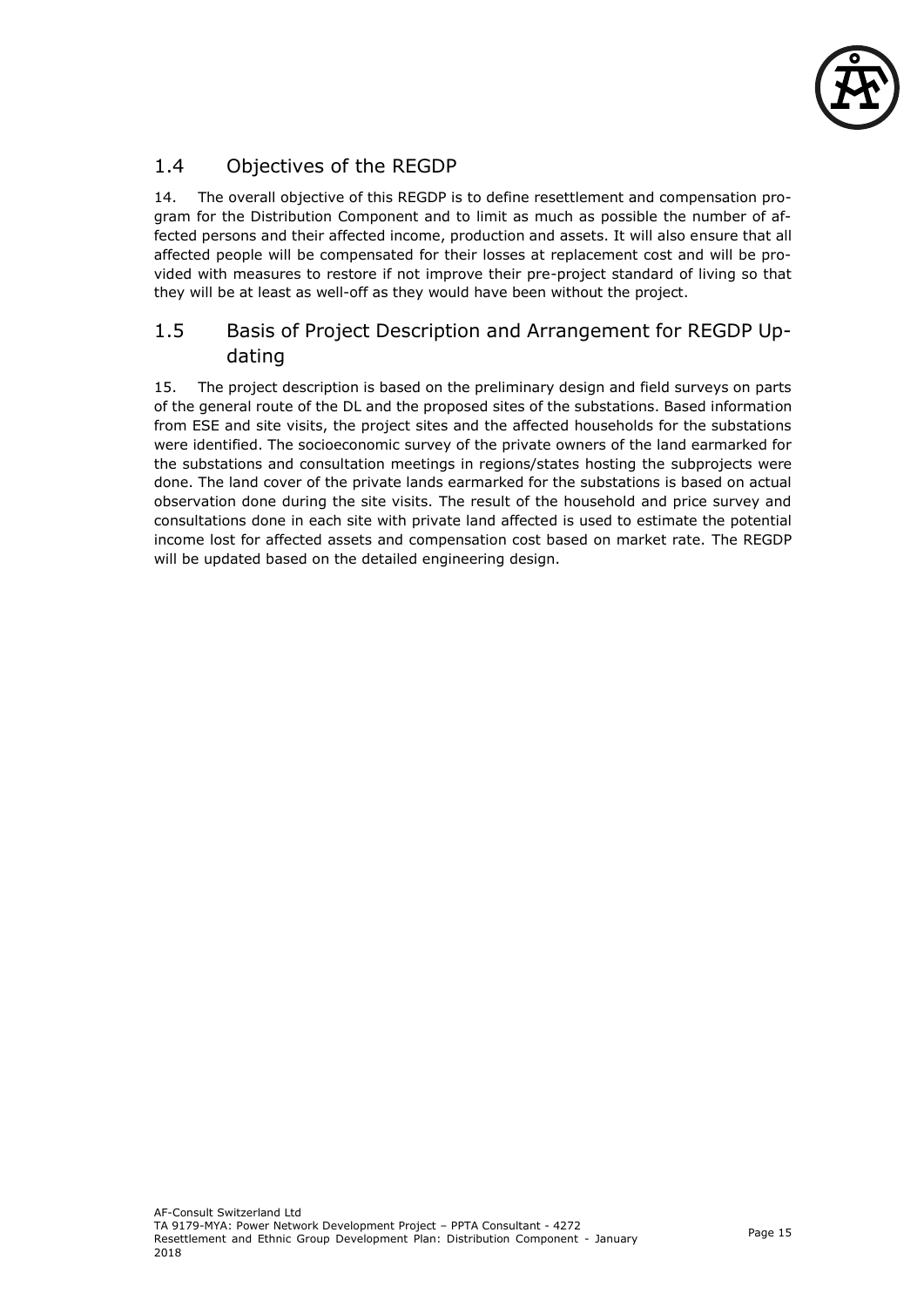

## <span id="page-16-0"></span>2 Scope of Land Acquisition and Resettlement

## <span id="page-16-1"></span>2.1 Affected Land and Crops

16. Private assets will be the subject to land acquisition and resettlement. The exact size of private lands that will be affected by the DL is not be determined because the exact route of their alignment is not yet plotted. But of the 0.04 hectares that will be required to install the poles in the five regions/states, the proportion of the private land is expected to be very small considering that road easement will be largely used.

17. Although 1,180 hectare is estimated to accommodate the corridor, the impact on private lands is not expected to be extensive. Apart from the use of road easement for the corridor, the installation of the pole and stringing will be very quick. The installation of one pole and the stringing between two poles is done within a day. Impacts on crops will be avoided if the installation will be done in the dry season when most croplands are left to fallow.

18. Trees along the corridor will be removed and those privately owned will be compensated at replacement value. The owners of the trees will be consulted on the schedule of their removal and have the option to keep the timber and other parts of the tree. The compensation may be part of the contractor's financing package. The removal of the trees is part of the contractor's contract and the number of private trees that will be affected will not be determined until the DMS is done. These trees will be compensated as part of the construction impact based on the market value of the timber for timber trees or production for fruit and commercial trees. The long-term impact is the restriction to structures and plants within the corridor. The vertical clearance required in the country's Electricity Law is 5.8 meters for 66kV and 5.5 meters for 33kV.

19. The 10.7-hectare private lands to be acquired for the substations are in four regions/states: Ayawaddy Region, Mon State, Kayin State and Rakhine State. The substations in the two other regions will not acquire any private land. Around 92.5% of the private land to be acquired for the substations is agricultural. Around 57.0% of these lands are paddy fields (Table 5). The paddy fields are in the Ayawaddy Region and Rakhine State. Rubber is planted to the affected agricultural land is Kayin and Mon States. The other crops planted in the affected private lands are timber trees in Kayin State and cashew in Rakhine State. Around 0.8 ha equivalent to 7.5% of all the private lands affected by the substations are bushland.

## <span id="page-16-2"></span>2.2 Tenure of Affected Land

20. All private lands to be acquired for the substations are covered by a Land Use Certificate (LUC). If private lands with no LUC will be acquired for the substations, these wil be compensated at replacement value if the user has legal claim or customary right to the land.

## <span id="page-16-3"></span>2.3 Affected Households

21. Since the private lands within the corridor of the DL are not yet determined, there is no information yet of the number of households who own these lands. But the private lands to be acquired for the substations have 17 separate owners (Table 6). Further, three more non-landowning households will be affected, one is the sharecropper of the land owner in the Township of Pyarpone in the Kyoneku Village in Ayawaddy. Two are tillers in ESE owned lands in the same region. One in the Township of Kanyut Kwin in Yangon-Mandalay Road and another in the Township of Zalun in Ngaung Bin Zay Village. The total is 20 affected households.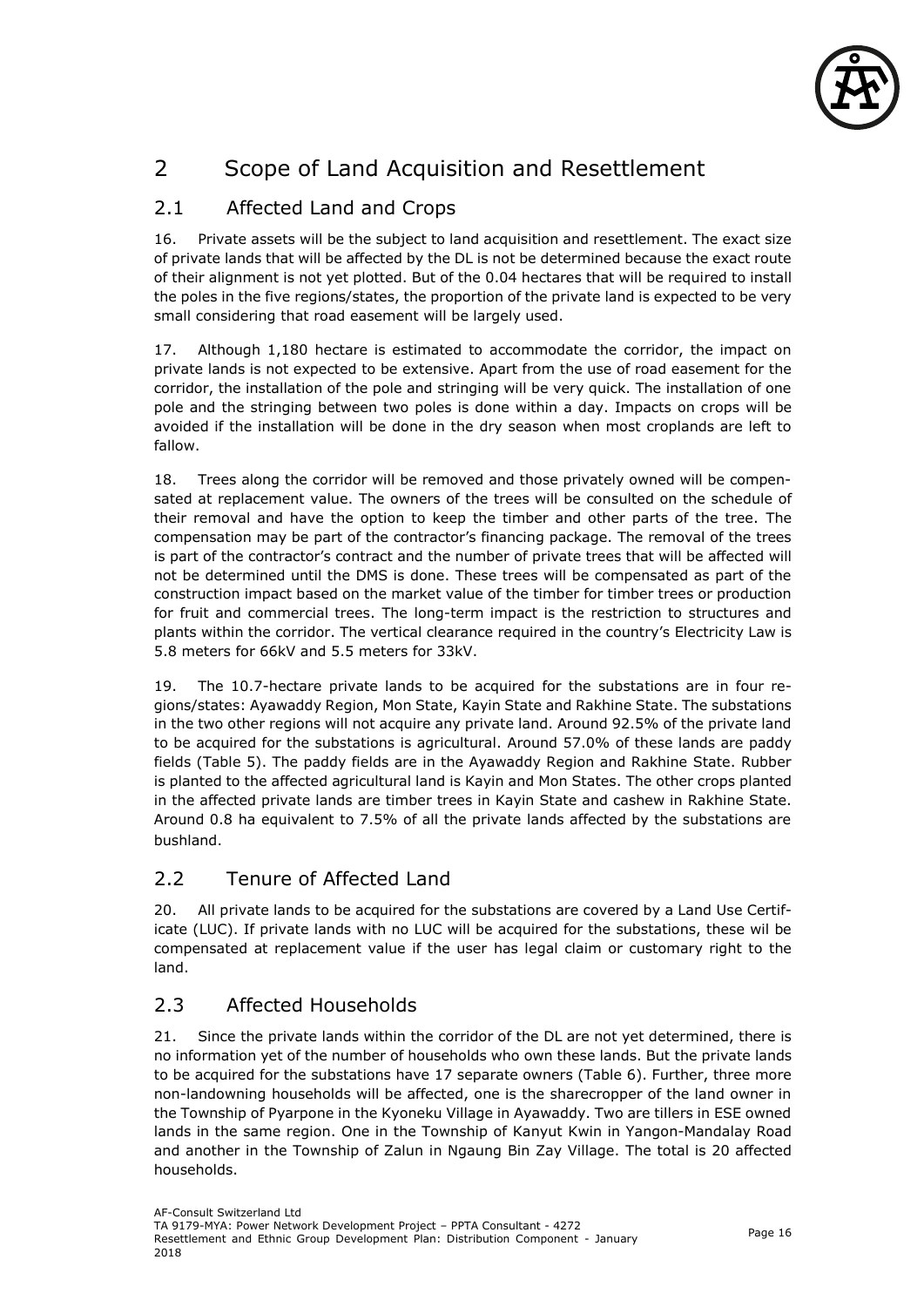

22. With an average household size of 4.8 members, the total affected persons are 96. If the claimant of the land for the substation in Kyetthonkhin Ward in Oaktwin Township, Bago East is included, there are 21 affected households with 101 members.

| <b>Region/State</b>   |          | <b>Total</b> |        |        |                  |        |
|-----------------------|----------|--------------|--------|--------|------------------|--------|
|                       | Paddy    | Rubber       | Timber | Cashew | <b>Brushland</b> |        |
| Ayawaddyy Re-<br>gion | 4.2      | 0            | 0      | 0      | 0                | 4.2    |
| Bago East Re-<br>gion | $\Omega$ | 0            | 0      | 0      | 0                | 0      |
| Bago West Re-<br>gion | $\Omega$ | 0            | 0      | 0      | $\mathbf{0}$     | 0      |
| Kayin State           | $\Omega$ | 1.0          | 0.4    | 0      | 0.8              | 2.2    |
| Mon State             | $\Omega$ | 0.4          | 0      | 0      | 0                | 0.4    |
| Rakhine State         | 1.9      | 0            | 0      | 2.0    | 0                | 3.9    |
| Total                 | 6.1      | 1.4          | 0.4    | 2.0    | 0.8              | 10.7   |
| Percentage            | 57.0%    | 13.1%        | 3.7%   | 18.7%  | 7.5%             | 100.0% |

Table 5 – Estimated Area of Affected Private Land by Land Cover: December 2017

## <span id="page-17-0"></span>2.4 Severity of Impacts

23. No household is expected lose more than 10% of their land holding or their income from the DL installation because of the very small land acquisition requirement and very short duration of the pole installation and stringing operation. Although permanent height restriction to crops will be imposed in the 14-meter width of the corridor, annual and seasonal crops can still be grown mitigating the impact to livelihood. But for the substations, nine of the 17 affected landowners will lose more than 10% of their land holding (Table 7). The average loss of the total landholding among the 17 households is 12.5 percent. The household in Pyarpone Township, Kyoneku village in Ayawaddy Region will incur the largest loss at 100% of its land. The smallest loss will be in Bogale Township, Kalarchichaung Village in the same region at 5 percent.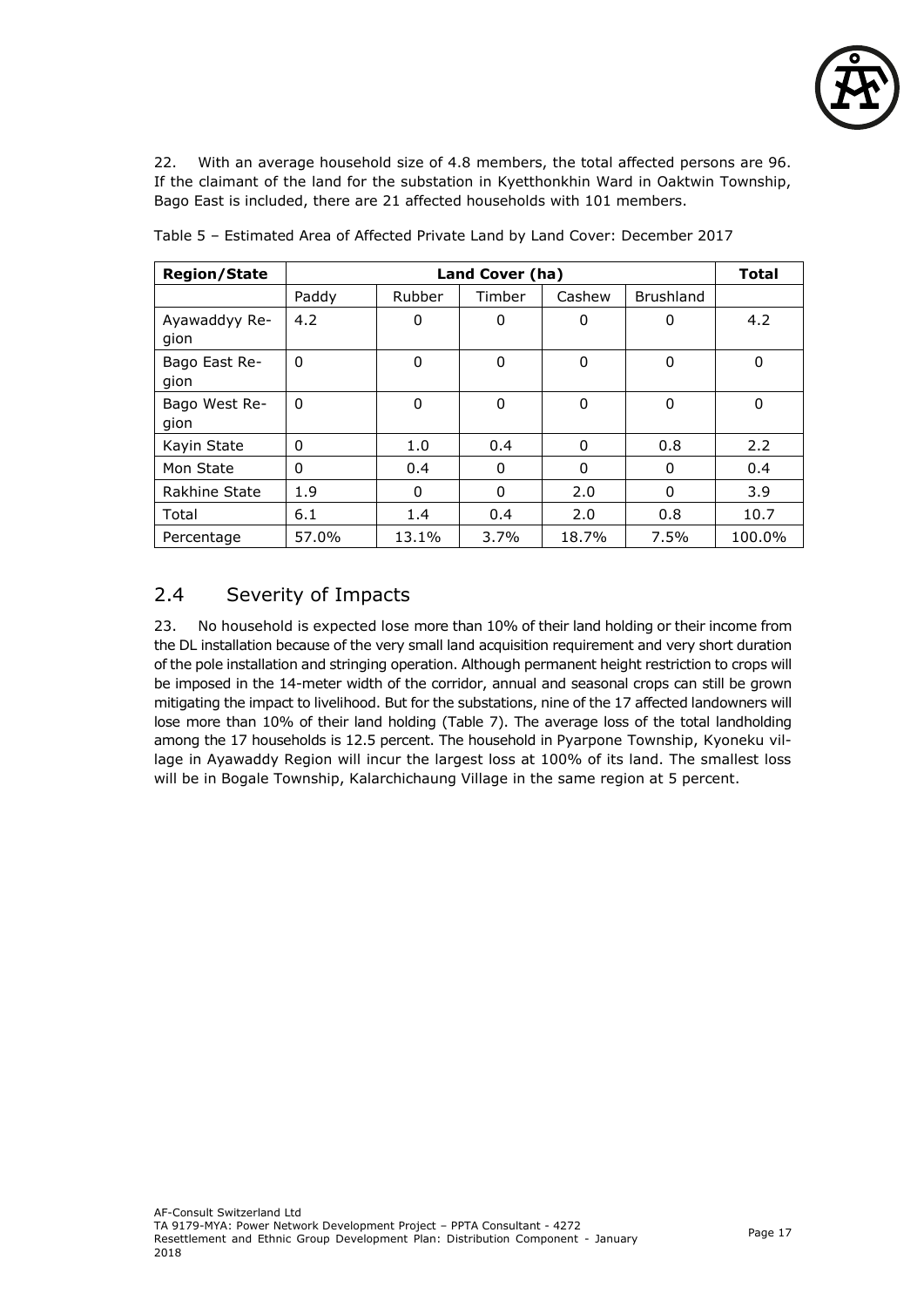

| <b>Substation</b>                                                      |                |                   | <b>No of Affected Households</b> |                          |
|------------------------------------------------------------------------|----------------|-------------------|----------------------------------|--------------------------|
|                                                                        | Land<br>Owner  | Share-<br>cropper | Non-<br>owner<br>Tiller          | Total                    |
| <b>Ayawaddy Region</b>                                                 |                |                   |                                  |                          |
| Township: Leymyetha Village:: Sittkone                                 | 3              |                   |                                  | 3                        |
| Township: Ingapu Village:: Nyaung Gone                                 | $\mathbf{1}$   |                   |                                  | 1                        |
| Township: Dedaye Village: Chaung Phyar                                 | 1              |                   |                                  | 1                        |
| Township: Pyarpone Village: Kyoneku                                    | $\mathbf{1}$   | $\mathbf{1}$      |                                  | $\overline{\phantom{a}}$ |
| Township: Bogale Village: Kalarchichaung                               | 1              |                   |                                  | 1                        |
| Township: Zalun Village: Ngaung Bin Zay                                |                |                   | 1                                | 1                        |
| <b>Mon State</b>                                                       |                |                   |                                  |                          |
| Township: Thanbyuzayat Village: Wekame                                 | $\mathbf{1}$   |                   |                                  | $\mathbf{1}$             |
| <b>Bago East</b>                                                       |                |                   |                                  |                          |
| Township: Kanyut Kwin: Village Yangon-<br>Mandalay Road                |                |                   | $\mathbf{1}$                     | 1                        |
| <b>Kayin State</b>                                                     |                |                   |                                  |                          |
| Township: Pha-An Village: Nyaung Gone                                  | $\mathbf{1}$   |                   |                                  | $\mathbf{1}$             |
| Township: Paingkyon Village: Paung                                     | 1              |                   |                                  | 1                        |
| Township: Hpa-pun Village: Waison                                      | $\mathbf{1}$   |                   |                                  | 1                        |
| Township: Hpa-an Village: Eindu , Kyawt                                | 1              |                   |                                  | 1                        |
| Township: Zarthapyin Village: Kyone Phae<br>Zarthapyin Kyar Kalay Road | $\mathbf{1}$   |                   |                                  | 1                        |
| <b>Rakhine State</b>                                                   |                |                   |                                  |                          |
| Township: Gwa Village: Kyeintali                                       | $\mathbf{1}$   |                   |                                  | 1                        |
| Township: Yangpye Village: Kyauk Ni Maw                                | $\overline{2}$ |                   |                                  | $\overline{2}$           |
| Township: Yangbye Village: Aunghlapyin                                 | $\mathbf{1}$   |                   |                                  | $\mathbf{1}$             |
| Total                                                                  | 17             | 1                 | 2                                | 20                       |

Table 6 – Number of Affected Households by Type of Asset Ownership: December 2018

24. In terms of income, four households will lose more than 10% of their annual income (Table 8). One household in the Township of Ingapu in Nyaung Gone Village in Ayawaddy will lose 100%, based on its total income in 2016. Although this household has a land holding of 3.5 hectares, it experienced crop failure in 2016 resulting to massive drop in income.

25. The average loss to income is 12.7% (Table 9). The average estimated amount of income loss is 280,469 MYK (208 USD) wholly from lost land production. The products lost will be paddy rice, rubber, timber, cashew and firewood. The largest income loss will be 884,701 MYK (655 USD). The smallest is 65,116 MYK (48 USD).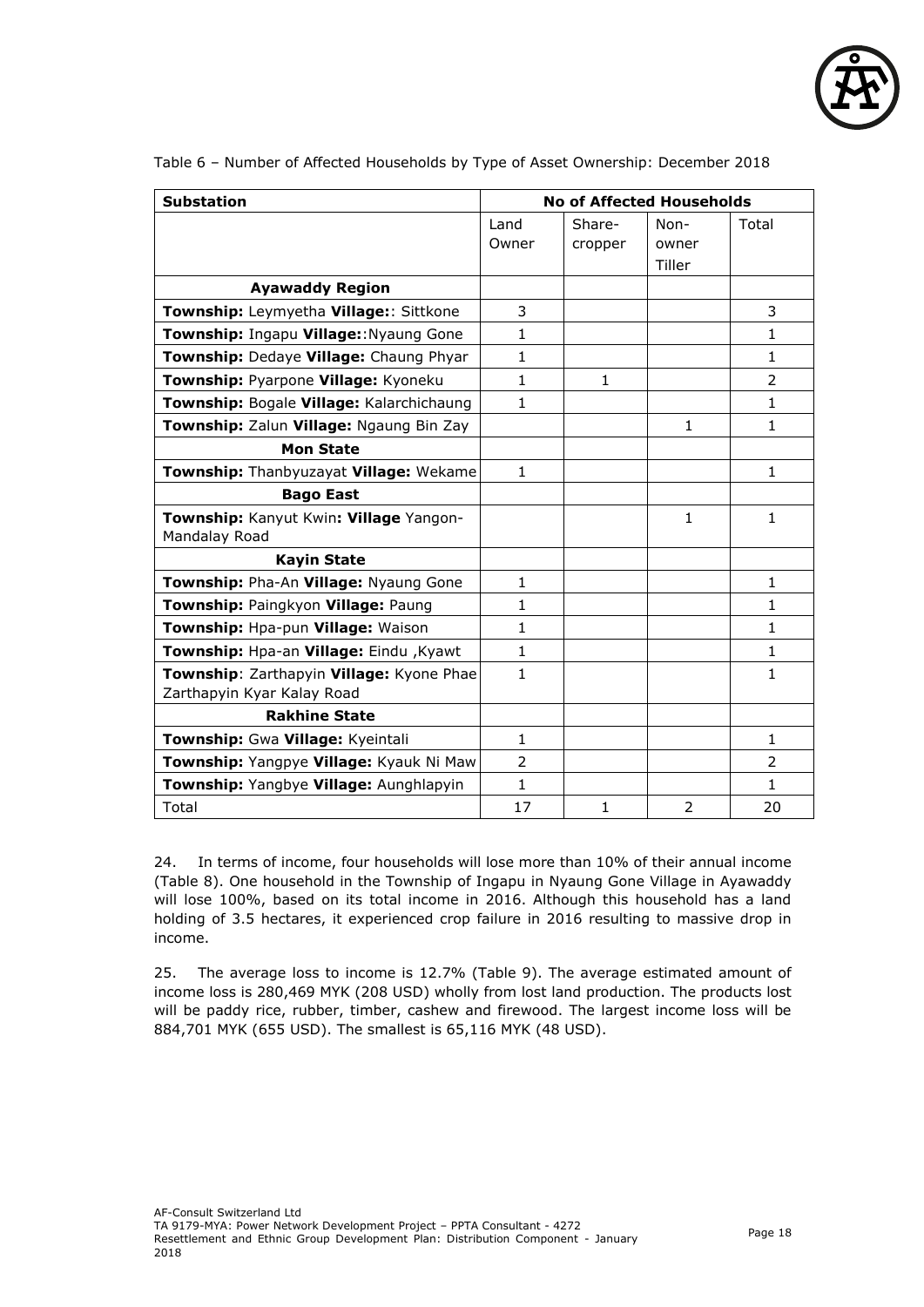

Table 7 – Percentage of Permanently Lost Cropland to Total Land Holding of Affected Households: December 2017

| <b>Substation</b>                                           | <b>No of Land</b><br><b>Owners</b> | <b>Lost Land</b><br>(ha) | <b>Total Land</b><br><b>Holding</b><br>(ha) | % of Af-<br>fected Land<br>to Land<br><b>Holding</b> |
|-------------------------------------------------------------|------------------------------------|--------------------------|---------------------------------------------|------------------------------------------------------|
| <b>Ayawaddy Region</b>                                      |                                    |                          |                                             |                                                      |
| Township: Leymyetha                                         | 3                                  | 0.8                      | 15.4                                        | 5.2%                                                 |
| Village: Sittkone ;                                         |                                    |                          |                                             |                                                      |
| Township: Ingapu                                            | $\mathbf{1}$                       | 0.8                      | 3.5                                         | 22.9%                                                |
| <b>Village: Nyaung Gone</b>                                 |                                    |                          |                                             |                                                      |
| Township: Dedaye                                            | $\mathbf{1}$                       | 0.8                      | 4.0                                         | 20.0%                                                |
| Village: Chaung Phyar                                       |                                    |                          |                                             |                                                      |
| <b>Township: Pyarpone</b>                                   | $\mathbf{1}$                       | 0.8                      | 0.8                                         | 100.0%                                               |
| Village: Kyoneku                                            |                                    |                          |                                             |                                                      |
| <b>Township: Bogale</b>                                     | $\mathbf{1}$                       | 1.0                      | 20.1                                        | 5.0%.                                                |
| Village: Kalarchichaung village                             |                                    |                          |                                             |                                                      |
| <b>Mon State</b>                                            |                                    |                          |                                             |                                                      |
| Township: Thanbyuzayat                                      | $\mathbf{1}$                       | 0.4                      | 5.1                                         | 7.8%                                                 |
| Village: Wekame                                             |                                    |                          |                                             |                                                      |
| <b>Kayin State</b>                                          |                                    |                          |                                             |                                                      |
| Township: Pha-An                                            | $\mathbf{1}$                       | 0.4                      | 3.1                                         | 12.9%                                                |
| Village: Nyaung Gone                                        |                                    |                          |                                             |                                                      |
| Township: Paingkyon                                         | $\mathbf{1}$                       | 0.4                      | 4.2                                         | 9.5%                                                 |
| Village: Paung                                              |                                    |                          |                                             |                                                      |
| Township: Hpa-pun                                           | $\mathbf{1}$                       | 0.6                      | 2.8                                         | 21.4%                                                |
| Village: Waison                                             |                                    |                          |                                             |                                                      |
| Township: Hpa-an                                            | $\mathbf{1}$                       | 0.4                      | 4.3                                         | 9.3%                                                 |
| Village: Eindu , Kyawt                                      |                                    |                          |                                             |                                                      |
| Township: Zarthapyin                                        | $\mathbf{1}$                       | 0.4                      | 2.5                                         | 16.0%                                                |
| Village: Kyone Phae                                         |                                    |                          |                                             |                                                      |
| Zarthapyin Kyar Kalay Road                                  |                                    |                          |                                             |                                                      |
| <b>Rakhine State</b>                                        |                                    |                          |                                             |                                                      |
| Township: Gwa                                               | $\mathbf{1}$                       | 1.5                      | 4.2                                         | 35.7%                                                |
| Village: Kyeintali, Chaung-Gwa-<br>Yangon-Thandwe Main Road |                                    |                          |                                             |                                                      |
| Township: Yangpye                                           | $\overline{2}$                     | 0.4                      | 1.4                                         | 28.6%                                                |
| Village: Kyauk Ni Maw                                       |                                    |                          |                                             |                                                      |
| Township: Yangbye                                           | $\mathbf{1}$                       | 2.0                      | 14.2                                        | 14.1                                                 |
| Village: Aunghlapyin                                        |                                    |                          |                                             |                                                      |
| Total                                                       | 17                                 | 10.7                     | 85.6                                        |                                                      |
| Average                                                     |                                    |                          |                                             | 12.5%                                                |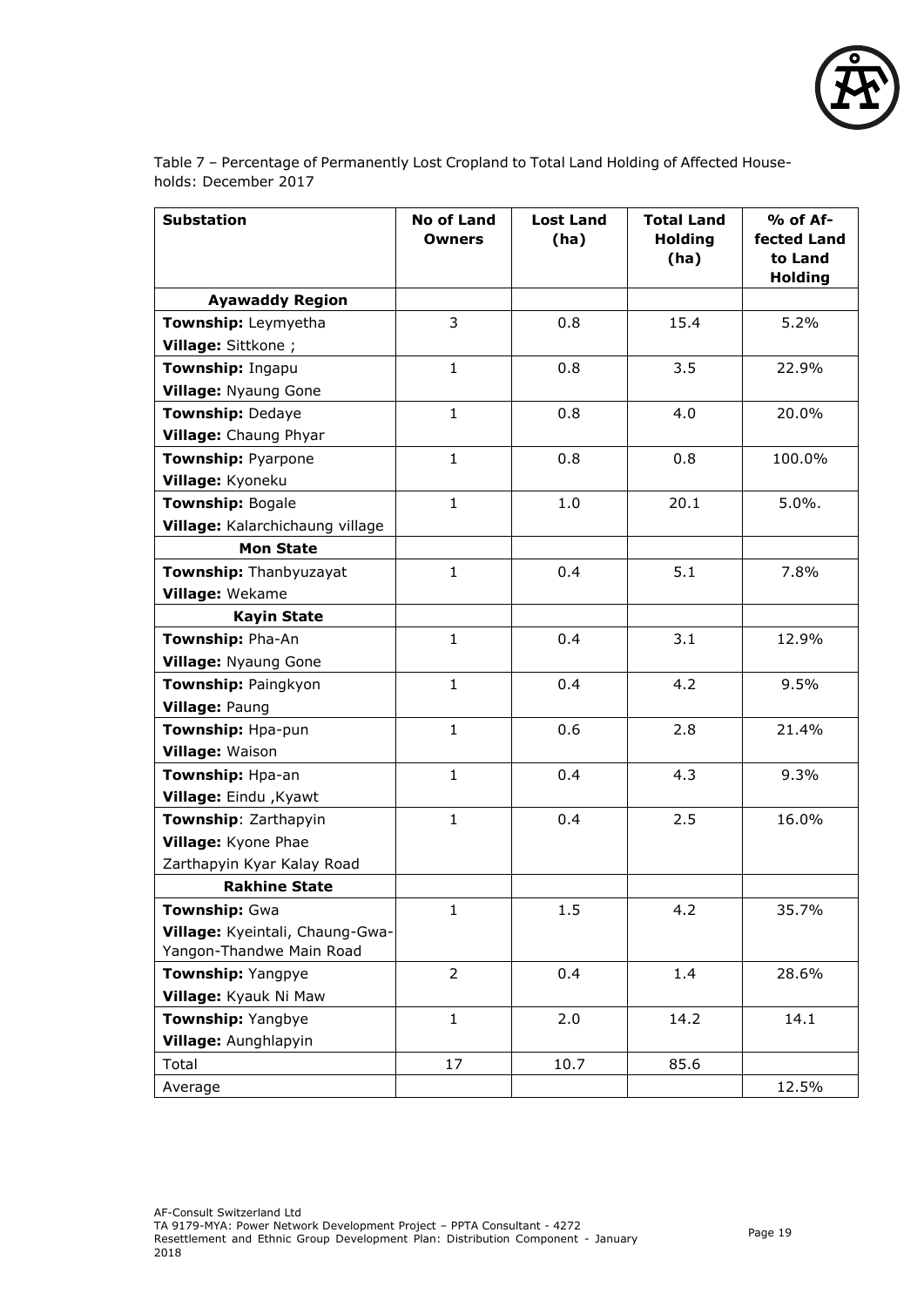

| <b>Substation</b>                           | No of<br>af-<br>fected<br>Land | Lost<br>Land<br>(ha) | Use of<br>Lost<br>Land | <b>Income</b><br>from Lost<br>Land<br>(MMK) | 2016 An-<br>nual In-<br>com <sup>1</sup><br>(MMK) | % of In-<br>come<br>from Lost<br>Land to |
|---------------------------------------------|--------------------------------|----------------------|------------------------|---------------------------------------------|---------------------------------------------------|------------------------------------------|
|                                             | Own-<br>ers                    |                      |                        |                                             |                                                   | <b>Total In-</b><br>come                 |
| Ayawaddy                                    |                                |                      |                        |                                             |                                                   |                                          |
| Township: Leymyetha                         | 3                              | 0.8                  | Paddy                  | 469,440                                     | 6,400,000                                         | 7.3%                                     |
| Village:: Sittkone                          |                                |                      |                        |                                             |                                                   |                                          |
| Township: Ingapu                            | $\mathbf{1}$                   | 0.8                  | Paddy                  | 469,440                                     | 280,000 <sup>2</sup>                              | 100.0%                                   |
| Village:: Nyaung Gone                       |                                |                      |                        |                                             |                                                   |                                          |
| <b>Township: Dedaye</b>                     | $\mathbf 1$                    | 0.8                  | Paddy                  | 469,440                                     | 8,000,000                                         | 5.9%                                     |
| Village: Chaung Phyar                       |                                |                      |                        |                                             |                                                   |                                          |
| Township: Pyarpone                          | $\mathbf{1}$                   | 0.8                  | Paddy                  | 469,440                                     | 5,360,000                                         | 8.8%                                     |
| Village: Kyoneku                            |                                |                      |                        |                                             |                                                   |                                          |
| Township; Bogale                            | $\mathbf{1}$                   | 1.0                  | Paddy                  | 586 801                                     | 130,000,000                                       | 0.5%                                     |
| Village: Kalarchi-                          |                                |                      |                        |                                             |                                                   |                                          |
| chaung                                      |                                |                      |                        |                                             |                                                   |                                          |
| <b>Mon State</b>                            |                                |                      |                        |                                             |                                                   |                                          |
| Township: Thanbyuza-                        | $\mathbf 1$                    | 0.4                  | Rubber                 | 247,730                                     | 4,800,000                                         | 5.2%                                     |
| yat                                         |                                |                      |                        |                                             |                                                   |                                          |
| Village: Wekame                             |                                |                      |                        |                                             |                                                   |                                          |
| <b>Kayin State</b><br>Township: Pha-An      | $\mathbf{1}$                   | 0.4                  |                        |                                             |                                                   | 0.1%                                     |
| <b>Village: Nyaung Gone</b>                 |                                |                      | Timber<br><b>Trees</b> | 100,776                                     | 86,400,000                                        |                                          |
|                                             | $\mathbf{1}$                   | 0.4                  | <b>Brush</b>           | 65,115                                      | 25,150,000                                        | 0.3%                                     |
| Township: Paingkyon<br>Village: Paung       |                                |                      | land                   |                                             |                                                   |                                          |
| Township: Hpa-pun                           | $\mathbf 1$                    | 0.6                  | Rubber                 | 247,730                                     | 2,200,000                                         | 11.3%                                    |
| <b>Village: Waison</b>                      |                                |                      | <b>Trees</b>           |                                             |                                                   |                                          |
| Township: Hpa-an                            | $\mathbf{1}$                   | 0.4                  | Rubber                 | 247,730                                     | 4,400,000                                         | 5.6%                                     |
| Village: Eindu , Kyawt                      |                                |                      |                        |                                             |                                                   |                                          |
| Township: Zarthapyin                        | $\mathbf{1}$                   | 0.4                  | Brush-                 | 65,115                                      | 2,950,000                                         | 2.2%                                     |
| Village: Kyone Phae                         |                                |                      | land                   |                                             |                                                   |                                          |
| <b>Rakhine State</b>                        |                                |                      |                        |                                             |                                                   |                                          |
| Township: Gwa                               | $\mathbf{1}$                   | 1.5                  | Paddy                  | 884,701                                     | 5,000,000                                         | 17.7%                                    |
| Village: Kyeintali,                         |                                |                      |                        |                                             |                                                   |                                          |
| Chaung-Gwa-                                 |                                |                      |                        |                                             |                                                   |                                          |
| Township: Yangpye                           | $\overline{2}$                 | 0.4                  | Paddy                  | 234,720                                     | 2,100,000                                         | 11.2%                                    |
| Village: Kyauk Ni Maw                       |                                |                      |                        |                                             |                                                   |                                          |
| Township: Yangbye                           | $\mathbf{1}$                   | 2.0                  | Cashew                 | 209,800                                     | 7,880,000                                         | 2.7%                                     |
| Village: Aunghlapyin                        |                                |                      |                        |                                             |                                                   |                                          |
| Total                                       | 17                             | 10.7                 |                        | 4,767,978                                   | 290,920,000                                       | 12.7%                                    |
| <sup>1</sup> December 2017 Household Survey |                                |                      |                        |                                             |                                                   |                                          |

Table 8 – Estimate of Income Lost from Land Acquisition: January 2018

 $2$  This households had crop failure in 2016 resulting to massive drop in income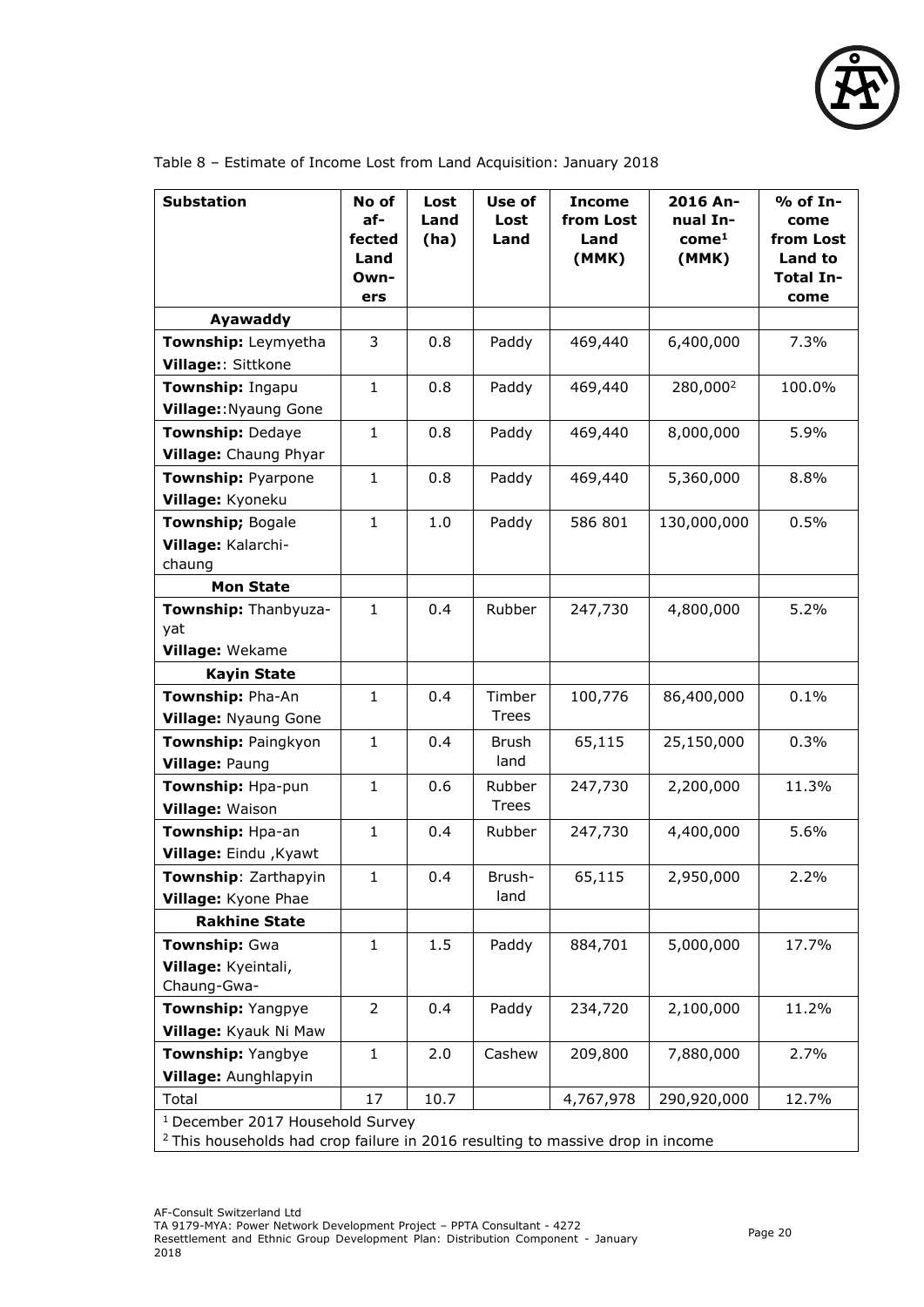

| <b>Substation</b>           | Lost<br>Land<br>(ha) | <b>Product</b><br>of Lost<br>Land | <b>Value of Yield</b><br>per Hectare <sup>3</sup><br>(MYK) | <b>Value as Proxy</b><br>to Lost Income<br>(MYK) |
|-----------------------------|----------------------|-----------------------------------|------------------------------------------------------------|--------------------------------------------------|
| Ayawaddy                    |                      |                                   |                                                            |                                                  |
| Township: Leymyetha         | 0.8 <sup>1</sup>     | Paddy rice                        | 586 801                                                    | 469,440                                          |
| Village: Sittkone           |                      |                                   |                                                            |                                                  |
| Township: Ingapu            | 0.8                  | Paddy rice                        | 586 801                                                    | 469,440                                          |
| <b>Village: Nyaung Gone</b> |                      |                                   |                                                            |                                                  |
| <b>Township: Dedaye</b>     | 0.8                  | Paddy rice                        | 586 801                                                    | 469,440                                          |
| Village: Chaung Phyar       |                      |                                   |                                                            |                                                  |
| <b>Township: Pyarpone</b>   | 0.8                  | Paddy rice                        | 586 801                                                    | 469,440                                          |
| Village: Kyoneku            |                      |                                   |                                                            |                                                  |
| <b>Township: Bogale</b>     | 1.0                  | Paddy rice                        | 586 801                                                    | 586 801                                          |
| Village: Kalarchi-chaung    |                      |                                   |                                                            |                                                  |
| <b>Mon State</b>            |                      |                                   |                                                            |                                                  |
| Township: Thanbyuzayat      | 0.4                  | Rubber                            | 619,326                                                    | 247,730                                          |
| Village: Wekame             |                      | gum                               |                                                            |                                                  |
| <b>Kayin State</b>          |                      |                                   |                                                            |                                                  |
| Township: Pha-An            | 0.4                  | Timber                            | 251,940                                                    | 100,776                                          |
| <b>Village: Nyaung Gone</b> |                      |                                   |                                                            |                                                  |
| Township: Paingkyon         | 0.4                  | <b>Brushland</b>                  | 162,787                                                    | 65,115                                           |
| Village: Paung              |                      | (firewood)                        |                                                            |                                                  |
| Township: Hpa-pun           | 0.6                  | Rubber                            | 619,326                                                    | 247,730                                          |
| Village: Waison             |                      | gum                               |                                                            |                                                  |
| Township: Hpa-an            | 0.4                  | Rubber                            | 619,326                                                    | 247,730                                          |
| Village: Eindu , Kyawt      |                      | gum                               |                                                            |                                                  |
| Township: Zarthapyin        | 0.4                  | <b>Brushland</b>                  | 162,787                                                    | 65,115                                           |
| Village: Kyone Phae         |                      | (firewood)                        |                                                            |                                                  |
| <b>Rakhine State</b>        |                      |                                   |                                                            |                                                  |
| Township: Gwa               | 1.5                  | Paddy rice                        | 586 801                                                    | 884,701                                          |
| Village: Kyeintali,         |                      |                                   |                                                            |                                                  |
| Chaung-Gwa-                 |                      |                                   |                                                            |                                                  |
| Township: Yangpye           | 0.4 <sup>2</sup>     | Paddy rice                        | 586 801                                                    | 234,720                                          |
| Village: Kyauk Ni Maw       |                      |                                   |                                                            |                                                  |
| Township: Yangbye           | 2.0                  | Cashew                            | 104,900                                                    | 209,800                                          |
| Village: Aunghlapyin        |                      | nuts                              |                                                            |                                                  |
| Total                       | 10.7                 |                                   |                                                            | 4,767,978                                        |
| Average                     | 0.71                 |                                   |                                                            | 317,865                                          |

Table 9 – Amount and Percentage of Income Lost to Total Annual Household Income: January 2018

<sup>1</sup> Owned by three households

<sup>2</sup> Owned by two households

<sup>3</sup>Value of rice and rubber yield is based on the farm gate price gathered during the September-October 2017 survey for the Transmission Component due to the bigger sample and use of weight as unit of measure. Value of firewood is based on the price in Yangon because there is no firewood market in rural areas [\(http://www.folkecenter.net/mediafiles/folke](http://www.folkecenter.net/mediafiles/folkecenter/pdf/Energy-access-in-slum-areas-of-Yangon-city-Myanmar-Aung-Phonn-Kyaw.pdf)[center/pdf/Energy-access-in-slum-areas-of-Yangon-city-Myanmar-Aung-Phonn-Kyaw.pdf\)](http://www.folkecenter.net/mediafiles/folkecenter/pdf/Energy-access-in-slum-areas-of-Yangon-city-Myanmar-Aung-Phonn-Kyaw.pdf) Value of timber and cashew is based on the December 2017 survey for the Distribution components. For the stocking density of timber , the estimate in Dotaniya, M.L. and Others.

Resettlement and Ethnic Group Development Plan: Distribution Component - January 2018

AF-Consult Switzerland Ltd

TA 9179-MYA: Power Network Development Project – PPTA Consultant - 4272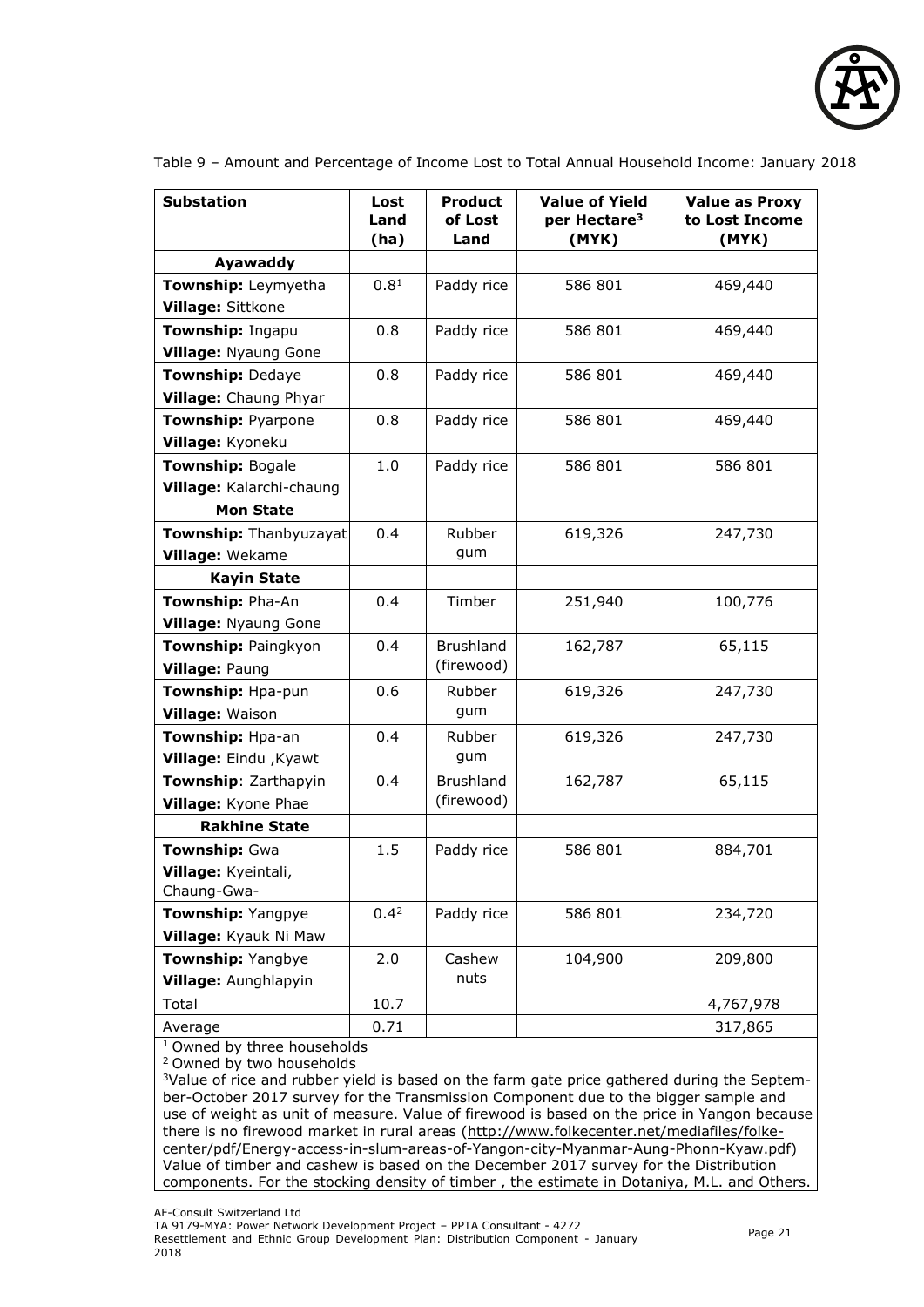

| <b>Substation</b>                                                                         | Lost<br>Land<br>(ha) | <b>Product</b><br>of Lost<br>Land | <b>Value of Yield</b><br>per Hectare <sup>3</sup><br>(MYK) | <b>Value as Proxy</b><br>to Lost Income<br>(MYK) |  |  |  |
|-------------------------------------------------------------------------------------------|----------------------|-----------------------------------|------------------------------------------------------------|--------------------------------------------------|--|--|--|
| 2013. Teak Plantation: A Potential Source of Income Generation. October (https://www.re-  |                      |                                   |                                                            |                                                  |  |  |  |
| searchgate.net/publication/258100610) was used. For the yield per hectare in Rakhine, the |                      |                                   |                                                            |                                                  |  |  |  |
| figure in Maug Maung Lay. Integrated Production of Cashew in Myanmar                      |                      |                                   |                                                            |                                                  |  |  |  |
| $(http://www.fao.org/docrep/005/ac451e/ac451e06.htm)$ is used                             |                      |                                   |                                                            |                                                  |  |  |  |

26. One household will lose its house of primary residence; the nine households who will lose more than 10% of their land holding are equivalent to 43 persons. The four households who will lose more than 10% of their income are equivalent to 19 persons. A project's impact is only considered significant if 200 persons will lose at least 10% of their incomegenerating assets or their primary residence.<sup>1</sup>

#### <span id="page-22-0"></span>2.5 Vulnerable Groups

27. ADB identifies those below the poverty line, the landless, the elderly, women and children as vulnerable (SPS SR2). Among the 17 affected households, one is headed by a woman and another earned less than 2 USD a day based on 2016 annual income. But the household earning less than 2 USD a day has a landholding of 3.5 hectares. The low 2016 income was due to crop failure and can be considered an aberration. No household has a disabled member. The household in Ingapu Township, Ayawaddy who will lose its land holding to a substation will also become landless and, therefore, vulnerable. His land will be compensated at replacement value and as a vulnerable household, he is entitled to assistance to improve his living standard.

## <span id="page-22-1"></span>2.6 Other Affected Assets

28. The project will also affect one structure functioning as a residence and a shop. The structure is in the Township of Thanbyuzayat in Wekame Village of Mon State. The structure has asbestos and nipa roofing, and walls of wood and bamboo. The floor is combined earth and bamboo. Eight of the 17 affected landowner-households belong to an ethnic group. One is Mon, two are Kayin and five are Rakhine.

AF-Consult Switzerland Ltd

-

<sup>1</sup> ADB. 2013. Operations Manual. Bank Policies. OM Section F1BP. October. Paragraph 9.

TA 9179-MYA: Power Network Development Project – PPTA Consultant - 4272 Resettlement and Ethnic Group Development Plan: Distribution Component - January 2018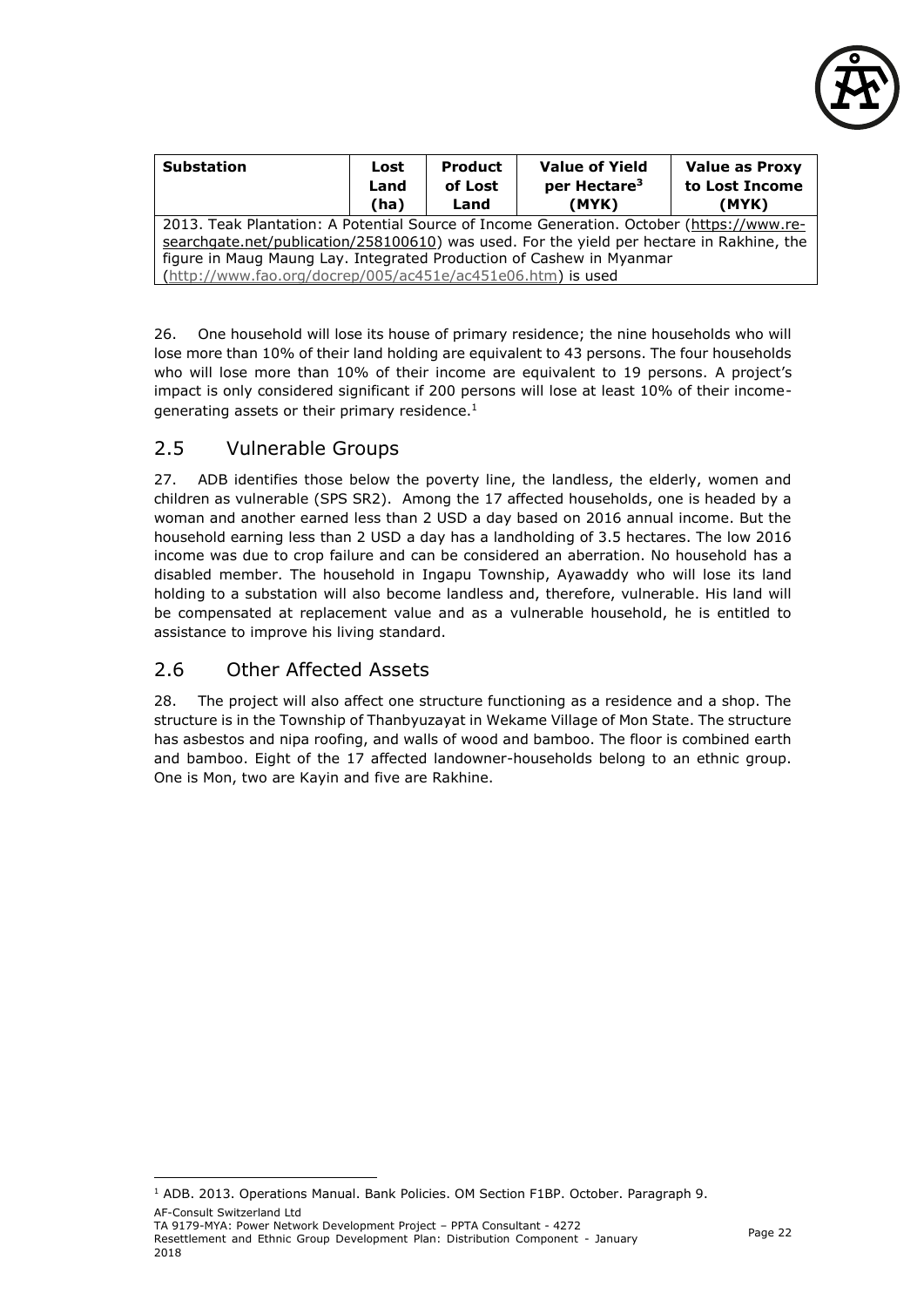

## <span id="page-23-0"></span>3 Socio Economic Profile

## <span id="page-23-1"></span>3.1 Survey Methodology

29. The survey covered 21 households: 20 affected households and one previous private land owner. The affected households include the 17 landowners whose lands are earmarked for acquisition for the substations, one sharecropper and two tillers in ESE-owned land (Table 10). The previous private landowner used to own the land earmarked for the substation in Ngaung Bin Zay Village, Zalun Township in Ayawaddy. His land was first sold to the Township Development Committee. This committee later gave the land to ESE for the substation. This survey did a complete enumeration of the affected households plus one previous land owner. The purpose of including this previous land owner is to find out if there was any outstanding issue in the purchase of his land. There was none. The three-page questionnaire was administered to surveyed households by trained interviewers is on **Appendix 3.**

| <b>Region/State</b> | Landowner | Share-<br>cropper | Non-owner<br><b>Tiller</b> | <b>Former</b><br><b>Land owner</b> | <b>Total</b> |
|---------------------|-----------|-------------------|----------------------------|------------------------------------|--------------|
| Ayawaddy Region     |           |                   |                            |                                    |              |
| Kayin State         |           |                   |                            |                                    |              |
| Mon State           |           |                   |                            |                                    |              |
| Rakhine State       |           |                   |                            |                                    |              |
| Total               |           |                   |                            |                                    |              |

Table 10 – Number of Surveyed Households by Region/State: December 2017

## <span id="page-23-2"></span>3.2 Population Size and Growth in Regions/States Covered by the Project

30. The five regions/states covered by the project have a total population of 17,869,481 persons registered in the 2014 census (Table 11). Using the 1983 population census result as a base, the population growth rate in these re-gions/states averages 0.9% per year. This is lower than the national growth rate for the same period of 1.2% per year.

31. But population growth rate varies among the regions/states covered by the pro-ject. Rakhne State is the fastest growing at 1.4% per year or higher than the na-tional average. The Ayawaddy Region and Mon State have the lowest growth rate at 0.7%, respectively. But Ayawaddy Region has the biggest population size at 6,184,829 persons. Its population composes 34.5% of the total population of the five regions/states covered by the project. Kayin State has the smallest population size with 1,574,079 persons.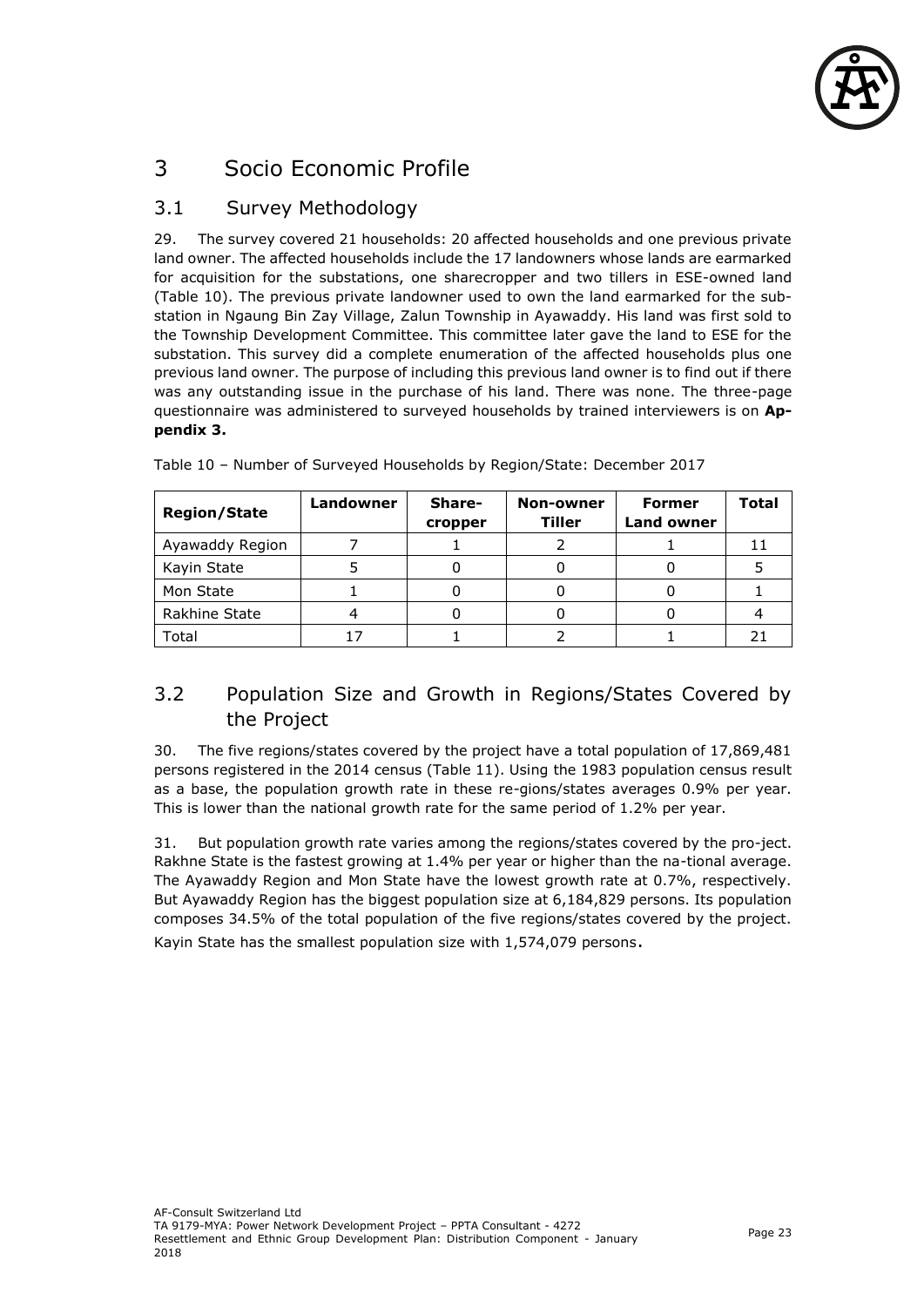

Table 11 – Number Townships, Population Size and Growth in Regions/States Hosting the Project

| <b>State/Regions</b>                                                                                                                                                                                               | <b>Total Num-</b><br>ber of<br><b>Townships</b> | <b>Number</b><br><b>Townships</b><br>with Sub-<br>projects | 1983<br><b>Population</b> | 2014<br><b>Population</b> | Annual<br>Growth |  |  |
|--------------------------------------------------------------------------------------------------------------------------------------------------------------------------------------------------------------------|-------------------------------------------------|------------------------------------------------------------|---------------------------|---------------------------|------------------|--|--|
| Ayawaddy Region                                                                                                                                                                                                    | 26                                              | 10                                                         | 4,994,061                 | 6,184,829                 | 0.7              |  |  |
| Bago Region                                                                                                                                                                                                        | 28                                              | 12                                                         | 3,799,791                 | 4,867,373                 | 0.8              |  |  |
| Kayin State                                                                                                                                                                                                        | 7                                               | 7                                                          | 1,055,359                 | 1,574,079                 | 1.3              |  |  |
| Mon State                                                                                                                                                                                                          | 10                                              | 5                                                          | 1,680,157                 | 2,054,393                 | 0.7              |  |  |
| Rakhine State                                                                                                                                                                                                      | 17                                              | 7                                                          | 2,045,559                 | 3,188,807                 | 1.4              |  |  |
| Total                                                                                                                                                                                                              | 88                                              | 41                                                         | 13,574,927                | 17,869481                 | 0.9              |  |  |
| Source: Department of Population. The Union Report. The 2014 Myanmar Population and<br>Housing Census. Census Report Volume 2 May and Immigration and Manpower Depart-<br>ment. 1986. 1983 Population Census. June |                                                 |                                                            |                           |                           |                  |  |  |

## <span id="page-24-0"></span>3.3 Population Characteristics of the Affected Households

32. The surveyed households have on average 4.8 members (Table 12). This household size is bigger than the national average of 4.4 members registered in the 2014 census.<sup>2</sup> In these households, women are numerically dominant. There are 127 women per 100 men on average. This gender ratio favoring women prevails among the surveyed households in all regions/states except in Rakhine. There are only 89 women per 100 men in this state. In terms of religion, all the surveyed households are Buddhist.

#### <span id="page-24-1"></span>3.4 Education of Household Members

33. Only 9.0% of the members of the surveyed households (aged 6 years old and over) have not gone to school (Table 13). There is no percentage difference between genders. But among those with education, it appears that more women than men are stuck in elementary level. Among women, 44.6% reached only elementary level but only 25.0% among men stayed in that level. Around 27.3% of the men reached the middle school (versus 10.7% among women), 9.1% went to a university (versus 5.4% among women) and 11.4% graduated from the university (versus 8.9% among women).

-

<sup>2</sup> Department of Population. 2015. The 2014 Myanmar Population and Housing Census. Union Report Volume 2. May.

AF-Consult Switzerland Ltd

TA 9179-MYA: Power Network Development Project – PPTA Consultant - 4272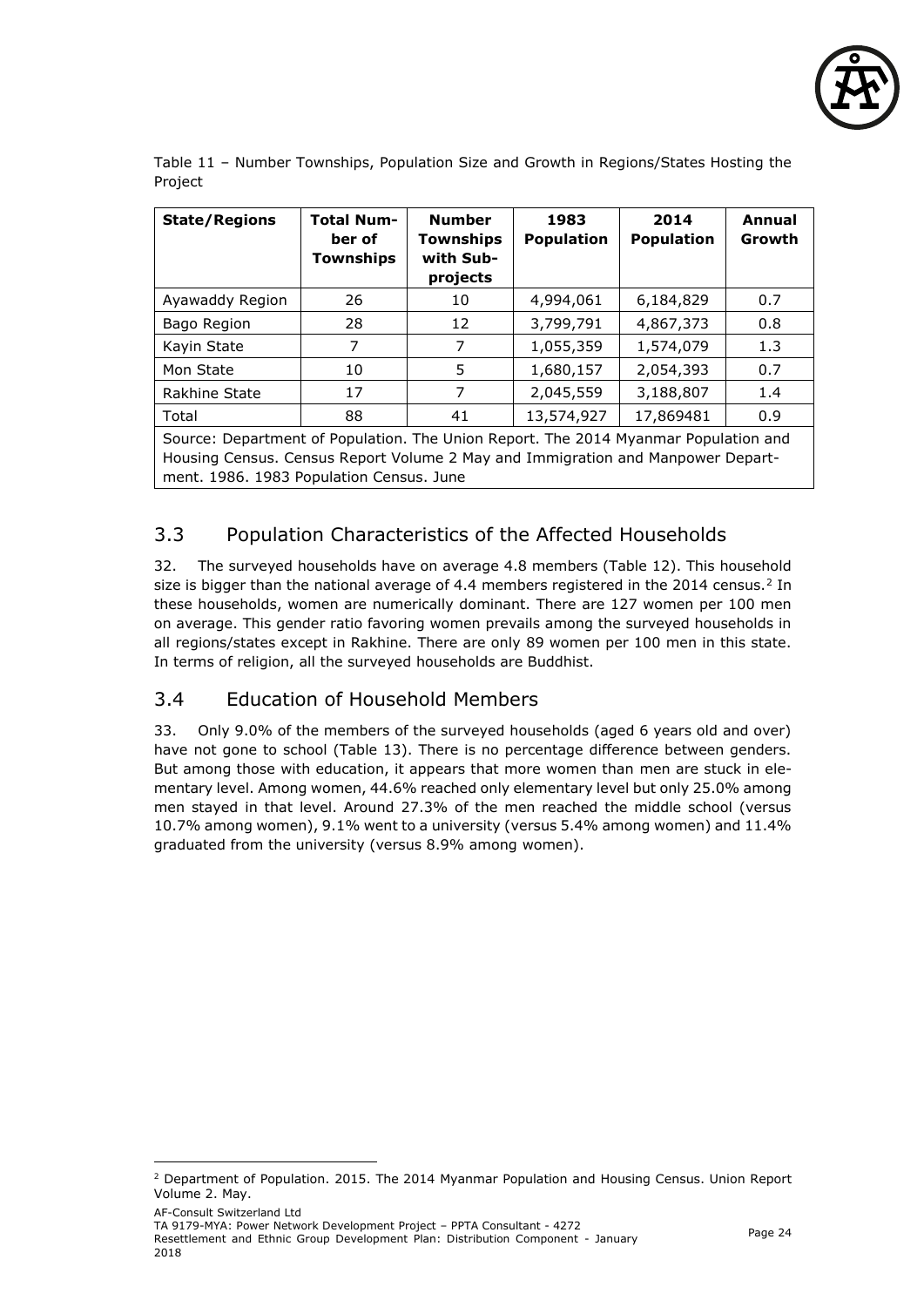

| <b>Item</b>                     | Ayawaddy | Mon  | Kayin | <b>Rakhine</b> | <b>Total</b> |
|---------------------------------|----------|------|-------|----------------|--------------|
| Average Household Size          | 4.1      | 6.0  | 6.6   | 3.7            | 4.8          |
| Gender (%)                      |          |      |       |                |              |
| Male                            | 46%      | 33%  | 45%   | 53%            | 44%          |
| Female                          | 54%      | 67%  | 55%   | 47%            | 56%          |
| Total                           | 100%     | 100% | 100%  | 100%           | 100%         |
| Number of Females Per 100 Males | 117      | 203  | 122   | 89             | 127          |
| Religion (%)                    |          |      |       |                |              |
| <b>Buddhism</b>                 | 100%     | 100% | 100%  | 100%           | 100%         |
| Source: December 2017 Survey    |          |      |       |                |              |

Table12 – Selected Population Characteristics of the Affected Households: December 2017

Table 13 – Educational Attainment by Gender (6 years old and over) Among Affected Households: December 2017

| <b>Educational Attainment</b> | Men (%) | Women (%) | Total $(% )$ |  |  |  |
|-------------------------------|---------|-----------|--------------|--|--|--|
| None                          | 9.0     | 9.0       | 9.0          |  |  |  |
| Elementary                    | 25.0    | 44.6      | 36.0         |  |  |  |
| Middle School                 | 27.3    | 10.7      | 18.0         |  |  |  |
| High School                   | 18.2    | 21.4      | 20.0         |  |  |  |
| University Level              | 9.1     | 5.4       | 7.0          |  |  |  |
| University Graduate           | 11.4    | 8.9       | 10.0         |  |  |  |
| Total                         | 100.0   | 100.0     | 100.0        |  |  |  |
| Source: December 2017 Survey  |         |           |              |  |  |  |

34. Among the regions/states, the percentage of surveyed households without any education is highest in Kayin State at 12.1% (Table 14). The lowest percentage is in Rakhine at 6.8 percent. The region/state with highest percentage of university graduates is Ayawaddy and Rakhine State. Around 13.3% of their surveyed household members are university graduates.

#### <span id="page-25-0"></span>3.5 Occupation of Household Members

35. Among the surveyed household members 15 years old and over, employment stands at 95.0% (Table 15). This means that unemployment rate is only 5 percent. There are more women than men who are unemployed (2.3% versus 7.1%). Further, 25% of the women have household work as their primary occupation. No one among the men have similar occupation.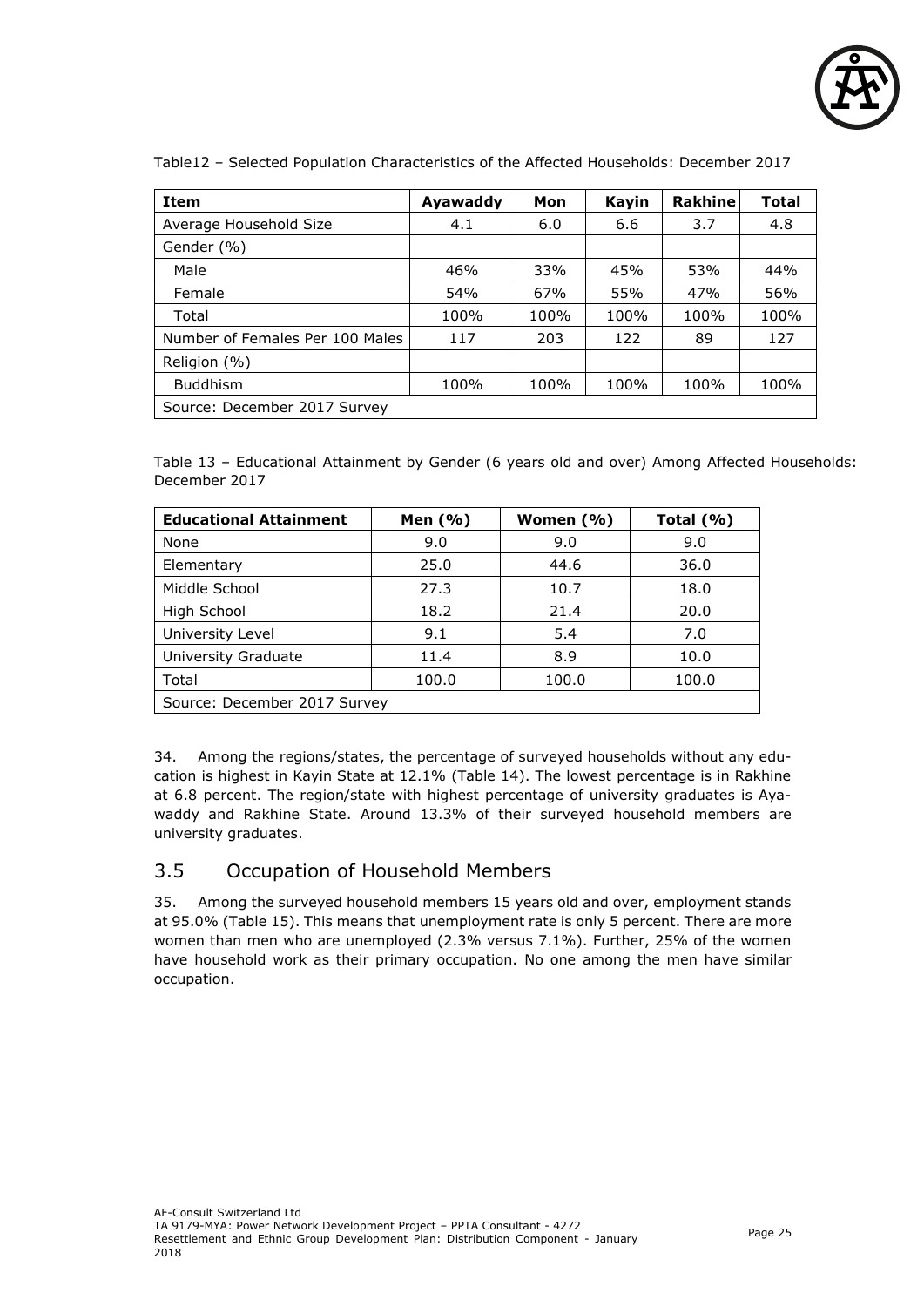

| <b>Educational Attain-</b><br>ment | Ayawaddy<br>(%) | Mon<br>( %) | <b>Kayin</b><br>(%) | <b>Rakhine</b><br>( %) | <b>Total</b><br>( %) |  |  |
|------------------------------------|-----------------|-------------|---------------------|------------------------|----------------------|--|--|
| None                               | 8.8             | 0           | 12.1                | 6.8                    | 9.0                  |  |  |
| Elementary                         | 31.1            | 66.6        | 48.5                | 13.3                   | 36.0                 |  |  |
| Middle School                      | 15.6            | 0           | 18.2                | 33.3                   | 18.0                 |  |  |
| High School                        | 24.5            | 16.7        | 12.1                | 20.0                   | 20.0                 |  |  |
| University Level                   | 6.7             | 16.7        | 3.0                 | 13.3                   | 7.0                  |  |  |
| University Graduate                | 13.3            | 0           | 6.1                 | 13.3                   | 10.0                 |  |  |
| Total                              | 100.0           | 100.0       | 100.0               | 100.0                  | 100.0                |  |  |
| Source: December 2017 Survey       |                 |             |                     |                        |                      |  |  |

Table 14 – Educational Attainment by Region/State (6 years old and over): December 2017

Table 15 – Primary Occupation by Gender of Affected Household Members (15 years old and over): December 2017

| <b>Occupation</b>            | Men (%) | Women $(\% )$ | Total $(% )$ |  |  |  |  |
|------------------------------|---------|---------------|--------------|--|--|--|--|
| Agriculture                  | 40.9    | 17.9          | 28.0         |  |  |  |  |
| <b>Own Business</b>          | 15.9    | 7.1           | 11.0         |  |  |  |  |
| Government Employment        | 0.0     | 3.6           | 2.0          |  |  |  |  |
| Private Sector Employment    | 0.0     | 1.8           | 1.0          |  |  |  |  |
| Wage Earner                  | 11.4    | 1.8           | 6.0          |  |  |  |  |
| Household work               | 0.0     | 25.0          | 14.0         |  |  |  |  |
| Unemployed                   | 2.3     | 7.1           | 5.0          |  |  |  |  |
| Students                     | 22.7    | 33.9          | 29.0         |  |  |  |  |
| Others                       | 6.8     | 1.8           | 4.0          |  |  |  |  |
| Total                        | 100.0   | 100.0         | 100          |  |  |  |  |
| Source: December 2017 Survey |         |               |              |  |  |  |  |

36. In terms of economically gainful employment, agriculture is the biggest employer for both genders. It employs 40.9% of the men and 17.9% of the women. It can be also seen that the men dominates in the business (15.8% versus 7.1%) and wage labour (11.4% versus 1.8%). The women are more likely to be employed in the government and private sector than the men.

37. Comparing by regions/states, employment level among surveyed households is highest in Ayawaddy and Mon State at 100%, respectively (Table 16). The lowest is in Rakhine at 80.0 percent. The high dependence on agriculture for employment prevails in all regions/states. The highest is in Kayin where agriculture employs 33.3 percent. The surveyed households in Ayawaddy appear to be the most entrepreneurial with 15.2% being engaged in their own business. Only 9.1% in Kayin and 6.7% in Rakhine are into business.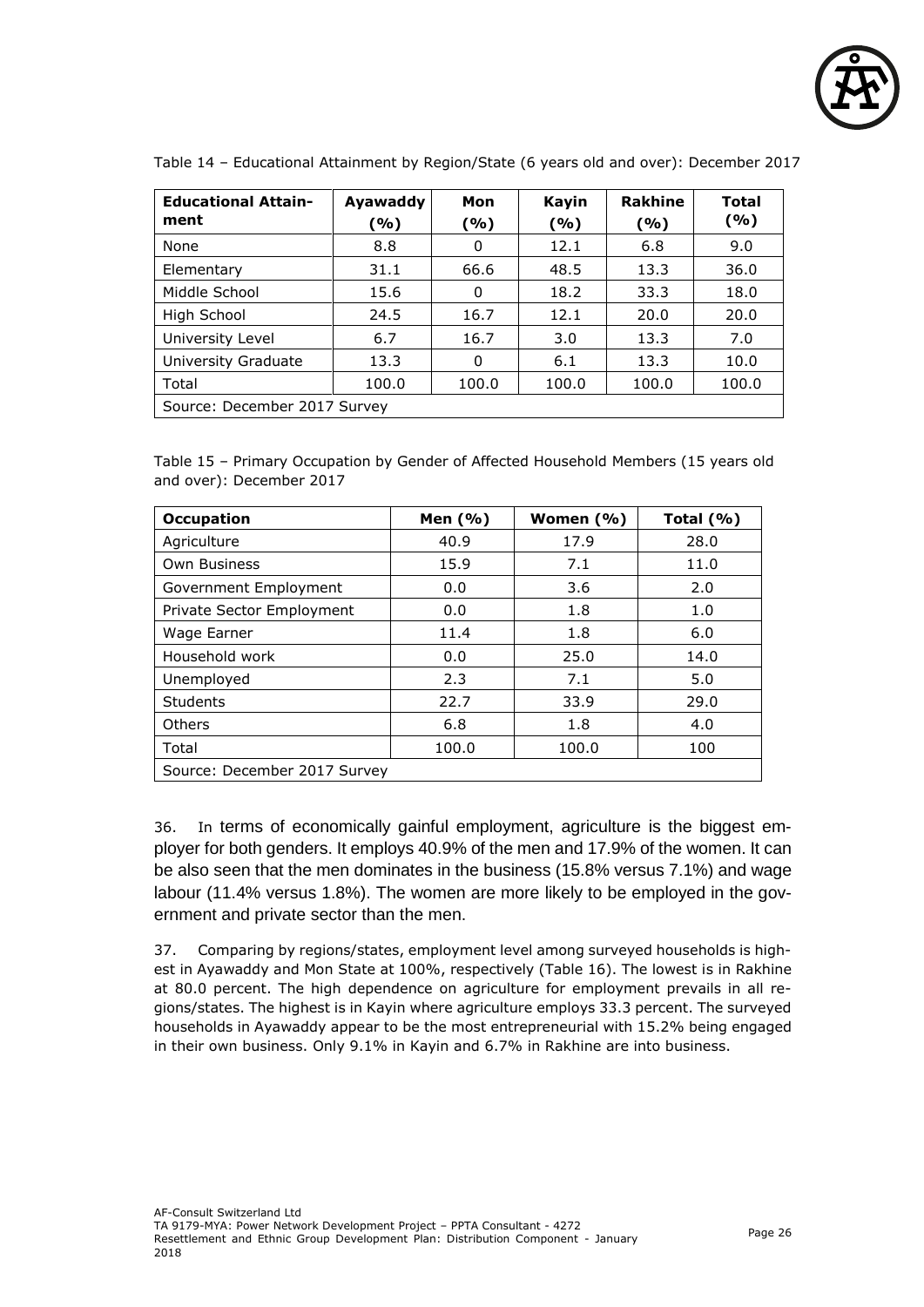

| <b>Occupation</b>            | Ayawaddy | Mon   | Kayin | <b>Rakhine</b> | <b>Total</b> |
|------------------------------|----------|-------|-------|----------------|--------------|
|                              | (%)      | (%)   | (%)   | (%)            | (%)          |
| Agriculture                  | 28.3     | 16.7  | 33.3  | 20.0           | 28.0         |
| <b>Own Business</b>          | 15.2     | 0     | 9.1   | 6.7            | 11.0         |
| Government Employment        | $\Omega$ | 0     | 3.0   | 6.7            | 2.0          |
| Private Sector Employ-       | 2.2      | 0     | 0     | 0              | 1.0          |
| ment                         |          |       |       |                |              |
| Wage Earner                  | 6.5      | 0     | 6.1   | 6.7            | 6.0          |
| Household work               | 19.6     | 16.7  | 9.1   | 6.7            | 14.0         |
| Unemployed                   | $\Omega$ | 0     | 6.1   | 20.0           | 5.0          |
| <b>Students</b>              | 23.9     | 66.6  | 27.3  | 33.2           | 29.0         |
| <b>Others</b>                | 4.3      | 0     | 6.0   | 0              | 4.0          |
| Total                        | 100.0    | 100.0 | 100.0 | 100.0          | 100.0        |
| Source: December 2017 Survey |          |       |       |                |              |

Table 16 – Primary Occupation of Affected Household Members (15 years old and over): December 2017

#### <span id="page-27-0"></span>3.6 Household Income and Expenditures

38. The average income of the surveyed households is 20,991 USD in 2016. The highest earners are in Ayawaddy with 27,833 USD per year on average. The lowest earner is in Mon State with 3,996 USD per year. Since agriculture is the main employer among surveyed households, it also provides income to most households. Around 85.7% of these households earn from agriculture (Table 17). The one household in Mon earns from it so are 90% of the households in Ayeyerwaddy. In Kayin, the households earning from agriculture constitute 80.0% and 75.0% in Rakhine.

39. Salary and wages are also relied upon by 80.0% of the surveyed households in Kayin State and 50.0% in Rakhine. But only 18.2% in Ayawaddy earn salaries and wages. On average, the surveyed households derive income from two sources. The households with most income sources are in Kayin State with about four. Those in Ayawaddy and Rakhine have two. The one household in Mon State did not report income from its shop and registered only agriculture as its income source.

40. Agriculture supports more households than any other sector. But due to lower income from agriculture compared to other secrors particularly business, its average contribution to household income is only 8.1 percent. This percentage indicates that agriculture is not as productive as business. Although lower percentage of households is into business, it contributes 84.5% of the average household income. Its contribution to average household income is highest in Ayawaddy Region at 90.5 percent. Its contribution to household income in Kayin and Rakhine States amounts to 75.5% and 34.7%, respectively. As noted earlier, the one household in Mon State did not declare business income although it operates a shop.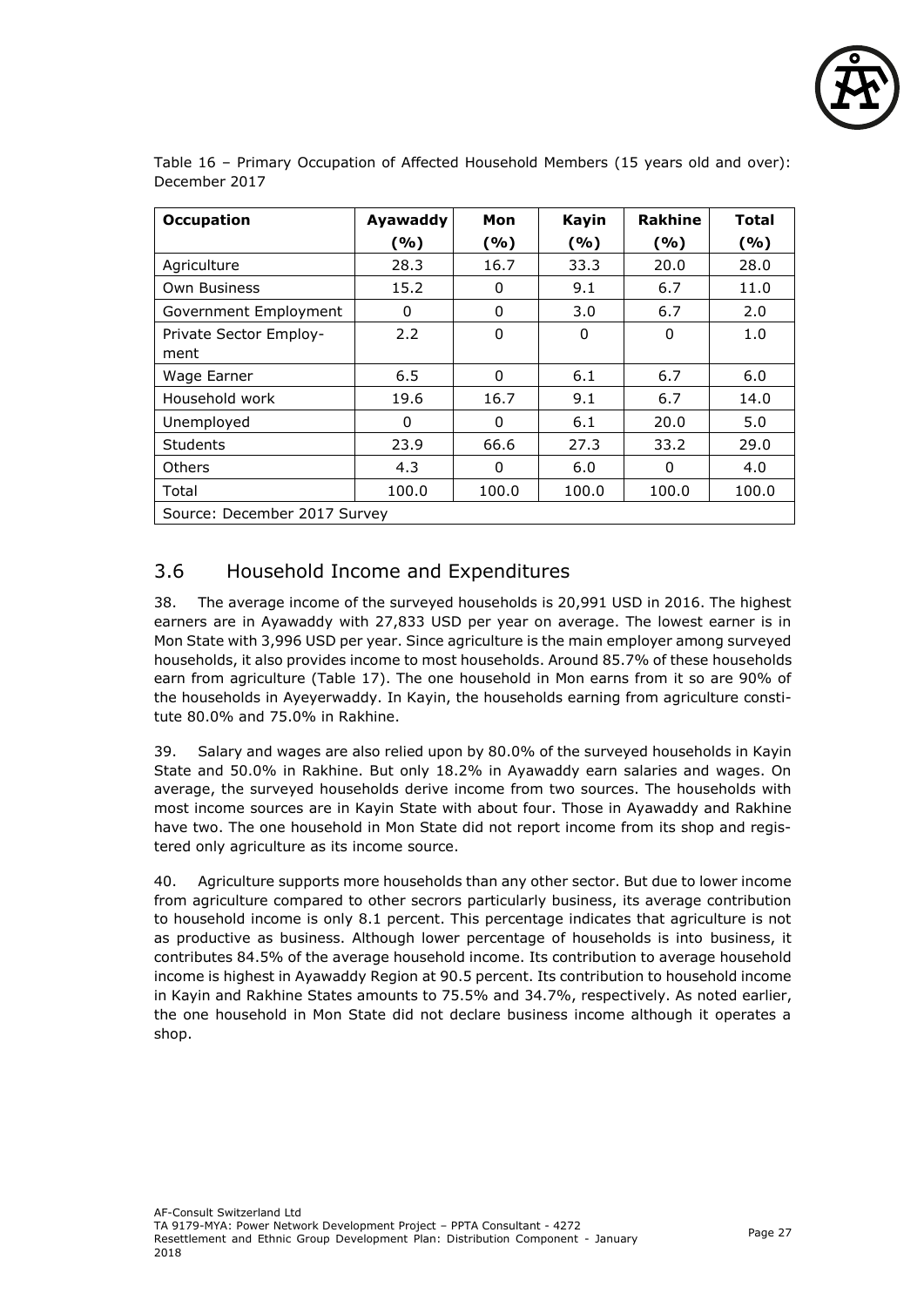

| <b>Item</b>                                                           | Ayawaddy       | Mon         | <b>Kayin</b>   | <b>Rakhine</b> | <b>Total</b> |
|-----------------------------------------------------------------------|----------------|-------------|----------------|----------------|--------------|
| Average Amount of Household<br>Income Per Year (USD)                  | 27,833         | 3,552       | 24,005         | 27,713         | 20,991       |
| Percentage of Households by<br>Income Source (multiple re-<br>sponse) |                |             |                |                |              |
| Farming                                                               | 90.0           | 100.0       | 80.0           | 75.0           | 85.7         |
| <b>Business</b>                                                       | 27.3           | 0           | 60.0           | 50.0           | 38.1         |
| Wage and Salary                                                       | 18.2           | 0           | 80.0           | 50.0           | 38.1         |
| Remittances                                                           | 9.1            | 0           | 60.0           | $\mathbf 0$    | 19.0         |
| Sale of Animals                                                       | 27.3           | 0           | $\Omega$       | $\overline{0}$ | 14.0         |
| Others                                                                | 18.2           | 0           | $\Omega$       | 0              | 4.7          |
| Average Number of Income<br>Sources                                   | 2.0            | 1.0         | 3.8            | 2.0            | 2.0          |
| Percentage Contribution of In-<br>come Source to Average In-<br>come  |                |             |                |                |              |
| Farming                                                               | 7.3            | 100.0       | 3.0            | 60.3           | 8.1          |
| <b>Business</b>                                                       | 90.5           | 0           | 75.5           | 34.7           | 84.5         |
| Wage and Salary                                                       | 1.4            | 0           | 4.5            | 5.0            | 2.3          |
| Remittances                                                           | 0.5            | 0           | 17.0           | $\mathbf 0$    | 4.9          |
| Sale of Animals                                                       | 0.2            | 0           | 0              | $\mathbf 0$    | 0.2          |
| Others                                                                | 0.1            | 0           | 0              | $\overline{0}$ | 0            |
| Total                                                                 | 100.0          | 100.0       | 100.0          | 100.0          | 100.0        |
| Annual Income (in MMK) Di-<br>stribution of Households (%)            |                |             |                |                |              |
| Below 600,000                                                         | 9.1            | 0           | 0              | $\mathbf 0$    | 4.8          |
| 600,000-800,000                                                       | 0              | 0           | 0              | $\mathbf 0$    | 0            |
| 800,000-1,000,000                                                     | 0              | $\pmb{0}$   | $\mathbf 0$    | $\mathbf 0$    | 0            |
| 1,000,000-1,200,000                                                   | 9.1            | 0           | $\mathbf 0$    | $\mathbf 0$    | 4.8          |
| 1,200,000-1,400,000                                                   | $\overline{0}$ | $\mathbf 0$ | $\overline{0}$ | $\overline{0}$ | $\mathbf 0$  |
| 1,400,000 and over                                                    | 81.8           | 100.0       | 100.0          | 100.0          | 90.4         |
| Total                                                                 | 100.0          | 100.0       | 100.0          | 100.0          | 100.0        |
| Source: December 2017 Survey                                          |                |             |                |                |              |

Table 17 – Selected Data on Income Among Affected Households: December 2017

41. Due to their amount of income, 90.4% of the surveyed households are in the toptier in terms income distribution. They earn more than 1,400,000 MYK a year. Only 4.8% are in the lowest tier earning less than 600,000 MYK or less than 2 USD a day. But as noted earlier, this household experienced a massive crop failure in 2016 resulting to very low reported income.

42. Given the average income and expenditure, the surveyed households are generally enjoying a surplus. The surplus is 13,618 USD in 2016 (Table 20). This amount of surplus indicates that the surveyed households are generally well-off. But the amount of surplus widely varies with one household in Mon State even experiencing a deficit. Those in Rakhine State have the biggest surplus at 24,863 USD. In contrast, the household in Mon State has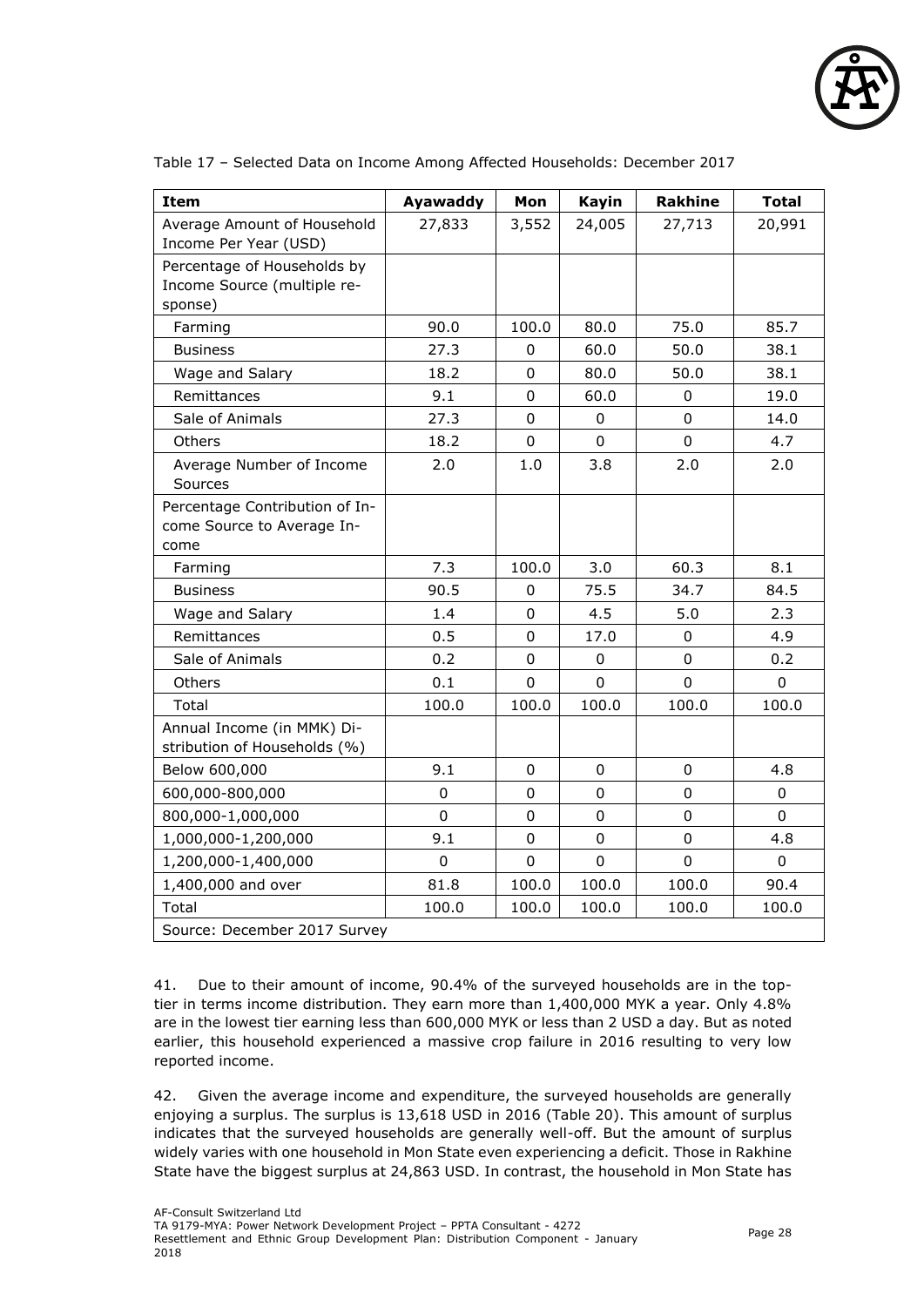

a deficit of 444 USD. To bridge this deficit, this household goes into debt and rely on the mutual help system of its extensive kinship network.

| <b>Item</b>                                 | Ayawaddy | Mon          | Kayin  | <b>Rakhine</b> | Total  |  |
|---------------------------------------------|----------|--------------|--------|----------------|--------|--|
| Average Expendi-<br>ture/Year (USD)         | 7,131    | 3,996        | 12,200 | 2,850          | 7,373  |  |
| Average Amount of<br>Savings/Year (USD)     | 20,702   | (444)        | 11,805 | 24,863         | 13,618 |  |
| Percentage Distribu-<br>tion of Expenditure |          |              |        |                |        |  |
| Food                                        | 34.6     | 46.3         | 17.1   | 31.1           | 27.8   |  |
| Education                                   | 29.3     | 37.0         | 6.1    | 19.5           | 19.6   |  |
| <b>Medical Care</b>                         | 10.6     | 5.6          | 1.8    | 0.7            | 6.3    |  |
| Housing                                     | 6.8      | $\mathbf{0}$ | 53.2   | 13.0           | 25.4   |  |
| Clothes and per-<br>sonal effect            | 3.9      | 3.7          | 6.5    | 7.8            | 5.2    |  |
| Entertainment and<br>Celebrations           | 4.5      | 5.6          | 13.7   | 26.6           | 9.8    |  |
| <b>Others</b>                               | 10.3     | 1.8          | 1.6    | 1.3            | 5.9    |  |
| Total                                       | 100.0    | 100.0        | 100.0  | 100.0          | 100.0  |  |
| Source: December 2017 Survey                |          |              |        |                |        |  |

Table 18 – Selected Data on Expenditure Among Affected Households: December 2017

43. On average, only 27.8% of the expenditure of the surveyed households is on food. This is consistent with their relatively high income and realized surplus because food is an inelastic consumption. It means that food consumption has its definite limit and if it is already satisfied, money tends to go to other consumption items. The result is the drop of the percentage of food expenditure relative to other consumption items.

44. Only the household in Mon State has about half of its expenditure on food. In Kayin State, slightly more than half of the expenditure is on housing. In Ayawaddy Region, expenditure on education is at 29.3% second only to food. In Rakhine State, the secondranked expenditure item is entertainment and celebrations.

#### <span id="page-29-0"></span>3.7 Land Holding

45. The average size of the land held by the surveyed households is 8.1 hectares (Table 19). This is three times larger than the average land holding in Myanmar which is registered at 2.7 hectares. $3$  The size of their land holding is another indicator that shows the surveyed households are generally well-off. Those in Ayawaddy Region have the largest average at 10.5 hectares. The households in Mon and Kayin States have less than half of that average at 5.1 hectares, respectively. The average in Rakhine State is 5.6 hectares.

<sup>-</sup><sup>3</sup> Ministry of Agriculture and Irrigation 2013. Quoted in Raitzer, D, and Others. 2015. Myanmar Agriculture Sector: Unlocking the Potential for Inclusive Growth. ADB Economics Working Paper Series No 470. Manila: ADB. December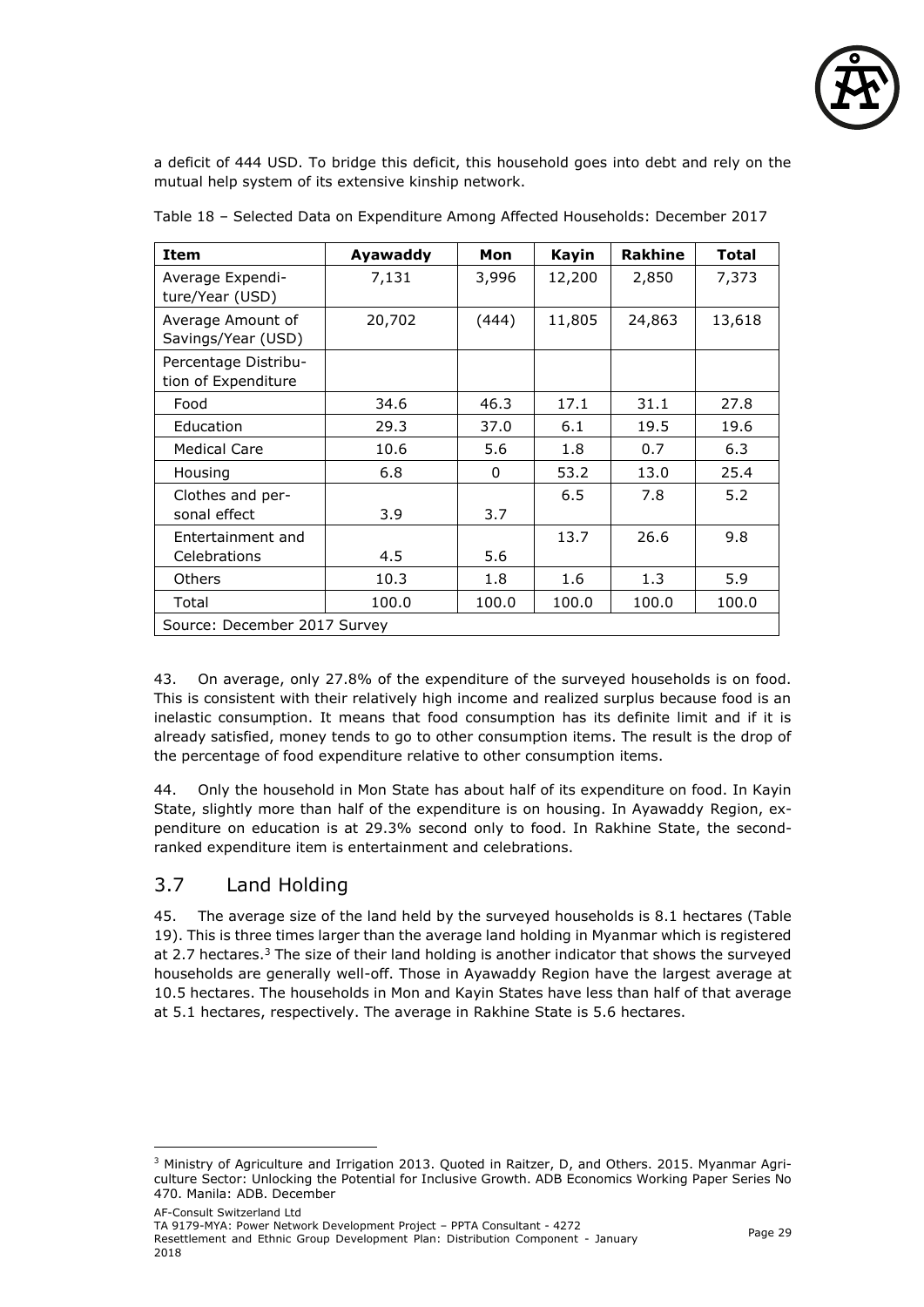

Table 19 – Selected Data on Landholding Size and Use Among Affected House-holds: December 2017

| <b>Item</b>                                        | Ayawaddy | Mon   | Kayin | <b>Rakhine</b> | <b>Total</b> |
|----------------------------------------------------|----------|-------|-------|----------------|--------------|
| Average Size of Land Holding (ha)                  | 10.5     | 5.1   | 5.1   | 5.6            | 8.1          |
| Percentage Distribution of Land-<br>holding by Use |          |       |       |                |              |
| Seasonal crops                                     | 94.7     | 19.8  | 20.5  | 88.7           | 80.4         |
| Orchard                                            | 0.3      | 0     | 23.7  | 9.1            | 5.0          |
| Rubber farm                                        | 0        | 79.4  | 52.8  | 0              | 10.4         |
| Residential                                        | 4.4      | 0.8   | 3.0   | 2.2            | 3.8          |
| Commercial                                         | 0.6      | 0     | 0     | 0              | 4.0          |
| Total                                              | 100.0    | 100.0 | 100.0 | 100.0          | 100.0        |
| Source: December 2017 Survey                       |          |       |       |                |              |

46. Cropping pattern differs between Ayawaddy and Rakhine on one hand and Mon and Kayin States on the other. In the former, seasonal crops are the mainly planted. Around 94.7% of the landholdings in Ayawaddy Region and 88.7% in Rakhine State are devoted to seasonal crops. In Mon and Kayin States, rubber is the dominant crop. It is planted to 79.4% of the land holding in Mon State and in 52.8% in Kayin State.

47. LUC covers 97.7% of the land of the surveyed households (Table 20). The lowest LUC coverage is in Kayin State at 88.2 percent. Lands without LUC are occupied for free. This land composes only 2.3% of the total.

| Tenure                       | Ayawaddy | Mon    | Kayin | <b>Rakhine</b> | Total |
|------------------------------|----------|--------|-------|----------------|-------|
| LUC.                         | 99.3     | 100.0  | 88.2  | 99.8           | 97.7  |
| Free<br>$Oc-1$<br>cupancy    | 0.7      | 0      | 11.8  | 0.2            | 2.3   |
| Total                        | 100.0%   | 100.0% | 100.0 | 100.0%         | 100.0 |
| Source: December 2017 Survey |          |        |       |                |       |

Table 20 Tenure of Land Used by the Affected Households: December 2017

#### <span id="page-30-0"></span>3.8 Farming Operation

48. The monsoon season is the main cropping season among surveyed households. Around 66.7% of the surveyed households plant seasonal crops during this sea-son (Table 21). Only half of that percentage plants in the dry season. The main seasonal crop is paddy rice. It is the only seasonal crop planted in Mon, Kayin and Rakhine States. In Ayawaddy State, 85.7 percent plant paddy rice. The other seasonal crop that they plant is pulses. Among the households who plant in the dry season, sesame and groundnut are the main crops.

## <span id="page-30-1"></span>3.9 Sanitation Facilities

49. Sanitation level is one indicator of living standard. The sanitary condition of the households is seen in their water and toilet facilities. Although the surveyed households are generally well-off, their access to sanitary water sources is very limited. None has access to tap or piped water. Only 23.8% has access to tube well (Table 22). Those who have access to tube well are confined to Ayeyarwadddy Region. The households in three states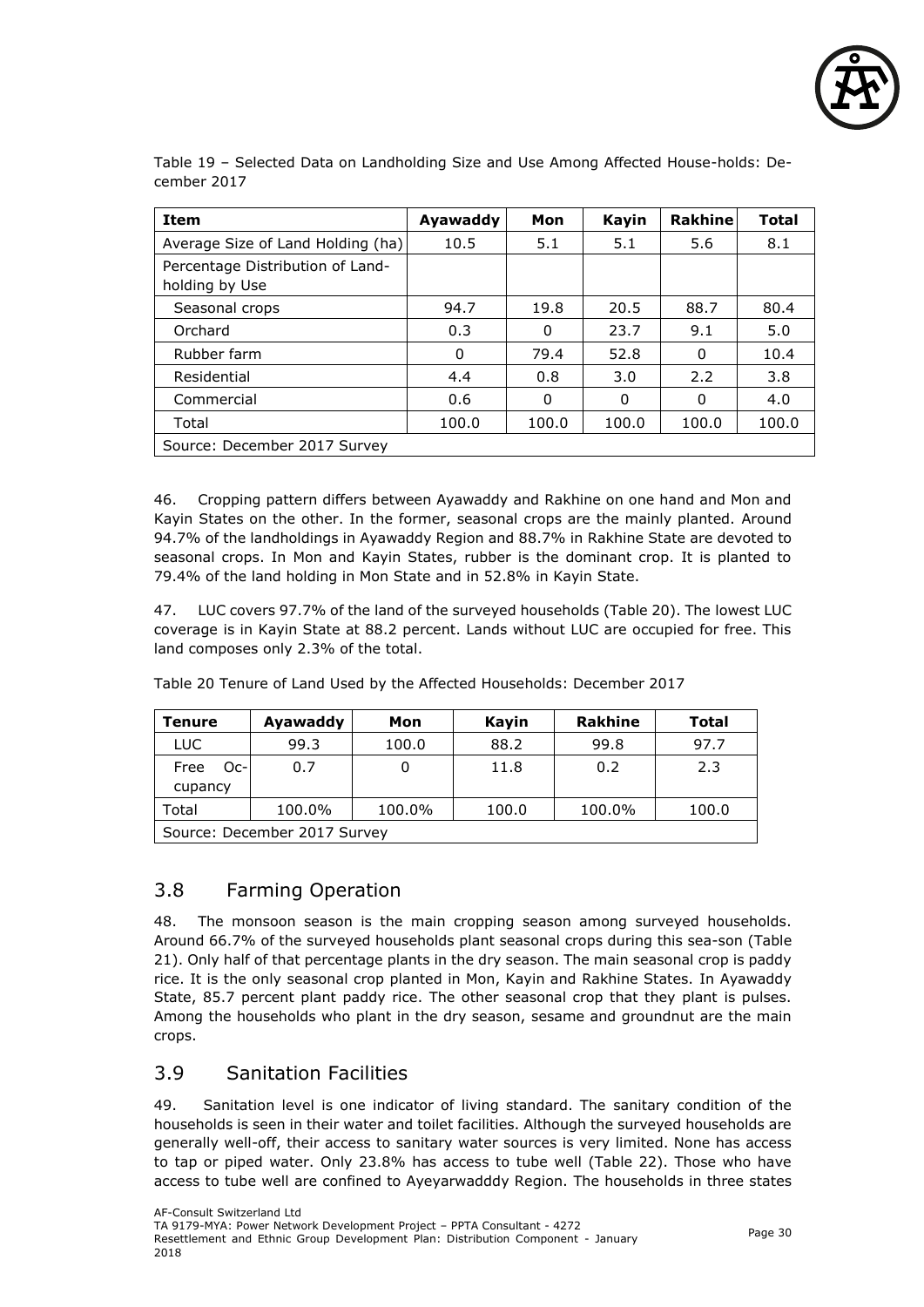

are drawing their water from dug well or an open water bodies. But still 36.3% in Ayawaddy Region draw their water from a dug well. Around 18.2 have to rely on irrigation canal for water. For toilet facilities, water- sealed toilet is used by all surveyed households except in Rakhine State. Around 33.3% of the households in Rakhine State have no toilet.

## <span id="page-31-0"></span>3.10 Vulnerability and Risk Analysis

50. The vulnerable households include those headed by women or have disabled member or living on less than 2.00 USD a day. There is only one woman-headed household surveyed and one earning less than 2.00 dollars a day (Table 23). None among the households has a disabled household member. The woman-headed household who lacks manpower is likely to lose potential employment opportunities. As indicated earlier, the households earning less than 2 USD a day is a result of crop failure in 2016.

| <b>Item</b>                                                                    | Ayawaddy | Mon      | Kayin | <b>Rakhine</b> | <b>Total</b> |
|--------------------------------------------------------------------------------|----------|----------|-------|----------------|--------------|
| Percentage of Households                                                       |          |          |       |                |              |
| <b>Planting Seasonal Crops</b>                                                 |          |          |       |                |              |
| Monsoon Season                                                                 | 63.6     | 100.0    | 60.0  | 75.0           | 66.7         |
| Dry Season                                                                     | 54.5     | 0        | 0     | 25             | 33.3         |
| Percentage of Households by<br>Type of Monsoon Crops<br>(Multiple Response)    |          |          |       |                |              |
| Paddy                                                                          | 85.7     | 100.0    | 100.0 | 100.0          | 92.3         |
| <b>Others</b>                                                                  | 14.3     | 0        | 0     | 0              | 7.1          |
| Total                                                                          | 100.0    | 100.0    | 100.0 | 100.0          | 100.0        |
| Percentage of Households by<br>Type of Dry Season Crops<br>(Multiple Response) |          |          |       |                |              |
| Paddy                                                                          | 33.3     | 0        | 0     | 0              | 28.6         |
| <b>Others</b>                                                                  | 66.7     | $\Omega$ | 0     | 100.0          | 71.4         |
| Total                                                                          | 100.0    | 0        | 0     | 100.0          | 100.0        |
| Source: December 2017 Survey                                                   |          |          |       |                |              |

Table 21 – Cropping Patterns of the Affected Households: December 2017

Table 22 – Type of Sanitation Facilities of the Affected Households: December 2017

| <b>Item</b>                  | Ayawaddy | Mon      | Kayin | <b>Rakhine</b> | <b>Total</b> |  |
|------------------------------|----------|----------|-------|----------------|--------------|--|
| <b>Water Source</b>          |          |          |       |                |              |  |
| Tube Well                    | 45.5     | $\Omega$ | 0     | 0              | 23.8         |  |
| Dug Well                     | 36.3     | 100.0    | 83.3  | 100.0          | 61.9         |  |
| Spring                       | 0        | 0        | 16.7  | 0              | 4.8          |  |
| <b>Irrigation Canal</b>      | 18.2     | 0        | 0     | $\mathbf 0$    | 9.5          |  |
| Total                        | 100.0    | 100.0    | 100.0 | 100.0          | 100.0        |  |
| Toilet                       |          |          |       |                |              |  |
| Sanitary                     | 100.0    | 100.0    | 100.0 | 66.7           | 90.5         |  |
| None                         | 0        | 0        | O     | 33.3           | 9.5          |  |
| Total                        | 100.0    | 100.0    | 100.0 | 100.0          | 100.0        |  |
| Source: December 2017 Survey |          |          |       |                |              |  |

Table 23 – Percentage of Affected Households by Type of Vulnerability: December 2017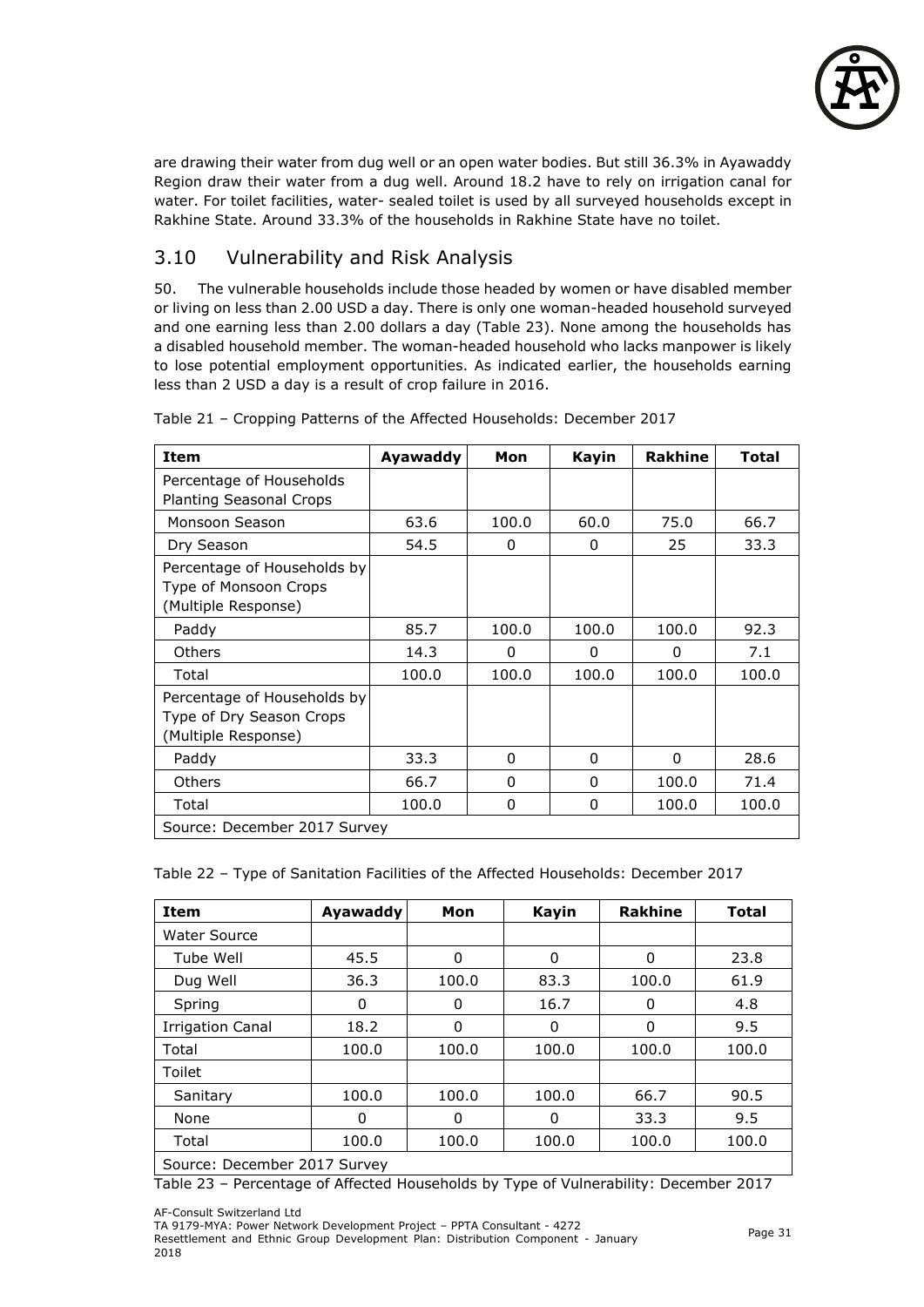

| <b>Item</b>             | Ayawaddy | Mon | Kavin | <b>Rakhine</b> | Total |
|-------------------------|----------|-----|-------|----------------|-------|
| Women-headed            |          |     |       |                |       |
| With Disabled member    |          |     |       |                |       |
| Living below 2USD a day |          |     |       |                |       |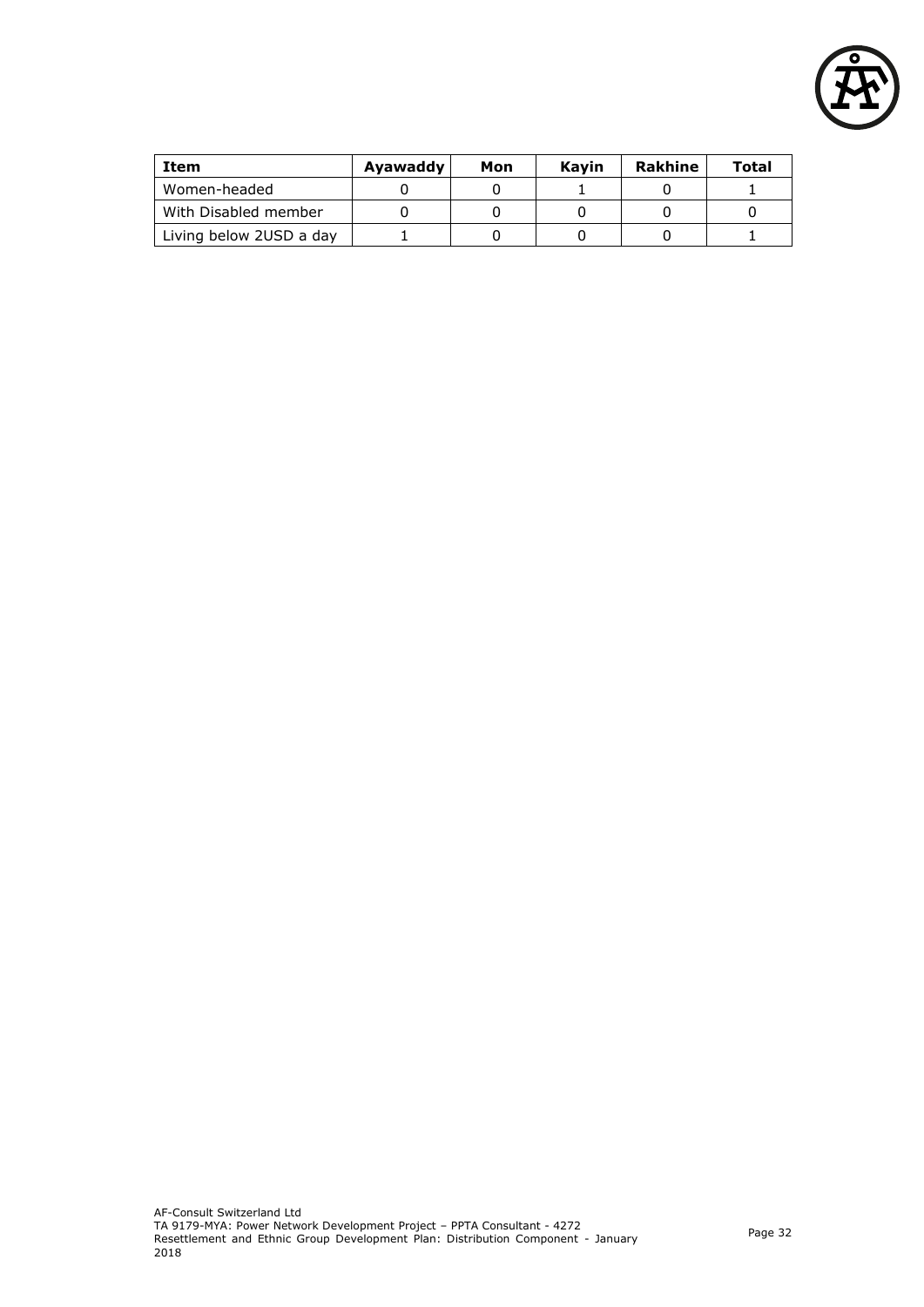

## <span id="page-33-0"></span>4 Ethnic Groups in the Project Sites

#### <span id="page-33-1"></span>4.1 Purpose of Impact Assessment for Ethnic Groups

51. The SPS requires that indigenous peoples (i) receive culturally appropriate social and economic benefits, (ii) do not suffer adverse impacts as a result of projects, and (iii) can participate actively in projects that affect them. Towards these ends, data were collected on the Mon, Kayin and Rakhine. These are the ethnic groups in the project sites. They are mainly found the states bearing their names which are also the main part of their traditional homeland.

## <span id="page-33-2"></span>4.2 Data Collection Methodology

52. The data on the ethnic groups were obtained from primary and secondary sources. The primary sources were the household survey and public consultation meetings done on 30 September - 20 October 2017. The household survey was conducted in Bumar but the consultation in Mon and Rakhine used both Bumar and the local languages. The secondary data were obtained from past studies, government documents and ADB reports.

#### <span id="page-33-3"></span>4.3 Profile of Ethnic Groups in Project Sites

53. Myanmar has nine main groups with Bamar as the largest group constituting 68% of the population.<sup>4</sup> Among the eight smaller groups are the Mon, Kayin and Rakhine. Around 41.0% of the surveyed households ascribe themselves as part of these groups (Table 24). The Mon and Rakhine compose 100% in their respective states while Keyin comprise 36.4% in Kayin State. Mon households are also found in Kayin State constituting 24.2% of the households. The Bamar compose 100% of the households surveyed in Ayawaddy.

54. Both the Mon and Rakhine were at certain points in history developed powerful kingdoms and sophisticated civilization that helped mold their strong sense of identity.<sup>5</sup> The Kayin is composed of numerous groups in the Myanmar eastern mountainous region and Irrawady Delta with heterogeneous cultures which collective identity evolved only in the1800 under British colonial rule.<sup>6</sup>

 $\overline{a}$ 

<sup>&</sup>lt;sup>4</sup> International Organization for Migration.2005. Burmese Cultural Profile: A Tool for Settlement Workers. Bangkok and<http://www.oxfordburmaalliance.org/ethnic-groups.html>

<sup>5</sup> The Mon established the Dvaravati Kingdom (500 - 1000 AD) which included parts of present-day Thailand and the Pegu and Thanton Kingdoms in Lower Myanmar (800- 1200 AD) [\(http://factsandde](http://factsanddetails.com/southeast-asia/Myanmar/sub5_5a/entry-2997.html)[tails.com/southeast-asia/Myanmar/sub5\\_5a/entry-2997.html\)](http://factsanddetails.com/southeast-asia/Myanmar/sub5_5a/entry-2997.html). The Rakhine established the Dhanyavadi (3525 BC-326 AD) and Mrauk-U (1430-1784 AD) Kingdoms [\(https://en.wikipe](https://en.wikipedia.org/wiki/Rakhine_people)[dia.org/wiki/Rakhine\\_people\)](https://en.wikipedia.org/wiki/Rakhine_people).

<sup>6</sup> https://en.wikipedia.org/wiki/Karen\_people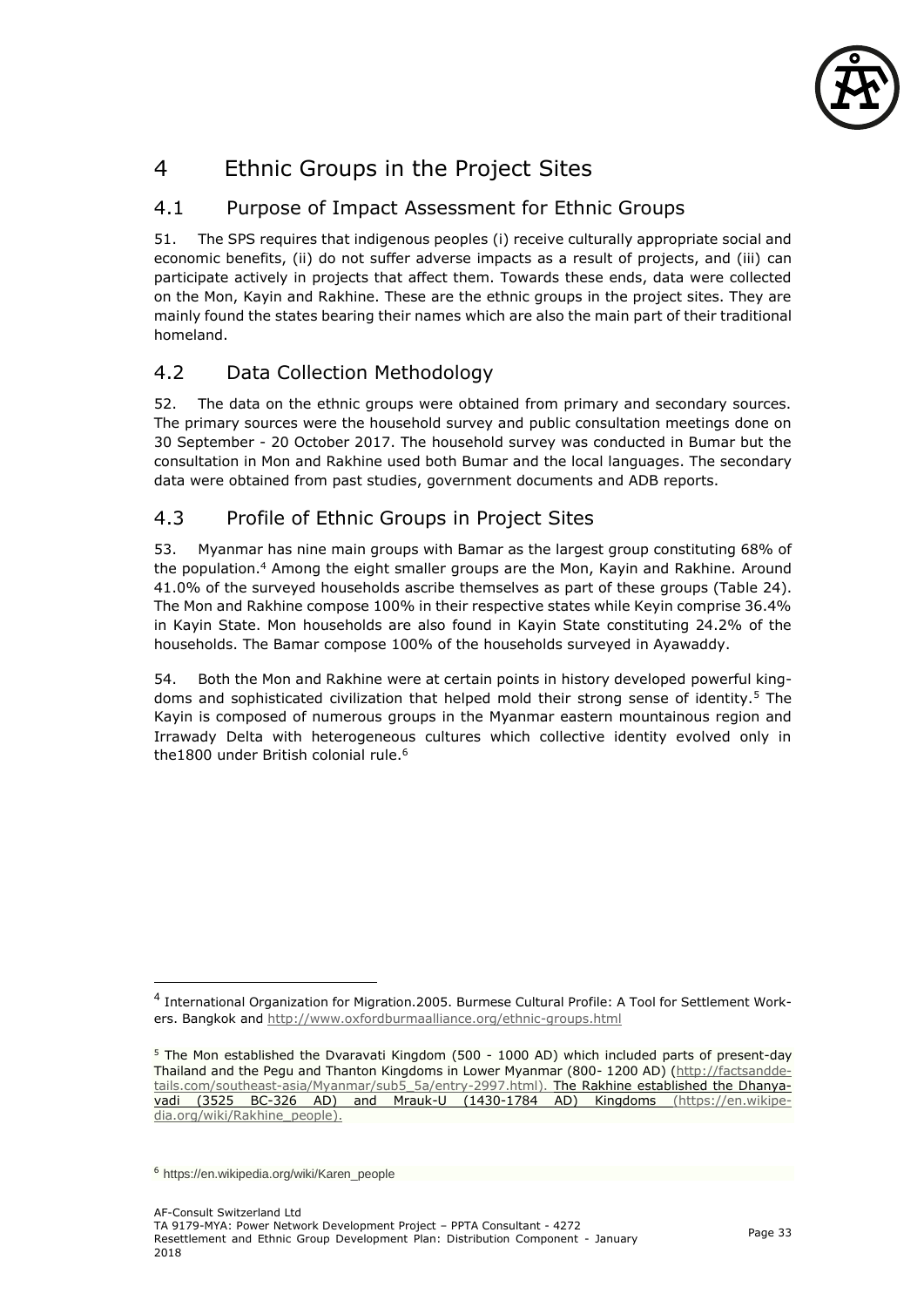

| <b>Ethnic Groups</b>         | Ayawaddy | Mon    | Kayin  | <b>Rakhine</b> | <b>Total</b> |
|------------------------------|----------|--------|--------|----------------|--------------|
| Bamar                        | 100.0    |        | 39.4%  |                | 59.9         |
| Mon                          |          |        | 24.2%  |                | 8.0          |
| Kayin                        |          | 100.0  | 36.4%  |                | 18.0         |
| Rakhine                      |          |        |        | 100.0          | 15.0         |
| Total                        | 100.0%   | 100.0% | 100.0% | 100.0%         | 100.0%       |
| Source: December 2017 Survey |          |        |        |                |              |

Table 24 – Ethnic Affiliation Among Households Affected by the Substations: December 2017

55. Even with the establishment of current national borders, the traditional home range of the three ethnic groups is still apparent in their present distribution. The Mon are in Lower Myanmar while the Rakhine are in the coastal region of the present-day Rakhine State (Table 25). The Kayin are scattered in the eastern mountainous region and Irawaddy Delta. The Mon are estimated to compose 15.4% of the national population, making it the largest among the smaller ethnic groups in Myanmar. The Kayin and Rakhine, compose 7.0% and 5.5%, respectively.

56. The Mon and Rakhine share with Bamar the strong Indian cultural influence. They profess Theravada Buddhism and practice paddy rice cultivation. Their cultural elements became part of the mainstream Bumar culture. The most out-standing of these elements are writing system of the Mon and the architectural style of the Rakhine.

57. The Kayin shares with the Bumar and the Rackine the Sino-Tibetan linguistic root. But while many Kayin also adopted Theravada Buddhism, this is mixed with animistic features. There are also substantial number of Kayin who adopted Christianity being introduced to it by Western missionaries. Their traditional livelihood system revolves around rotational farming.

58. The three groups retain their strong sense of identity. The politicization of this identity in recent history highlights this sense. But in spite of past sporadic inter-group conflicts, population movement, centuries of interaction, mutual subjugation and post-independence government policies resulted to high degree of amalgamation of their cultures.<sup>7</sup>

j

AF-Consult Switzerland Ltd <sup>7</sup> Min Zhin. 2017.Mon Culture: Dying or Reviving?. The Irrawady. September

TA 9179-MYA: Power Network Development Project – PPTA Consultant - 4272 Resettlement and Ethnic Group Development Plan: Distribution Component - January 2018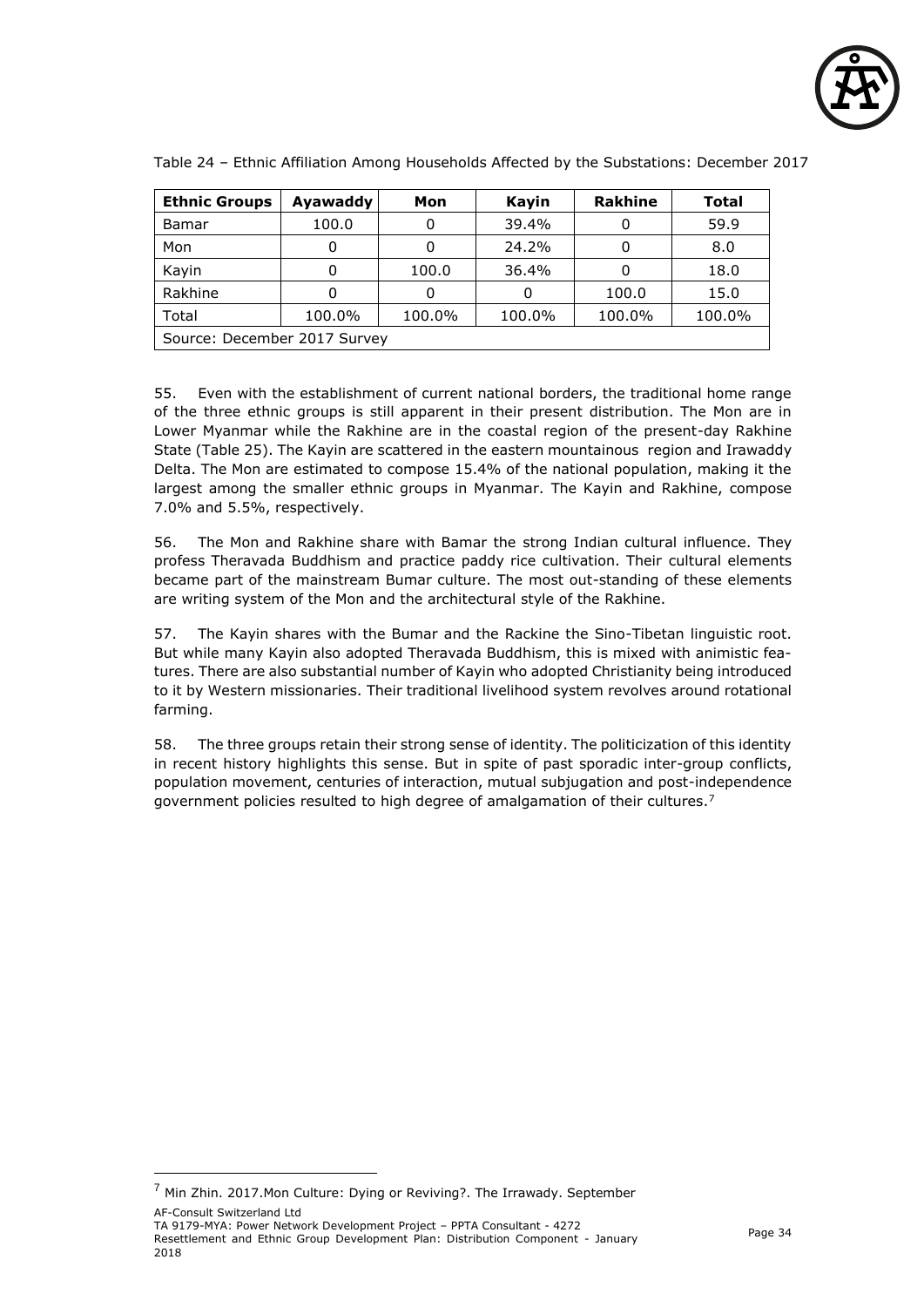

| Group                                                                                                                                                                                                                                                                                                                                                                                                                                                                  | Mon                                | <b>Kayin</b>                                       | <b>Rakhine</b>                                                                      |  |
|------------------------------------------------------------------------------------------------------------------------------------------------------------------------------------------------------------------------------------------------------------------------------------------------------------------------------------------------------------------------------------------------------------------------------------------------------------------------|------------------------------------|----------------------------------------------------|-------------------------------------------------------------------------------------|--|
| Physical Distribution                                                                                                                                                                                                                                                                                                                                                                                                                                                  | Lower Myanmar                      | South and South-<br>eastern Myanmar                | Coastal area of<br>southwestern My-<br>anmar                                        |  |
| Estimated Percentage of<br>National Population                                                                                                                                                                                                                                                                                                                                                                                                                         | 15.4%                              | $7.0\%$                                            | 5.53%                                                                               |  |
| Linguistic Root                                                                                                                                                                                                                                                                                                                                                                                                                                                        | Austroasiatic                      | Sino-Tibetan                                       | Sino-Tibetan                                                                        |  |
| Religion                                                                                                                                                                                                                                                                                                                                                                                                                                                               | Theravada Bud-<br>dhism            | Buddhism with ani-<br>mism and Christian-<br>ity   | Theravada Bud-<br>dhism                                                             |  |
| Traditional main livelihood<br>system                                                                                                                                                                                                                                                                                                                                                                                                                                  | Paddy cultivation                  | Rotational farming                                 | Paddy cultivation;<br>Fishing                                                       |  |
| Distinctive cultural feature                                                                                                                                                                                                                                                                                                                                                                                                                                           | Mon language and<br>writing system | Numerous sub-<br>groups; Scanty<br>written records | Pagoda building and<br>architectural orna-<br>mentation; Strong<br>Indian influence |  |
| Sources: Pon, Nyo Mon. 2010. Identity, Image, and Ethnic Conflict in Burma: A Case Study<br>of Mon People. Ph.D. Dissertation. Washington State University; Gupta, S. Undated. Devel-<br>opment in Transition. The Socioeconomic Status of Rakhine State, Myanmar. Working Pa-<br>per. Livelihood and Food Security Trust Fund; Okell, J. 1995. Three Burmese Dialects. Pa-<br>pers in Southeast Asian Linguistics. Karen Buddhist Dhamma Dhutta Foundation. 2011, The |                                    |                                                    |                                                                                     |  |

Table 25 – Key Characteristics of the Ethnic Group in the Project Sites

Karen People: Culture, Faith History; [http://factsanddetails.com/southeast-asia/Myan](http://factsanddetails.com/southeast-asia/Myanmar/sub5_5a/entry-2997.%20html)[mar/sub5\\_5a/entry-2997. html;](http://factsanddetails.com/southeast-asia/Myanmar/sub5_5a/entry-2997.%20html)[https://en.wikipedia.org/wiki/Mon\\_people](https://en.wikipedia.org/wiki/Mon_people)[;https://en.wik](https://en.wikipedia.org/wiki/Karen_people)[ipedia.org/wiki/Karen\\_people;](https://en.wikipedia.org/wiki/Karen_people) <https://en.wikipedia.org/wiki/> Rakhine\_ people

## <span id="page-35-0"></span>4.4 Impact of Substations on Ethnic Groups and Development Actions

59. The ADB safeguards on indigenous peoples are triggered if a project directly or indirectly affects the dignity, human rights, livelihood systems, or culture of ethnic minorities or affects the territories or natural or cultural resources that they own, use, occupy, or claim as an ancestral domain or asset. $8$  The substations will directly affect land used by the identified households belonging to ethnic groups. As result, their livelihood will be affected as well. But it will not affect their dignity, human rights and culture, and in this light, the ADB safeguards on Indigenous People is not triggered and the AHs are identified as ethnic groups.

60. In the key informant interviews and five consultation meetings, none identified any site with social, cultural or spiritual importance to ethnic groups that may be affected by the DL and substations. No one also raised as an issue the potential adverse impact of the substations and the DL on any tradition, belief and ritual of these groups. In the consultation meetings, key informant interviews and the household survey, no ethnicity-related vulnerability was identified nor any kind of vulnerability of this type that will be exacerbated by the project. Instead, expressions of support and the immediate need of the project were expressed in the meetings. The DL and the substations are expected to directly bring gridsourced electricity to the households of ethnic groups in the project area. Electricity will enhance their economic capability and will serve their demand for more fruitful participation in development.

AF-Consult Switzerland Ltd

-

TA 9179-MYA: Power Network Development Project – PPTA Consultant - 4272 Resettlement and Ethnic Group Development Plan: Distribution Component - January 2018

<sup>8</sup> Asian Development Bank. 2009 Safeguard Policy Statement . Appendix 3 Paragraph 9.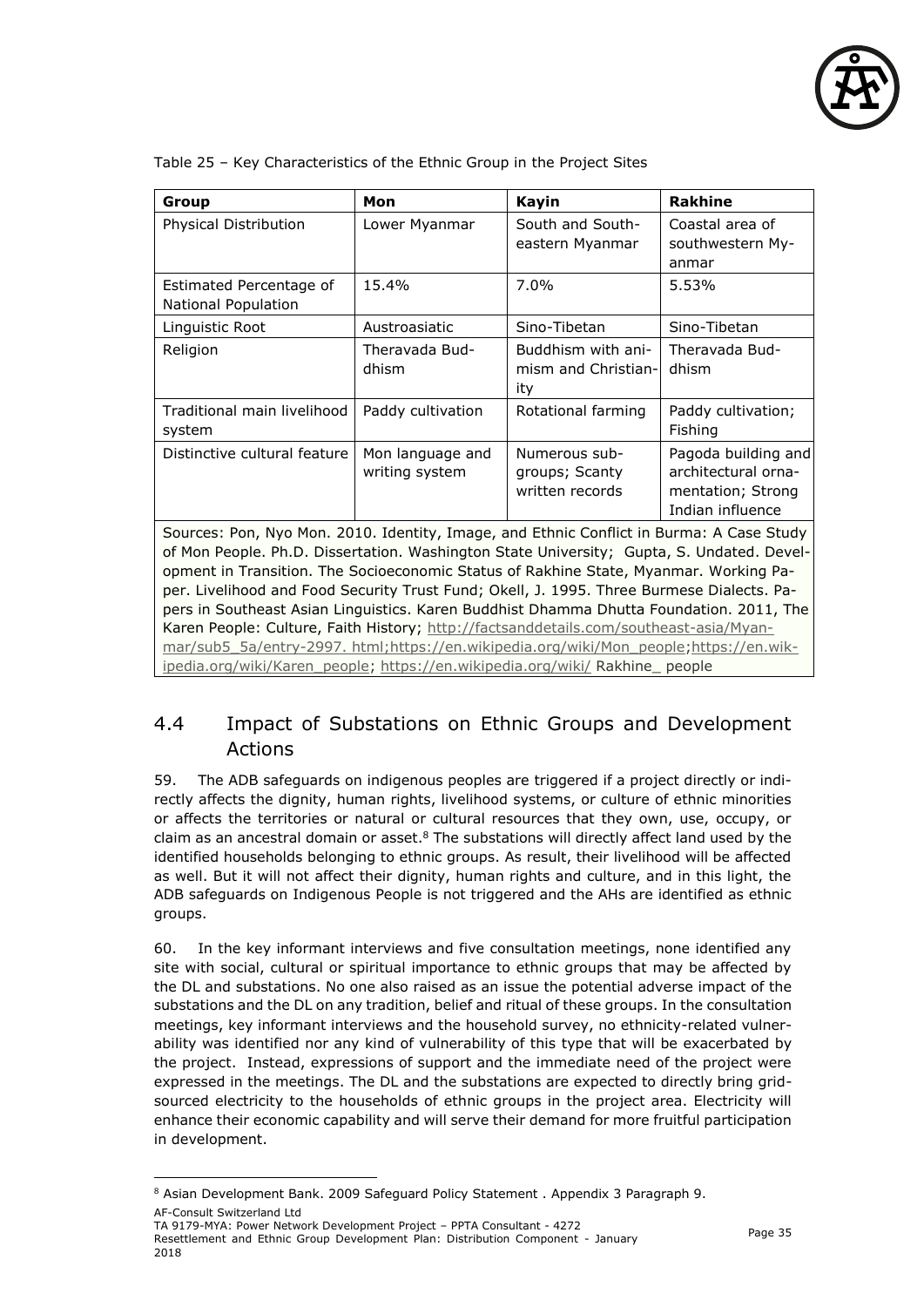

61. Nonetheless, the findings from the key informant interviews and consultation meetings on the project's impact on ethnic groups will be further validated after the detailed engineering design will be made. In the REGDP update, the GAD will audit the project for any adverse impact on ethnic groups and certify that the project avoided any impact. The certification will be counter-signed by recognized representative of ethnic group in the area and concerned national agency.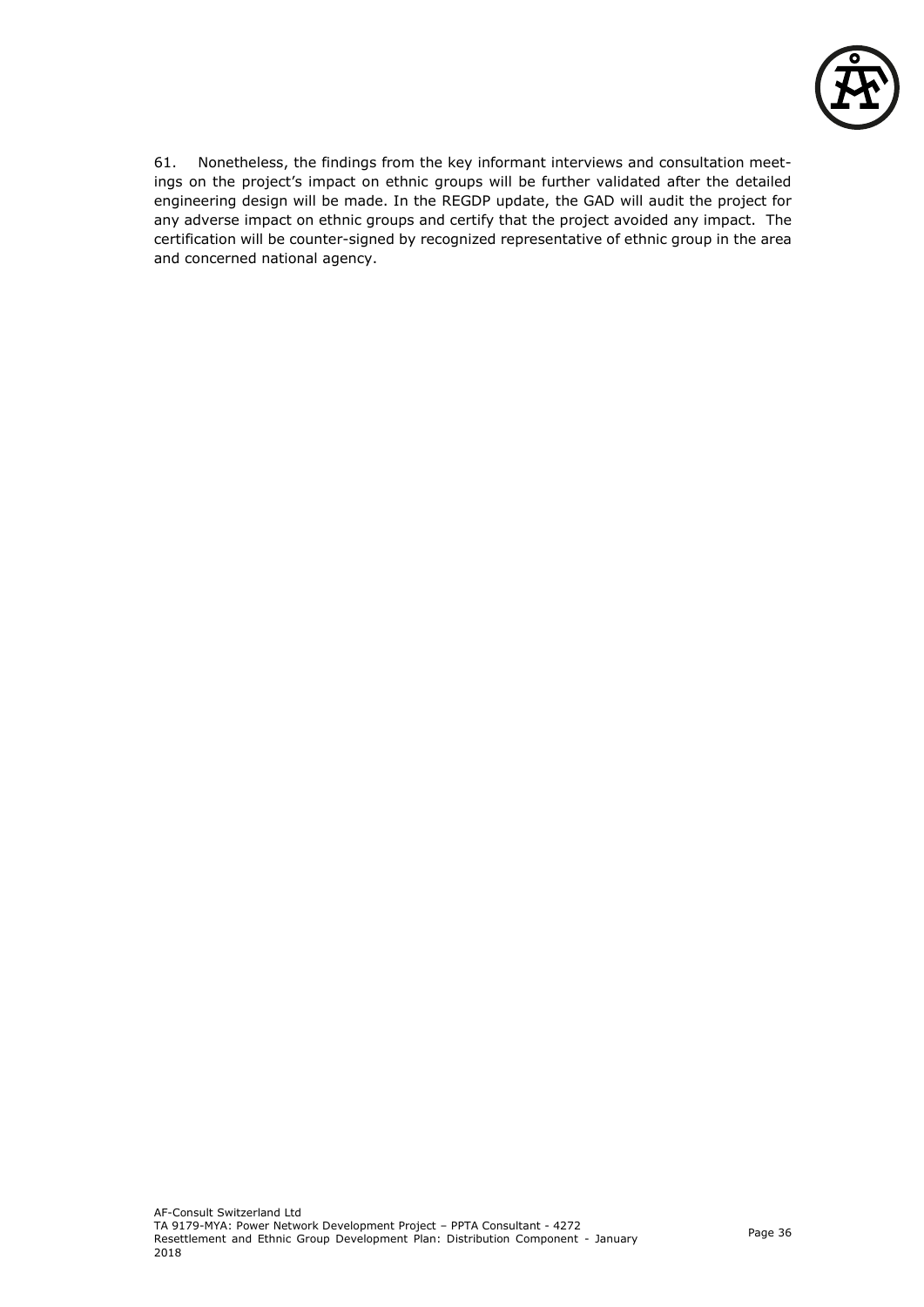

# 5 Information Disclosure and Public Consultations

# 5.1 Purpose of Public Participation Activities

62. The information dissemination and consultation activities were done to attain the following: (i) share available project information with the affected people; (ii) ob-tain their initial feedback on proposed activities; (iii) involve the affected people and communities in project planning; and (iv) ensure transparency in all activities related to resettlement impacts, mitigation and compensation. The primary stake-holders of the DL and substation are the affected households and the households who will connect to the DL. The other stakeholders are the MOEE, business groups and the local government authorities.

## 5.2 Information Dissemination

63. The information on the proposed DL and substations was disseminated on September-December 2017 through meetings with local authorities, key informant interviews, consultation meetings and household interviews during the socio-economic survey. The socioeconomic survey, key informant interviews and the consultation meetings provided opportunity to draw out information on the potential adverse impacts of the construction and operation phase and their recommendations on the mitigation and compensation of these impacts.

## 5.3 Result of the Household Survey

64. The socio-economic survey result shows that all the surveyed households are already aware of the project (Table 26). All of the respondents except one mentioned one or two project benefits. The one household respondent who did not mention any benefit stated that he does not know enough.

65. Among those who mentioned a benefit, sufficient and affordable power is the main one being mentioned by 76.1 percent. This benefit is cited by 81.8% in Ayawaddy Region and by all respondents in Mon and Kayin States. In Rakhine State, all the respondents mentioned only increased development as the benefit from the project. Nevertheless, this benefit was also noted by 81.1% in Ayawaddy Region. The other benefit mentioned in Ayawaddy Region is reliable electricity.

66. Around 95% of the surveyed households do not see adverse project impact. The only adverse project impact mentioned by 5.0% is electrical hazard. This impact is mentioned in Ayawaddy. No one in other regions/states mentioned any adverse impact. It must be noted that although the lands of the surveyed households are acquired for the substation, none of them cited this as an adverse impact.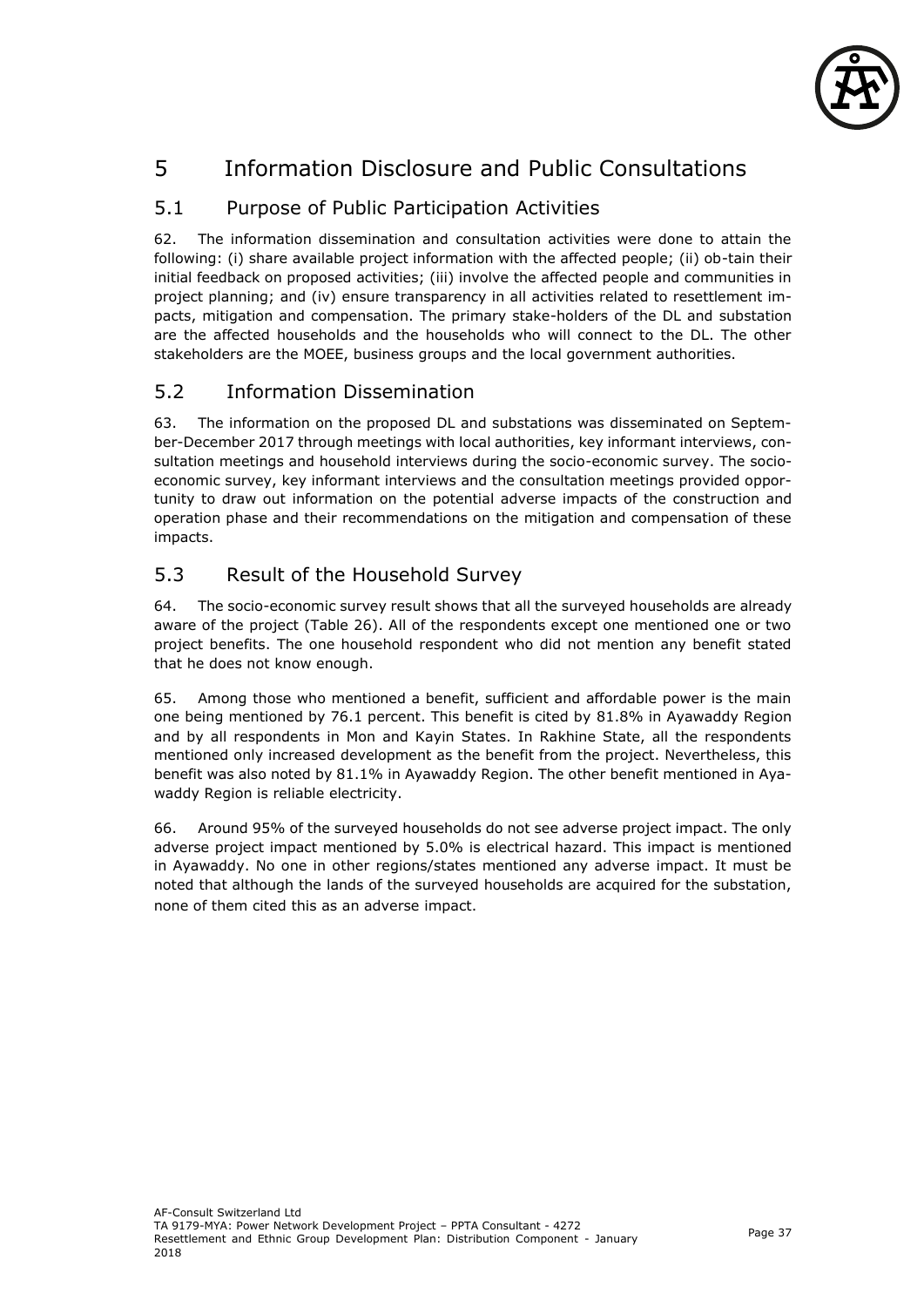

| Item                                             | <b>Ayawaddy</b> | Mon      | <b>Kayin</b> | Rakhine  | Total    |
|--------------------------------------------------|-----------------|----------|--------------|----------|----------|
| Households Who Are<br>Aware of the Project (%)   | 100.0           | 100.0    | 100.0        | 100.0    | 100.0    |
| Benefits Identified (Mul-<br>tiple Response) (%) |                 |          |              |          |          |
| Sufficient and affordable<br>power               | 81.8            | 100.0    | 100.0        | $\Omega$ | 76.1     |
| Reliable power supply                            | 18.2            | 0        | 0            | 0        | 9.5      |
| Increased development                            | 81.2            | $\Omega$ | 0            | 100.0    | 57.1     |
| Adverse Impact Identi-<br>fied $(\% )$           |                 |          |              |          |          |
| None                                             | 90.0            | 100.0    | 100.0        | 100.0    | 95.0     |
| Electrical hazards                               | 10.0            | 0        | 0            | 0        | $\Omega$ |
| Total                                            | 100.0           | 100.0    | 100.0        | 100.0    | 100.0    |
| Source: December 2017 Survey                     |                 |          |              |          |          |

Table 26 – Awareness of the Project and Impact Identified Among Households Affected by the Substation: December 2017

# 5.4 Consultation Meetings

67. Eight consultation meetings with the on-site project stakeholders and affected people were held from 30 September to 20 October 2017 (Table 27). A total of 454 persons attended the meetings: 333 men and 121 women. The ESE staff led the meetings being the project owner.

Table 27 – Participants in Public Consultation Meetings by Location and Gender

| Location                           | Men | Women | <b>Total</b> |
|------------------------------------|-----|-------|--------------|
| Thegon Township, Bago              | 51  | 9     | 60           |
| Bago Township, Bago                | 26  | 12    | 38           |
| Pathein Township, Ayawaddy         | 54  | 18    | 72           |
| Zalun, Township, Ayawaddy          | 35  | 10    | 45           |
| Kyeik Hto Township, Mon State      | 33  | 19    | 52           |
| Mawlamyine Township, Mon State     | 29  | 7     | 36           |
| Zar Tha Pyin Township, Kayin State | 84  | 34    | 118          |
| Hpa-An Township, Kayin State       | 21  | 12    | 33           |
| Total                              | 333 | 121   | 454          |

68. The project components and potential scope of resettlement impacts were disclosed during the meetings. The main social issues raised were on compensation for affected land and crops (Table 28). The other issues raised were on safety, employment availability in the project and environmental impact. The documentation of the meetings is in Annex 1.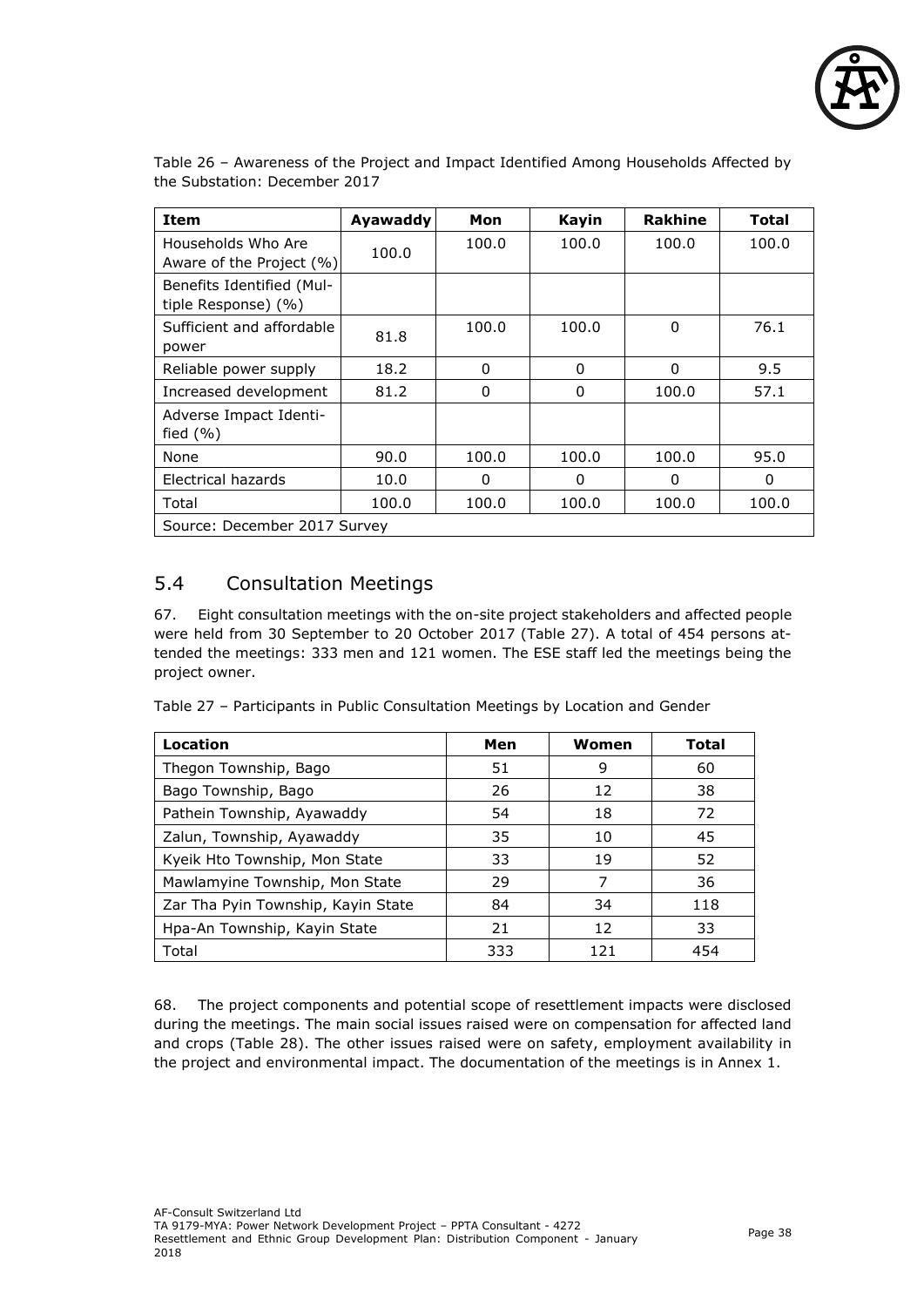

| Table 28 – Public Consultations for the Distribution Component and Issues Raised: |  |
|-----------------------------------------------------------------------------------|--|
| September-October 2017                                                            |  |

| <b>Date</b>  | Region/State, Town-<br>ship and Village | <b>Issues Raised</b>                                                                                                    |  |
|--------------|-----------------------------------------|-------------------------------------------------------------------------------------------------------------------------|--|
|              | <b>Bago West</b>                        |                                                                                                                         |  |
| 30 Sept 2017 | Thaegon                                 | Availability of employment<br>Crop compensation<br>Responsible agency for compensation<br>Safeguards Taken<br>$\bullet$ |  |
| 9 October    | <b>Bago</b>                             | Need to expand the service area<br>٠                                                                                    |  |
|              | Ayawaddy                                |                                                                                                                         |  |
| 11 Oct 2017  | Pathein                                 | Compensation rate<br>٠                                                                                                  |  |
| 12 Oct 2017  | Zalun                                   | Distance of DL from gas station<br>$\bullet$                                                                            |  |
|              | <b>Kayin Region</b>                     |                                                                                                                         |  |
| 20 Oct 2017  | Zar Tha Pyin                            | Land compensation rate<br>$\bullet$                                                                                     |  |
| 19 Oct 2017  | Hpa-An                                  | Impact on crops<br>Land acquisition needed<br>Safety measures<br>Distance of substation from houses                     |  |
|              | <b>Mon State</b>                        |                                                                                                                         |  |
| 16 October   | Kyeik Hto                               | Need for advance notification<br>Environmental impact<br>$\bullet$                                                      |  |
| 17 October   | Mawlamyine                              | Loss of trees<br>٠<br>Excessive demand for compensation<br>Environmental impact                                         |  |

## 5.5 Planned Disclosure and Consultation Activities

69. The REGDP will be revised based on the detailed engineering design and result of the DMS. The plan and its summary will be translated into Bumar, Mon, Keyin and Rakhine and will be made available to the affected people through the village and township authorities.

70. The PIB draft in Appendix 4 will be updated based on the revision of the REGDP and distributed to the affected people. The booklet contains the following information: (i) project description, (ii) expected project impacts, (ii) compensation and entitlements policy, (iii) institutions responsible for setting the compensation rates and payment, (iv) procedures for setting the compensation rates; (v) eligibility for compensation; (vi) grievances and appeal procedures; and (vii) role of the affected households in facilitating compensation process. The PIB will be available in Bumar, Mon, Kayin and Rakhine languages. The PIB will be distributed after the DMS and the update of the REGDP.

71. Multi-level consultation meetings will be periodically held during REGDP updating and construction and operation phases (Table 29). The consultations and feedback cycle will be held until the ADB's issuance of project completion report. The regional, township and village authorities would be involved on forging agreements on compensation, assistance options, entitlement package, grievance redress and income restoration. Special meetings will be held to draw out inputs from the vulnerable households. The project will regularly update the local authorities and affected people on the implementation activities. Issues will be continuously identified and measures will be formulated during consultation sessions.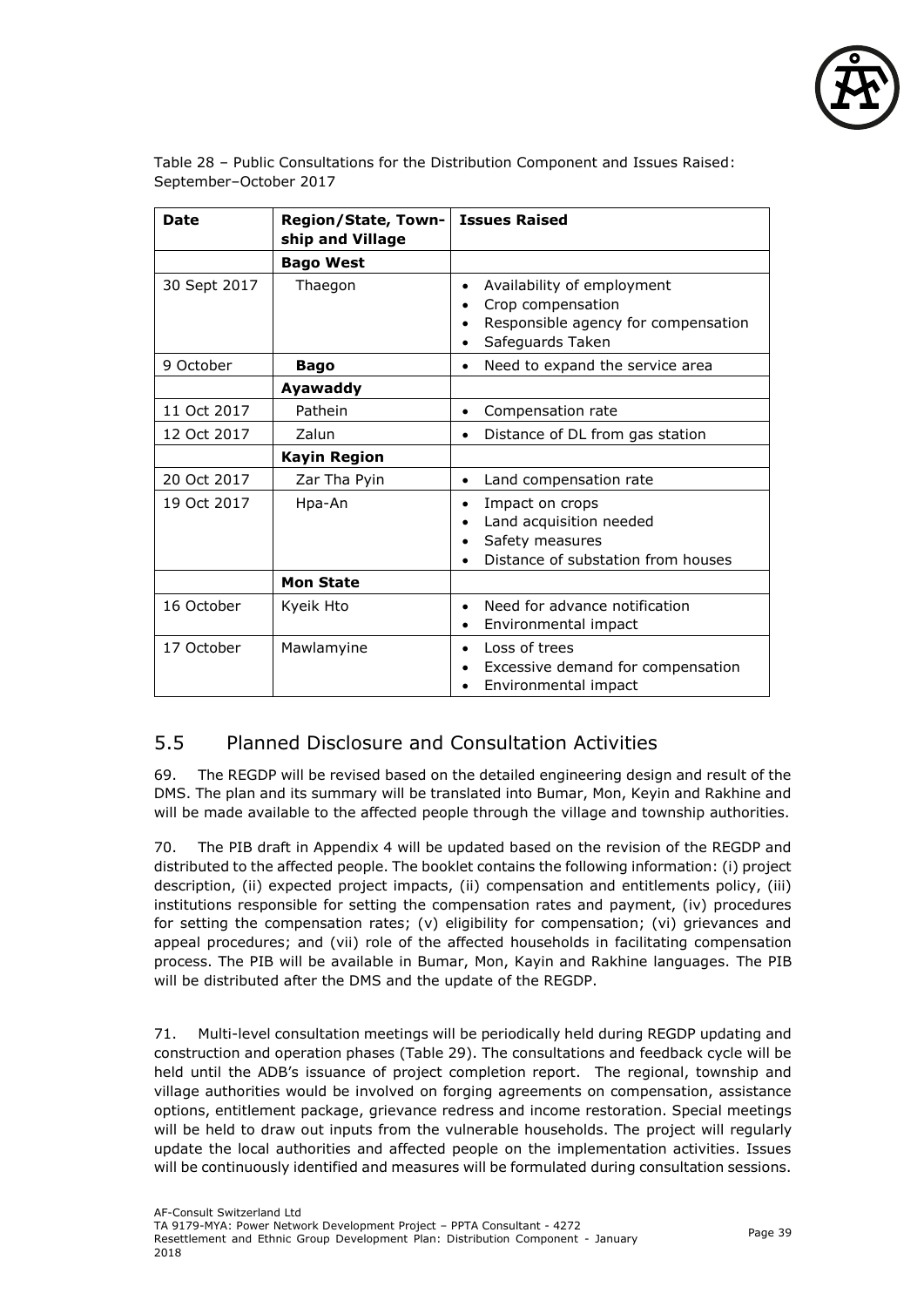

Table 29 – Planned Consultation Activities for Power Network Development Project: Distribution Component

|                | <b>ACTIVITIES</b>                                                                                                                                                                                                                                                                                                                                                                                                                                                                                                                                                                                                                                                                                                              | <b>STAKEHOLDER GROUPS</b>                                                                                                       |  |  |
|----------------|--------------------------------------------------------------------------------------------------------------------------------------------------------------------------------------------------------------------------------------------------------------------------------------------------------------------------------------------------------------------------------------------------------------------------------------------------------------------------------------------------------------------------------------------------------------------------------------------------------------------------------------------------------------------------------------------------------------------------------|---------------------------------------------------------------------------------------------------------------------------------|--|--|
| А.             | <b>Preparation Phase (REGDP Updating)</b>                                                                                                                                                                                                                                                                                                                                                                                                                                                                                                                                                                                                                                                                                      |                                                                                                                                 |  |  |
| 1.<br>2.<br>3. | Update the concerned national government<br>agencies on the progress of project work<br>Get permit to conduct census, DMS and consul-<br>tations in the villages traversed by the DL and<br>affected by substations.<br>Draw out their concerns on the project and                                                                                                                                                                                                                                                                                                                                                                                                                                                             | • MOEE; (Nay Pyi Taw)<br>• Ministry of Natural Resource<br>and Environmental Conser-<br>vation (MONREC)<br>• MOF: (Nay Pyi Taw) |  |  |
|                | suggestions to address these                                                                                                                                                                                                                                                                                                                                                                                                                                                                                                                                                                                                                                                                                                   |                                                                                                                                 |  |  |
| 4.<br>5.       | Update the regional government units on the<br>progress of project work and inform them on<br>result of meetings with national agencies and<br>the work plan for the field<br>Draw out their concerns on the project and                                                                                                                                                                                                                                                                                                                                                                                                                                                                                                       | • Chief Minister Office of Re-<br>gions/States<br>$\bullet$ GAD<br>• Regional MONREC and MOF<br>regional offices                |  |  |
|                | suggestions to address these                                                                                                                                                                                                                                                                                                                                                                                                                                                                                                                                                                                                                                                                                                   |                                                                                                                                 |  |  |
| 6.<br>7.       | Update the township officials on the progress of<br>project work and inform them on result of<br>meetings at national and regional levels and<br>the work plan for the field<br>Obtain introduction letter from regional govern-<br>ment to the chiefs of the village tracts and vil-<br>lages                                                                                                                                                                                                                                                                                                                                                                                                                                 | • Township / District GAD<br>• MONREC and MOF township<br>office<br>• Township Development<br>Committees<br>$\bullet$ NGOs.     |  |  |
| 8.             | Draw out their concerns on the project and                                                                                                                                                                                                                                                                                                                                                                                                                                                                                                                                                                                                                                                                                     |                                                                                                                                 |  |  |
|                | suggestions to address these                                                                                                                                                                                                                                                                                                                                                                                                                                                                                                                                                                                                                                                                                                   |                                                                                                                                 |  |  |
| 9.             | Present introduction letter from regional gov-<br>ernment to the chiefs of the village tracts and<br>villages and obtain permission for field activities<br>and arrange for the announcement of cut-off<br>date.<br>10. Inform the community of the cut-off date, con-<br>duct the census, DMS and consultations<br>11. Present census and DMS result to the commu-<br>nity to validate results and draw feedback and<br>suggestions<br>12. Explain the mechanisms for setting compensa-<br>tion rates, compensation payment and griev-<br>ance redress mechanism and draw feedbacks<br>and suggestions<br>13. Incorporate workable stakeholders 'suggestions<br>to the design of the mechanisms.<br><b>Construction Phase</b> | • Village Tracts Leaders<br>• Village Chiefs<br>• Women<br>• Farmers<br>• Local households<br>• Vulnerable groups               |  |  |
| В.             |                                                                                                                                                                                                                                                                                                                                                                                                                                                                                                                                                                                                                                                                                                                                |                                                                                                                                 |  |  |
| 1.<br>2.       | Provide periodic update the concerned national<br>government agencies on the progress of project<br>work using monitoring reports<br>Draw out their concerns on the project and<br>suggestions to address these                                                                                                                                                                                                                                                                                                                                                                                                                                                                                                                | • Concerned national, regional<br>and township agencies and<br>officials<br>$\bullet$ NGOs                                      |  |  |
| 3.             | Consult with the chiefs and local groups in vil-<br>lages in DL sections where construction is done<br>to identify issues and arrange solutions.                                                                                                                                                                                                                                                                                                                                                                                                                                                                                                                                                                               | • Village Track Officials<br>• Village Chiefs<br>• Women                                                                        |  |  |
| 4.             | Provide copy of updated REGDP copy in local<br>language in the house of the village tract and                                                                                                                                                                                                                                                                                                                                                                                                                                                                                                                                                                                                                                  | • Fishermen and farmers<br>• Local households                                                                                   |  |  |

AF-Consult Switzerland Ltd

TA 9179-MYA: Power Network Development Project – PPTA Consultant - 4272

Resettlement and Ethnic Group Development Plan: Distribution Component - January 2018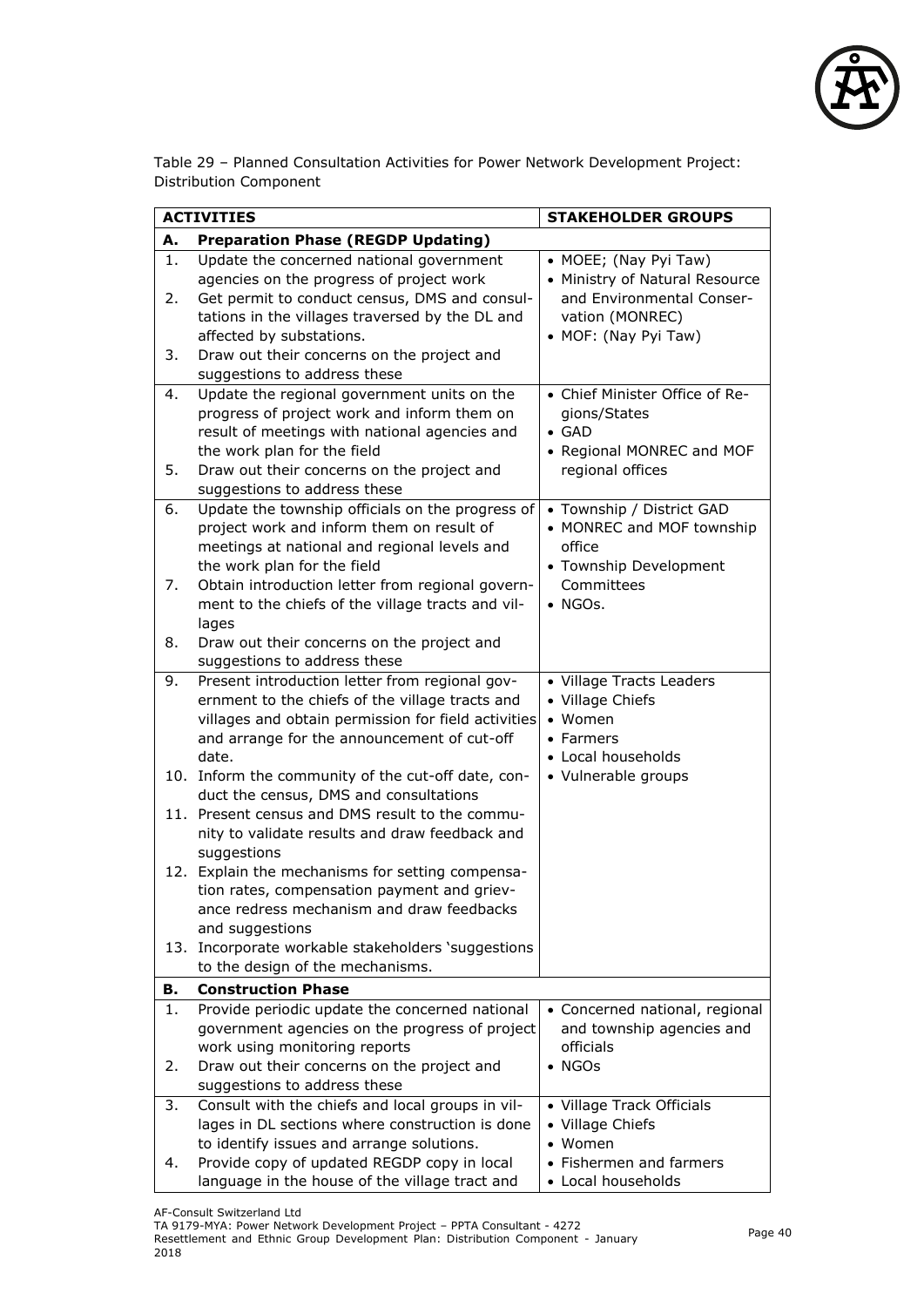

|    | village chiefs and post the entitlement matrix in<br>a public place.                    | • Vulnerable groups            |
|----|-----------------------------------------------------------------------------------------|--------------------------------|
| 5. | Operate s participatory and multi-level Griev-                                          |                                |
|    | ance Redress Mechanism to settle collective                                             |                                |
|    | and individual compliant on the project                                                 |                                |
| 6. | Prioritize the employment villagers including                                           |                                |
|    | women whenever they are qualified for the job                                           |                                |
| 7. | Establish mechanism to enable the villages pro-                                         |                                |
|    | ducers to supply the food requirements of                                               |                                |
|    | workers camps                                                                           |                                |
| 8. | Conduct community and sector meetings as re-                                            |                                |
|    | quested by the village officials                                                        |                                |
| 9. | Jointly manage an emergency response pro-                                               |                                |
|    | gram with the community for project related in-                                         |                                |
|    | cidents affecting community welfare.                                                    |                                |
|    |                                                                                         |                                |
| C. | <b>Operation Phase</b>                                                                  |                                |
| 1. | Update the concerned national government                                                | • Concerned national, regional |
|    | agencies on the progress of project work                                                | and township agencies and      |
| 2. | Draw out their concerns on the project and                                              | officials                      |
|    | suggestions to address these                                                            | $\bullet$ NGOs                 |
| 3. | Work with the chiefs and local groups in imple-                                         | • Village Track Officials      |
|    | menting solutions to issues affecting them                                              | • Village Chiefs               |
| 4. | Operate s participatory and multi-level GRM to                                          | $•$ Women                      |
|    | settle collective and individual compliant on the                                       | • Local households             |
|    | project                                                                                 | • Vulnerable groups            |
| 5. | Conduct community and sector meetings as re-                                            |                                |
|    | quested by the village officials                                                        |                                |
| 6. | Jointly manage an emergency response pro-                                               |                                |
|    | gram with the community for project related in-<br>cidents affecting community welfare. |                                |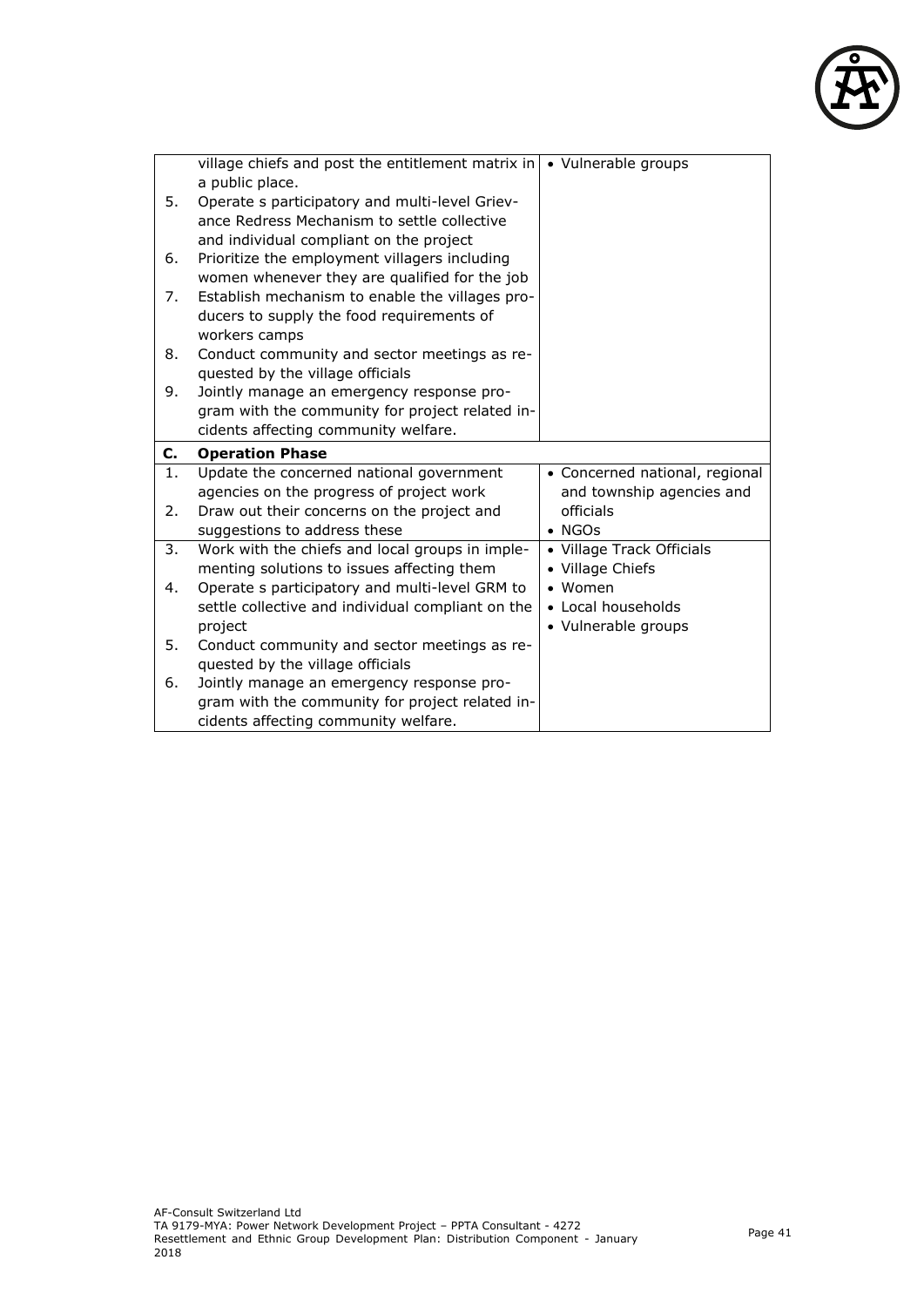

# 6 Grievance Redress Mechanism

## 6.1 Asset Compensation Committee and Grievance Settlement

72. Due to minimal impact, the DL installation will not require land acquisition but affected privately-owned trees and crops will be compensated at market rate. Although the contractors will compensate these assets as part of the construction damage, a GRM will operate for the DL in case of complaints. This means that a GRM will be established in all regions/states, including Bago East and West where there will be no land to be acquired for the substations.

73. In the four other regions/states where private land will be acquired for the substations, the regional/state administration will form an Asset Compensation Committee (ACC) which main tasks include the following: (i) carry out the DMS, (ii) determine the market rates of each type of asset and production, (iii) set the compensation rates at replacement cost, and (iv) negotiate with each affected household to achieve and agree upon replacement cost. Government agencies will compose the committee. The agencies which will constitute the committee will be agreed upon in each region/state and will vary from region/state to region/state.

74. The ESE will have a committee in every level of its organization to receive and resolve complaints in a free, transparent, timely and satisfactory manner. The levels are as follows: (i) PMU; (ii) ESE District Office; and (iii) ESE national office in Nay Pyi Taw. The persons who will serve as committee members will be oriented on the compensation rules and process and will be trained in handling grievances and resolving disputes. The grievance committee will be activated as soon as the PMU is organized and will stay active throughout project implementation period. It will only handle complaints related to the resettlement impacts and not disputes over land use rights which must be resolved by the court of law.

### 6.2 Grievance Redress Procedures

75. The affected people will be informed of their rights and the avenues and proce-dures through the PIB, one-one meetings and consultations. If an aggrieved affected person feels inadequate to express the complaint in writing, assistance maybe sought from any recognized local group, NGO, family member, village elders and officials to do the writing. The ESE will shoulder all costs involved (i.e., for meetings, consultations, communication, reporting and information dissemination) in resolving the complaints. The procedures to be followed to resolve each type of grievance are as follows:

### **A. DMS Result**

(i). The household who is not satisfied with the DMS result on its affected assets will indicate so in the signed accomplished DMS form and will request the ACC for a review and re-evaluation of the result by another ACC survey team.

(ii). If the household is still dissatisfied with the review and re-evaluation result, its representative will accomplish the DMS form, sign it and will request verbally or in writing the ESE PMU Grievance Committee for a re-survey and re-evaluation of the affected assets.

(iii). The ESE PMU Grievance Committee has 15 days upon receipt of the complaint to constitute a new survey team, re-measure the affected assets and rectify errors if found. If the household is still dissatisfied with the result or action taken by the ESE PMU Grievance Committee, it may appeal its case to the ESE District Office Grievance Committee.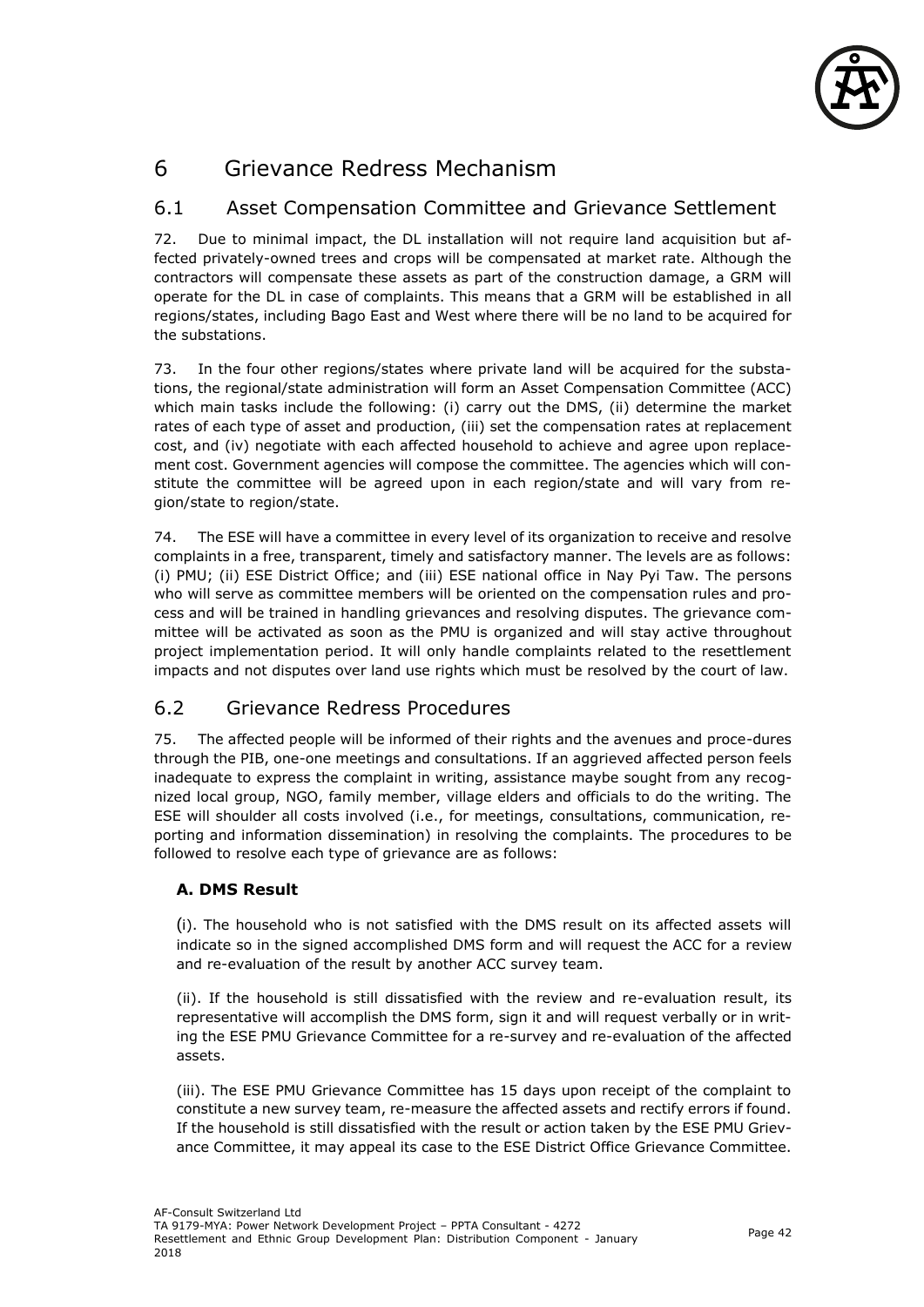

(iv). The ESE District Office Grievance Committee has 15 days to resolve the complaint. If the household is still dissatisfied with the judgement at the district level, the case may be brought to the ESE National Office Grievance Committee.

(v). The ESE National Office Grievance Committee has 15 days to resolve the complaint. If the household is still dissatisfied with the judgement at the national level, it may bring its case to the judicial process for resolution.

### **B. Ownership and Right of Affected asset**

(i). If the complaint concerns ownership, right and control of affected assets, the ACC will consult and mediate with the contending parties to settle it.

(ii). If the consultation and mediation process will not resolve the case, the ACC will advise the concerned households to bring it to court.

### **C. Non-compliance with the Negotiated Valuation of Assets**

(i) The household who thinks that the ACC is not adhering to the valuation of its assets as agreed in computing and paying the amount of compensation, may refuse to handover its affected assets and will notify verbally or in writing the ESE PMU Grievance Committee on the alleged non-compliance.

(ii) The ESE PMU Grievance Committee has 15 days upon receipt of the complaint to address it. If the household is still dissatisfied with the judgement at the PMU level, it may bring the case to the ESE District Office Grievance Committee.

(iii) The ESE District Office Grievance Committee has 15 days to resolve the complaint. If the household is still not satisfied with the judgement at district level, it may bring the case to ESE National Office Grievance Committee.

(iv) The ESE National Office Grievance Committee has 15 days to resolve the complaint. If the household is still dissatisfied with the judgement at the national level, the case may be elevated to the judicial process.

### **D. REGDP Implementation and Construction Impacts**

(i) The procedures for complaints on REGDP implementation and unanticipated or unmitigated construction impacts are the same as those for complaints on non-compliance with negotiated valuation of assets.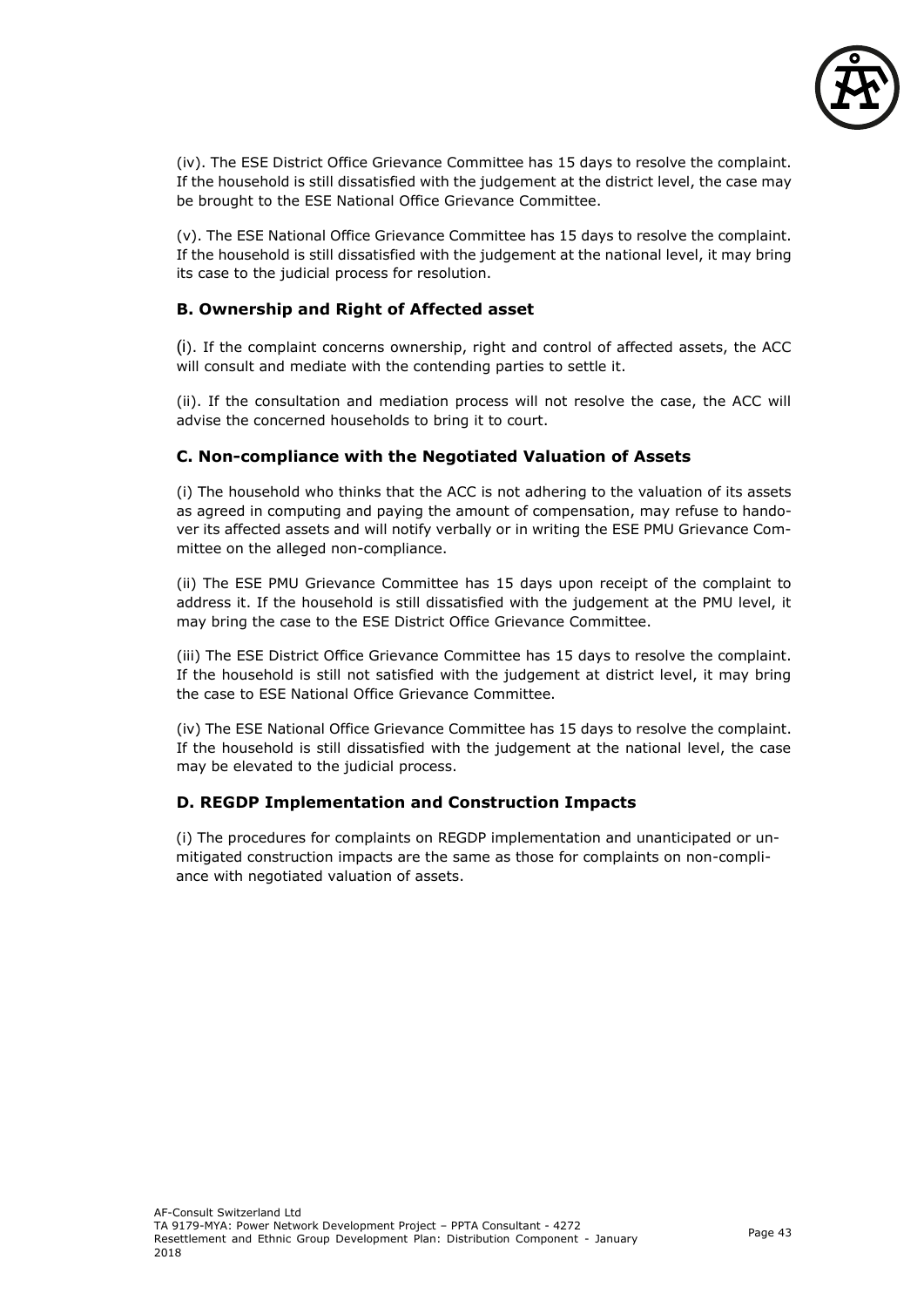

# 7 Policy and Legal Framework

# 7.1 Reconciliation of ADB and Myanmar Policies

76. The gaps between the ADB 2009 SPS and Myanmar laws on involuntary resettlement are assessed based on to their relevance to the resettlement issues in DL and substation (Table 30). The issues are on the impact of the project on private assets and are as follows: (i) loss of land (ii) temporary loss of crops and trees to the DL corridor, (iii) loss of structure, (iv) partial restriction in use of land due to DL; (v) compensation rate of affected assets; (vi) assistance to vulnerable households and (vii) need to consult the affected people.

77. Myanmar has no law specifically on involuntary resettlement. But three laws are relevant to the issues in the project: (i) 2008 State Constitution of the Republic of Union of Myanmar, (ii) The Farmland Law of 2011 and, (iii) Environmental Impact Assessment Procedures of 2015 (Notification No – 616/2015). The State Constitution of the Republic of Union of Myanmar designates the state as the owner of all land of the country (Section 37).

78. The Farmland Law 2012 reiterates the state ownership of all lands by providing for the granting of permission of the right to use farmlands through the LUC. The LUC is basically a leasehold and not a freehold instrument. Due to the procedures in acquiring an LUC, not all households have obtained it. This law also provides "suitable compensation" to the LUC holder for assets developed on the land in case of its repossession by the state (Section 26).

79. The Environmental Impact Assessment Procedures of 2015 is significant because it bridges all the gaps between the Myanmar laws and ADB Safeguard Policy Statement (2009). The specific provision that bridges such gap is as follows:

All projects involving resettlement or potentially affecting indigenous peoples shall additionally comply with separate procedures issued by responsible ministries and, in the absence of such procedures all such projects shall adhere to international best practice applied by ADB, World Bank and IFC on involuntary resettlement and indigenous people (Section 7).

80. Further, the Environmental Impact Assessment Procedures of 2015 emphasized the need of public participation as part of the project planning and implementation process. The requirement for consultation is provided in eight provisions (Sections 13, 16, 34, 36, 37, 39 50 and 61) of this law. ADB Safeguard Policy Statement (2009) considers consultation and participation central to the achievement of safeguard policy objectives (Paragraph 32). The REGDP will carry out actions to meet the relevant requirements of ADB Safeguard Policy Statement (2009) (Table 29). Meeting such requirements will also enable the project to follow the adhere the national laws.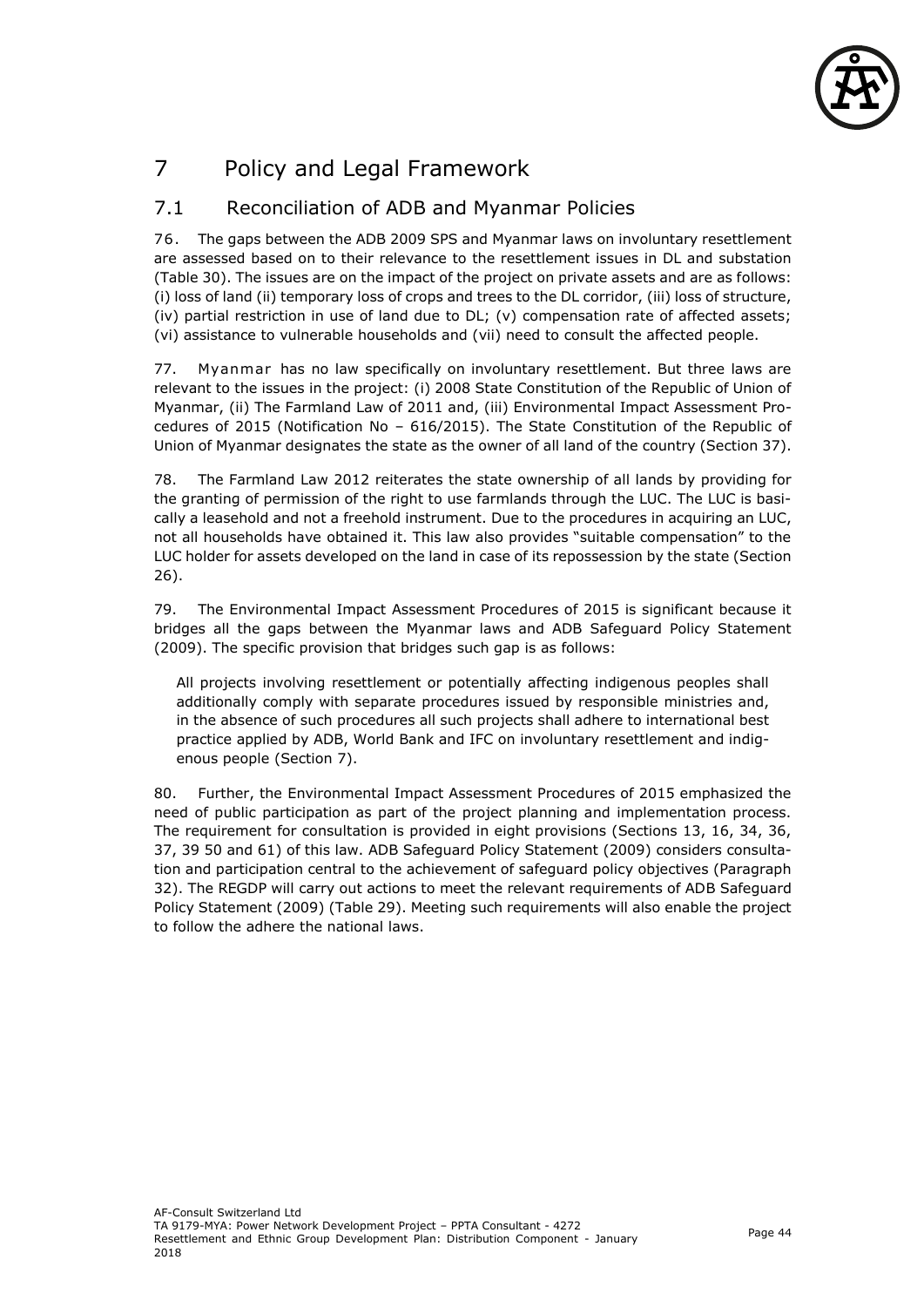

Table 30 – TL Impacts, Relevant Provisions in ADB Safeguard Policy Statement (2009) and REGDP Actions

| <b>Issues</b>                                            | <b>ADB Safeguard Policy Statement (2009)</b>                                                                                                                                                                                                                                                                                                                                    | <b>Actions in the REGDP</b>                                                                                                                                                                                                                                                                                                                                                                                                                                                                                                              |
|----------------------------------------------------------|---------------------------------------------------------------------------------------------------------------------------------------------------------------------------------------------------------------------------------------------------------------------------------------------------------------------------------------------------------------------------------|------------------------------------------------------------------------------------------------------------------------------------------------------------------------------------------------------------------------------------------------------------------------------------------------------------------------------------------------------------------------------------------------------------------------------------------------------------------------------------------------------------------------------------------|
| Permanent loss<br>of land                                | The rate of compensation for acquired housing, land<br>and other assets will be calculated at full replace-<br>ment costs. The calculation will be based on the fol-                                                                                                                                                                                                            | Compensation of land at full<br>replacement cost                                                                                                                                                                                                                                                                                                                                                                                                                                                                                         |
|                                                          | lowing: (i) fair market value; (ii) transaction costs;<br>(iii) interest accrued, (iv) transitional and restora-<br>tion costs; and (v) other applicable payments, if<br>any. (Appendix 2 Paragraph 10)                                                                                                                                                                         | The calculation will be based<br>on the following: (i) fair<br>market value; (ii) transac-<br>tion costs; (iii) interest ac-<br>crued, (iv) transitional and<br>restoration costs; and (v)<br>other applicable payments, if<br>any.                                                                                                                                                                                                                                                                                                      |
| Permanent loss<br>of structure                           | The rate of compensation for acquired housing, land<br>and other assets will be calculated at full replace-<br>ment costs. The calculation will be based on the fol-<br>lowing: (i) fair market value; (ii) transaction costs;<br>(iii) interest accrued, (iv) transitional and restora-<br>tion costs; and (v) other applicable payments, if<br>any. (Appendix 2 Paragraph 10) | Compensation of structure<br>full reconstruction cost;<br>Option to keep the salvage<br>materials<br>Transfer and subsistence al-<br>lowance provision                                                                                                                                                                                                                                                                                                                                                                                   |
| Temporary and<br>permanent loss<br>of crops and<br>trees | Promptly compensate for loss of income or liveli-<br>hood sources at full replacement cost. Also provide<br>assistance so that they can improve, or at least re-<br>store their standards of living to pre-displacement<br>level (Appendix 2 Paragraph 12)                                                                                                                      | Compensation of seasonal<br>crop equivalent to three<br>cropping seasons.<br>Compensation of rubber<br>trees equivalent to 5 years<br>of yield.<br>Compensation of fruit trees<br>equivalent to 5 years of<br>yield.<br>Full replacement cost in-<br>cludes investments and<br>maintenance costs provided<br>until impact.                                                                                                                                                                                                               |
| Partial re-<br>striction in use<br>of land due DI        | Involuntary resettlement requirements apply to in-<br>voluntary restrictions on land use (Appendix 2 Para-<br>graph 5)                                                                                                                                                                                                                                                          | Compensation for the lost<br>asset and its production<br>value is provided at replace-<br>ment cost. Livelihood resto-<br>ration strategies shall be de-<br>veloped in collaboration with<br>the Ministry of Agriculture<br>and AHs can access ongoing.<br>Alternative cropping options<br>will be determined prior to<br>the development of the up-<br>dated REGDP which will be<br>provided after Detailed Engi-<br>neering Design has been fi-<br>nalized. Within the updated<br>REGDP, crops that would<br>provide equivalent if not |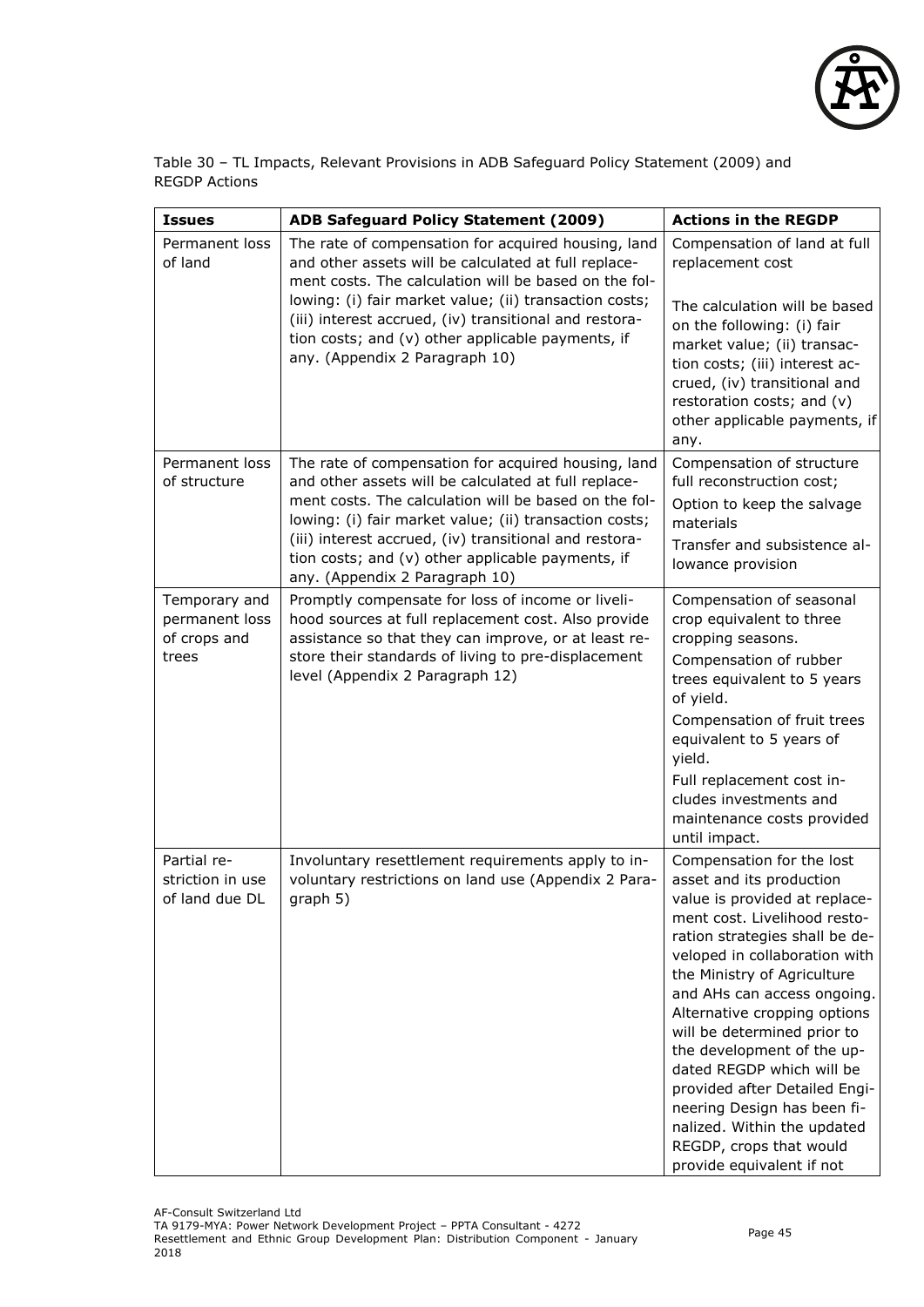

| <b>Issues</b>                                                                                                                                                            | <b>ADB Safeguard Policy Statement (2009)</b>                                                                                                                                                                                                                                                                                                                                    | <b>Actions in the REGDP</b>                                                                                                                                                                                  |  |  |
|--------------------------------------------------------------------------------------------------------------------------------------------------------------------------|---------------------------------------------------------------------------------------------------------------------------------------------------------------------------------------------------------------------------------------------------------------------------------------------------------------------------------------------------------------------------------|--------------------------------------------------------------------------------------------------------------------------------------------------------------------------------------------------------------|--|--|
|                                                                                                                                                                          |                                                                                                                                                                                                                                                                                                                                                                                 | higher income will be docu-<br>mented. Meaningful consul-<br>tations will be conducted<br>with AHs to promote interest<br>and involvement <sup>1</sup>                                                       |  |  |
| Loss of com-<br>mercial struc-<br>ture and income                                                                                                                        | Where acquisition affects commercial structures, af-<br>fected business owners are entitled to the costs of<br>re-establishing their activities, the net income lost<br>during the transition period; and the costs of trans-<br>ferring and reinstalling (Appendix 2 Paragraph 12)                                                                                             | Compensation for destroyed<br>structures and lost net in-<br>come and transfer assistance<br>will be provided with options<br>to keep salvage materials.                                                     |  |  |
| Compensation<br>rate of affected<br>assets                                                                                                                               | The rate of compensation for acquired housing, land<br>and other assets will be calculated at full replace-<br>ment costs. The calculation will be based on the fol-<br>lowing: (i) fair market value; (ii) transaction costs;<br>(iii) interest accrued, (iv) transitional and restora-<br>tion costs; and (v) other applicable payments, if<br>any. (Appendix 2 Paragraph 10) | Compensation of crops,<br>trees and structures at full<br>replacement cost.                                                                                                                                  |  |  |
| Inclusion of vul-<br>nerable groups<br>among the af-<br>fected people                                                                                                    | For vulnerable persons, the resettlement plan will<br>include measures to provide extra assistance so that<br>they can improve their incomes in comparison with<br>pre-project levels. (Appendix 2 Paragraph 21)                                                                                                                                                                | Farming support and train-<br>ing <sup>1</sup><br>Preferential project employ-<br>ment<br>Cash grant on top of com-<br>pensation                                                                             |  |  |
| Need for disclo-<br>sure and con-<br>sultations                                                                                                                          | Provide resettlement information in a timely manner<br>in accessible place and a form and language under-<br>standable to affected persons. Conduct meaningful<br>consultation for project having involuntary resettle-<br>ment impacts. (Appendix 2 Paragraph 27 and 28)                                                                                                       | Disclosure and consultations<br>were conducted and more<br>are planned to meet ADB's<br>and the national law's re-<br>quirements of meaningful<br>consultations in appropriate<br>languages and visual aids. |  |  |
| Any other loss<br>not identified                                                                                                                                         | The borrower/client will compensate them for the<br>loss of assets other than land, such<br>as dwellings, and also for other improvements to<br>the land, at full replacement cost. (Appendix 2 Para-<br>graph 8)                                                                                                                                                               | Unanticipated involuntary<br>impacts will be documented,<br>mitigated and compensated<br>based on ADB's social safe-<br>guard policies                                                                       |  |  |
| <sup>1</sup> The type and intensity of support and training will be needs-driven and will be determined based on<br>technical studies and household level consultations. |                                                                                                                                                                                                                                                                                                                                                                                 |                                                                                                                                                                                                              |  |  |

# 7.2 REGDP Preparation and Implementation Principles

81. Since the Environmental Impact Assessment Procedures of 2015 require projects with resettlement and indigenous peoples concerns to adhere to international best practice including those applied by ADB, the relevant principles of ADB Safeguard Policy Statement (2009) will guide the preparation and implementation of the REGDP. These principles aim to attain the three objectives of ADB safe-guards: (i) avoid adverse impacts of projects on the environment and affected people, where possible; (ii) minimize, mitigate, and/or compensate for adverse project impacts on the environment and affected people when avoidance is not possible; and (iii) help borrowers/clients to strengthen their safeguard systems and develop the capacity to manage environmental and social risks.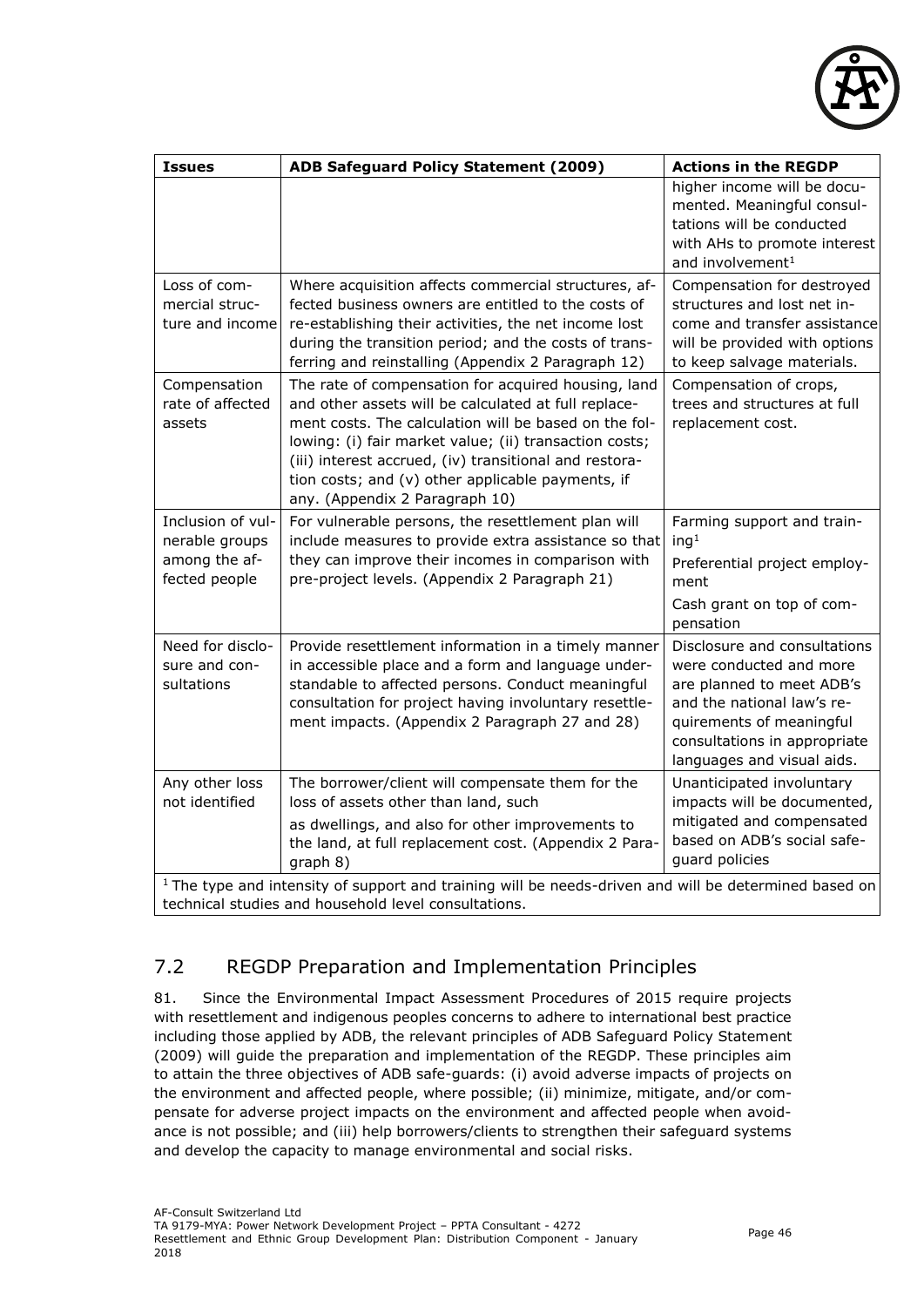

82. Also considered in the formulation of these principles is the objective of ADB Policy on Gender and Development. It aims to promote gender equity and ensure that women participate and that their needs are explicitly addressed in the decision-making process. These principles are the following:

i. Acquisition of land and other assets, and resettlement of people will be avoided or minimized as much as possible by identifying possible alternative project designs and appropriate social, economic, operation and engineering solutions that have the least impact on populations in the project area.

ii No site clearing will be done in anticipation or before being considered for inclusion in the project site.

Iii Affected households residing, working, doing business and/or cultivating land within the impact area during the conduct of the census and in the DMS, are entitled to be compensated for their lost assets, incomes and businesses at re-placement cost, and will be provided with assistance to improve or at least maintain their pre-project living standards, income-earning capacity and production levels.

iv Affected households will be eligible for compensation and rehabilitation assistance, irrespective of tenure status, social or economic standing and any such factors that may discriminate against achievement of the resettlement objectives. Lack of legal rights to lost assets or tenure status and social or economic status will not bar the affected households from entitlements to compensation and assistance.

v Affected households will be fully consulted and given the opportunity to participate in matters that will affect their lives during the design, implementation and operation of the project. Moreover, plans for the acquisition and use of as-sets will be carried out in consultation with the affected households who will receive prior information of the compensation and other assistance available to them.

vi Any acquisition of, or restriction on access to, resources owned or managed by the affected households as a common property such as pasture area will be mitigated by arrangements that will ensure they have access to equivalent resources.

vii There will be no deductions in compensation payments for structures or other affected assets for salvage value, depreciation, taxes, stamp duties, fees or other payments.

viii If land use right over any affected asset is under dispute the case will be handled in accordance with the GRM in this REGDP.

ix Temporarily affected land and structures will be restored to pre-project conditions.

x There will be effective mechanisms for hearing and resolving grievances during the planning and implementation of the REGDP.

xi Existing social, cultural and religious practices will be respected.

xii Special measures will be incorporated in the REGDP to complement mitigation and enhancement activities to protect socially and economically vulnerable groups at high risk of impoverishment. Appropriate assistance will be provided to help them improve their socioeconomic status.

xiii Adequate resources will be identified and committed during the preparation of this REGDP. This includes adequate budgetary support fully committed and made available to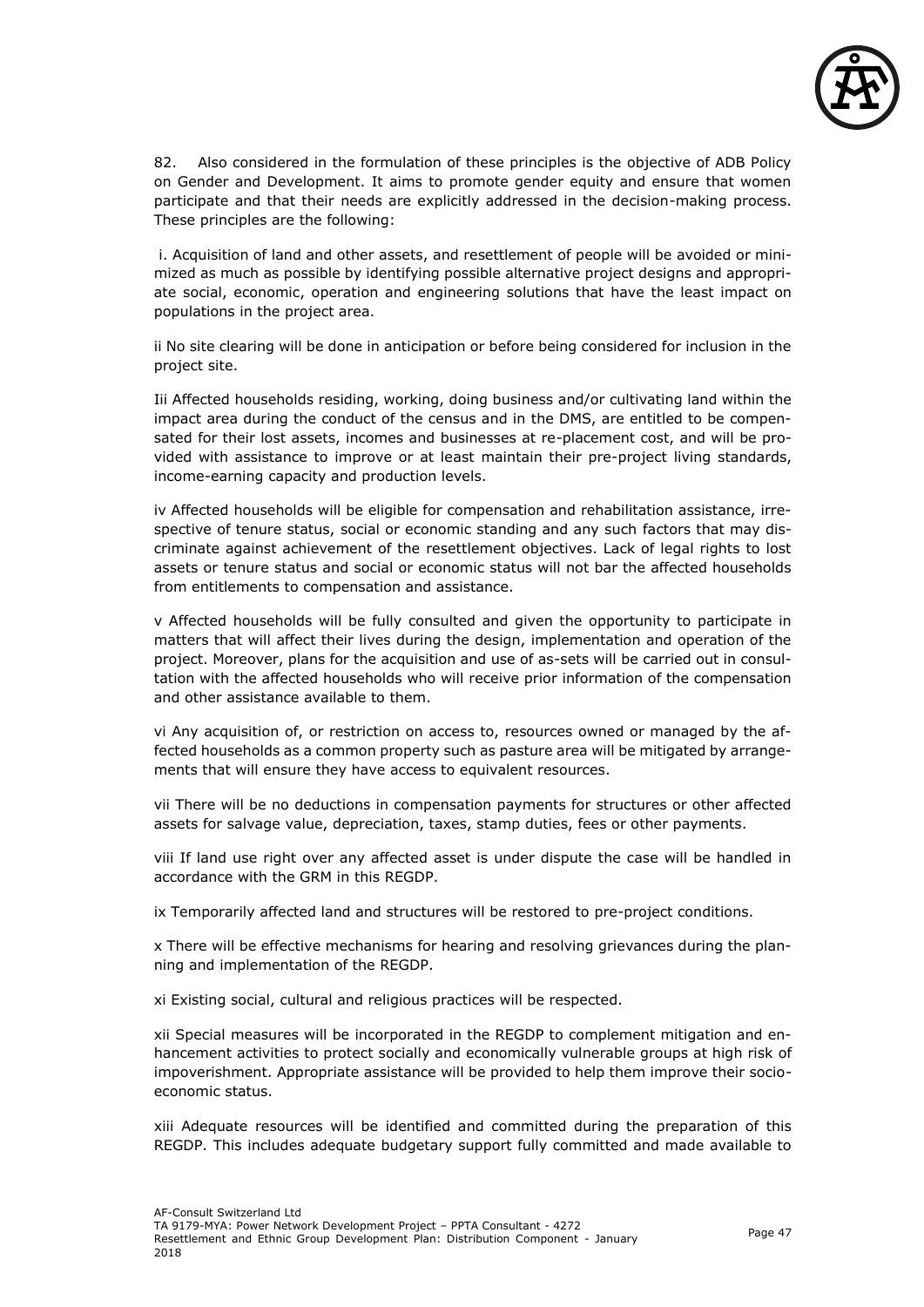

cover the costs of compensation, resettlement and re-habilitation within the agreed implementation period for the project; and, adequate human resources for supervision, liaison and monitoring of land acquisition, resettlement and rehabilitation activities.

xiv Appropriate reporting, monitoring and evaluation mechanisms will be identified and set in place as part of the resettlement management system.

xv The REGDP or its summary will be translated into Burmese, Mon, Kayin and Rakhine and placed in township and village authority offices for the reference of affected households and other interested groups.

xvi Civil works contractors will not be issued a notice of possession for any given geographic location in accordance with the approved REGDP until (i) compensation payment have been satisfactorily completed for that area; (ii) agreed rehabilitation program is in place; and (iii) the area is free from all encumbrances.

xvii Cash compensation for affected households losing commercial structures will be made available well ahead of civil works to allow the affected households sufficient lead time for reconstruction. No demolition of assets and/or entry to properties will be done until the affected household is fully compensated and relocated.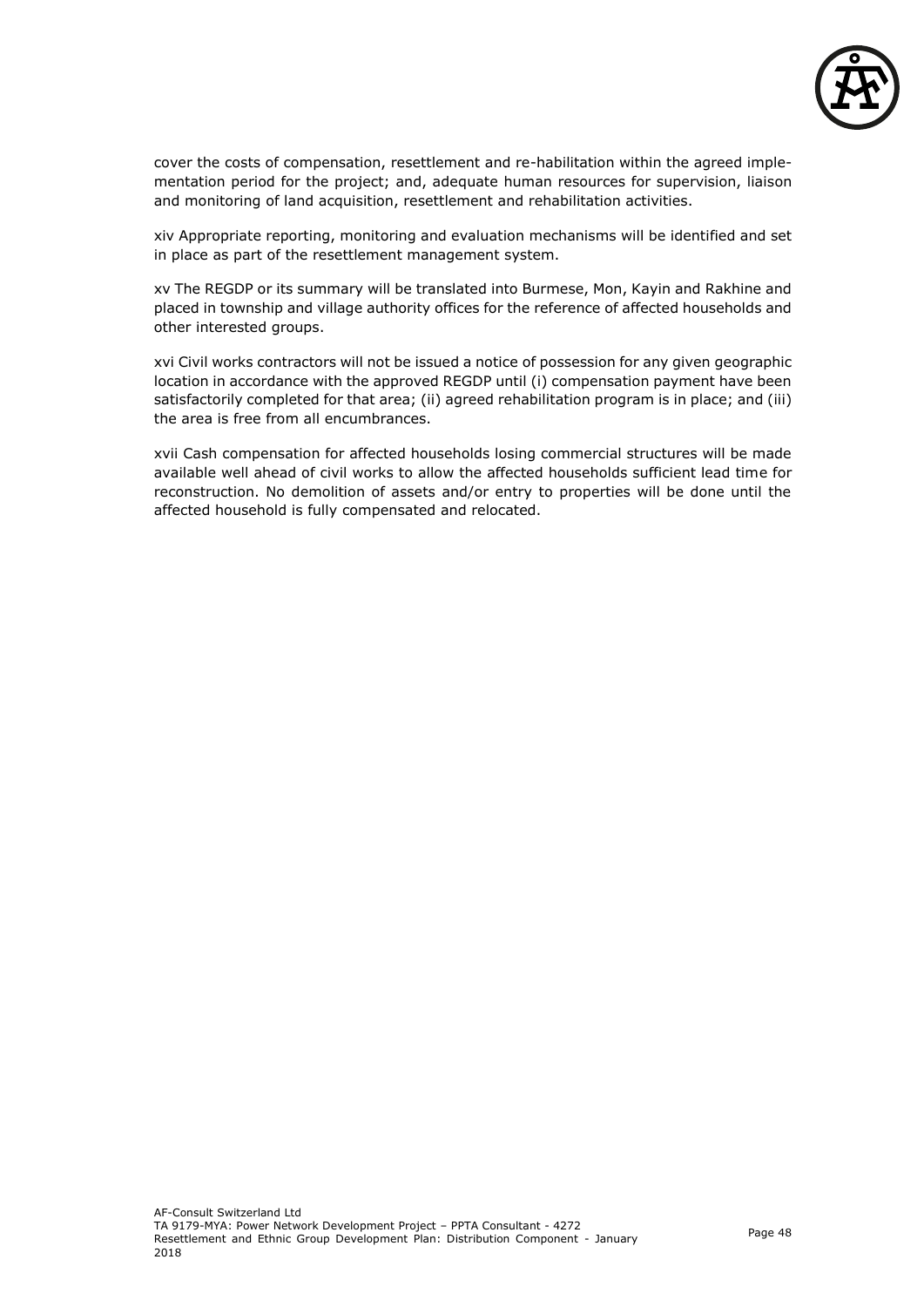

# 8 Entitlement

83. The entitlement matrix in Table 31 provides the main types of losses identified and the corresponding nature and scope of entitlements. During REGDP updating, the census and DMS will be the basis for determining the final entitlements based on actual losses including appropriate special assistance to vulnerable groups. Market price surveys will be carried out to determine actual replacement rates. Standards described will not be lowered but can be enhanced in the updated REGDP as required.

Table 31 – Entitlement Matrix for the Distribution Component under the MYA: Power Network Development Project

| <b>Type of</b><br><b>Loses</b>        | <b>Entitled</b><br><b>Household</b>                             | <b>Entitlement</b>                                                                                                                                                   |
|---------------------------------------|-----------------------------------------------------------------|----------------------------------------------------------------------------------------------------------------------------------------------------------------------|
| Loss of land                          | All households with<br>LUC and recogniza-<br>ble claims to land | i. Compensation to lost land rights at market rate                                                                                                                   |
| Lost structurel                       | All private struc-                                              | i Compensation of structure at replacement cost                                                                                                                      |
| in private                            | ture owners                                                     | ii Option to keep salvage materials                                                                                                                                  |
| land                                  |                                                                 | iii Transfer and subsistence allowance                                                                                                                               |
| Seasonal                              | Tillers in govern-                                              | i. Compensation equivalent to the value of harvests                                                                                                                  |
| crops                                 | ment land                                                       | for three cropping cycles.                                                                                                                                           |
|                                       |                                                                 | ii. Option to harvest the crop before construction be-<br>gins                                                                                                       |
|                                       |                                                                 | iii 60 days advance notice to harvest standing crop                                                                                                                  |
| Seasonal<br>crops                     | Sharecropper                                                    | i Landowners will pay from his compensation the<br>amount equivalent to the share of the harvest of the<br>sharecropper;                                             |
|                                       |                                                                 | ii 60 days of notice to harvest standing seasonal<br>crops. If notice cannot be given, compensation for<br>share of crops will be provided.                          |
|                                       |                                                                 | Iii Assistance if vulnerable household                                                                                                                               |
| Rubber and<br>fruit trees in          | All types of land<br>tenure                                     | i. Compensation for harvest equivalent to 5 years for<br>mature trees.                                                                                               |
| the DL Corri-<br>dor                  |                                                                 | Iii Compensation of trees less than 5 years old or at<br>non-productive stage will be based on the current<br>market value of the timber.                            |
|                                       |                                                                 | iv.Option to cut the tree and other perennials and<br>keep the timber free of charge as long as they will<br>not delay the project activities.                       |
|                                       |                                                                 | v Assistance in growing short-term crops within the<br>corridor to replace rubber trees <sup>1</sup>                                                                 |
| Commercial<br>Structure and<br>income | Legal Owners of<br>structures                                   | ii. Compensation equivalent to replacement value of<br>structure based on the census and DMS result and<br>will be determined further by Compensation Commit-<br>tee |
|                                       |                                                                 | iii. Reconstruction cost of the structure                                                                                                                            |
|                                       |                                                                 | iv. Option to keep all salvage materials free of<br>charge.                                                                                                          |
|                                       |                                                                 | v Compensation for lost income                                                                                                                                       |
|                                       |                                                                 | vi Transfer cost                                                                                                                                                     |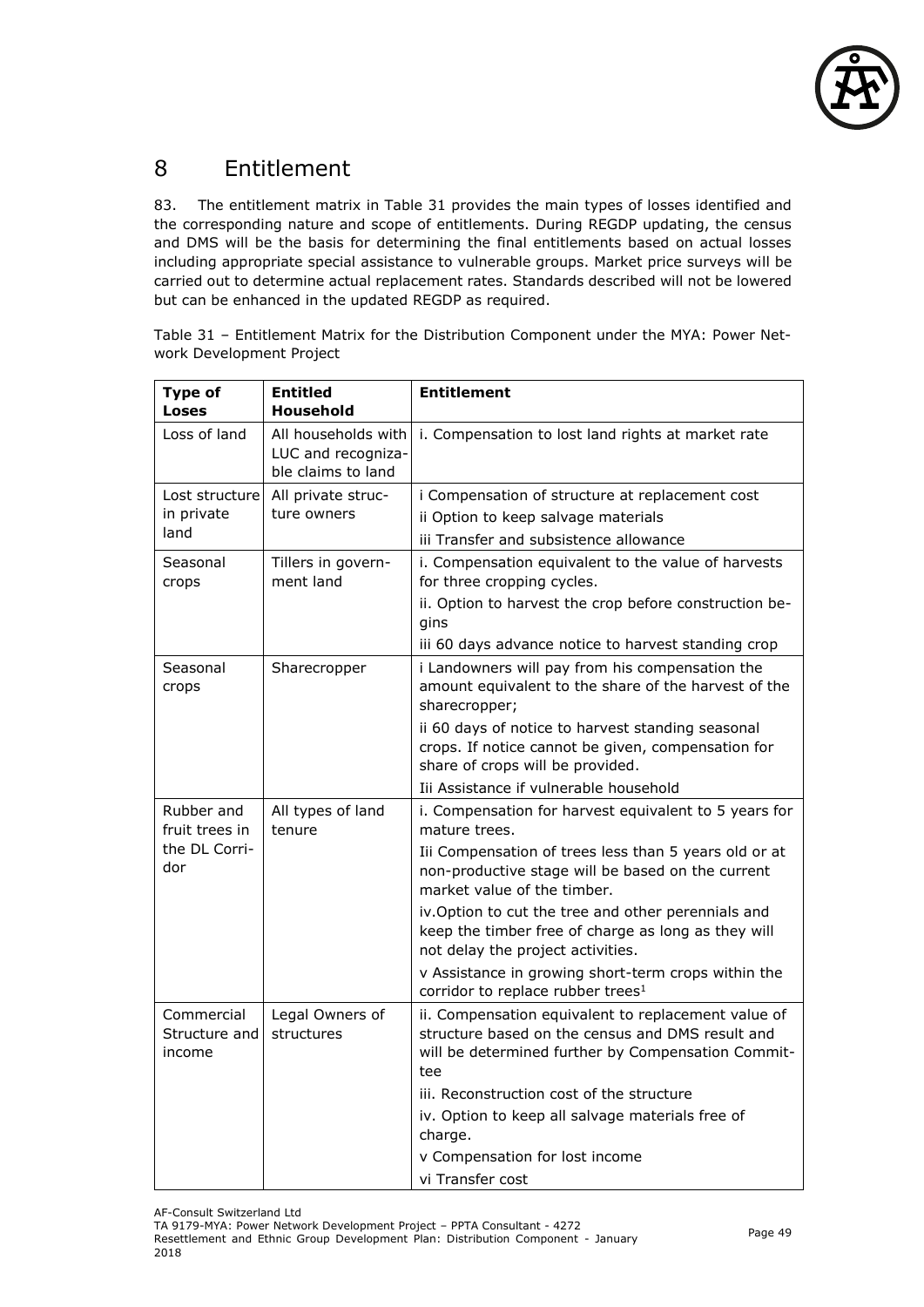

| <b>Type of</b><br>Loses                                                                                                                                           | <b>Entitled</b><br>Household                      | <b>Entitlement</b>                                                                                                                                                          |  |
|-------------------------------------------------------------------------------------------------------------------------------------------------------------------|---------------------------------------------------|-----------------------------------------------------------------------------------------------------------------------------------------------------------------------------|--|
| Temporary<br>impact during<br>construction                                                                                                                        | All types of tenure<br>and type of owner-<br>ship | i. The contractor will pay for any impact on crops and<br>structures resulting from movement of machineries<br>and construction materials at replacement value              |  |
|                                                                                                                                                                   |                                                   | ii. All temporary use of lands outside proposed ROW<br>must have written agreement between the land user<br>and contractor.                                                 |  |
|                                                                                                                                                                   |                                                   | iii. Land used temporarily will be returned to user af-<br>ter being restored to the original condition or prefera-<br>bly after being rehabilitated into better condition. |  |
| Losses of the                                                                                                                                                     | All vulnerable                                    | i. Farming support and training $1$                                                                                                                                         |  |
| vulnerable<br>groups                                                                                                                                              | groups                                            | ii Cash grant on top of the compensation                                                                                                                                    |  |
| Any other<br>loss not iden-<br>tified                                                                                                                             | All affected people                               | Unanticipated involuntary impacts will be docu-<br>mented, mitigated and compensated based on ADB's<br>social safeguard policies                                            |  |
| $1$ The type and intensity of support and training will be needs-driven and will be deter-<br>mined based on technical studies and household level consultations. |                                                   |                                                                                                                                                                             |  |

84. Compensation will be given in cash at the current market rates. Where feasible, the compensation will be made through bank transfer. The project will assist unbanked affected households to open an account when requested. Since the prices set at the time of REGDP preparation may no longer correspond to the market rate by the time the project is implemented, adjustment will be made.

85. In addition to market rate compensation, the rubber and fruit tree planters who can no longer grow these crops within the DL corridor and vulnerable groups will get farming assistance. The compensation and assistance provided under the entitlement matrix are deemed sufficient to restore the income and standard of living of the households. The ESE will arrange and work with the Ministry of Agriculture, Livestock and Irrigation (MALI) in delivering such assistance.

86. The average income loss of the households affected by substation is 208USD (range 48-655 USD) per year. This amount can be recouped if the household can buy land with equivalent characteristics and productivity of the lost land. Among the households affected by the DL, the amount to be recouped is 37USD per year. This is assuming that the household has a land wide enough to be covered by one DL segment (pole-to-pole distance) and cultivating rubber (457USD/ hectare x 0.08 hectares). If the household will plant the restricted area with sesame twice a year, he will earn 65USD (408USD  $\times$  0.08 hectares  $\times$  2 cropping cycles) or almost double the lost income. The MALI will assist these households to plant sesame or other commercial seasonal crops (e.g., peanuts and pulses) through technical assistance and some inputs.

87. All affected people who are identified in the impact area on the cut-off date will be entitled to compensation for their affected assets, and specific assistance to improve or at least maintain their pre-project living standards, income-earning capacity and production levels. The cut-off date will be the final day of the census and DMS. Those who encroach into the DL corridor and land earmarked for the substations after the cut-off date will not be entitled to compensation or any other assistance. The affected households will receive compensation before construction work will begin.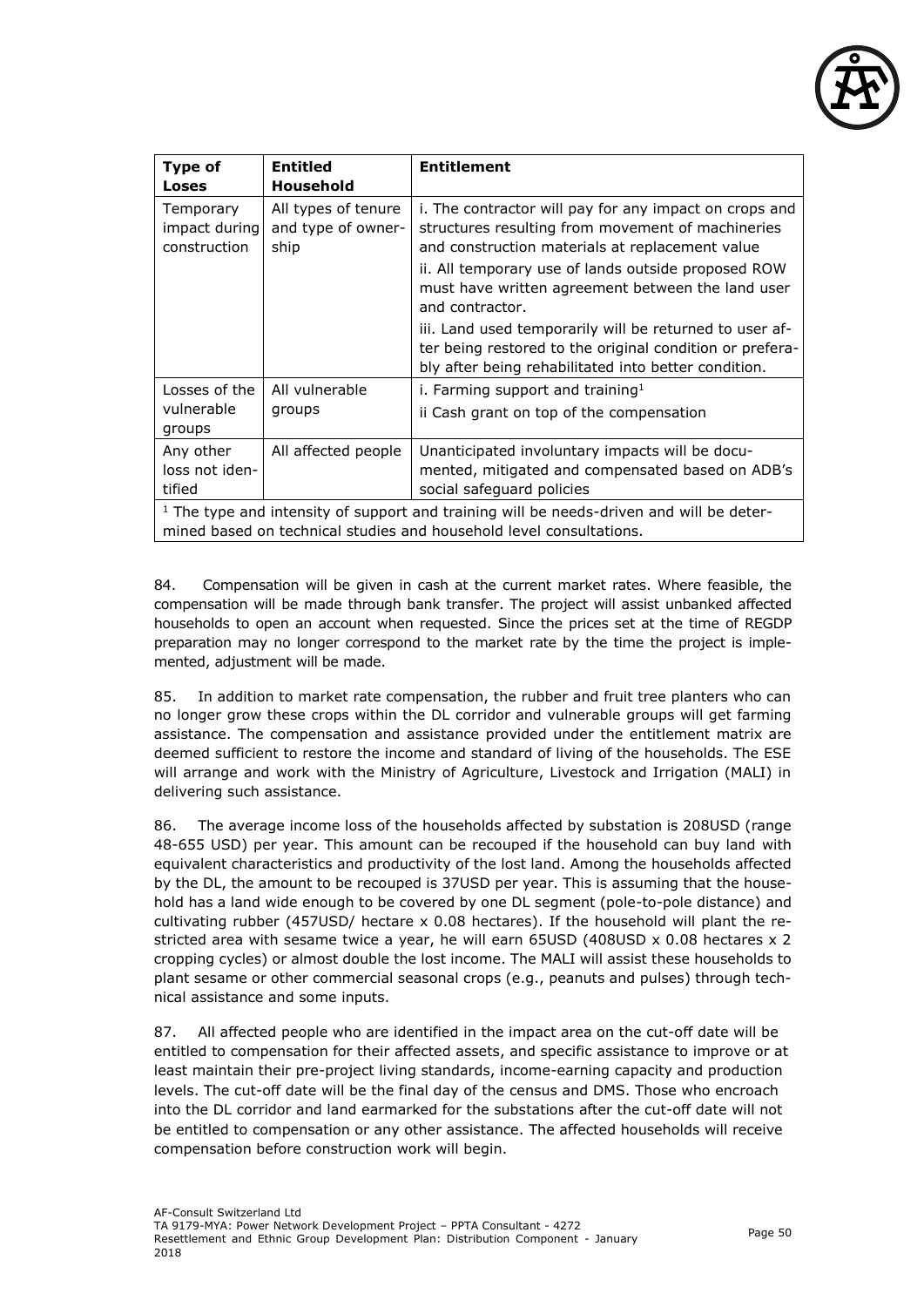

# 9 Resettlement Budget and Financing Plan

## 9.1 Budget and Valuation Method

88. The total budget for REGDP implementation for the Distribution Component is 401,383 USD (Table 32). The compensation rates and amount of assistance to the affected people will be reviewed and adjusted based on the result of the census and DMS and the market rates at the time of REGDP implementation. The methods in computing the compensation per type of loss are as follows:

- (i) Land: The compensation of the land to be acquired for the substations is based on land price survey in the field. The price in all townships where land will be acquired is obtained and the average is computed to represent the price at the region/state level. The price is obtained for each type of land based on land cover.
- (ii) . Seasonal Crops: The only seasonal crop affected by the substations is paddy rice. The compensation rate per hectare is based on the farm gate price gathered during the September–October 2017 survey for the Transmission Line.<sup>9</sup> Production cost is not deducted from the farm gate price because the margin of profit of production is very  $low.<sup>10</sup>$
- (iii) Structure: The estimate of the structure is based on the material, labor, transport and construction cost in the locality as gathered in the December 2017 survey. There is no deduction for depreciation and transaction costs and taxes.
- (iv) Lost Business Income: The estimation of lost income is based similar shop in Mon State because the affected household did not give an estimate of his shop's income.

| <b>No</b>    | <b>Description</b>                         | <b>Unit Cost (USD)</b>               | No of<br><b>Units</b> | <b>Total</b><br>(USD) |
|--------------|--------------------------------------------|--------------------------------------|-----------------------|-----------------------|
| 1            | <b>Ayawaddy Region</b>                     |                                      |                       |                       |
|              | Paddy field                                | 13,243/ha                            | 4.2 ha                | 56,041                |
|              | Crop compensation: Non-owner<br>cultivator | 1,299<br>$(433/ha/harvest \times 3)$ | 0.8 <sub>ha</sub>     | 1,039                 |
|              | Assistance to Vulnerable                   | 250/HH                               | 2 HH <sup>1</sup>     | 500                   |
|              | <b>Subtotal</b>                            |                                      |                       | 57,580                |
| $\mathbf{2}$ | <b>Bago East</b>                           |                                      |                       |                       |
|              | Crop compensation: Non-owner<br>cultivator | 1,299<br>$(433/ha/harvest \times 3)$ | 0.8 <sub>ha</sub>     | 1,039                 |
|              | <b>Subtotal</b>                            |                                      |                       | 1,039                 |
| 3            | <b>Kayin State</b>                         |                                      |                       |                       |
|              | <b>Rubber Plantation</b>                   | 45,695/ha                            | 1.0                   | 45,695                |
|              | Teak Tree Farm                             | 31,986/ha                            | 0.4                   | 12,794                |
|              | <b>Brushland</b>                           | 26,198/ha                            | 0.8                   | 20,948                |

Table 32 – Compensation Budget for Private Assets Lost Due to the Substation

 $\overline{a}$ 

<sup>&</sup>lt;sup>9</sup> The values for rice yield obtained in the December 2017 household survey for the Distribution Component are expressed in Myanmar unit of measure (*tin*) which is a measure of volume. The REGDP uses metric measurement and rice yield is measured in MT, which is a measure of weight. Conversion from the measure of volume to weight is not possible.

<sup>&</sup>lt;sup>10</sup> The World Bank estimates that the production cost per hectare in Myanmar for paddy rice is 510 USD which is higher than the value of yield (433 USD) reported in the September-October survey. World Bank. 2016. Myanmar: Analysis of Farm Production Economics. Economic and Sector Work Report No. 10006-MM. Washington D.C. 24 February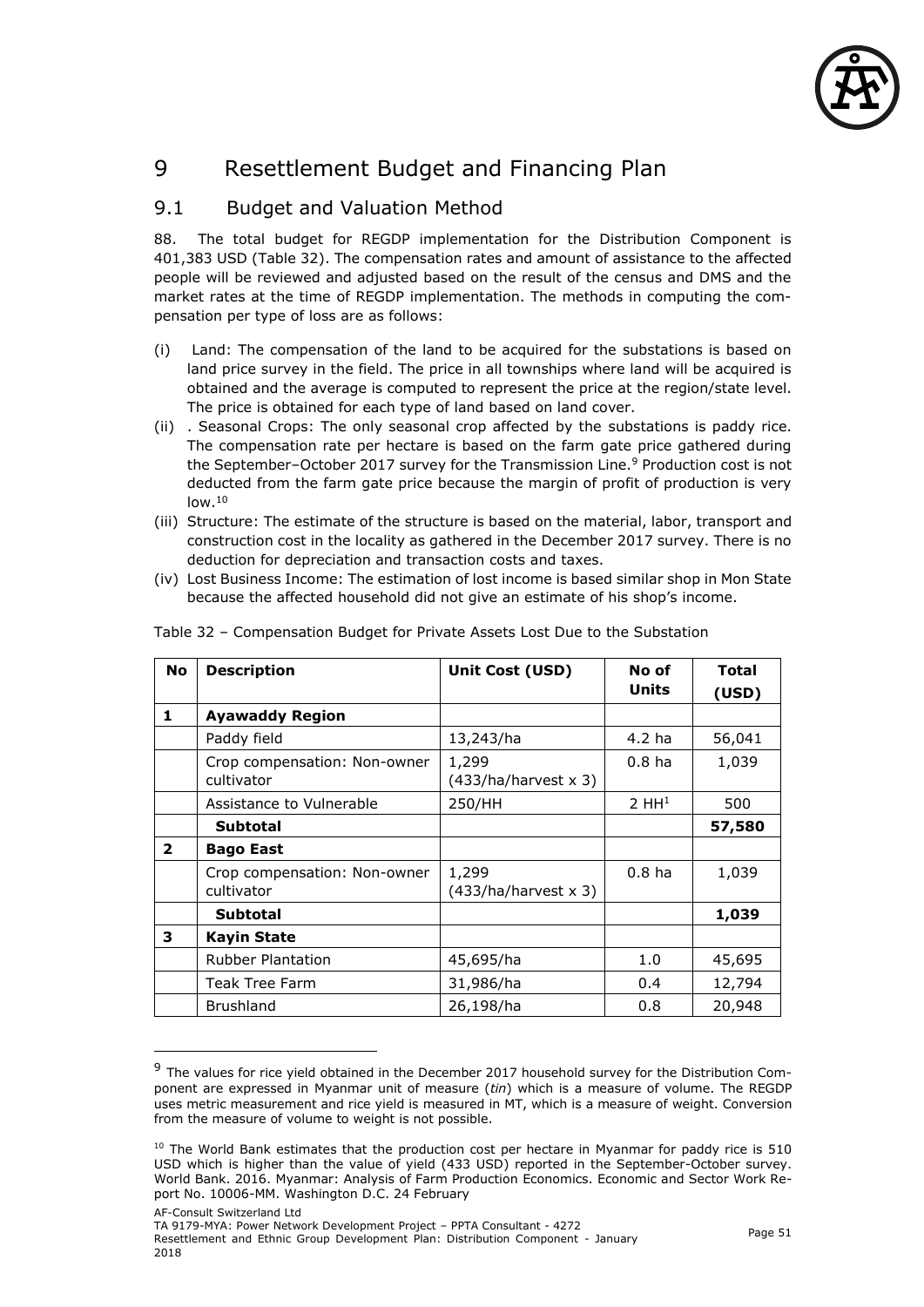

| <b>No</b>      | <b>Description</b>                                                                                                                                           | Unit Cost (USD)       | No of<br><b>Units</b> | <b>Total</b><br>(USD) |
|----------------|--------------------------------------------------------------------------------------------------------------------------------------------------------------|-----------------------|-----------------------|-----------------------|
|                | Assistance to Vulnerable                                                                                                                                     | 250/HH                | 1 HH <sup>2</sup>     | 250                   |
|                | <b>Subtotal</b>                                                                                                                                              |                       |                       | 79,687                |
| 4              | <b>Mon State</b>                                                                                                                                             |                       |                       |                       |
|                | <b>Rubber Plantation</b>                                                                                                                                     | 24,675/ha             | 0.4                   | 9,870                 |
|                | Structure: Shop house (Light<br>Materials)                                                                                                                   | 1000/structure        | 1 shop<br>house       | 1,000                 |
|                | Transfer Grant (12% of value of<br>structure)                                                                                                                | 120/structure         | 1 struc-<br>ture      | 120                   |
|                | Lost Business Income                                                                                                                                         | 75/month <sup>3</sup> | 3 months              | 225                   |
|                | <b>Subtotal</b>                                                                                                                                              |                       |                       | 11,215                |
| 5              | <b>Rakhine State</b>                                                                                                                                         |                       |                       |                       |
|                | Paddy Field                                                                                                                                                  | 16,907/ha             | 1.9                   | 32,123                |
|                | Cashew Farm                                                                                                                                                  | 5,483/ha              | 2.0                   | 10,966                |
|                | <b>Subtotal</b>                                                                                                                                              |                       |                       | 43,089                |
| 6              | <b>Lump-sum Allocation for</b><br><b>MALI Farming Assistance to</b><br><b>Affected Rubber Planters in</b><br><b>DL Corridor and vulnerable</b><br>households |                       |                       | 120,000               |
| $\overline{7}$ | Administrative Cost (15% of<br>Items $1-6$ )                                                                                                                 |                       |                       | 46,892                |
| 8              | Contingency (10% of Items 1-<br>7)                                                                                                                           |                       |                       | 35,950                |
| 9              | Monitoring and Evaluation<br>$(1.5\% \text{ of items } 1-8)$                                                                                                 |                       |                       | 5,932                 |
|                | Grand Total (1-9)                                                                                                                                            |                       |                       | 401,383               |
| tion           | $1$ one very poor household and one who will be rendered landless due to land acquisi-                                                                       |                       |                       |                       |

<sup>2</sup>one woman-headed household

<sup>3</sup> The affected household did not declare income from the shop. The estimate is based on income similar shops in Mon State.

# 9.2 Fund Source and Flow

89. MOEE will provide all resettlement funds based on the financing plan agreed between the GOM and ADB. The amount of funds will be based on the implementation cost of the final REGDP approved by ADB. The Regional GAD will prepare a cost estimate for compensation of losses (land, crops, trees, structures and income) and submit this to MOEE who in turn will deposit the corresponding amount to the account of the Regional Administration.

## 9.3 Mode of Payment of Compensation

90. Payment will be made in cash. Whenever feasible, payment will be personally received by husband and wife and both will sign the acknowledgement receipt. If the affected person has a bank account, bank transfer will be the preferred option. The project will assist unbanked affected households to open a bank account if they qualify for the transfer of compensation.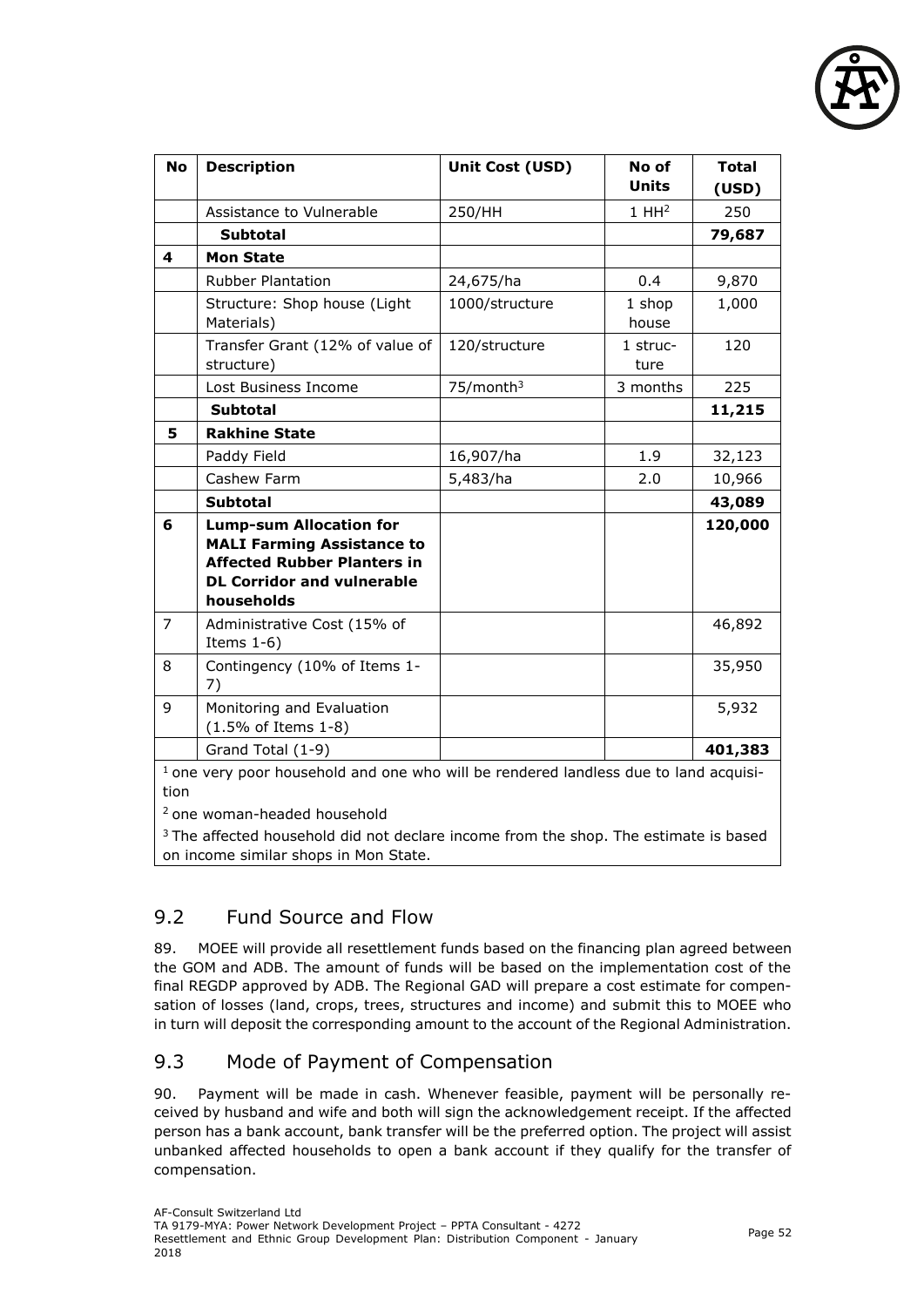

# 10 Implementation Schedule

91. The REGDP will be implemented in nine-month period (Table 33). Upon the completion of the detailed engineering design, the affected households will be identified. The affected households will participate in the census and the DMS where the result will be the basis for estimating the compensation rate that each affected household will receive. Information about the project (objectives, location, activities and schedule) will be disclosed to the affected people and other stakeholders. The affected households will also be closely consulted on the DMS result and in setting the compensation rate.

Table 33 – Implementation Schedule of the REGDP for the Distribution Component under the MYA: Power Network Development Project

| <b>No</b>      | <b>Activity</b>                                                                                                           |              | Quarter 1                |   |              | Quarter 2      |     |   | Quarter 3     |   |
|----------------|---------------------------------------------------------------------------------------------------------------------------|--------------|--------------------------|---|--------------|----------------|-----|---|---------------|---|
|                |                                                                                                                           | $\mathbf{1}$ | $\overline{2}$           | 3 | $\mathbf{1}$ | $\overline{2}$ | 3   | 1 | $\mathcal{P}$ | 3 |
| $\mathbf{1}$   | Identify the affected household based on<br>detailed engineering design                                                   |              | $\overline{\phantom{a}}$ |   |              |                |     |   |               |   |
| $\overline{2}$ | Notify affected households on proposed<br>project and potential losses                                                    |              | $\overline{\phantom{a}}$ |   |              |                |     |   |               |   |
| 3              | Arrange for the participation of affected<br>people in the census and DMS                                                 |              |                          |   |              |                |     |   |               |   |
| $\overline{4}$ | Conduct census and DMS among af-<br>fected households                                                                     |              |                          |   |              |                |     |   |               |   |
| 7              | Conduct market price survey                                                                                               |              |                          |   |              |                |     |   |               |   |
| 6              | Disclose information disclosure and con-<br>sult affected people on DMS and market<br>survey result and compensation rate |              |                          |   |              |                |     |   |               |   |
| 5              | Update the REGDP based on census and<br>DMS result                                                                        |              |                          |   |              | ---            |     |   |               |   |
| $\overline{7}$ | Submit updated REGDP to ADB for ap-<br>proval                                                                             |              |                          |   |              | ---            |     |   |               |   |
| 8              | Prepare cost estimate of compensation<br>by DC and submit to ESE                                                          |              |                          |   |              |                | --- |   |               |   |
| 9              | Remit funds to the account of the GAD                                                                                     |              |                          |   |              |                |     |   |               |   |
| 10             | Prepare cost estimate of additional com-<br>pensation and funds for assistance                                            |              |                          |   |              |                |     |   |               |   |
| 11             | Pay the affected people the compensa-<br>tion                                                                             |              |                          |   |              |                | --- |   |               |   |
| 12             | Operate grievance redress mechanism                                                                                       |              |                          |   |              |                |     |   |               |   |
| 13             | Conduct site clearance                                                                                                    |              |                          |   |              |                |     |   |               |   |
| 14             | Implement income restoration measures<br>and other assistance                                                             |              |                          |   |              |                |     |   |               |   |
| 15             | Monitor and evaluate REGDP implemen-<br>tation                                                                            |              |                          |   |              |                |     |   |               |   |

92. A GRM will operate to receive and settle complaint from the affected people on resettlement impacts and compensation. Monitoring evaluation on the performance of compensation will start upon its payment. Site clearance will only begin 15 days after the affected household's receipt of payment and once it is ensured that the work site is free from any dispute and encumbrance.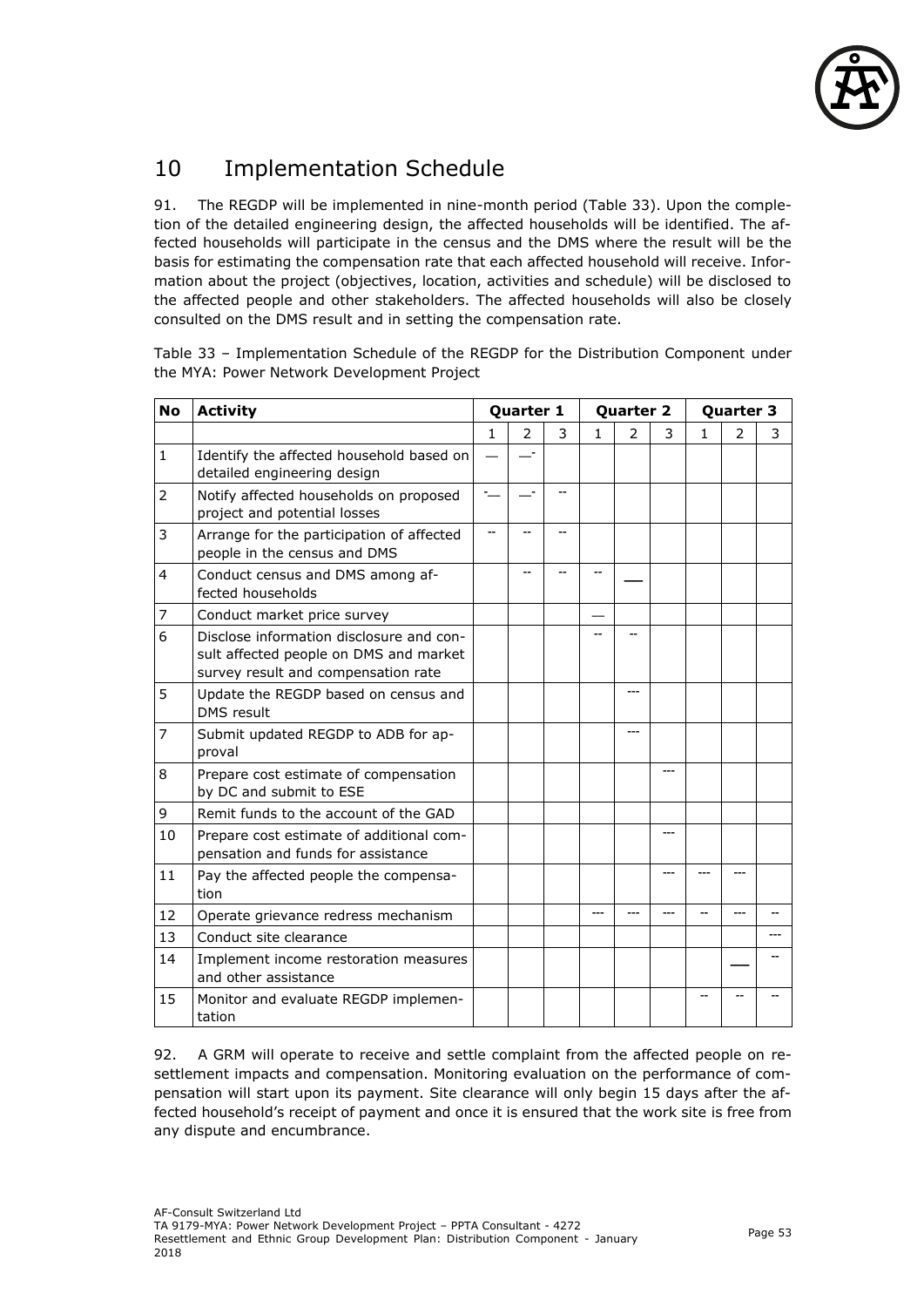

# 11 Institutional Framework for Resettlement

93. The MOEE through the ESE PMU will oversee REGDP implementation (Table 34). It will ensure the following: (i) smooth coordination with the GAD in the conduct of resettlement activities; (ii) adherence to schedule and assurance given to ADB in the planning, implementation and monitoring of resettlement activities; (iii) availability of budget and funds for resettlement activities; (iv) timely disclosure of resettlement information to affected people and conduct of consultations; (v) prompt payment of agreed compensation to the affected people; (vi) formation and operation of GCM and prompt resolution of complaints and (vii) preparation of monitoring reports and prompt submission to ADB.

Table 34 – Groups Responsible for REGDP Implementation Activities of MYA: Power Network Development Project (in USD)

| <b>No</b>      | <b>Activity</b>                                                                                                           | <b>Responsible Groups</b>                           |
|----------------|---------------------------------------------------------------------------------------------------------------------------|-----------------------------------------------------|
| $\mathbf{1}$   | Identify the affected household based on detailed en-<br>gineering design                                                 | GAD, Local Authorities af-<br>fected people         |
| $\overline{2}$ | Notify affected households on proposed project and<br>potential losses                                                    | GAD and Local Authorities af-<br>fected people      |
| 3              | Arrange for the participation of affected people in the<br>census and DMS                                                 | GAD and Local Authorities af-<br>fected people      |
| $\overline{4}$ | Conduct census and DMS among affected households                                                                          | <b>GAD and Local Authorities</b>                    |
| $\overline{7}$ | Conduct market price survey                                                                                               | <b>GAD and Local Authorities</b>                    |
| 6              | Disclose information disclosure and consult affected<br>people on DMS and market survey result and compen-<br>sation rate | Local Authorities                                   |
| 5              | Update the REGDP based on census and DMS result                                                                           | <b>ESE and Local Authorities</b>                    |
| $\overline{7}$ | Submit updated REGDP to ADB for approval                                                                                  | <b>ESE</b>                                          |
| 8              | Prepare cost estimate of compensation                                                                                     | ESE, GAD and Local Authori-<br>ties                 |
| 9              | Remit funds to the account of the GAD                                                                                     | <b>ESE</b>                                          |
| 10             | Prepare cost estimate of additional compensation and<br>funds for assistance                                              | <b>ESE and GAD</b>                                  |
| 11             | Pay the affected people the compensation                                                                                  | GAD, Local Authorities                              |
| 12             | Operate GRM                                                                                                               | ESE, Local Authorities and af-<br>fected People     |
| 13             | Conduct site clearance                                                                                                    | Affected people and Contrac-<br>tor                 |
| 14             | Implement income restoration measures and other<br>assistance                                                             | ESE, MALI, Local Authorities<br>and affected People |
| 15             | Monitor and evaluate REGDP implementation                                                                                 | <b>ESE and affected People</b>                      |

94. Further, the PMU will ensure the inclusion in the contractor's contract its obligation to pay for assets destroyed due to movement of machineries and construction materials, covering the temporary use of land outside the corridor with written contract with the land user and the restoration of the land to its original condition. The PMU will also oversee the contractor's compliance to these contractual obligations. The PMU will work with the GAD, local authorities and the affected people on the day-to-day implementation of the REGDP.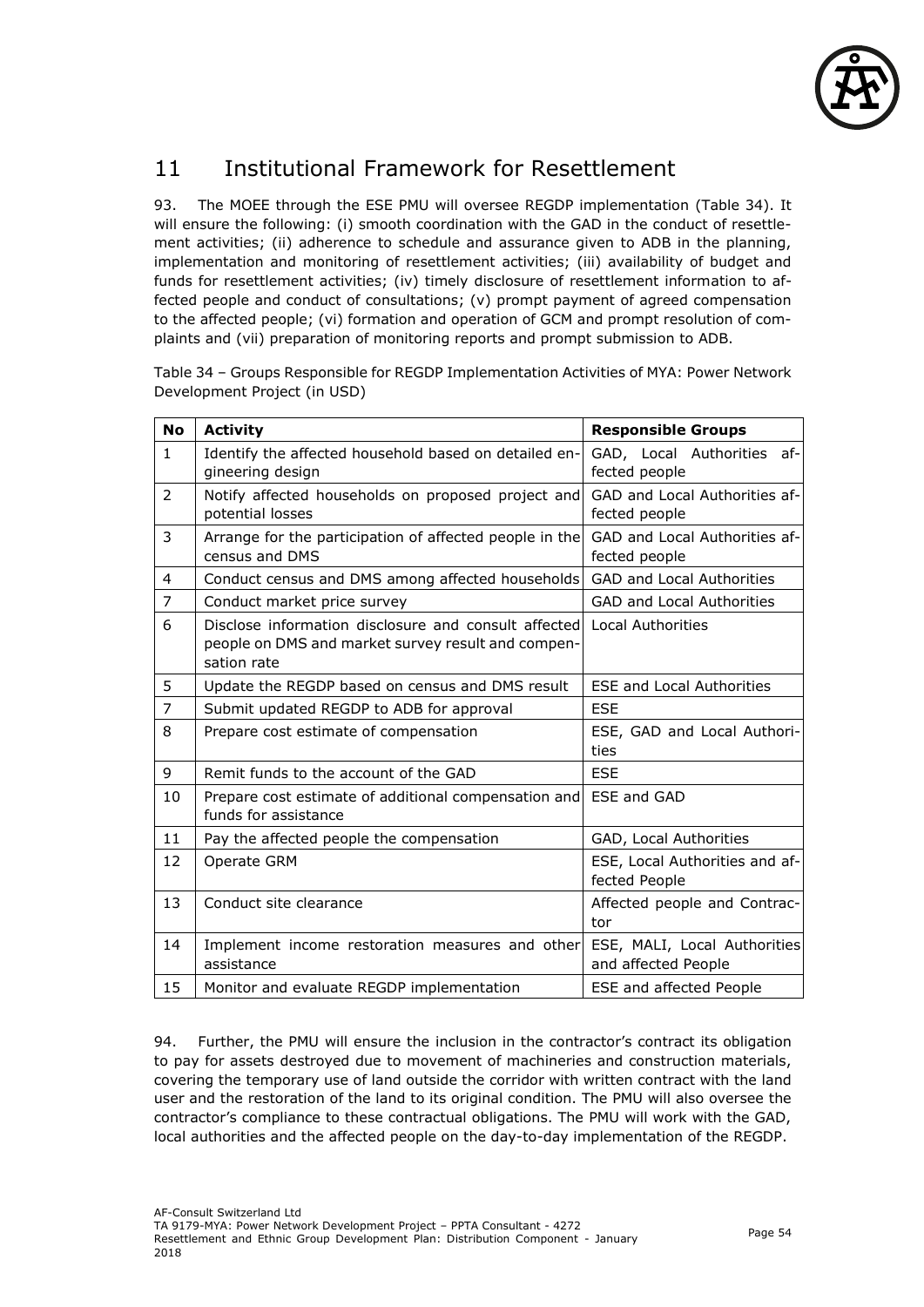

# 12 Monitoring and Evaluation

95. Key monitoring activities will focus on the implementation of the mitigation measures identified within this REGDP, from the baseline conditions, consultation phases and upon compensation until full livelihood restoration support programmes and trainings are delivered, with focus on severely affected households and vulnerable households. Monitoring will start with the conduct of the socio-economic survey of the affected households. The result of the survey indicates the baseline condition of the affected households before the project interventions. With the supports from PIC, the GAD will provide monthly report on the progress in REGDP implementation. The report will cover the status of REGDP implementation and the compliance of the conduct of activities and results to the REGDP (Table 35). ESE will consolidate the monthly reports into quarterly report for the project for submission to ADB. Table 35 Indicators, Methods and Monitoring Frequency for Internal Monitoring

| <b>Aspect</b>                       | <b>Indicators</b>                                                                                                                                                                                                                                                                                                                                                                                                                                                                                                                                                                                                                                                                                                                                                       | Methodology                                                                                                                                                                                                                                                                     | <b>Time</b>                                                                                                                                                |
|-------------------------------------|-------------------------------------------------------------------------------------------------------------------------------------------------------------------------------------------------------------------------------------------------------------------------------------------------------------------------------------------------------------------------------------------------------------------------------------------------------------------------------------------------------------------------------------------------------------------------------------------------------------------------------------------------------------------------------------------------------------------------------------------------------------------------|---------------------------------------------------------------------------------------------------------------------------------------------------------------------------------------------------------------------------------------------------------------------------------|------------------------------------------------------------------------------------------------------------------------------------------------------------|
| <b>REGDP</b><br>Implementa-<br>tion | • Amount of compensation<br>paid<br>• Number of affected house-<br>holds paid by type of losses<br>• Number of consultations<br>done<br>• Number of participants in<br>consultations by gender<br>• Number of complaints re-<br>ceived and settled on com-<br>pensation by type of com-<br>plaint<br>• Number of complaints re-<br>ceived and settled on con-<br>tractor's management of<br>temporary impacts by type<br>of complaint<br>• Number of compensation<br>payment receipts with sig-<br>nature of wife and husband<br>• Number of vulnerable<br>groups receiving special as-<br>sistance by type of assis-<br>tance<br>• Number of rubber planters<br>receiving assistance to shift<br>to seasonal crops in the cor-<br>ridor<br>• Unexpected issues by type | Review and validate<br>supervision reports;<br>Review procurement<br>documents;<br>Interview imple-<br>menting local au-<br>thorities, GAD and<br><b>ESE</b> staff<br>Interview the af-<br>fected people<br>Review and validate<br>compensation and<br>management ex-<br>penses | <b>Frequency</b><br>Monthly during<br>the period of<br>REGDP imple-<br>mentation and<br>until all objec-<br>tives of the<br>REGDP are rea-<br>sonably met. |
| Operation<br>Phase                  | • Number of consultations<br>done<br>• Number of participants in<br>consultations by gender and<br>ethnic affiliation                                                                                                                                                                                                                                                                                                                                                                                                                                                                                                                                                                                                                                                   | Review and validate<br>supervision reports;<br>Review procurement<br>documents; Inter-<br>view implementing<br>local authorities,<br>GAD and ESE staff                                                                                                                          | One year after<br>completion of<br>compensation<br>payment                                                                                                 |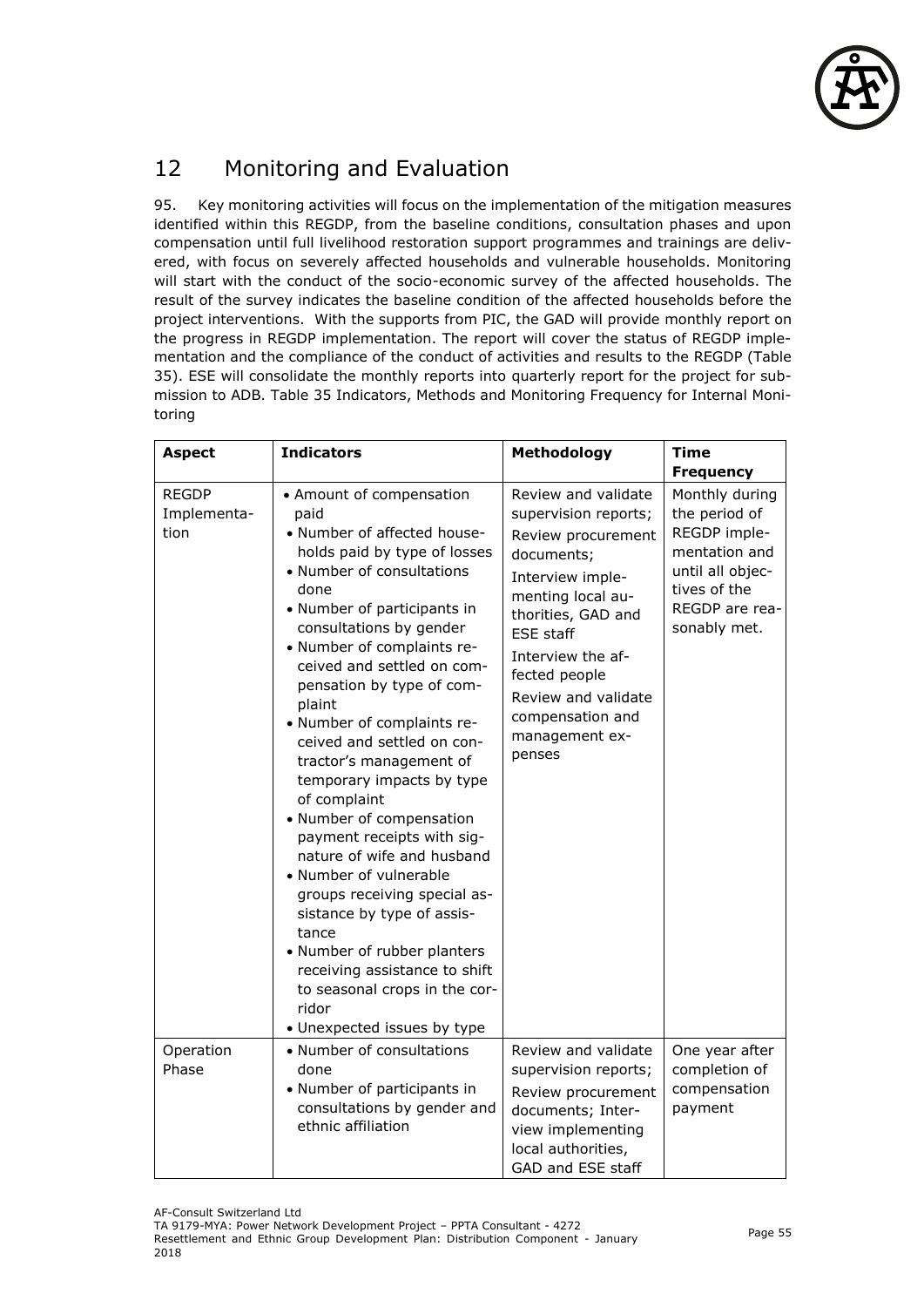

| <b>Aspect</b> | <b>Indicators</b>                                                                                                                                                                                                                                                                                                                                                                                                                                                                                                                                                                                                                                                                                             | Methodology                                                                                                                                                                                                                           | <b>Time</b>      |
|---------------|---------------------------------------------------------------------------------------------------------------------------------------------------------------------------------------------------------------------------------------------------------------------------------------------------------------------------------------------------------------------------------------------------------------------------------------------------------------------------------------------------------------------------------------------------------------------------------------------------------------------------------------------------------------------------------------------------------------|---------------------------------------------------------------------------------------------------------------------------------------------------------------------------------------------------------------------------------------|------------------|
|               |                                                                                                                                                                                                                                                                                                                                                                                                                                                                                                                                                                                                                                                                                                               |                                                                                                                                                                                                                                       |                  |
|               | • Number of complaints re-<br>ceived and settled on com-<br>pensation by type of com-<br>plaint<br>• Number of complaints re-<br>ceived and settled on con-<br>tractor's management of<br>temporary impacts by type<br>of complaint<br>• Number of compensation<br>payment receipts with signa-<br>ture of wife and husband<br>• Number of vulnerable<br>groups receiving special as-<br>sistance by type of assis-<br>tance<br>• Number of rubber planters<br>receiving assistance to shift<br>to seasonal crops in the cor-<br>ridor<br>• Number of rubber planters<br>who has shifted to seasonal<br>crop in the corridor<br>• Household income of af-<br>fected households<br>• Unexpected issues by type | Interview the af-<br>fected people<br>Socio-economic sur-<br>vey result<br>Conduct sample sur-<br>vey and compare the<br>result with the base-<br>line<br>Conduct FGD with<br>affected rubber<br>planters, and vulner-<br>able groups | <b>Frequency</b> |

96. Monitoring will continue, including after compensation payment, to identify outstanding issues, status of groups provided with special assistance and the income level of affected households. A sample survey may be conducted among affected households. The survey will use the questionnaire used in the baseline survey. The results of the two surveys will be compared to show the difference of the living conditions of the affected households, particularly the vulnerable ones, before and after the project interventions. Based on the result of the survey and other methods of information gathering, corrective measures will be designed with the affected people and carried out to ensure that they are as well off if not better-off as they would have been without the project. A compensation completion report shall be drafted once compensation is provided in full.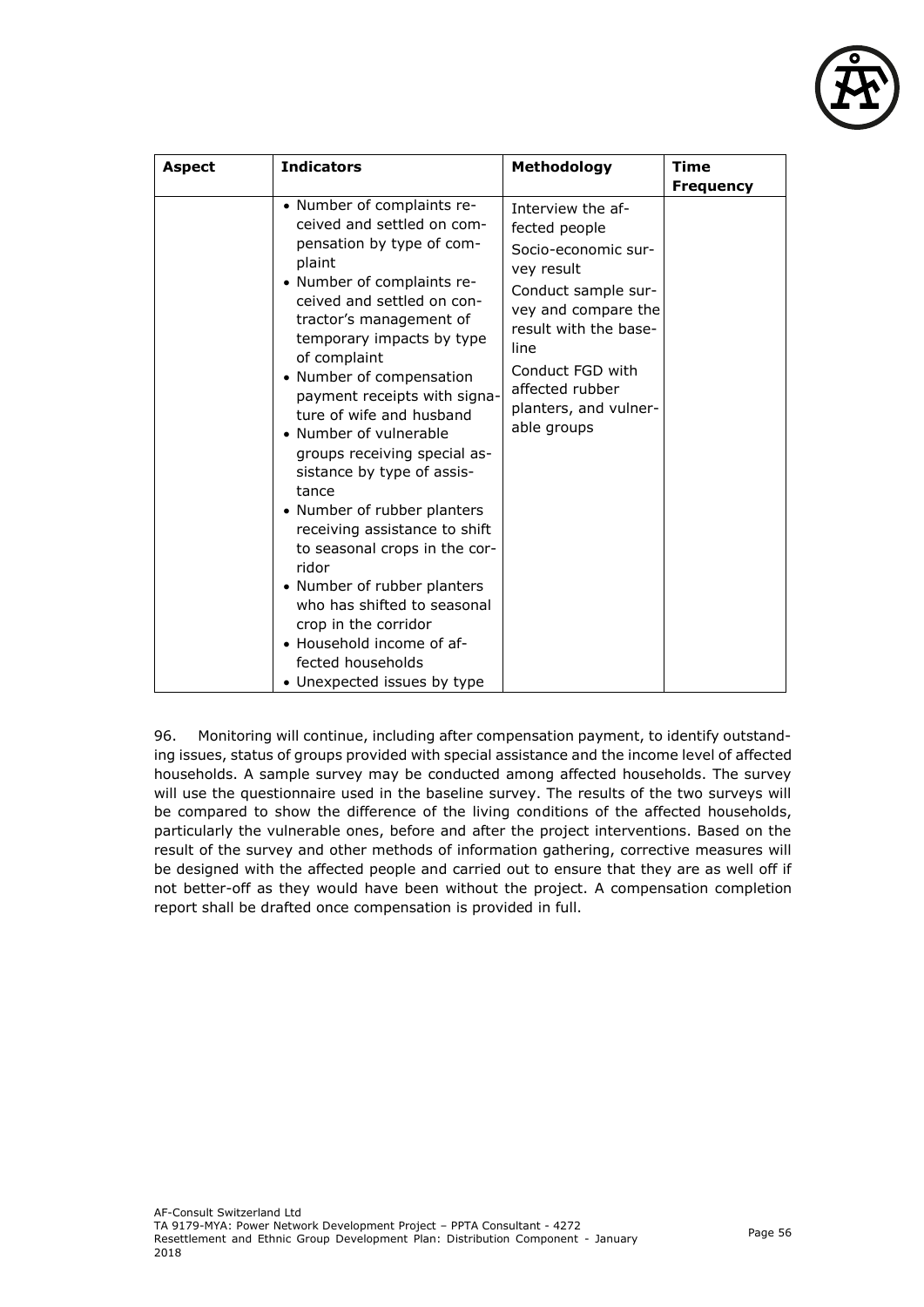

# **APPENDIX 1**

## **DESCRIPTION OF SUBPROJECTS BY REGION/STATE, TOWNSHIPS AND VILLAGES**

| <b>No</b> | <b>Name</b>                       | <b>Description</b>                                                                                                                                                                                                                                                                                                                                         |
|-----------|-----------------------------------|------------------------------------------------------------------------------------------------------------------------------------------------------------------------------------------------------------------------------------------------------------------------------------------------------------------------------------------------------------|
| 1.0       | Ayawaddy                          |                                                                                                                                                                                                                                                                                                                                                            |
| 1.1       | Nga Yoke Kaung                    | New construction of 33/11 kV 10 MVA substation at Nga Yoke Kaung 66/33/11 kV<br>10 MVA substation. Only the 33/11 kV is part of the ADB loan. New construction<br>of 33/11 kV 10 MVA substation at Nga Yoke Kaung 66/33/11 kV 10 MVA substa-<br>tion. Only the 33/11 kV is part of the ADB loan.                                                           |
| 1.2       | Laymyatnar                        | New construction of 66 kV Transmission line 15 miles single circuit from Hinthada<br>66 kV substation to Laymyatnar Township and 66/11 kV 5 MVA new substation at<br>Laymyatnar Township                                                                                                                                                                   |
| 1.3       | HtooKyi (Ingapu)                  | New construction of 66 kV Transmission line 0.5 miles double circuit from My-<br>anaung - Hinthada 66 kV line to HtooKyi (Ingapu) and 66/11 kV 5 MVA new sub-<br>station at HtooKyi (Ingapu)                                                                                                                                                               |
| 1.4       | Inpin (Myanaung)                  | New construction of 66 kV Transmission line 0.1 miles double circuit from My-<br>anaung - Hinthada 66 kV line to Inpin village (Myanaung) and 66/11 kV 5 MVA<br>new substation at Inpin village (Myanaung)                                                                                                                                                 |
| 1.5       | Dedaye                            | New construction of 66 kV Transmission line 15 miles single circuit from Kyaiklat<br>230 kV substation to Dedaye and 66/11 kV 10 MVA substation at Dedaye Town-<br>ship                                                                                                                                                                                    |
| 1.6       | Yelwe (Maubin)                    | New construction of 33 kV Transmission line 9 miles single circuit from Maubin<br>33/11 kV substation to Yelwe village, 33/11 kV 5 MVA new substation at Yelwe<br>(Maubin) and 2 sets of 33kV outgoing switch bays at Maubin substation                                                                                                                    |
| 1.7       | Pyarpon 66/33                     | New construction of 66/33 kV 10 MVA substation at Pyarpon Township                                                                                                                                                                                                                                                                                         |
| 1.8       | Bogale 66/33                      | New construction of 66/33 kV 10 MVA substation at Bogale Township                                                                                                                                                                                                                                                                                          |
| 1.9       | Pyarpon 66/11                     | New construction of 66 kV Transmission line 15 miles single circuit from Kyaiklat<br>230 kV Main substation to Pyarpon and 66/11 kV 20 MVA new substation at<br>Pyar-pon Township                                                                                                                                                                          |
| 1.10      | Bogale 66/11                      | New construction of 66 kV Transmission line 21 miles single circuit from Pyarpon<br>66/11 kV substation to Bogale Township and 66/11 kV 10 MVA new substation<br>at Bogale Township                                                                                                                                                                        |
| 1.11      | Nyaungpin (Zalun)                 | New construction of 66 kV Transmission line 13.5 miles single circuit from Yekyi<br>- Hinthadaline line to Zalun Township and 66/11 kV 5 MVA new substation at<br>Nyaungpin market (Zalun)                                                                                                                                                                 |
| 1.12      | Danubyu                           | New construction of 66 kV Transmission line 16 miles single circuit from Zulun<br>substation to Danubyu and 66/11 kV 10 MVA new substation at Danubyu                                                                                                                                                                                                      |
| 2.0       | Bago East                         |                                                                                                                                                                                                                                                                                                                                                            |
| 2.1       | Pyontazar                         | New construction of 33 kV Transmission line 2 miles double circuit from existing<br>Nyaunglaypin - Daik U 33 kV line to Pyontazar, 33/11 kV 10 MVA new sub-sta-<br>tion at Pyontazar                                                                                                                                                                       |
| 2.2       | Taw Kywe Inn (Ky-<br>auk Ta Khar) | New construction of 33 kV Transmission line 5.1 miles single circuit from Pe-<br>newgone - Kannyutkwin 33 kV line to Taw Kywe Inn, 33/11 kV 10 MVA new sub-<br>station at Taw Kywe Inn (Kyauk Ta Khar)                                                                                                                                                     |
| 2.3       | Kanyutkwin                        | Upgrading 33/11 kV 5 MVA Present substation to 33/11 kV 10 MVA substation at<br>Kanyutkwin                                                                                                                                                                                                                                                                 |
| 2.4       | Oktwin                            | Upgrading 33/11 kV 3 MVA Present substation to 33/11 kV 10 MVA substation at<br>Oktwin                                                                                                                                                                                                                                                                     |
| 2.5       | Swar                              | New construction of 33 kV Transmission line 3.9 miles single circuit from Thar-<br>gaya substation to Swar Township (near graveyard), 33 kV line 0.55 miles double<br>circuit from near graveyard to Swar township office, 33/11 kV 10 MVA new sub-<br>station at Swar township office and 2 sets of 33 kV outgoing switch bays at<br>Thargaya sub-station |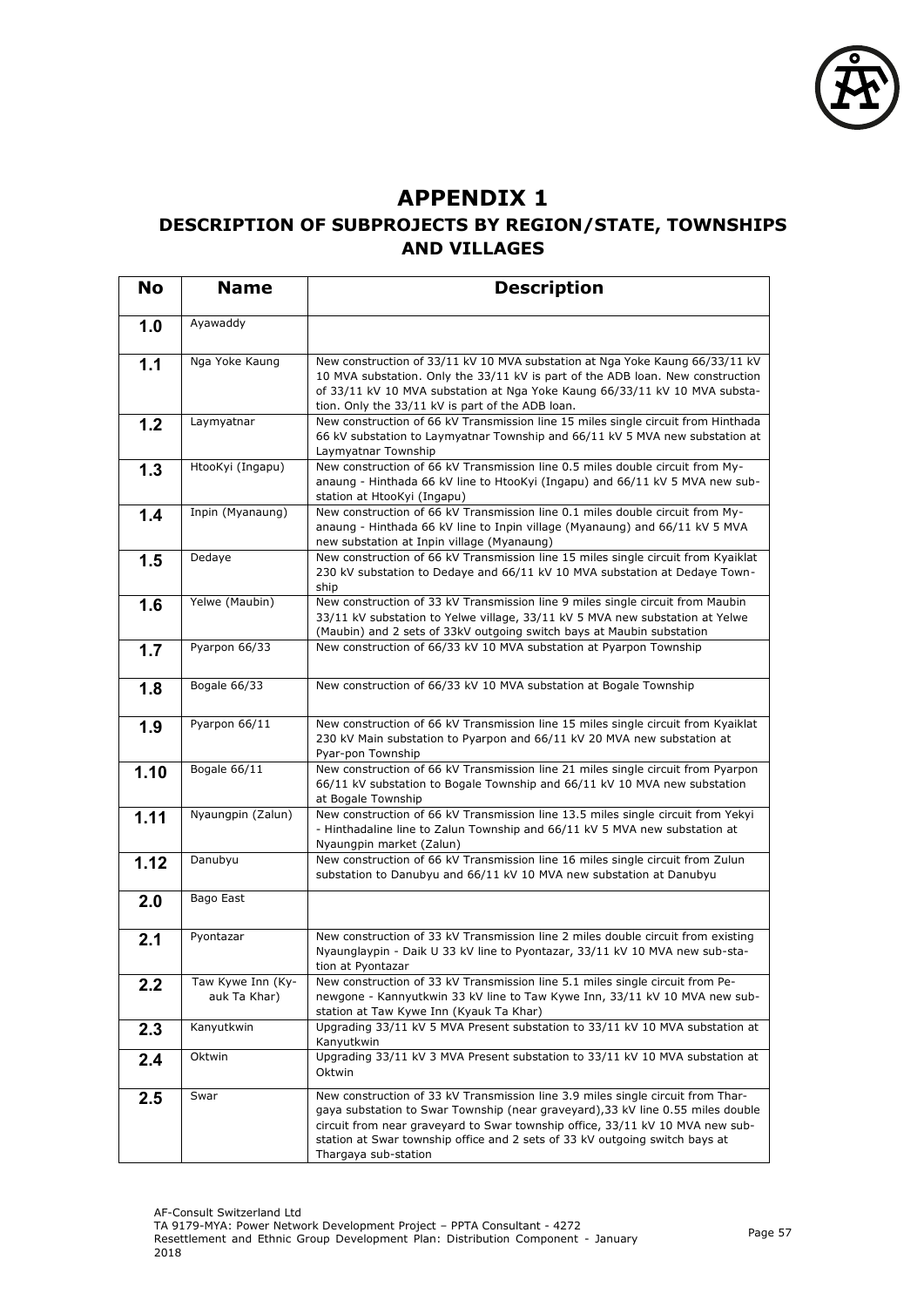

| <b>No</b> | <b>Name</b>                | <b>Description</b>                                                                                                                                                                                                                                                 |
|-----------|----------------------------|--------------------------------------------------------------------------------------------------------------------------------------------------------------------------------------------------------------------------------------------------------------------|
| 2.6       | Kawa                       | Upgrading 33/11 kV 3 MVA Present substation to 33/11 kV 10 MVA substation at<br>Kawa                                                                                                                                                                               |
| 3.0       | Bago West                  |                                                                                                                                                                                                                                                                    |
| 3.1       | Thegon                     | Upgrading 33/11 kV 3 MVA Present substation to 33/11 kV 10 MVA substation at<br>Thegon and new construction of 33 kV Transmission line 0.5 miles double circuit<br>from Pyay-Paungde line                                                                          |
| 3.2       | Pateegon                   | Upgrading 33/11 kV 1.25x2 MVA Present substation to 33/11 kV 10 MVA substa-<br>tion at Pateegon and new construction of 33kV Transmission line 0.8 miles dou-<br>ble circuit from Pyay-Paungde 33 kV line                                                          |
| 3.3       | Paungde                    | New construction of 66 kV Transmission line 30 miles single circuit from 230/66<br>kV Shwedaung Gas Turbine to existing 33/11 kV Paungde substation and 66/33<br>kV 20 MVA new substation at Paungde substation                                                    |
| 3.4       | Hteintaw (Monyo)           | New construction of 33 kV Transmission line 15 miles single circuit from Monyo<br>33/11 kV substation to Hteintaw (Monyo), 33/11 kV 10 MVA new substation at<br>Hteintaw (Monyo) and 2 sets of 33kV switch bays at Monyo substation                                |
| 3.5       | Innma                      | New construction of 33 kV Transmission line 12 miles single circuit from<br>Paungde substation to Innma and 33/11 kV 10 MVA new substation at Innma<br>Township                                                                                                    |
| 3.6       | Hmattaing<br>(Paungde)     | New construction of 33 kV Transmission line 8 miles single circuit from Paungde<br>substation to Hmattaing township office and 33/11 kV 10 MVA new substation at<br>Hmattaing (Paungde)                                                                            |
| 4.0       | Mon                        |                                                                                                                                                                                                                                                                    |
| 4.1       | Wekame (Than-<br>byuzayat) | New construction of 33 kV Transmission line 19 miles single circuit from Than-<br>byuzayat 66/33 kV substation to Wekame village and 33/11 kV 10 MVA new<br>substation at Wekame (Thanbyuzayat)                                                                    |
| 4.2       | <b>Bilin</b>               | New construction of 66 kV Transmission line 40 miles single circuit from 230 kV<br>Thahton substation to Bilin and 66/33 kV 20 MVA new substation at Bilin                                                                                                         |
| 4.3       | Melan (Bilin)              | New construction of 33 kV Transmission line 12.5 miles single circuit from Bilin<br>33/11 kV Office substation to Melan village, 33/11 kV 5 MVA new substation at<br>Melan (Bilin) and 2 sets of 33 kV outgoing switch bay at Bilin township office<br>sub-station |
| 4.4       | Kyaikhto                   | New construction of 33 kV Transmission line 6 miles single circuit from Kyaikhto<br>(Saungnainggyi) 33/11 kV substation to Kim Pun Sakham and 33/11 kV 10 MVA<br>new substation at Kyaikhto Township                                                               |
| 4.5       | Pankone (Paung)            | New construction of 33 kV Transmission line 0.14 miles double circuit from exist-<br>ing Thahton - Paung 33kV line to Pankone village, 33/11 kV 10 MVA new substa-<br>tion at Pankone (Paung)                                                                      |
| 4.6       | Nantay (Maw-<br>lamyine)   | Upgrading Nantay 66/11 kV 10 MVA Present substation to 66/11 kV 20 MVA<br>sub-station at Nantay (Mawlamyine)                                                                                                                                                       |
| 5.0       | Kayin                      |                                                                                                                                                                                                                                                                    |
| 5.1       | Nyaung Gone (Hpa-<br>An)   | New construction of 66 kV Transmission line 0.5 miles double circuit from Thaton<br>- Warboetaw - Kanmamaung 66 kV line to Nyaung Gone and 66/11 kV 10 MVA<br>new substation at Nyaung Gone (Hpa-An)                                                               |
| 5.2       | Warboetaw (Hpa-<br>An)     | New construction of66 kV Transmission line 0.5 miles double circuit from Thaton<br>- Warboetaw - Kanmamaung 66 kV line to Warboetaw (Hpa-An) and 66/11 kV 5<br>MVA new substation at Warboetaw (Hpa-An)                                                            |
| 5.3       | Paung (Paingkyon)          | New construction of 33 kV Transmission line 11 miles single circuit from Paing-<br>kyon 33/11kV substation to Paung village and 33/11 kV 5 MVA new substation<br>at Paung village (Paingkyon)                                                                      |
| 5.4       | Hpapon                     | New construction of 66 kV Transmission 34 miles single circuit from Kataingti<br>66/33kV substation to Hpapon and 33/11 kV 10 MVA new substation at Hpapon<br>township                                                                                             |
| 5.5       | Eaindu (Hpa-An)            | New construction of 66 kV Transmission line 12 miles single circuit from Hpa-An<br>(Hpa Yar Kone substation) to Eaindu, 66/11 kV 5 MVA new substation at Eaindu<br>(Hpa-An) and 1 set of 66kV outgoing switch bays at Hpa Yar Kone substation                      |
| 5.6       | Kyone Pe (Zar-<br>thapyin) | New construction of 66 kV Transmission line 0.3 miles double circuit from Maw-<br>lamyine - Payargoneline 66 kV line to Zarthapyin and 66/11 kV 5 MVA new sub-<br>station at Zarthapyin                                                                            |
| 5.7       | Kyainseikgyi               | New construction of 66 kV Transmission line 41 miles single circuit from Mudon<br>substation to Kyainseikgyi and 66/11 kV 10 MVA new substation at Kyainseikgyi                                                                                                    |

AF-Consult Switzerland Ltd

TA 9179-MYA: Power Network Development Project – PPTA Consultant - 4272

Resettlement and Ethnic Group Development Plan: Distribution Component - January 2018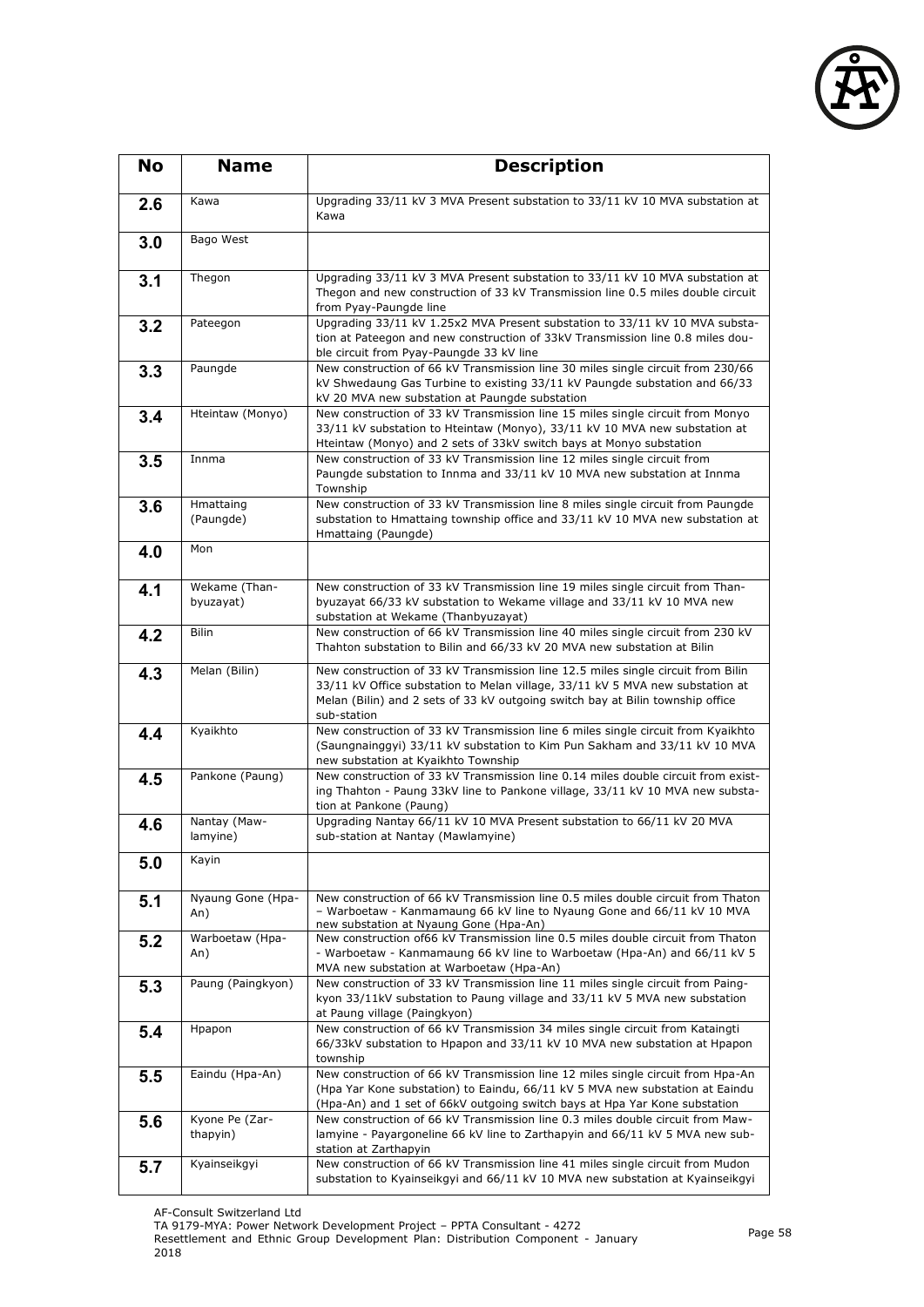

| <b>No</b> | <b>Name</b>                | <b>Description</b>                                                                                                                                                                                                                                                |
|-----------|----------------------------|-------------------------------------------------------------------------------------------------------------------------------------------------------------------------------------------------------------------------------------------------------------------|
| 5.8       | Kanmamaung                 | New construction of 66 kV Transmission line 35 miles single circuit from Thaton<br>GT Factory to Warboetaw - Kanmamaung 66 kV line and 66/11 kV 5 MVA new<br>substation at Kanmamaung                                                                             |
| 5.9       | Kataingti<br>(Kanmamaung)  | New construction of 66 kV Transmission line 23 miles single circuit from<br>Kanmamaung to Kataingti and 66/33 kV 10 MVA new substation at Kataingti<br>(Kanmamaung)                                                                                               |
| 6.0       | Rakhein                    |                                                                                                                                                                                                                                                                   |
| 6.1       | Kyain Ta Li (Gwa)          | New construction of 66 kV Transmission line 42.8 miles single circuit from<br>Thandwe to Kyein Ta Li and 66/11 kV 5 MVA new substation at Kyain Ta Li<br>(Gwa)                                                                                                    |
| 6.2       | Apauk We (Kyauk<br>Taw)    | New construction of 66 kV Transmission line 0.5 miles double circuit from Pon-<br>nagyun - Kyauk Taw 66 kV line to ApaukWa village, 66/11 kV 5 MVA new sub-<br>station at ApaukWa (Kyauk Taw) and 1 set of 66kV outgoing switch bays at Pon-<br>nagyun substation |
| 6.3       | Apauk We (Kyauk<br>Taw)    | New construction of 66 kV Transmission line 0.5 miles double circuit from Pon-<br>nagyun - Kyauk Taw 66 kV line to ApaukWa village, 66/11 kV 5 MVA new sub-<br>station at ApaukWa (Kyauk Taw) and 1 set of 66kV outgoing switch bays at Pon-<br>nagyun substation |
| 6.4       | Shew Hlay<br>(Thandwe)     | New construction of 66 kV Transmission line 1.2 miles double circuit from<br>Taungkote - Thandwe 66 kV line to ShewHlay village and 66/11 kV 5 MVA new<br>substation at ShewHlay (Thandwe)                                                                        |
| 6.5       | Yoetayoak (Pon-<br>nagyun) | New construction of 66 kV Transmission line 0.7 miles double circuit from Pon-<br>nagyun - Kyauktaw 66 kV line to Yoetayoak village and 66/11 kV 5 MVA new<br>sub-station at Yoetayoak (Ponnagyun)                                                                |
| 6.6       | Kyauk Ni Maw<br>(Ramree)   | New construction of 66 kV Transmission line 25.2 miles single circuit from<br>Ramree 66kV substation to Kyauk Ni Maw village, 66/11 kV 5 MVA new substa-<br>tion at Ky-auk Ni Maw (Ramree) and 1 set of 66kV outgoing switch bays at<br>Ramree substation         |
| 6.7       | Aung Hla Pyin<br>(Ramree)  | New construction of 66 kV Transmission line 13.2 miles single circuit from<br>Ramree substation to Aunghlapyin village, 66/11 kV 5 MVA new substation at<br>Aunghlapyin (Ramree) and 1 set of 66kV outgoing switch bays at Ramree sub-<br>station                 |
| 6.8       | Teinnyo (Mrauk U)          | New construction of 66 kV Transmission line 12 miles single circuit from Mrauk U<br>substation to Teinnyo village, 66/11 kV 5 MVA new substation at Teinnyo (Mrauk<br>U) and 1 set of 66kV outgoing switch bays at Mrauk U substation                             |
| 6.9       | Thabyugyaing<br>(Thandwe)  | New construction of 66 kV Transmission line 10 miles single circuit from Ky-<br>aukgyi substation to Thabyuchaing village, 66/11 kV 5 MVA new substation at<br>Thabyuchaing (Thandwe) and 1 set of 66 kV outgoing switch bays at Kyaukgyi<br>substation           |
|           |                            |                                                                                                                                                                                                                                                                   |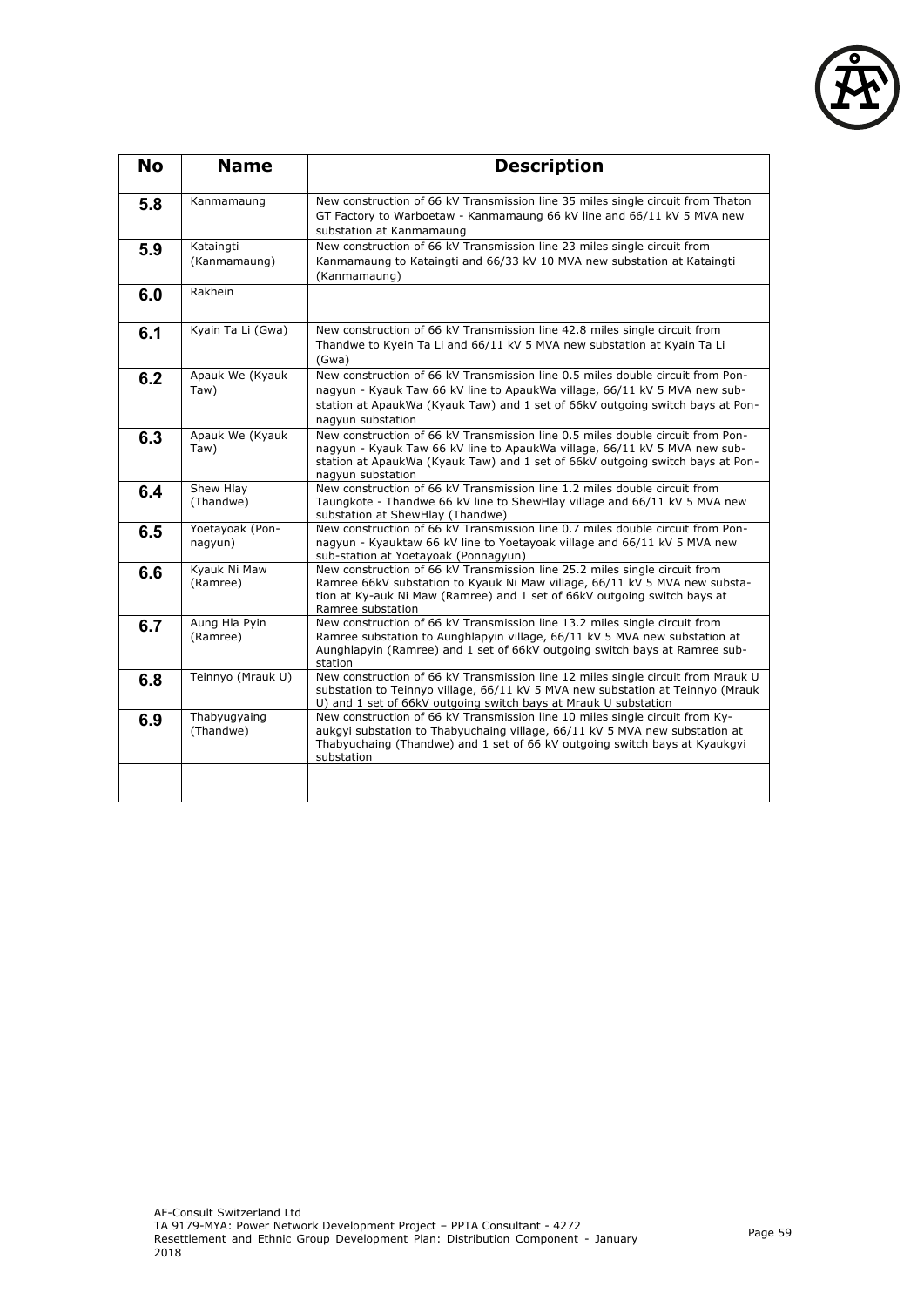

## **APPENDIX 2**

# **SUBSTATIONS BY LOCATION, AREA REQUIRED, OWNERSHIP AND USE**

| No           | <b>Location of New</b><br><b>Substation</b>                                          | Substa-<br>tion's Re- | Ownership                                                                         | Use                         |
|--------------|--------------------------------------------------------------------------------------|-----------------------|-----------------------------------------------------------------------------------|-----------------------------|
|              |                                                                                      | quired                |                                                                                   |                             |
|              |                                                                                      | Area (in<br>acres)    |                                                                                   |                             |
|              |                                                                                      |                       |                                                                                   |                             |
| $\mathbf{1}$ | A. Ayawaddy<br>Township: Nga Putaw                                                   | 1 acres               | <b>ESE</b>                                                                        | Fallow Land                 |
|              | Village: Nga Yoke Kaung<br>Taung                                                     |                       |                                                                                   |                             |
| 2            | Township: Leymyetha<br>Village:: Sittkone ;                                          | 2.0                   | 3 private owners                                                                  | Paddy field                 |
| 3            | Township: Ingapu<br>Village:: Nyaung Gone                                            | 2.0                   | 1 private owner                                                                   | Paddy field                 |
| 4            | Township: Myanaung<br>Village:: Inpin                                                | 1.0                   | <b>ESE</b>                                                                        | Existing<br>Substa-<br>tion |
| 5            | Township: Dedaye<br>Village: Chaung Phyar                                            | 2 acres               | 1 private owner                                                                   | Paddy field                 |
| 6            | Township: Maubin-Vil-<br>lages: Ye Lae Kalay and<br>Yelwe                            | 1.0                   | Already donated to ESE by<br>previous owner (Wati Paing<br>Co.Ltd)                | <b>Brushland</b>            |
| 7            | Township: Pyarpone Vil-<br>lage:, Kyoneku                                            | 2acres                | 1private owner with share-<br>cropper                                             | Paddy field                 |
| 8            | <b>Township; Bogale</b><br>Village: Kalarchichaung                                   | 2.38                  | 1 private owner                                                                   | Paddy field                 |
| 9            | Township: Pyarpone<br>Villages: Phyar Phone<br>Tamann                                | Same area<br>as No.7  |                                                                                   |                             |
| 10           | <b>Township: Bogale</b><br><b>Villages: Kalargyichaung</b>                           | Same area<br>as No.8  |                                                                                   |                             |
| 11           | Township: Zalun<br>Ward: Ngaung Bin Zay                                              | 2.0                   | ESE. Donated by township de-<br>velopment committee but with<br>non-owner tiller. | Paddy field.                |
| 12           | Township: Danubyu<br>Ward: No. 17 Ward/1<br>Road                                     | 1.52                  | Government (State Govern-<br>ment)                                                | Brushland                   |
|              | <b>B. Bago East</b>                                                                  |                       |                                                                                   |                             |
| 13           | Township: Pyontazar<br>Ward: Myoma 1 St. Minte                                       | $0.90$ acres          | <b>ESE</b>                                                                        | Brushland                   |
|              | (beside Yangon-Mandalay<br>Road)                                                     |                       |                                                                                   |                             |
| 14           | Township: Taw Kywe Inn<br>Village: Kyauk Ta Khar<br>(Beside Yangon-Mandalay<br>Road) | 0.92                  | <b>ESE</b>                                                                        | Brushhland                  |
| 15           | Township: Kanyut<br>Kwin                                                             | 2.07acres             | ESE but with non-owner tiller                                                     | Paddy Field                 |

TA 9179-MYA: Power Network Development Project – PPTA Consultant - 4272

Resettlement and Ethnic Group Development Plan: Distribution Component - January 2018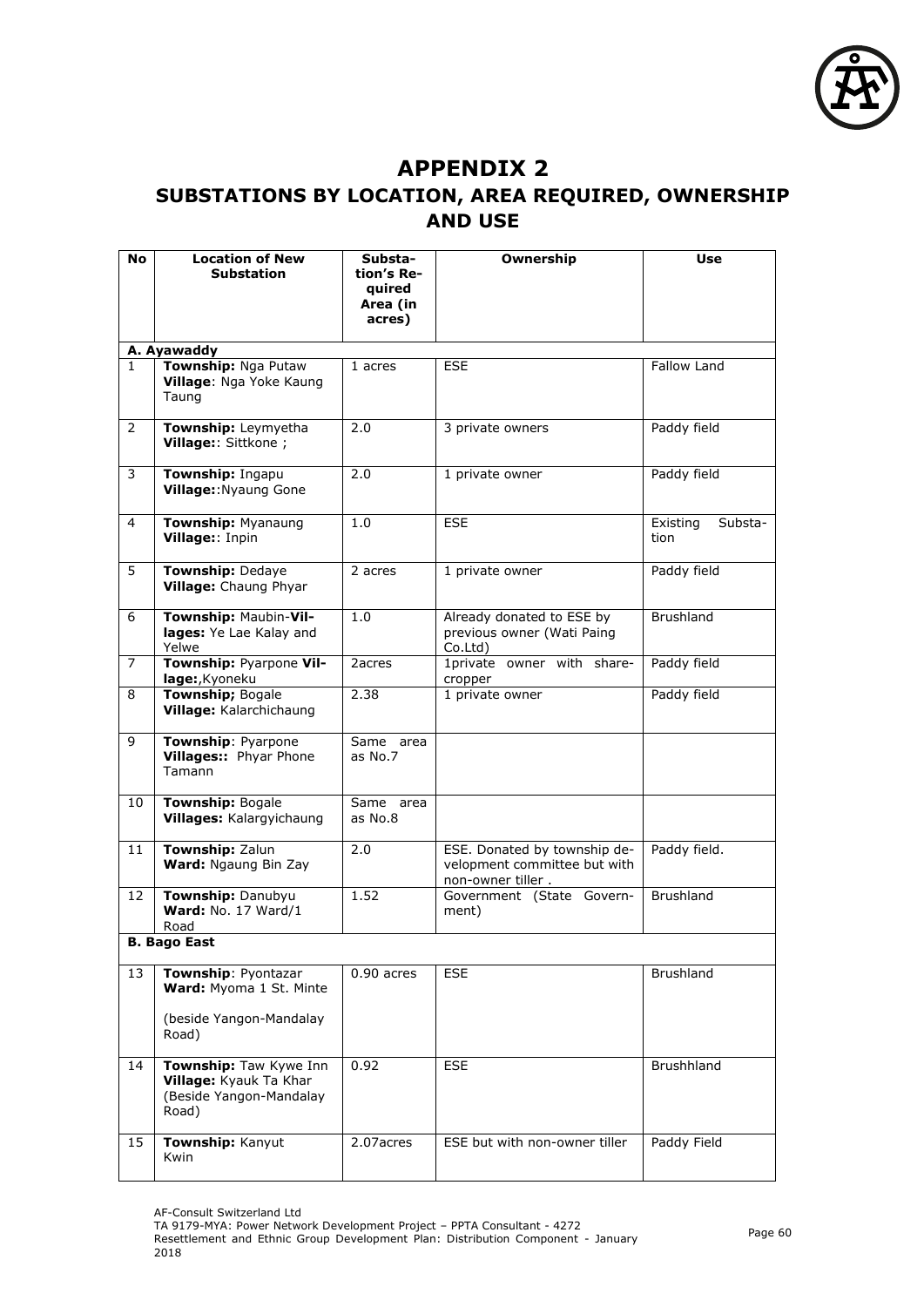

| No | <b>Location of New</b><br>Substation                                                                                            | Substa-<br>tion's Re-<br>quired<br>Area (in<br>acres) | Ownership                              | Use                                          |
|----|---------------------------------------------------------------------------------------------------------------------------------|-------------------------------------------------------|----------------------------------------|----------------------------------------------|
|    | Village:<br>(Yangon-Mandalay Road)                                                                                              |                                                       |                                        |                                              |
| 16 | Township: Oaktwin<br>Ward: Golf Resort St.,<br>Kyetthonkhin (2)                                                                 | $0.79$ acres                                          | ESE is presently acquiring the<br>land | Paddy Field                                  |
| 17 | <b>Township: Swar</b><br>Village Tract: Swar Fac-<br>tory (Yangon-Mandalay<br>Road)                                             | 0.54                                                  | <b>ESE</b>                             | Timber trees                                 |
| 18 | Township: Kawa<br>Ward: Kawa Ywar Thit                                                                                          | 2.5 acres                                             | <b>ESE</b>                             | Existing<br>substa-<br>tion                  |
|    | C. Bago West                                                                                                                    |                                                       |                                        |                                              |
| 21 | <b>Township: Hmattaing</b><br>Village: Paungde .:                                                                               | 3.5 acres                                             | <b>ESE</b>                             | <b>Brushland</b>                             |
| 22 | Township: Moe Nyo<br>Road: Bo Tayza (existing<br>substation):<br>Wards: Ta Nin Lar ward,<br>Htein Taw Group (new<br>substation) | $0,77$ acres                                          | <b>ESE</b>                             | Existing<br>substa-<br>tion                  |
| 23 | Township: Innma<br>Road: Yangon-Pyay Road                                                                                       | 1.24 acres                                            | <b>ESE</b>                             | <b>ESE Office</b>                            |
| 24 | Township: Hmaittaing<br>Road: Paungde-Hmattaing<br>Road                                                                         | 1.1 acres                                             | <b>ESE</b>                             | <b>ESE Office</b>                            |
|    | <b>C</b> Mon State                                                                                                              |                                                       |                                        |                                              |
| 25 | Township: Thanbyuzayat<br>Village: Wekame                                                                                       | $1,0$ acre                                            | 1 private owner                        | Rubber farm and<br>one structure and<br>shop |
| 26 | Township: Bilin Village:<br>Naungbo Thaton GT fac-<br>tory,                                                                     | 2.0 acres                                             | Ministry of Industry                   | Brushland                                    |
| 27 | Township: Belin, Village:<br>Maelan                                                                                             | 2 acre                                                | Ministry of Industry                   | <b>Brushland</b>                             |
| 28 | Township: Kyaikhto<br>Ward: Taung Thusu                                                                                         | $1.0$ acre                                            | <b>ESE</b>                             | Existing<br>Substa-<br>tion                  |
| 29 | Township: Paung<br>Village: Pan Kone                                                                                            | 1.4 acres                                             | <b>ESE</b>                             | Brushland                                    |
| 30 | Township: Mawlamyine<br>Ward: Nyan Tae Road:<br>Kyaik Mayaw                                                                     | 1.24<br>acres                                         | <b>MOEE</b>                            | Existing<br>substa-<br>tion                  |
|    | E Kayin State                                                                                                                   |                                                       |                                        |                                              |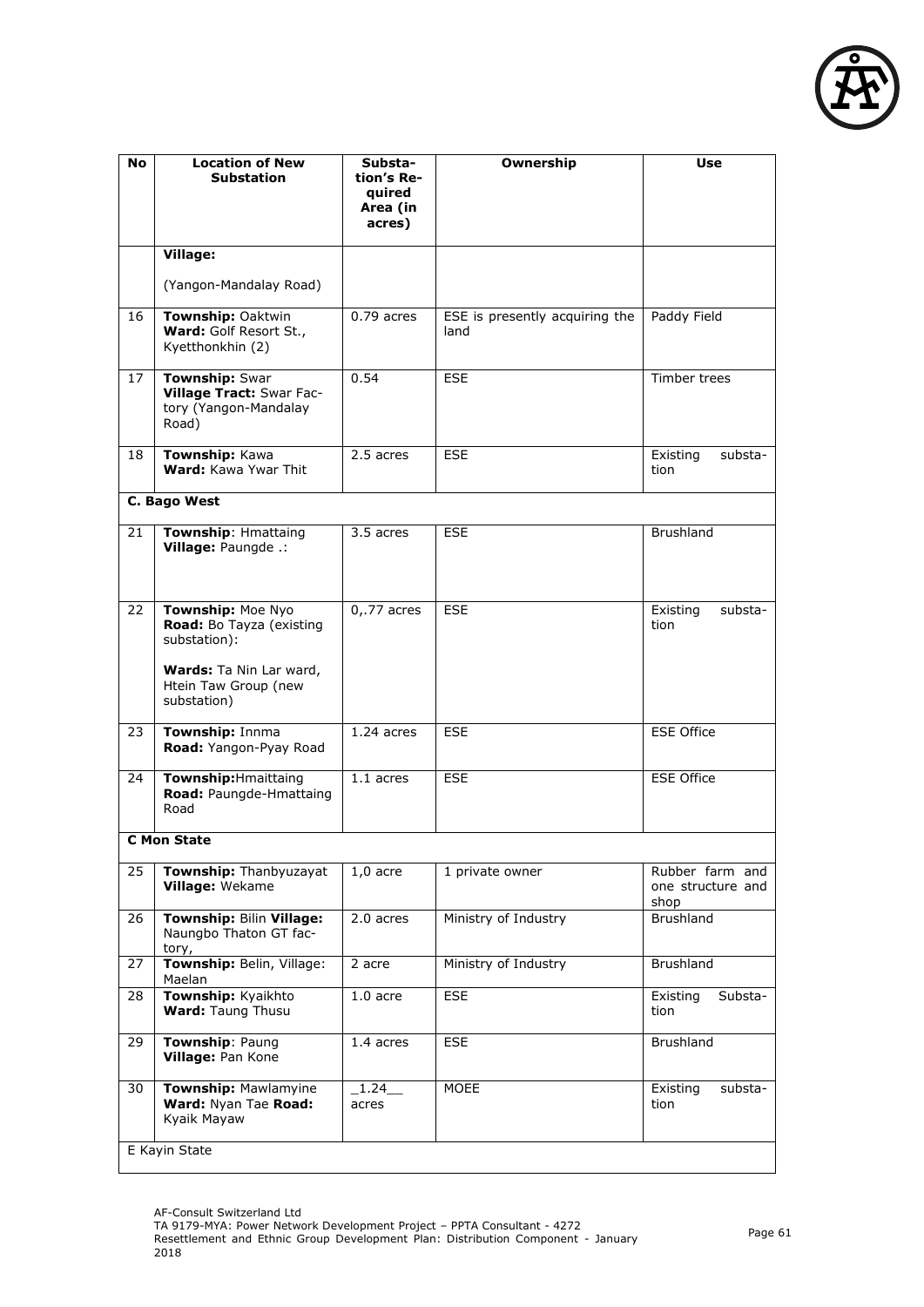

| No | <b>Location of New</b><br><b>Substation</b>                                             | Substa-<br>tion's Re-<br>quired<br>Area (in<br>acres) | Ownership                                | Use                         |
|----|-----------------------------------------------------------------------------------------|-------------------------------------------------------|------------------------------------------|-----------------------------|
| 31 | Township: Pha-An<br><b>Village: Nyaung Gone</b>                                         | 1 acre                                                | 1 private owner                          | Timber trees                |
| 32 | Township: Kamamaung<br>Ward: Ward 3, Phapon-<br>Kamamaung Road                          | 1 acre                                                | Government (State Govern-<br>ment)       | <b>Teak Trees</b>           |
| 33 | Township: Paingkyon<br>Village: Paung                                                   | 1 acre                                                | 1 private owner                          | <b>Brushland</b>            |
| 34 | Township: Hpa-pun<br>Village: Waison village                                            | 1.45 acres                                            | 1 private owner                          | Teak and rubber<br>trees    |
| 35 | Township: Hpa-an<br>Village: Eindu , Kyawt Vil-<br>lage                                 | $1.1$ acre                                            | 1 private owner                          | Rubber trees                |
| 36 | Township: Zarthapyin<br>Village: Kyone Phae<br>Zarthapyin Kyar Kalay                    | $1.0$ acre                                            | 1 private owner                          | <b>Brushland</b>            |
|    | Road                                                                                    |                                                       |                                          |                             |
| 37 | Township: Kyainseikgyi<br>Ward: Cemetery Road No.<br>2, No. 2 Site, Pyo Ye Main<br>Road | 1.5 acres                                             | Government (State Govern-<br>ment)       | Government<br>structures    |
| 38 | Township: Hpa-An<br>Village: Warboetaw                                                  | Site not Se-<br>lected                                | Site not Selected                        | <b>Brushland</b>            |
| 39 | Township: Ka Ma Maung<br>Village: Kataingti                                             | 1.6 acres                                             | Government Land(State Gov)               | Fallow land                 |
|    | E Rackhine State                                                                        |                                                       |                                          |                             |
|    | 40 Township: Gwa<br>Village: Kyeintali,<br>Chaung-Gwa-Yangon-<br>Thandwe Main Road      | 3.67 acres                                            | 1 private owner                          | Paddy field                 |
| 41 | Township: Kyauk Taw<br>Village: Apauk Wa                                                | 4 acres                                               | Government Land(State Gov-<br>ernment)   | Grazing land                |
| 42 | Township: Thandwe- Vil-<br>lage: Shewlwe                                                | $10.0$ acres                                          | <b>Village Tract</b>                     | Fallowland                  |
| 43 | Township: Ponnagyun<br>Village: Yoetayoak                                               | 5 acres                                               | Government Land(State Gov-<br>ernment)   | Grazing land                |
| 44 | Township: Yangpye<br>Village: Kyauk Ni Maw                                              | $1.0$ acre                                            | 2 private owners                         | Paddy field                 |
| 45 | Township: Yangbye<br>Village: Aunghlapyin                                               | 5.02 acres                                            | 1 private owner                          | Cashew trees                |
| 46 | Township: Minpya<br>Village: Kyaukkhoke                                                 | 3.2 acres                                             | Government Land(Ministry of<br>Forestry) | Preserved<br>Forest<br>Land |

AF-Consult Switzerland Ltd

TA 9179-MYA: Power Network Development Project – PPTA Consultant - 4272

Resettlement and Ethnic Group Development Plan: Distribution Component - January 2018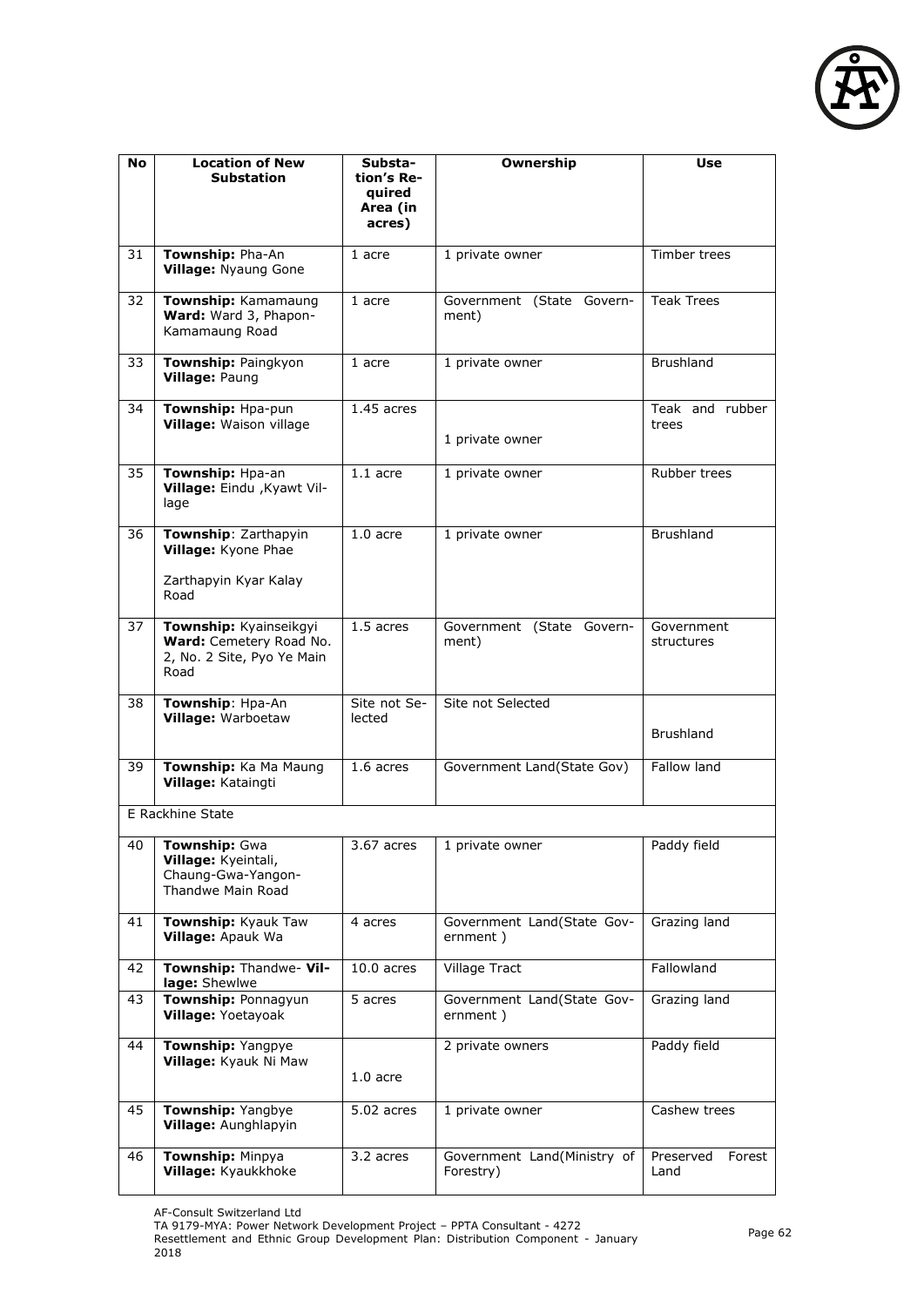

| <b>No</b> | <b>Location of New</b><br><b>Substation</b>                              | Substa-<br>tion's Re-<br>quired<br>Area (in<br>acres) | Ownership                               | <b>Use</b>                              |
|-----------|--------------------------------------------------------------------------|-------------------------------------------------------|-----------------------------------------|-----------------------------------------|
| 47        | Township: Mrauk U<br><b>Village: Tainnyo</b>                             | 4 acres                                               | Government Land (State Gov-<br>ernment) | Fallow land                             |
| 48        | <b>Township: Thandwe</b><br><b>Village: Thaphuchine</b><br>(Yayphyueine) | 5.0 acres                                             | Village Tract                           | <b>Brushland</b><br>(use for fire wood) |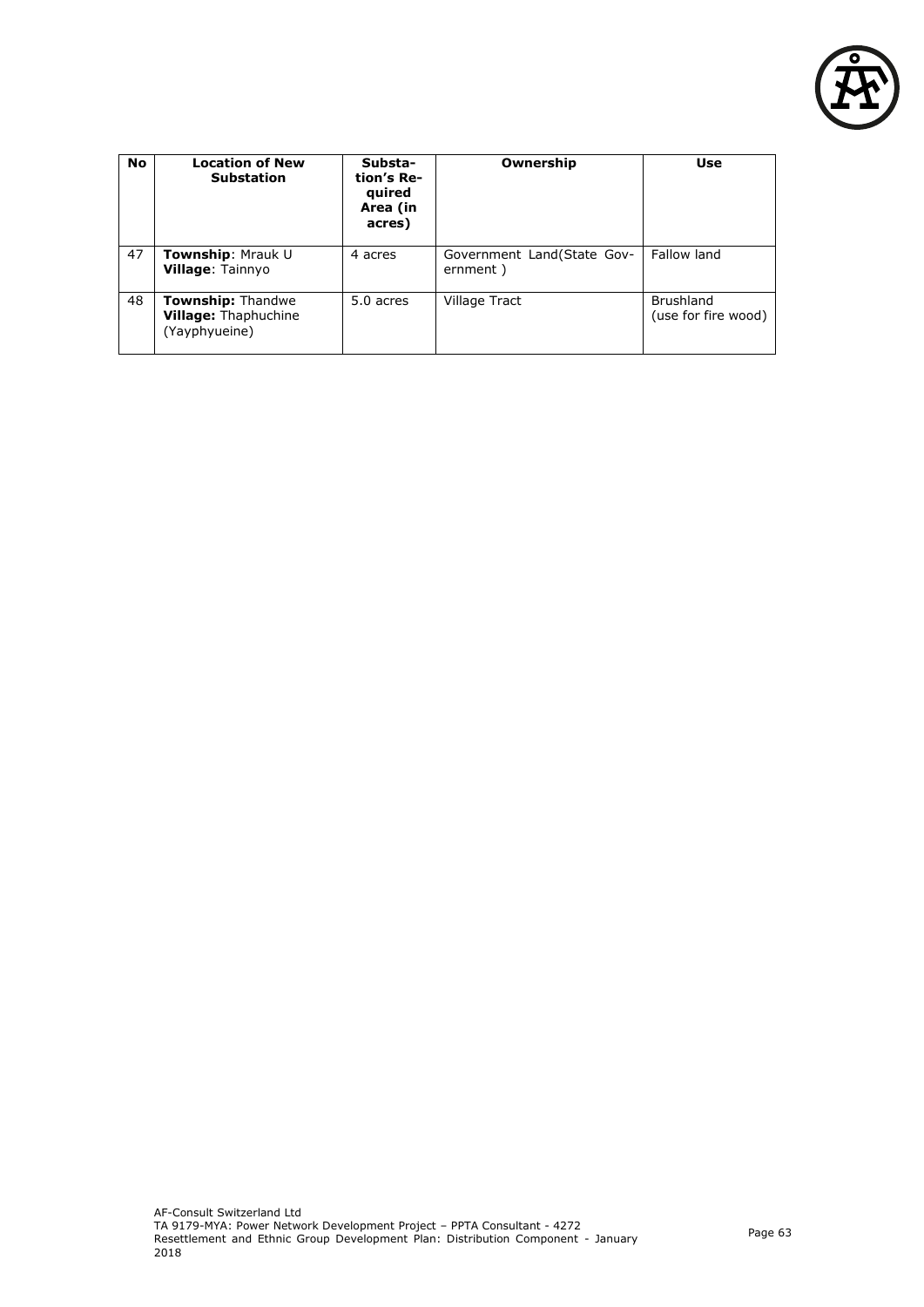

# **APPENDIX 3 HOUSEHOLD QUESTIONNAIRE**

|          |                                        |   |     |      |     | Date   | of | Interview: |
|----------|----------------------------------------|---|-----|------|-----|--------|----|------------|
|          | /2017                                  |   |     |      |     |        |    |            |
|          | A. Survey respondent                   |   |     |      |     |        |    |            |
|          | 1. Name                                | ÷ |     |      |     |        |    |            |
|          | 2. Relation with HH Head               |   |     |      |     |        |    |            |
|          | 3. Age (in year)                       |   |     |      |     |        |    |            |
|          | 4. Gender                              | ÷ | (a) | Male | (b) | Female |    |            |
|          | 5. Ethnic Group                        |   |     |      |     |        |    |            |
|          | 6. Religion                            |   |     |      |     |        |    |            |
|          | 7. Village                             |   |     |      |     |        |    |            |
| 8.       | Township                               |   |     |      |     |        |    |            |
| 9.       | Substation Name trans-<br>mission Line |   |     |      |     |        |    |            |
|          | 10. Total Size of Land<br>Owned        |   |     |      |     |        |    |            |
|          | 11. Land Size for Acquisition          |   |     |      |     |        |    |            |
|          | 12. Land Cover of Land to<br>ha        |   |     |      |     |        |    |            |
| Acquired | .                                      |   |     |      |     |        |    |            |

### **B. Demographic and occupational data**

**B1**.Total family members: \_\_\_\_\_\_ Male \_\_\_\_\_\_\_ Female \_\_\_\_\_

**2:** Data on Household Members

| <b>SL</b>      | <b>Relation to the</b><br>interviewee | Gender | Age | <b>Education (6 years</b><br>old and over | <b>Primary occupation</b><br>(15 years and over) |
|----------------|---------------------------------------|--------|-----|-------------------------------------------|--------------------------------------------------|
| $\mathbf 1$    |                                       |        |     |                                           |                                                  |
| $\overline{2}$ |                                       |        |     |                                           |                                                  |
| 3              |                                       |        |     |                                           |                                                  |
| $\overline{4}$ |                                       |        |     |                                           |                                                  |
| 5              |                                       |        |     |                                           |                                                  |
| 6              |                                       |        |     |                                           |                                                  |
| $\overline{7}$ |                                       |        |     |                                           |                                                  |
| 8              |                                       |        |     |                                           |                                                  |
| 9              |                                       |        |     |                                           |                                                  |
| 10             |                                       |        |     |                                           |                                                  |
| 11             |                                       |        |     |                                           |                                                  |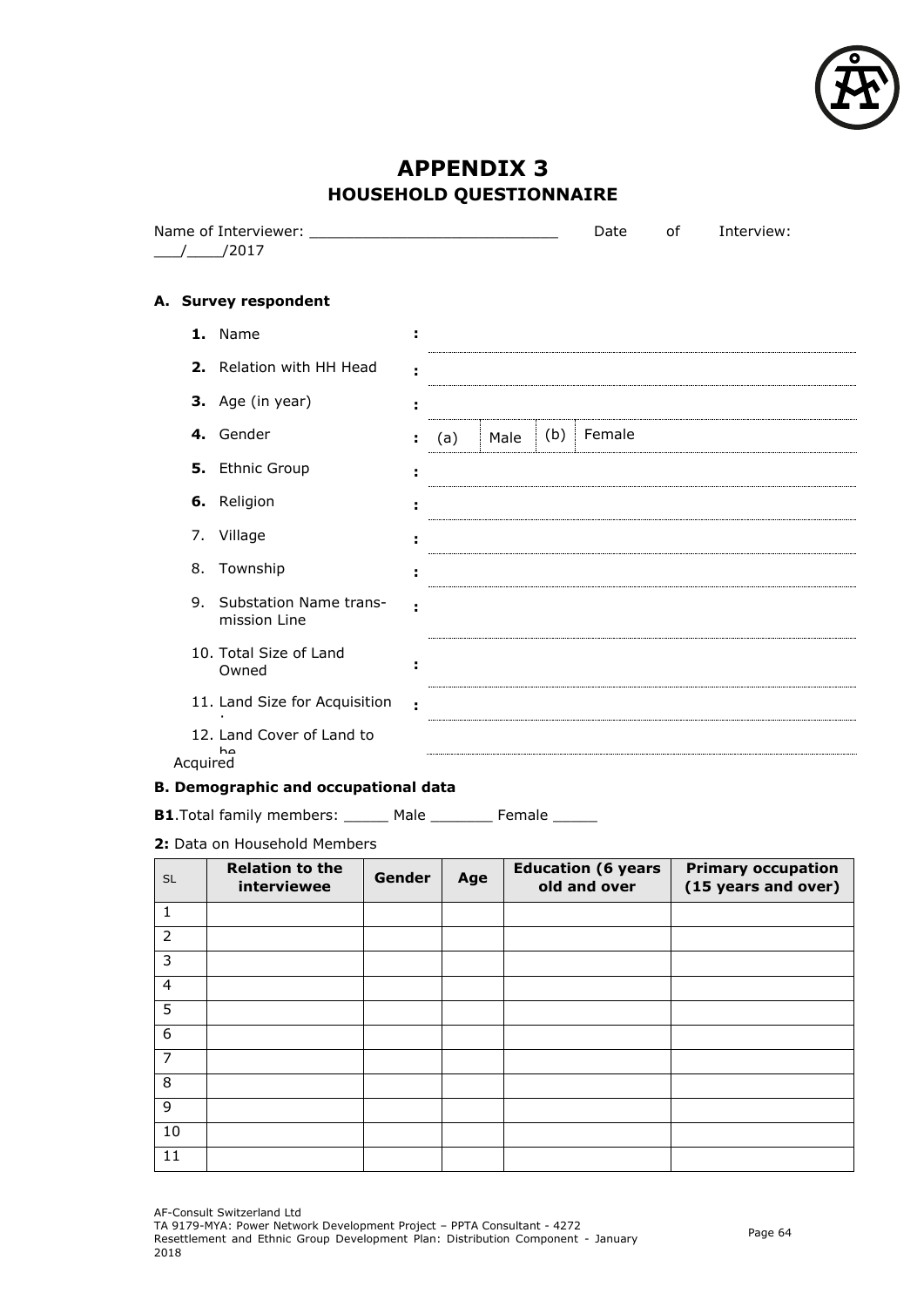

#### **Coding instruction:**

*Education:* 1. No Education 2. Elementary 3. Middle School 4. High School 5. University Level 6. University Graduate 7. Vocational

*Occupation:* 1. Agriculture, 2. Business, 3. Employed in Government 4. Employed in Private Sector, 5. Wage Earner 6. Household work 6. Unemployed 7. Student 8. Please Specify

**B3:** Number of Disabled members (deaf, mute, blind, crippled) in the family: \_\_\_\_\_\_\_\_

#### **C. Land Holding**

|                                                                                                                                     |  |  | 1.1 Agricultural: ________ acres 1.2 Tenure: ________ (LUC, Lease, Free Occupancy)    |  |  |  |  |
|-------------------------------------------------------------------------------------------------------------------------------------|--|--|---------------------------------------------------------------------------------------|--|--|--|--|
|                                                                                                                                     |  |  | 2.1 Fruit Farm _______ acres 2.2 Tenure: __________ (LUC, Lease, Free Occupancy)      |  |  |  |  |
|                                                                                                                                     |  |  | 3.1 Rubber tree farms ______ acres 3.2 Tenure: _________ (LUC, Lease, Free Occupancy) |  |  |  |  |
|                                                                                                                                     |  |  | 4.1 Residential: ________ acres 4.2 Tenure: _________ (LUC, Lease, Free Occupancy)    |  |  |  |  |
|                                                                                                                                     |  |  | 5.1 Business : _______ acres 5.2 Tenure: _________ (LUC, Lease, Free Occupancy)       |  |  |  |  |
|                                                                                                                                     |  |  | 6.1 Others 0______________acres 6.2 Tenure: ___________ (LUC, Lease, Free Occupancy)  |  |  |  |  |
| Total: _____________acres                                                                                                           |  |  |                                                                                       |  |  |  |  |
| D. Crops in 2016<br>1.Seasonal<br>Monsoon Season Dry Season Selling price of Harvest (Farm gate)                                    |  |  |                                                                                       |  |  |  |  |
| 1.1 Paddy Rice Yes / No Yes / No<br>1.2 Pulses Yes / No Yes / No<br>1.3 Groundnut Yes / No Yes / No<br>1.4 Sesame Yes / No Yes / No |  |  | _____________________ Kyat/ ___________<br>_____________________ Kyat/ __________     |  |  |  |  |
|                                                                                                                                     |  |  |                                                                                       |  |  |  |  |

2 Tree Crops : No of Trees Selling Price of Product (Farm gate) 1.1 Fruit Trees: \_\_\_\_\_\_ \_\_\_\_\_\_\_\_\_Kyat/\_\_\_\_\_ 2.2 Rubber Trees: example and the Kyat/pound

#### **E. Water and Sanitation**

**E.1** Source of Drinking Water: Piped Water/Tube well/Dug well/Spring/Pond or River or Irrigation Canal

**E.2** Toilet: Flush or water sealed /Pit /Bucket/Other /None

#### **F. Gross Income in 2016**

| Agriculture: | Kyat |
|--------------|------|
|--------------|------|

Business:\_\_\_\_\_\_\_\_\_\_\_\_\_\_\_\_\_Kyat

Wage and Salary: Kyat

Remittances: \_\_\_\_\_\_\_\_\_\_\_\_\_ Kyat

Sale of Animals: Example 2014

Others (rental of properties, forest product sale, gift): \_\_\_\_\_\_\_ Kyat

Total \_\_\_\_\_\_\_\_\_\_\_\_\_\_\_\_\_\_\_\_ Kyat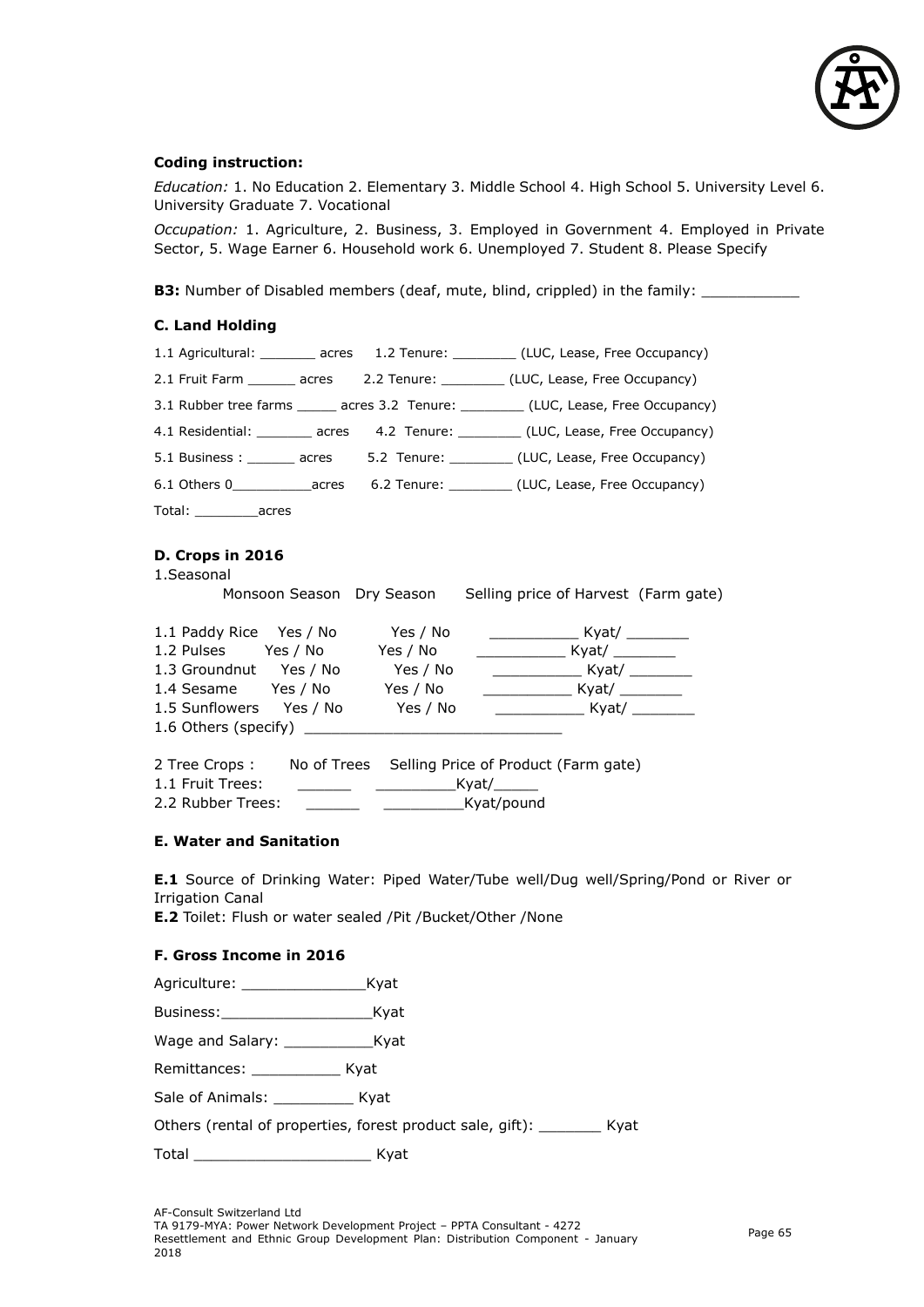

| G. Annual Household Expenditure 2016 |      |  |
|--------------------------------------|------|--|
|                                      |      |  |
|                                      |      |  |
| Medical Care _________________ Kyat  |      |  |
| Housing ___________________ _ Kyat   |      |  |
|                                      | Kyat |  |
|                                      |      |  |
|                                      |      |  |
|                                      |      |  |

- **H. Awareness of the Distribution Line Project (**Encircle the Correct Answer):
	- Yes / No

**\_\_\_\_\_\_\_\_\_\_\_\_\_\_**

**\_\_\_\_\_\_\_\_\_\_\_\_\_\_\_\_**

- **I. Expected beneficial impact of this Distribution Line Project in your community**
- **J. Expected adverse impact of this Distribution Line Project in your community**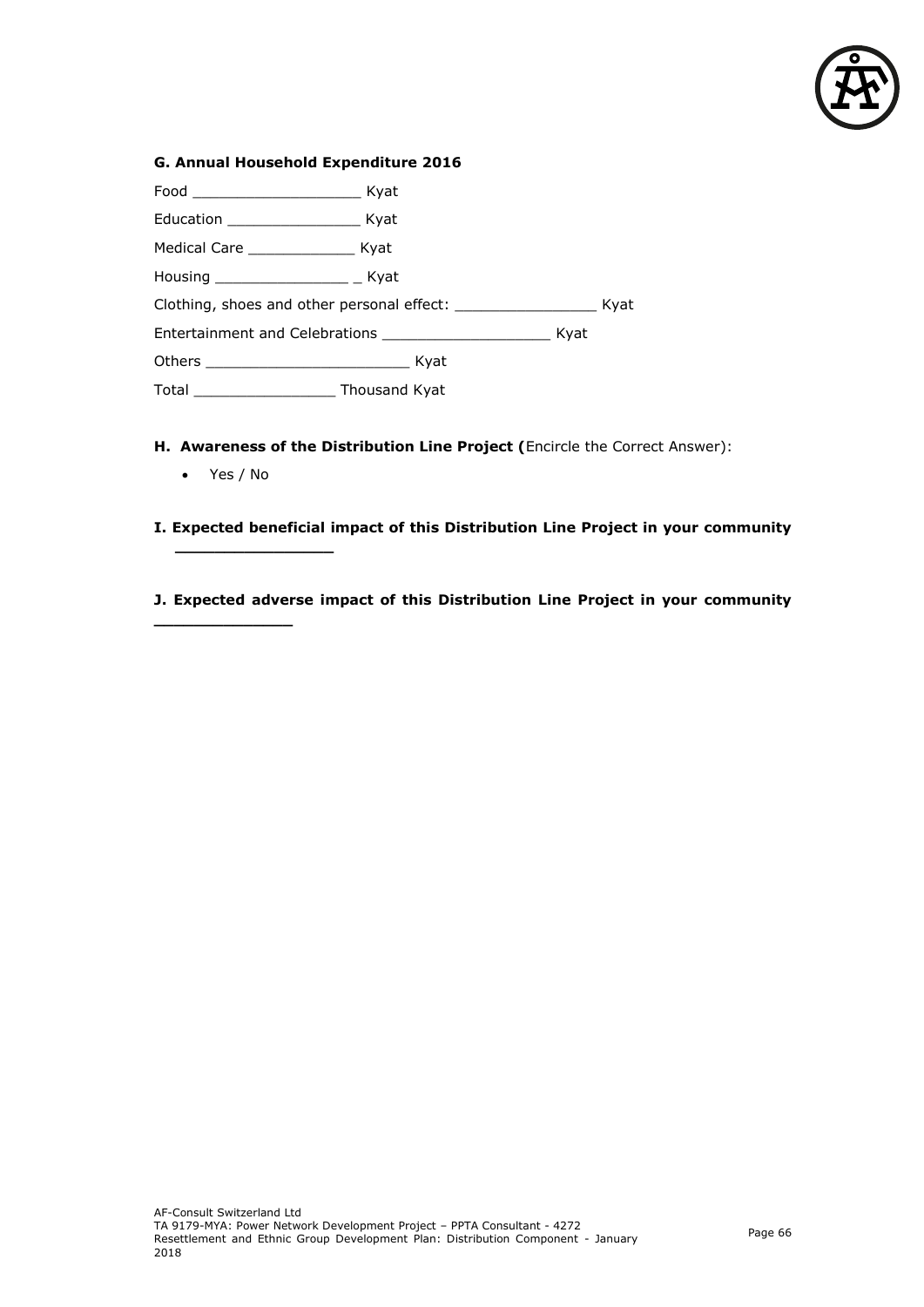

# **APPENDIX 4**

### **PUBLIC INFORMATION BOOKLET (PIB)**

### **GOVERNMENT OF THE REPUBLIC OF UNION OF MYANMAR Ministry of Electricity and Energy Electricity Supply Enterprise Power Network Development Project Distribution Component**

#### **1. WHAT IS THE POWER NETWORK DEVELOPMENT PROJECT: DISTRIBUTION COM-PONENT?**

The project is part of the effort of the Ministry of Electricity and Energy (MOEE) to provide electricity to a wider area in Myanmar and improve the reliability of power supply. To do this, it will increase the length of its transmission and distribution lines. The project has two components: transmission and distribution. The transmission lines carry large amount of electricity over long distances and bring it to the substations. The distribution lines bring electricity to homes, industries, commercial establishments and other users through the direct connection.

The Distribution Component of this project will involve the following: (i) upgrading of six existing substations (ii) construction of 42 new substations; and (iii) installation of 40 new distribution lines with a total length of 843.3 km. The substations and are distributed in five states or regions: Ayawaddy, Bago (East and West) Mon, Kayin and Rakhine. As part of the distribution component, a computerized assets management system to manage transmission assets and a computerized customer billing system for areas under ESE will also be implemented.

### **2. WHAT ARE THE MAIN PARTS OF DISTRIBUTION LINES?**

The distribution lines will be put overhead held up by poles. Given the length of the lines and their kilovolts, the number of poles per region/state is follows: Ayawaddy ( 2,670 ); Bago East (372 ); Bago West (1911 ); Kayin State (3,976 ); Mon State (2,203 ); Rakhine State (2,630 )

But a distribution lines will also need substations to manage the flow of electricity. While it will use six existing substations, it will also install 42 new ones. The new substations will be in the distributed to the six regions/states as follows: Ayawaddy (12); Bago East (3 ); Bago West (4); Kayin State (9); Mon State (5 ); Rakhine State (9)

### **3. WHAT ARE THE MAIN IMPACTS OF THE DISTRIBUTION LINES TO PEOPLE?**

The distribution lines will provide electricity to more people when these are operational. But to install the lines, a space of 14-meter wide corridor will be needed on the entire route for the equipment, material, people and activities needed to install the poles and lines. This space is called the corridor. Crops within the corridor will have to be removed temporarily during the construction period. But construction will be very short with a pole and the lines between two poles installed within a day. The distribution line will also make use of the road alignment as much as possible to minimize impact of privately-owned crops. It will also install the poles and the lines in dry season when most croplands are left to fallow.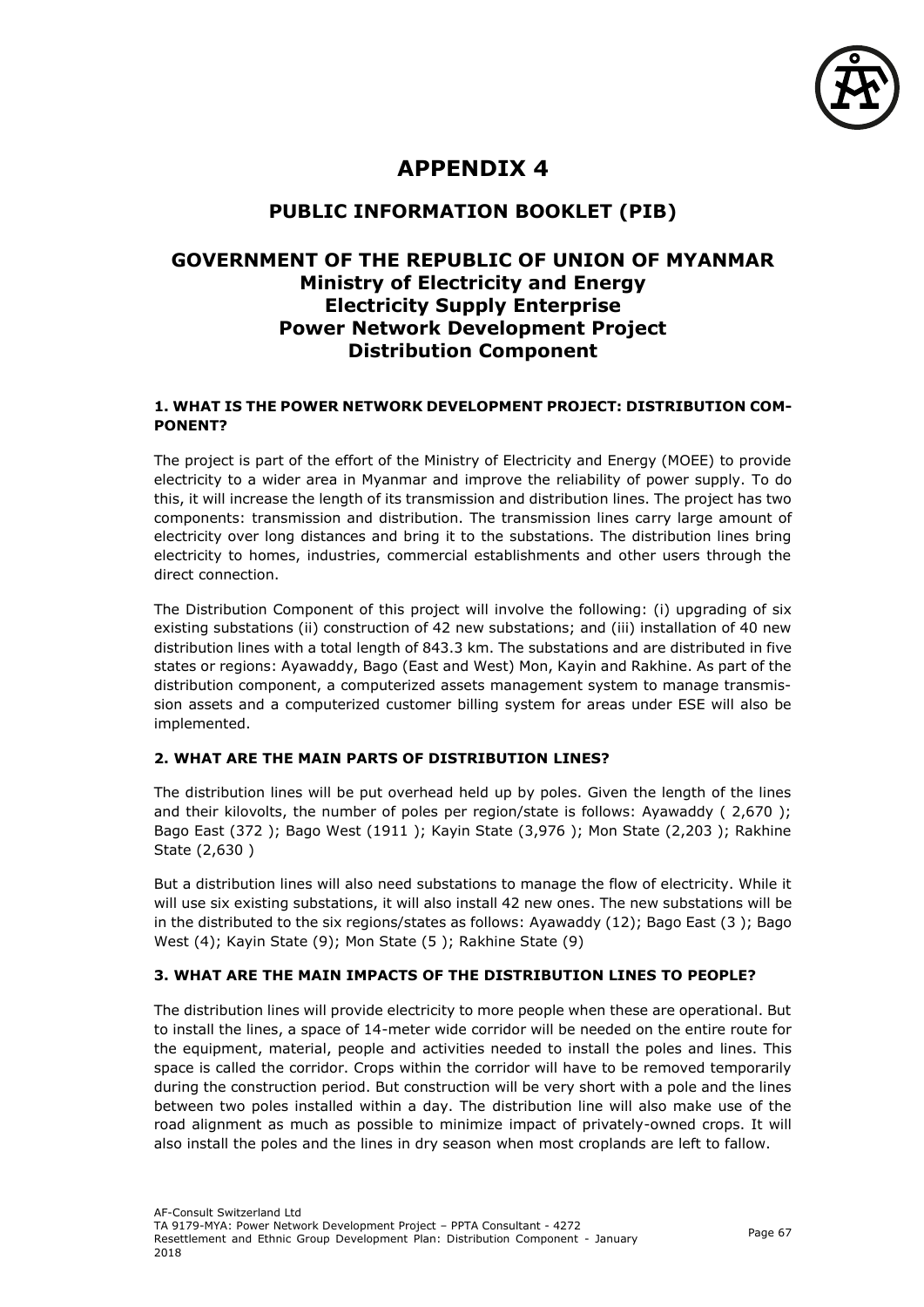

No structures will be affected because these will be avoided. But trees in the corridor will be permanently removed. Anything that will reach the height of 5.5 meters will touch the lines and will interrupt the flow of electricity. This means that anything with a height higher than 5.5 meters vertical clearance cannot be grown or put in the corridor.

For the new substations, 25 will use government land but will have to acquire private lands 16 others. No site is selected yet for one substation. It is estimated a total of 10.7 hectares of private land will acquired for the substation.

### **4. WHEN WILL WE KNOW IF OUR CROPS AND TREES WILL BE AFFECTED?**

The crops affected by the distribution lines will only be known after earmarking on the ground of the exact location of the poles and the demarcation of the corridor. These activities will be done when the detailed engineering design is ready. The crops within the demarcated boundary will be documented through the detailed measurement survey (DMS). If your crops are within the demarcated corridor, you will be informed and consulted on your potential loses. You will be informed on the date of DMS and will be requested to participate in the public consultation meeting prior to the DMS and participate in the DMS. The DMS will also be done for the private lands earmarked for the substations.

### **5. WHAT CAN THE CROP OWNERS EXPECT FROM THE GOVERNMENT IF THEIR CROPS AND SHOPS ARE AFFECTED?**

If seasonal or short-term crops will be affected, the government will pay the owner equivalent to one cropping season of harvest at market price. The construction period will be shorter than one cycle of seasonal crops. The crop owner can negotiate for a higher price if the valuation of the regional/state administration is unsatisfactory.

Rubber trees will be compensated according to the maturity of the trees. The trees will be classified into three: i) 1-3 years old, ii) 3-5 years old and iii) above 5 years old. The trees above 5 years old are considered productive and will be compensated equivalent to 5 years of harvest because it takes 5 years for a rubber tree to be productive. For rubber trees below 5 years old, the value of the wood will be determined and the compensation will be based on it.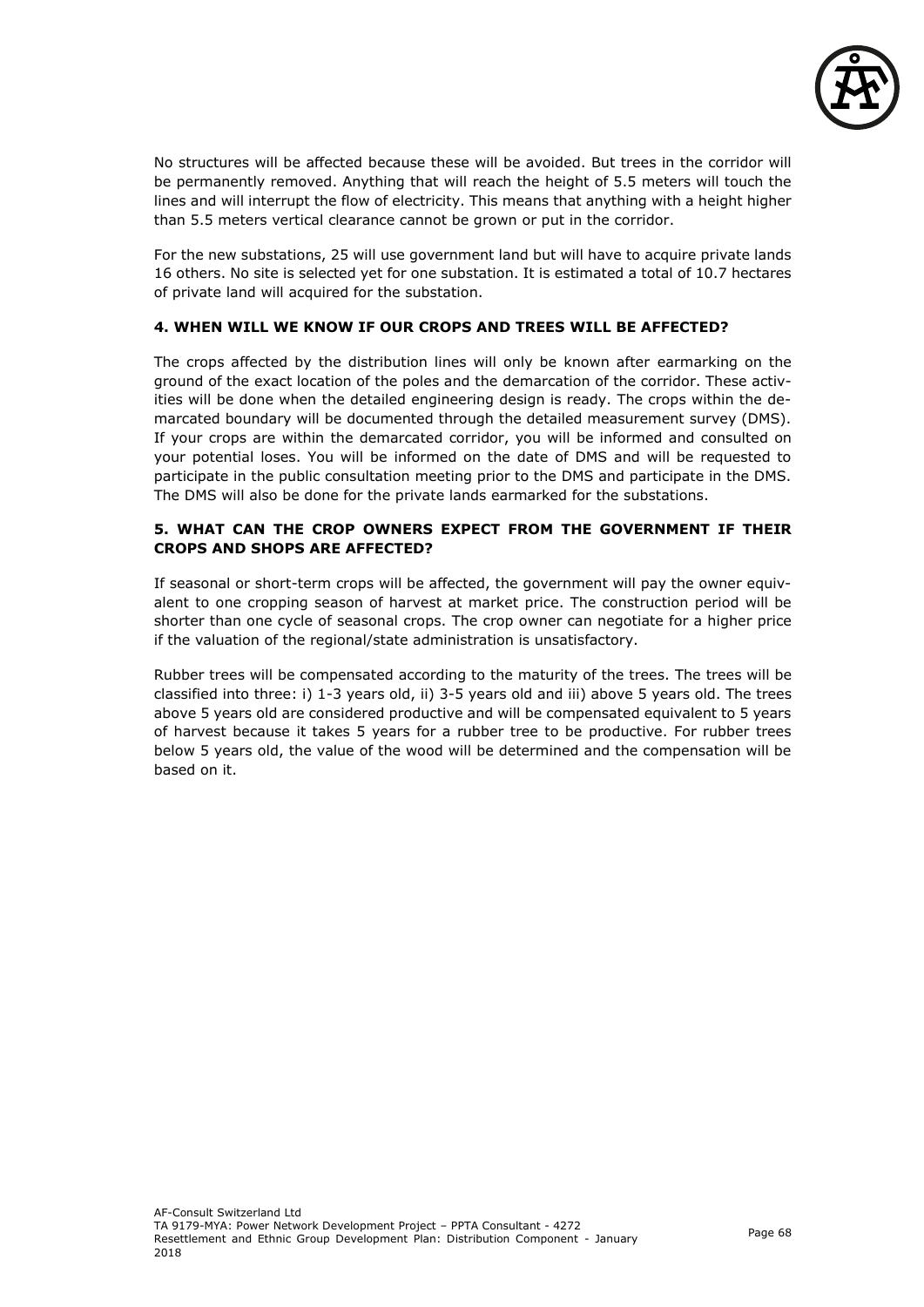

### **6. WHO IN THE GOVERNMENT WILL MANAGE THE PROCESS OF DETERMINING THE MARKET VALUE OF THE POTENTIALLY DAMAGED CROPS AND TREE, NEGOTIATE WITH THE OWNERS AND PAY THE COMPENSATION?**

For the substations, the regional/state administration will form a compensation committee composed of regional/state agencies to manage the process. The composition of the committee will depend on the region or state. For the Distribution Line where the impact is not considered extensive, the compensation rates set by the committee based on market rates will apply to damaged crops and trees. But the contractor will pay the compensation as part of the construction damage.

### **7. WILL THE GOVERNMENT PAY FOR THE LAND OCCUPIED BY THE POLE FOUNDA-TION?**

The government is not liable to pay for the land because in the laws of Myanmar including the Constitution, it is the owner of all the lands. The government only gives land use rights to private users but not land ownership. One pole will only use 0.02 square meter and compensation for its land rights will not be paid .

### **8. WILL A LAND USE CERTIFICATE (LUC) BE REQUIRED IN ORDER TO RECEIVE CROP COMPENSATION?**

No, the LUC is not a requirement for your crops to be compensated. But you have to show an evidence that you are the owner of the crops and the local authorities must recognize your ownership of the crop.

### **9. HOW WILL THE REPLACEMENT COST FOR CROPS BE DETERMINED?**

The regional administration will consult with crop cultivators and buyers to ensure that the compensation rates are at market value.

### **10. CAN ANYBODY IN OUR COMMUNITY CLAIM COMPENSATION?**

No. Only crop owners who are surveyed during the final DMS can claim compensation. The cut-off date for determining eligibility for compensation will be the beginning of the DMS. People who plant crops on the surveyed areas after the cut-off date will not be entitled to compensation.

### **11. DO I HAVE TO IMMEDIATELY CLEAR THE LAND WHEN THE DMS ESTABLISHES THAT IT IS AFFECTED?**

No. The crops can be grown until compensation is paid. No crops should be cleared until after compensation is fully paid. Depending on the need of the construction contractors, the crops may even stay until the construction work will begin even if these are already paid. The project will allow a reasonable time and if requested by you, assist you in clearing your land for the construction to begin. The project will inform you when the construction activities will take place.

### **12. DO I HAVE TO PAY ANY ADMINISTRATIVE OR SERVICE FEES TO THE PROJECT TO GET THE COMPENSATION?**

No. There are no service fees or any form of payment required to get the compensation. If you are asked for service fees or any form of payment by any government, project staff or contractor's personnel, please report this directly to the Regional Committee. the Project Management Unit (PMU), ESE, or to ADB Resident Mission in Nay Pye Taw. .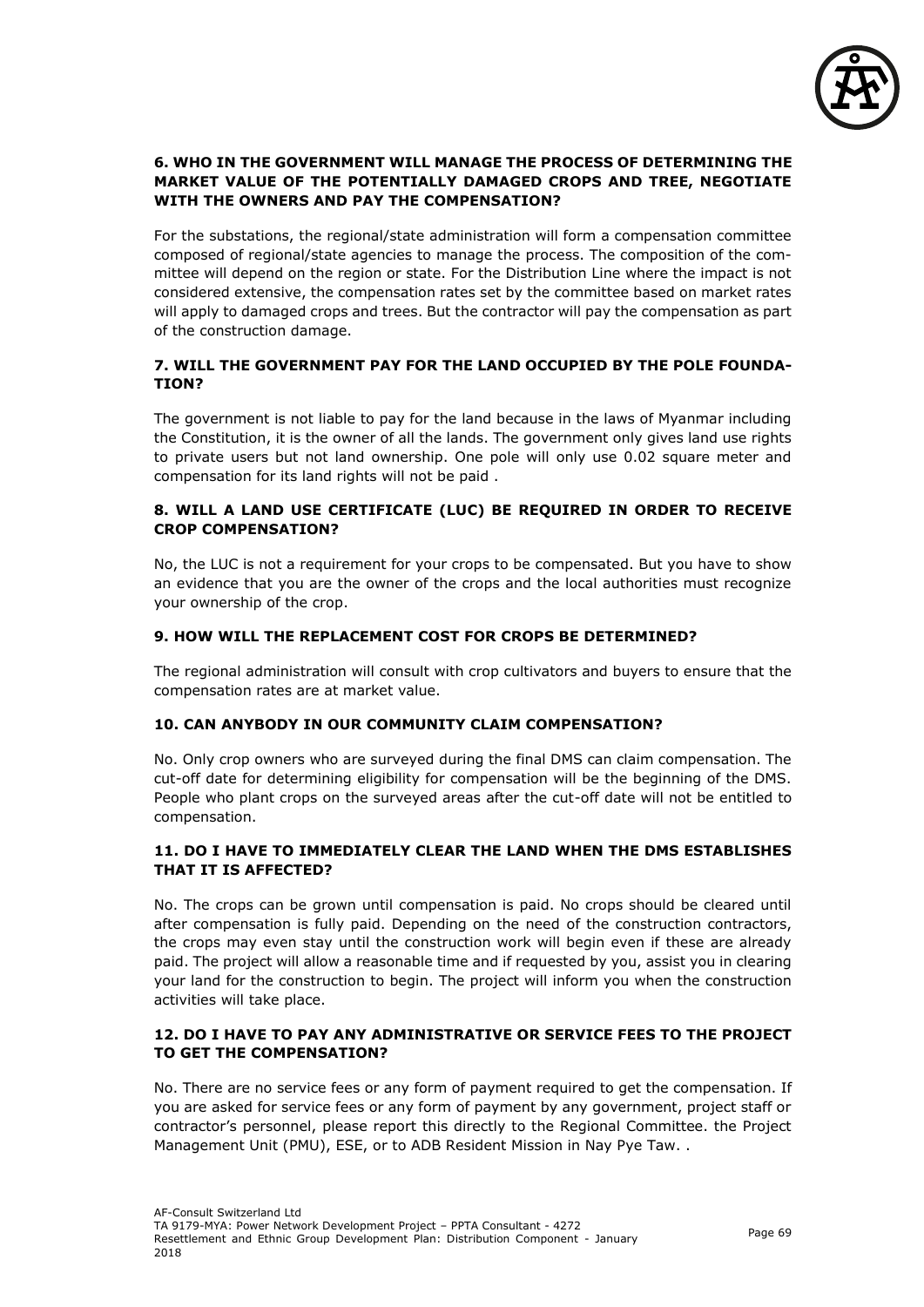

### **13. CAN I COMPLAIN IF I DISAGREE WITH THE VALUATION METHOD OR THE AMOUNT OF COMPESATON OR ADVERSE IMPACTS DIRECTLY AFFECTING ME DUR-ING PROJECT IMPLEMENTATION?**

Yes. If you have any questions or if you disagree with result of the DMS, you can request the Asset Compensation Committee for a review and re-evaluation of the result by another ACC survey team. If you are not satisfied with the result of the re-evaluation or the amount of compensation, you can present your question or complaint to the ESE PMU Grievance Committee. The question or complaint can be sent in writing or you can arrange to meet the designated person face-to-face.

The Committee is tasked to answer your questions and receive and resolve complaints in a free, transparent, timely and satisfactory manner. If you are dissatisfied with the judgement passed on your complaints, you can bring your case to the ESE District Grievance Committee. If you are still dissatisfied with the district-level judgement on your case, you can file an appeal to the ESE National Grievance Committee. If the national-level decision is not to your satisfaction, you can bring your case to court.

#### **14. WHAT CAN AN AFFECTED HOUSEHOLD DO TO FACILITATE THE COMPENSA-TION PROCESS AND THE PROJECT IMPLEMENTATION?**

The affected household can help the project by keeping informed about the project and participating in the activities where its inputs are needed. Information about the project can be obtained from reading materials that will be distributed and active participation in consultation meetings. By participating in these meetings, the household can contribute to minimizing and mitigating anticipated adverse by making known these impacts and suggesting measures to address them. The other activity where the participation of the household is necessary is the DMS where it can help the Compensation Committee establish an actual and acceptable market value of crops and lost income if any.

### **15. HOW WILL YOU KNOW IF THE OBJECTIVES OF THIS PROJECT ARE MET?**

The Ministry of Electricity and Energy (MOEE) through the ESE will monitor all project activities. An External Monitoring Team will also be engaged to monitor, at least twice a year, the project's impacts and the implementation of the mitigating and compensation measures. Based on its findings, it will submit a report to ESE and ADB. ADB will also regularly monitor the activities through loan review missions during the project implementation.